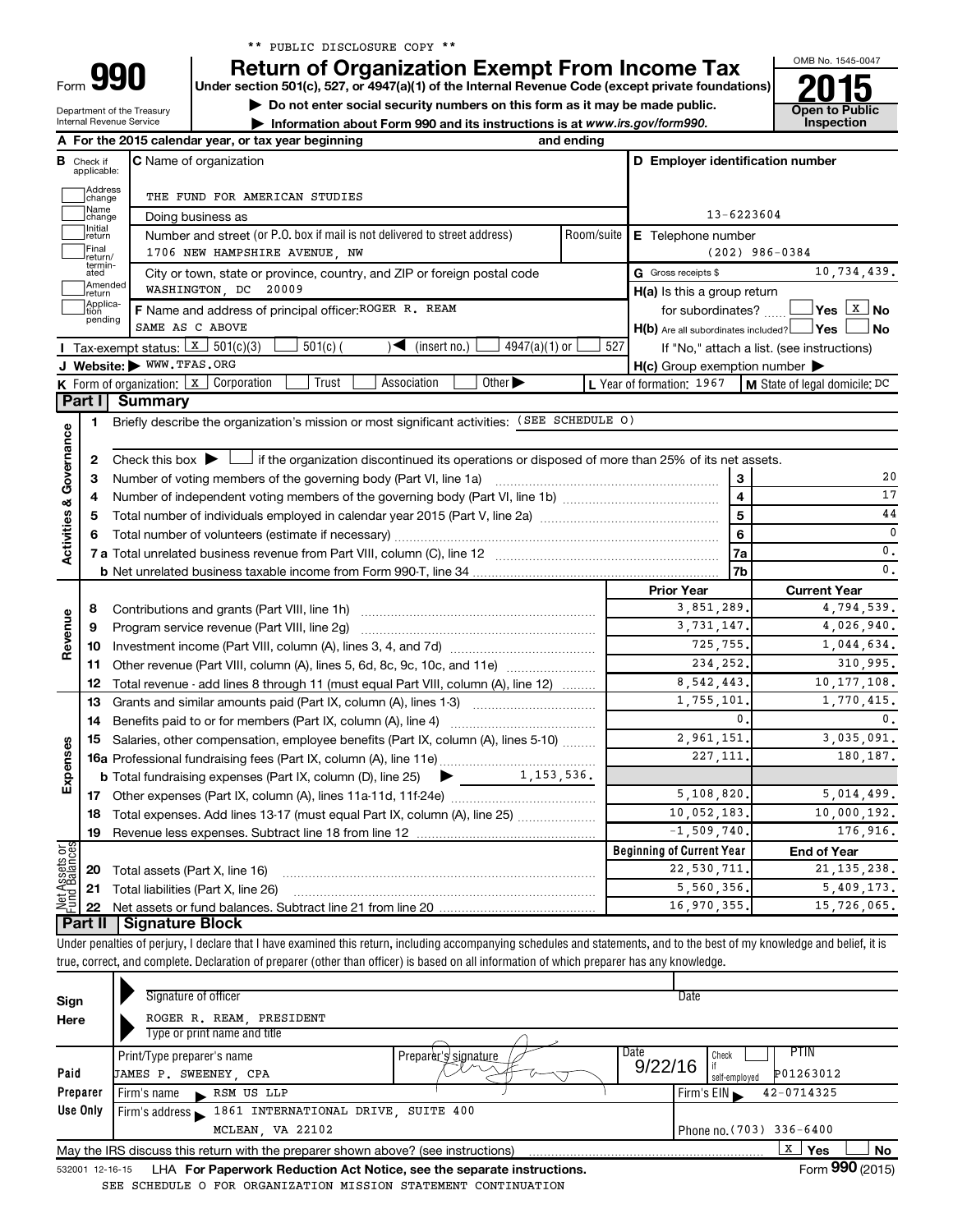|                          | THE FUND FOR AMERICAN STUDIES<br>Form 990 (2015)                                                                                             | 13-6223604 | Page 2                              |
|--------------------------|----------------------------------------------------------------------------------------------------------------------------------------------|------------|-------------------------------------|
|                          | Part III   Statement of Program Service Accomplishments                                                                                      |            |                                     |
|                          |                                                                                                                                              |            | $\mathbf{X}$                        |
| $\mathbf{1}$             | Briefly describe the organization's mission:                                                                                                 |            |                                     |
|                          | THE FUND FOR AMERICAN STUDIES (TFAS) SEEKS TO CREATE A BRIGHTER, MORE                                                                        |            |                                     |
|                          | PROSPEROUS FUTURE BY PREPARING YOUNG PEOPLE FOR LEADERSHIP AND                                                                               |            |                                     |
|                          | TEACHING THEM THE IDEAS OF FREEDOM AND A FREE-MARKET ECONOMY (SEE                                                                            |            |                                     |
|                          | SCHEDULE O).                                                                                                                                 |            |                                     |
| $\mathbf{2}$             | Did the organization undertake any significant program services during the year which were not listed on                                     |            |                                     |
|                          |                                                                                                                                              |            | $\sqrt{}$ Yes $\boxed{\text{x}}$ No |
|                          | If "Yes," describe these new services on Schedule O.                                                                                         |            |                                     |
| 3                        | Did the organization cease conducting, or make significant changes in how it conducts, any program services?                                 |            | $\Box$ Yes $\boxed{\text{x}}$ No    |
|                          | If "Yes," describe these changes on Schedule O.                                                                                              |            |                                     |
| 4                        | Describe the organization's program service accomplishments for each of its three largest program services, as measured by expenses.         |            |                                     |
|                          | Section 501(c)(3) and 501(c)(4) organizations are required to report the amount of grants and allocations to others, the total expenses, and |            |                                     |
|                          |                                                                                                                                              |            |                                     |
|                          | revenue, if any, for each program service reported.                                                                                          |            |                                     |
| 4a                       | (Code: (Code: ) (Expenses \$ 1,161,862. including grants of \$ 156,095.) (Revenue \$ 363,496.)                                               |            |                                     |
|                          | CAPITAL SEMESTER PROGRAM:                                                                                                                    |            |                                     |
|                          | THIS PROGRAM IS DESIGNED FOR UNDERGRADUATE STUDENTS INTERESTED IN U.S.                                                                       |            |                                     |
|                          | POLITICS, AMERICAN GOVERNMENT, AND JOURNALISM. THIS PROGRAM OFFERS 12                                                                        |            |                                     |
|                          | HOURS OF COURSEWORK AT GEORGE MASON UNIVERSITY. IT ALSO OFFERS                                                                               |            |                                     |
|                          | INTERNSHIPS AND SITE BRIEFINGS AT PLACES SUCH AS THE WHITE HOUSE, THE                                                                        |            |                                     |
|                          | U.S. CAPITOL, AND THE STATE DEPARTMENT. STUDENTS MEET LEADERS AND                                                                            |            |                                     |
|                          | GOVERNMENT OFFICIALS, HEAR FROM POLICY-MAKERS AT REGULAR GUEST                                                                               |            |                                     |
|                          | LECTURES, AND INTERACT WITH D.C. PROFESSIONALS THROUGH NETWORKING                                                                            |            |                                     |
|                          | ACTIVITIES. COURSES ARE ACCREDITED BY GEORGE MASON UNIVERSITY.                                                                               |            |                                     |
|                          |                                                                                                                                              |            |                                     |
|                          |                                                                                                                                              |            |                                     |
|                          |                                                                                                                                              |            |                                     |
| 4b                       | 208,300.) (Revenue \$711,187.)<br>(Code: ) (Expenses \$ 923, 881. including grants of \$                                                     |            |                                     |
|                          | ENGALITCHEFF INSTITUTE ON COMPARATIVE POLITICAL AND ECONOMIC SYSTEMS                                                                         |            |                                     |
|                          | (ICPES):                                                                                                                                     |            |                                     |
|                          | ONE OF WASHINGTON'S TOP ACADEMIC AND INTERNSHIP PROGRAMS, ICPES HAS                                                                          |            |                                     |
|                          | PROVIDED UNDERGRADUATES WITH THE ULTIMATE WASHINGTON, DC SUMMER                                                                              |            |                                     |
|                          | EXPERIENCE FOR MORE THAN FORTY YEARS. AS PART OF THE INSTITUTE                                                                               |            |                                     |
|                          | EXPERIENCE, ICPES STUDENTS ATTEND ACADEMIC CLASSES AND BRIEFINGS AT                                                                          |            |                                     |
|                          | VARIOUS SITES AROUND WASHINGTON, INCLUDING THE WHITE HOUSE, CONGRESS,                                                                        |            |                                     |
|                          | THE FEDERAL RESERVE, AND THE STATE DEPARTMENT. ADDITIONALLY, STUDENTS                                                                        |            |                                     |
|                          | ATTEND THE WALTER JUDD LECTURE SERIES FEATURING NOTABLE LEADERS AND                                                                          |            |                                     |
|                          | POLICY MAKERS DISCUSSING TODAY'S CRITICAL ISSUES.                                                                                            |            |                                     |
|                          |                                                                                                                                              |            |                                     |
|                          |                                                                                                                                              |            |                                     |
| 4c                       | 839,090. including grants of \$<br>358,150.) (Revenue \$<br>(Code: ) (Expenses \$                                                            |            | $447, 351.$ )                       |
|                          | AMERICAN INSTITUTE ON POLITICAL AND ECONOMIC SYSTEMS(AIPES):                                                                                 |            |                                     |
|                          | THE AMERICAN INSTITUTE ON POLITICAL AND ECONOMIC SYSTEMS (AIPES) IS A                                                                        |            |                                     |
|                          | UNIQUE PROGRAM THAT BRINGS TOGETHER APPROXIMATELY 100-110 UNIVERSITY                                                                         |            |                                     |
|                          | STUDENTS FROM NORTH AMERICA, EUROPE, THE MIDDLE EAST, NORTH AFRICA, AND                                                                      |            |                                     |
|                          |                                                                                                                                              |            |                                     |
|                          | CENTRAL ASIA TO EXPLORE FUNDAMENTAL ISSUES RELATED TO POLITICAL                                                                              |            |                                     |
|                          | PHILOSOPHY, POLITICAL ECONOMY, AND CONFLICT MANAGEMENT. THE WIDE RANGE                                                                       |            |                                     |
|                          | OF NATIONALITIES, RELIGIONS, AND ETHNICITIES REPRESENTED AT AIPES GIVES                                                                      |            |                                     |
|                          | PARTICIPANTS THE CHANCE TO INTERACT, LEARN, AND SHARE THEIR EXPERIENCES                                                                      |            |                                     |
|                          | IN WAYS THAT CAN BENEFIT THEIR EDUCATIONAL AND PROFESSIONAL                                                                                  |            |                                     |
|                          | DEVELOPMENT. AIPES IS HOSTED EACH SUMMER IN PRAGUE, CZECH REPUBLIC AND                                                                       |            |                                     |
|                          | THE COURSE IS ACCREDITED BY CHARLES UNIVERSITY.                                                                                              |            |                                     |
|                          |                                                                                                                                              |            |                                     |
|                          | 4d Other program services (Describe in Schedule O.)                                                                                          |            |                                     |
|                          | 5,413,035. including grants of \$1,047,870.) (Revenue \$<br>(Expenses \$                                                                     | 2,504,906. |                                     |
| 4e                       | 8,337,868.<br>Total program service expenses >                                                                                               |            |                                     |
|                          |                                                                                                                                              |            | Form 990 (2015)                     |
| 532002<br>$12 - 16 - 15$ |                                                                                                                                              |            |                                     |
|                          |                                                                                                                                              |            |                                     |
|                          | 11300923 703287 5961157 2015.04020 THE FUND FOR AMERICAN STUDI 59611571                                                                      |            |                                     |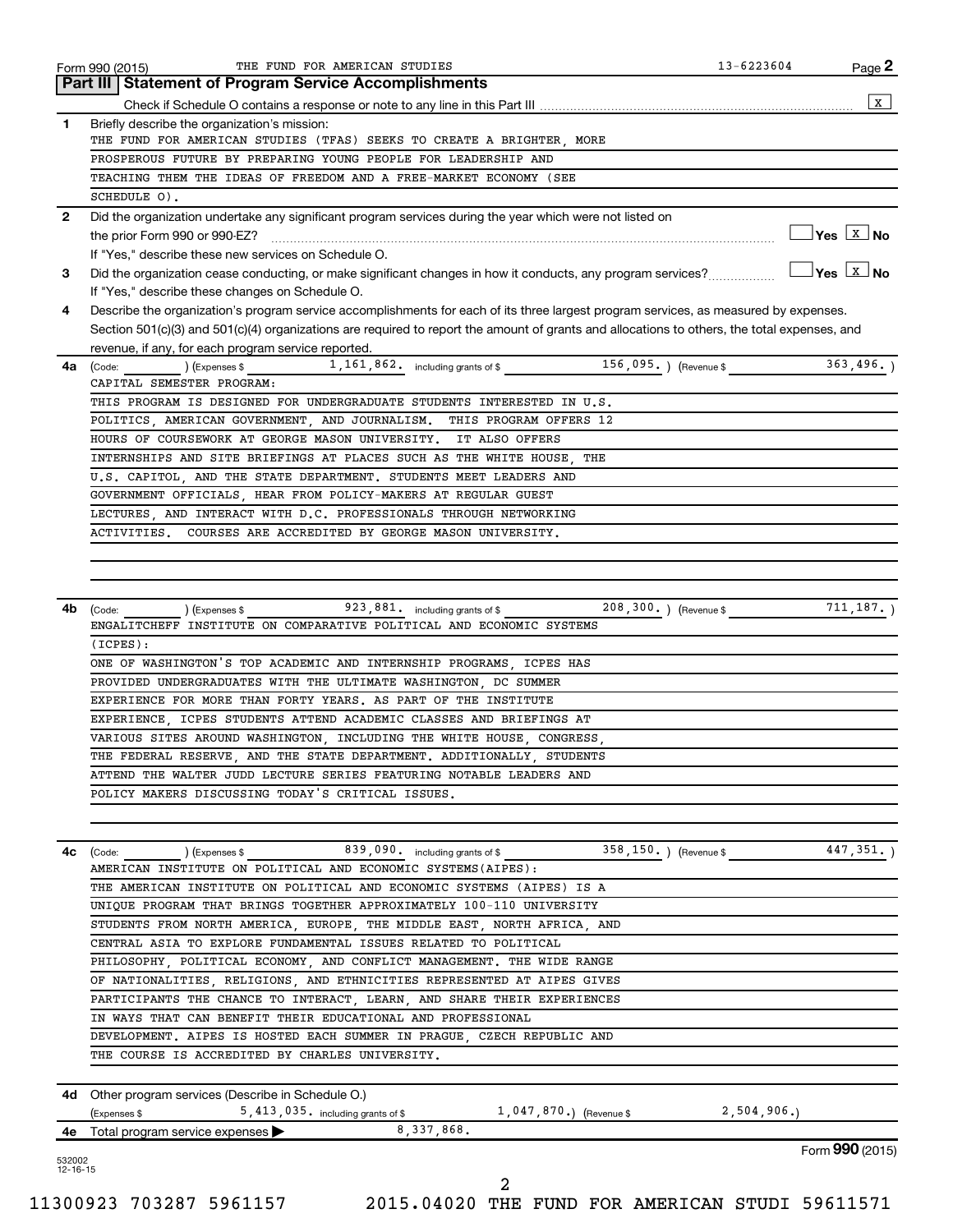|     | THE FUND FOR AMERICAN STUDIES<br>13-6223604<br>Form 990 (2015)                                                                       |                |     | Page 3 |
|-----|--------------------------------------------------------------------------------------------------------------------------------------|----------------|-----|--------|
|     | <b>Part IV   Checklist of Required Schedules</b>                                                                                     |                |     |        |
|     |                                                                                                                                      |                | Yes | No     |
| 1.  | Is the organization described in section $501(c)(3)$ or $4947(a)(1)$ (other than a private foundation)?                              |                |     |        |
|     |                                                                                                                                      | 1              | Х   |        |
| 2   |                                                                                                                                      | $\mathbf{2}$   | X   |        |
| 3   | Did the organization engage in direct or indirect political campaign activities on behalf of or in opposition to candidates for      |                |     |        |
|     | public office? If "Yes," complete Schedule C, Part I                                                                                 | 3              |     | x      |
| 4   | Section 501(c)(3) organizations. Did the organization engage in lobbying activities, or have a section 501(h) election in effect     |                |     |        |
|     |                                                                                                                                      | 4              |     | х      |
| 5   | Is the organization a section 501(c)(4), 501(c)(5), or 501(c)(6) organization that receives membership dues, assessments, or         |                |     |        |
|     |                                                                                                                                      | 5              |     | x      |
| 6   | Did the organization maintain any donor advised funds or any similar funds or accounts for which donors have the right to            |                |     |        |
|     | provide advice on the distribution or investment of amounts in such funds or accounts? If "Yes," complete Schedule D, Part I         | 6              |     | x      |
| 7   | Did the organization receive or hold a conservation easement, including easements to preserve open space,                            |                |     |        |
|     | the environment, historic land areas, or historic structures? If "Yes," complete Schedule D, Part II                                 | $\overline{7}$ |     | x      |
| 8   | Did the organization maintain collections of works of art, historical treasures, or other similar assets? If "Yes," complete         |                |     |        |
|     |                                                                                                                                      | 8              |     | x      |
| 9   | Did the organization report an amount in Part X, line 21, for escrow or custodial account liability, serve as a custodian for        |                |     |        |
|     | amounts not listed in Part X; or provide credit counseling, debt management, credit repair, or debt negotiation services?            |                |     |        |
|     | If "Yes," complete Schedule D, Part IV                                                                                               | 9              |     | х      |
| 10  | Did the organization, directly or through a related organization, hold assets in temporarily restricted endowments, permanent        |                |     |        |
|     |                                                                                                                                      | 10             | х   |        |
| 11  | If the organization's answer to any of the following questions is "Yes," then complete Schedule D, Parts VI, VII, VIII, IX, or X     |                |     |        |
|     | as applicable.                                                                                                                       |                |     |        |
| а   | Did the organization report an amount for land, buildings, and equipment in Part X, line 10? If "Yes," complete Schedule D,          |                |     |        |
|     | Part VI                                                                                                                              | 11a            | х   |        |
|     | <b>b</b> Did the organization report an amount for investments - other securities in Part X, line 12 that is 5% or more of its total |                |     |        |
|     |                                                                                                                                      | 11b            | х   |        |
| с   | Did the organization report an amount for investments - program related in Part X, line 13 that is 5% or more of its total           |                |     |        |
|     |                                                                                                                                      | 11c            |     | x      |
|     | d Did the organization report an amount for other assets in Part X, line 15 that is 5% or more of its total assets reported in       |                |     |        |
|     |                                                                                                                                      | 11d            |     | Χ      |
| е   | Did the organization report an amount for other liabilities in Part X, line 25? If "Yes," complete Schedule D, Part X                | <b>11e</b>     | х   |        |
| f   | Did the organization's separate or consolidated financial statements for the tax year include a footnote that addresses              |                |     |        |
|     | the organization's liability for uncertain tax positions under FIN 48 (ASC 740)? If "Yes," complete Schedule D, Part X               | 11f            | х   |        |
|     | 12a Did the organization obtain separate, independent audited financial statements for the tax year? If "Yes," complete              |                |     |        |
|     | Schedule D, Parts XI and XII                                                                                                         | 12a            |     | х      |
|     | <b>b</b> Was the organization included in consolidated, independent audited financial statements for the tax year?                   |                |     |        |
|     | If "Yes," and if the organization answered "No" to line 12a, then completing Schedule D, Parts XI and XII is optional <i></i>        | 12b            | х   |        |
| 13  |                                                                                                                                      | 13             |     | x      |
| 14a |                                                                                                                                      | 14a            | X   |        |
| b   | Did the organization have aggregate revenues or expenses of more than \$10,000 from grantmaking, fundraising, business,              |                |     |        |
|     | investment, and program service activities outside the United States, or aggregate foreign investments valued at \$100,000           |                |     |        |
|     |                                                                                                                                      | 14b            | х   |        |
| 15  | Did the organization report on Part IX, column (A), line 3, more than \$5,000 of grants or other assistance to or for any            |                |     |        |
|     | foreign organization? If "Yes," complete Schedule F, Parts II and IV                                                                 | 15             |     | x      |
| 16  | Did the organization report on Part IX, column (A), line 3, more than \$5,000 of aggregate grants or other assistance to             |                |     |        |
|     |                                                                                                                                      | 16             | х   |        |
| 17  | Did the organization report a total of more than \$15,000 of expenses for professional fundraising services on Part IX,              |                |     |        |
|     |                                                                                                                                      | 17             | х   |        |
| 18  | Did the organization report more than \$15,000 total of fundraising event gross income and contributions on Part VIII, lines         |                |     |        |
|     |                                                                                                                                      | 18             |     | x      |
| 19  | Did the organization report more than \$15,000 of gross income from gaming activities on Part VIII, line 9a? If "Yes,"               |                |     |        |
|     |                                                                                                                                      | 19             |     | х      |

Form **990** (2015)

532003 12-16-15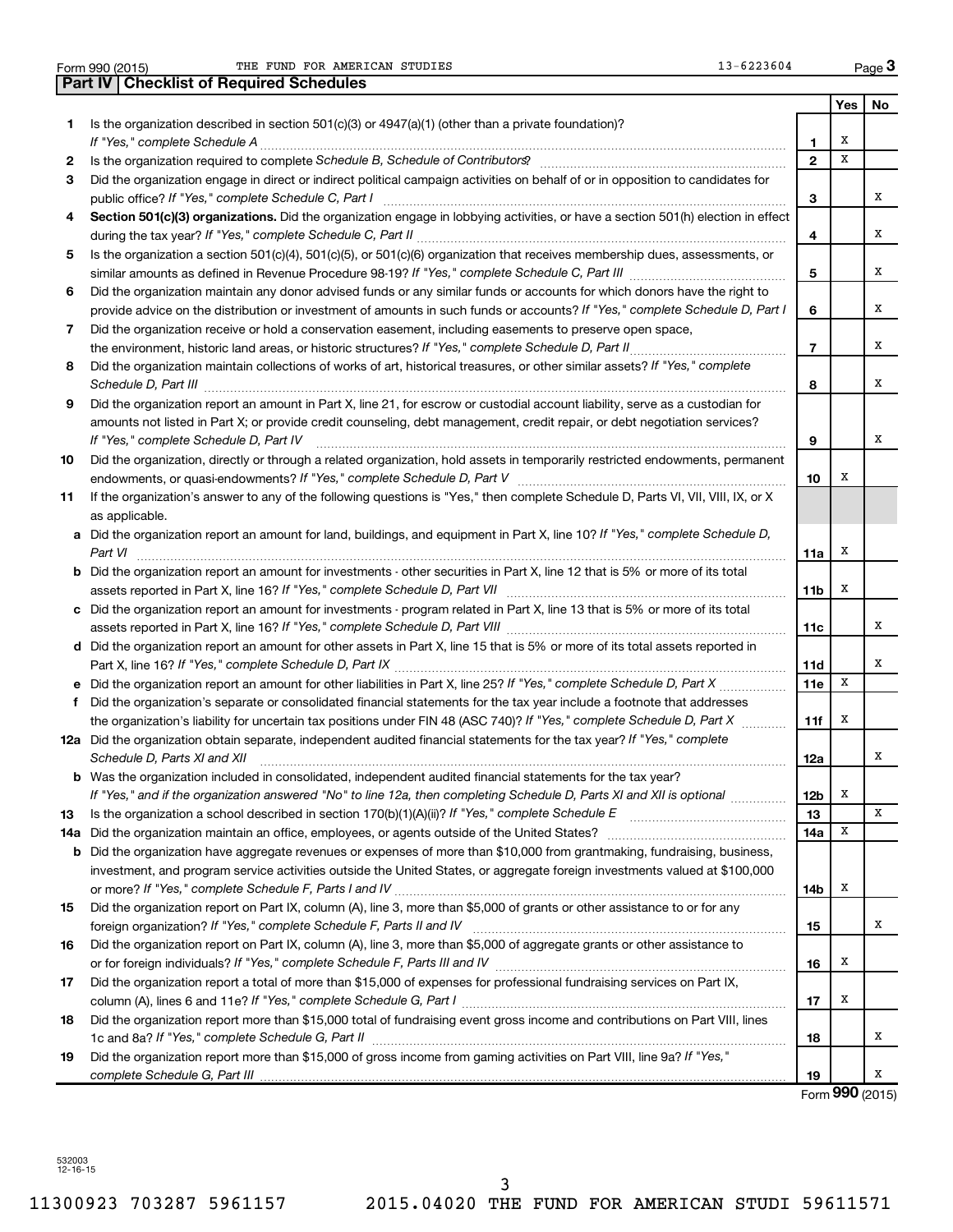| Form 990 (2015) |  |  |
|-----------------|--|--|

Form 990 (2015) THE FUND FOR AMERICAN STUDIES (13-6223604 Page

|     | Part IV   Checklist of Required Schedules (continued)                                                                                                                                                                                                                                                                                                                                                                                                     |                 |     |    |
|-----|-----------------------------------------------------------------------------------------------------------------------------------------------------------------------------------------------------------------------------------------------------------------------------------------------------------------------------------------------------------------------------------------------------------------------------------------------------------|-----------------|-----|----|
|     |                                                                                                                                                                                                                                                                                                                                                                                                                                                           |                 | Yes | No |
|     | 20a Did the organization operate one or more hospital facilities? If "Yes," complete Schedule H                                                                                                                                                                                                                                                                                                                                                           | 20a             |     | X  |
| b   |                                                                                                                                                                                                                                                                                                                                                                                                                                                           | 20b             |     |    |
| 21  | Did the organization report more than \$5,000 of grants or other assistance to any domestic organization or                                                                                                                                                                                                                                                                                                                                               |                 |     |    |
|     |                                                                                                                                                                                                                                                                                                                                                                                                                                                           | 21              |     | x  |
| 22  | Did the organization report more than \$5,000 of grants or other assistance to or for domestic individuals on                                                                                                                                                                                                                                                                                                                                             |                 |     |    |
|     |                                                                                                                                                                                                                                                                                                                                                                                                                                                           | 22              | х   |    |
| 23  | Did the organization answer "Yes" to Part VII, Section A, line 3, 4, or 5 about compensation of the organization's current                                                                                                                                                                                                                                                                                                                                |                 |     |    |
|     | and former officers, directors, trustees, key employees, and highest compensated employees? If "Yes," complete                                                                                                                                                                                                                                                                                                                                            |                 |     |    |
|     | $\textit{Schedule J} \textit{ \textbf{}} \textit{ \textbf{}} \textit{ \textbf{}} \textit{ \textbf{}} \textit{ \textbf{}} \textit{ \textbf{}} \textit{ \textbf{}} \textit{ \textbf{}} \textit{ \textbf{}} \textit{ \textbf{}} \textit{ \textbf{}} \textit{ \textbf{}} \textit{ \textbf{}} \textit{ \textbf{}} \textit{ \textbf{}} \textit{ \textbf{}} \textit{ \textbf{}} \textit{ \textbf{}} \textit{ \textbf{}} \textit{ \textbf{}} \textit{ \textbf{}}$ | 23              | х   |    |
|     | 24a Did the organization have a tax-exempt bond issue with an outstanding principal amount of more than \$100,000 as of the                                                                                                                                                                                                                                                                                                                               |                 |     |    |
|     | last day of the year, that was issued after December 31, 2002? If "Yes," answer lines 24b through 24d and complete                                                                                                                                                                                                                                                                                                                                        |                 |     |    |
|     | Schedule K. If "No", go to line 25a                                                                                                                                                                                                                                                                                                                                                                                                                       | 24a             |     | x  |
| b   |                                                                                                                                                                                                                                                                                                                                                                                                                                                           | 24 <sub>b</sub> |     |    |
|     | c Did the organization maintain an escrow account other than a refunding escrow at any time during the year to defease                                                                                                                                                                                                                                                                                                                                    |                 |     |    |
|     |                                                                                                                                                                                                                                                                                                                                                                                                                                                           | 24c             |     |    |
|     |                                                                                                                                                                                                                                                                                                                                                                                                                                                           | 24d             |     |    |
|     | 25a Section 501(c)(3), 501(c)(4), and 501(c)(29) organizations. Did the organization engage in an excess benefit                                                                                                                                                                                                                                                                                                                                          |                 |     | x  |
|     |                                                                                                                                                                                                                                                                                                                                                                                                                                                           | 25a             |     |    |
|     | <b>b</b> Is the organization aware that it engaged in an excess benefit transaction with a disqualified person in a prior year, and                                                                                                                                                                                                                                                                                                                       |                 |     |    |
|     | that the transaction has not been reported on any of the organization's prior Forms 990 or 990-EZ? If "Yes," complete<br>Schedule L, Part I                                                                                                                                                                                                                                                                                                               | 25b             |     | x  |
| 26  | Did the organization report any amount on Part X, line 5, 6, or 22 for receivables from or payables to any current or                                                                                                                                                                                                                                                                                                                                     |                 |     |    |
|     | former officers, directors, trustees, key employees, highest compensated employees, or disqualified persons? If "Yes,"                                                                                                                                                                                                                                                                                                                                    |                 |     |    |
|     | complete Schedule L, Part II                                                                                                                                                                                                                                                                                                                                                                                                                              | 26              |     | x  |
| 27  | Did the organization provide a grant or other assistance to an officer, director, trustee, key employee, substantial                                                                                                                                                                                                                                                                                                                                      |                 |     |    |
|     | contributor or employee thereof, a grant selection committee member, or to a 35% controlled entity or family member                                                                                                                                                                                                                                                                                                                                       |                 |     |    |
|     |                                                                                                                                                                                                                                                                                                                                                                                                                                                           | 27              |     | x  |
| 28  | Was the organization a party to a business transaction with one of the following parties (see Schedule L, Part IV                                                                                                                                                                                                                                                                                                                                         |                 |     |    |
|     | instructions for applicable filing thresholds, conditions, and exceptions):                                                                                                                                                                                                                                                                                                                                                                               |                 |     |    |
| а   | A current or former officer, director, trustee, or key employee? If "Yes," complete Schedule L, Part IV                                                                                                                                                                                                                                                                                                                                                   | 28a             |     | х  |
| b   | A family member of a current or former officer, director, trustee, or key employee? If "Yes," complete Schedule L, Part IV                                                                                                                                                                                                                                                                                                                                | 28b             |     | x  |
|     | c An entity of which a current or former officer, director, trustee, or key employee (or a family member thereof) was an officer,                                                                                                                                                                                                                                                                                                                         |                 |     |    |
|     | director, trustee, or direct or indirect owner? If "Yes," complete Schedule L, Part IV                                                                                                                                                                                                                                                                                                                                                                    | 28c             |     | x  |
| 29  |                                                                                                                                                                                                                                                                                                                                                                                                                                                           | 29              | X   |    |
| 30  | Did the organization receive contributions of art, historical treasures, or other similar assets, or qualified conservation                                                                                                                                                                                                                                                                                                                               |                 |     |    |
|     |                                                                                                                                                                                                                                                                                                                                                                                                                                                           | 30              |     | х  |
| 31  | Did the organization liquidate, terminate, or dissolve and cease operations?                                                                                                                                                                                                                                                                                                                                                                              |                 |     |    |
|     |                                                                                                                                                                                                                                                                                                                                                                                                                                                           | 31              |     | x  |
| 32  | Did the organization sell, exchange, dispose of, or transfer more than 25% of its net assets? If "Yes," complete                                                                                                                                                                                                                                                                                                                                          |                 |     |    |
|     | Schedule N, Part II                                                                                                                                                                                                                                                                                                                                                                                                                                       | 32              |     | x  |
| 33  | Did the organization own 100% of an entity disregarded as separate from the organization under Regulations                                                                                                                                                                                                                                                                                                                                                |                 |     |    |
|     |                                                                                                                                                                                                                                                                                                                                                                                                                                                           | 33              |     | x  |
| 34  | Was the organization related to any tax-exempt or taxable entity? If "Yes," complete Schedule R, Part II, III, or IV, and                                                                                                                                                                                                                                                                                                                                 |                 |     |    |
|     | Part V, line 1                                                                                                                                                                                                                                                                                                                                                                                                                                            | 34              | X   |    |
| 35a |                                                                                                                                                                                                                                                                                                                                                                                                                                                           | 35a             | x   |    |
| b   | If "Yes" to line 35a, did the organization receive any payment from or engage in any transaction with a controlled entity                                                                                                                                                                                                                                                                                                                                 |                 |     |    |
|     |                                                                                                                                                                                                                                                                                                                                                                                                                                                           | 35b             |     | x  |
| 36  | Section 501(c)(3) organizations. Did the organization make any transfers to an exempt non-charitable related organization?                                                                                                                                                                                                                                                                                                                                |                 |     |    |
|     | Did the organization conduct more than 5% of its activities through an entity that is not a related organization                                                                                                                                                                                                                                                                                                                                          | 36              |     | x  |
| 37  |                                                                                                                                                                                                                                                                                                                                                                                                                                                           | 37              |     | x  |
| 38  | Did the organization complete Schedule O and provide explanations in Schedule O for Part VI, lines 11b and 19?                                                                                                                                                                                                                                                                                                                                            |                 |     |    |
|     |                                                                                                                                                                                                                                                                                                                                                                                                                                                           | 38              | х   |    |
|     |                                                                                                                                                                                                                                                                                                                                                                                                                                                           |                 |     |    |

Form **990** (2015)

**4**

532004 12-16-15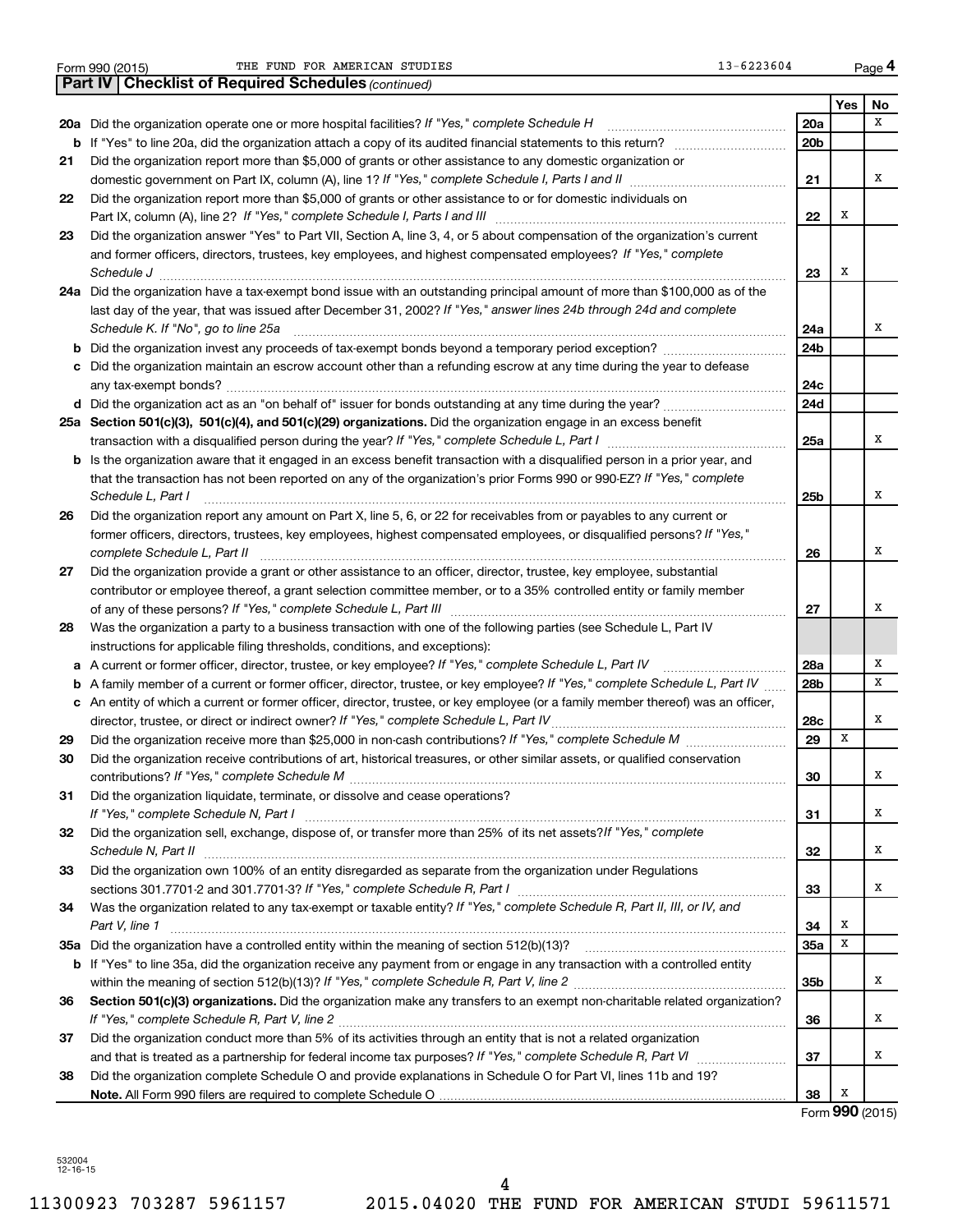|               | 13-6223604<br>THE FUND FOR AMERICAN STUDIES<br>Form 990 (2015)                                                                                                                                                                                   |                |                 | Page 5    |
|---------------|--------------------------------------------------------------------------------------------------------------------------------------------------------------------------------------------------------------------------------------------------|----------------|-----------------|-----------|
| <b>Part V</b> | <b>Statements Regarding Other IRS Filings and Tax Compliance</b>                                                                                                                                                                                 |                |                 |           |
|               | Check if Schedule O contains a response or note to any line in this Part V                                                                                                                                                                       |                |                 |           |
|               |                                                                                                                                                                                                                                                  |                | Yes             | <b>No</b> |
|               | 53<br>1a                                                                                                                                                                                                                                         |                |                 |           |
|               | 1 <sub>b</sub><br><sup>0</sup><br>Enter the number of Forms W-2G included in line 1a. Enter -0- if not applicable                                                                                                                                |                |                 |           |
|               | Did the organization comply with backup withholding rules for reportable payments to vendors and reportable gaming                                                                                                                               |                |                 |           |
|               |                                                                                                                                                                                                                                                  | 1c             | х               |           |
|               | 2a Enter the number of employees reported on Form W-3, Transmittal of Wage and Tax Statements,                                                                                                                                                   |                |                 |           |
|               | 44<br>filed for the calendar year ending with or within the year covered by this return <i></i><br>2a                                                                                                                                            |                |                 |           |
|               |                                                                                                                                                                                                                                                  | 2 <sub>b</sub> | х               |           |
|               |                                                                                                                                                                                                                                                  |                |                 |           |
|               | 3a Did the organization have unrelated business gross income of \$1,000 or more during the year?                                                                                                                                                 | За             |                 | х         |
|               |                                                                                                                                                                                                                                                  | 3 <sub>b</sub> |                 |           |
|               | 4a At any time during the calendar year, did the organization have an interest in, or a signature or other authority over, a                                                                                                                     |                |                 |           |
|               | financial account in a foreign country (such as a bank account, securities account, or other financial account)?                                                                                                                                 | 4a             |                 | x         |
|               | <b>b</b> If "Yes," enter the name of the foreign country: $\blacktriangleright$                                                                                                                                                                  |                |                 |           |
|               | See instructions for filing requirements for FinCEN Form 114, Report of Foreign Bank and Financial Accounts (FBAR).                                                                                                                              |                |                 |           |
|               |                                                                                                                                                                                                                                                  | 5а             |                 | х         |
| b             |                                                                                                                                                                                                                                                  | 5 <sub>b</sub> |                 | x         |
| c             |                                                                                                                                                                                                                                                  | 5c             |                 |           |
|               | 6a Does the organization have annual gross receipts that are normally greater than \$100,000, and did the organization solicit                                                                                                                   |                |                 |           |
|               |                                                                                                                                                                                                                                                  | 6a             |                 | х         |
|               | <b>b</b> If "Yes," did the organization include with every solicitation an express statement that such contributions or gifts                                                                                                                    |                |                 |           |
|               |                                                                                                                                                                                                                                                  | 6b             |                 |           |
| 7             | Organizations that may receive deductible contributions under section 170(c).                                                                                                                                                                    |                |                 |           |
| a             | Did the organization receive a payment in excess of \$75 made partly as a contribution and partly for goods and services provided to the payor?                                                                                                  | 7а             | х               |           |
| b             |                                                                                                                                                                                                                                                  | 7b             | x               |           |
|               | c Did the organization sell, exchange, or otherwise dispose of tangible personal property for which it was required                                                                                                                              |                |                 |           |
|               |                                                                                                                                                                                                                                                  | 7c             |                 | х         |
|               | 7d                                                                                                                                                                                                                                               |                |                 | х         |
| е             |                                                                                                                                                                                                                                                  | 7е<br>7f       |                 | X         |
| f.            | Did the organization, during the year, pay premiums, directly or indirectly, on a personal benefit contract?<br>If the organization received a contribution of qualified intellectual property, did the organization file Form 8899 as required? | 7g             |                 |           |
|               | h If the organization received a contribution of cars, boats, airplanes, or other vehicles, did the organization file a Form 1098-C?                                                                                                             | 7h             |                 |           |
| 8             | N/A<br>Sponsoring organizations maintaining donor advised funds. Did a donor advised fund maintained by the                                                                                                                                      |                |                 |           |
|               | sponsoring organization have excess business holdings at any time during the year?                                                                                                                                                               | 8              |                 |           |
|               | Sponsoring organizations maintaining donor advised funds.                                                                                                                                                                                        |                |                 |           |
| а             | N/A<br>Did the sponsoring organization make any taxable distributions under section 4966?                                                                                                                                                        | 9а             |                 |           |
| b             | N/A                                                                                                                                                                                                                                              | 9b             |                 |           |
| 10            | Section 501(c)(7) organizations. Enter:                                                                                                                                                                                                          |                |                 |           |
| а             | 10a                                                                                                                                                                                                                                              |                |                 |           |
| b             | 10 <sub>b</sub><br>Gross receipts, included on Form 990, Part VIII, line 12, for public use of club facilities                                                                                                                                   |                |                 |           |
| 11            | Section 501(c)(12) organizations. Enter:                                                                                                                                                                                                         |                |                 |           |
| а             | N/A<br>11a                                                                                                                                                                                                                                       |                |                 |           |
| b             | Gross income from other sources (Do not net amounts due or paid to other sources against                                                                                                                                                         |                |                 |           |
|               | 11 <sub>b</sub>                                                                                                                                                                                                                                  |                |                 |           |
|               | 12a Section 4947(a)(1) non-exempt charitable trusts. Is the organization filing Form 990 in lieu of Form 1041?                                                                                                                                   | 12a            |                 |           |
| b             | If "Yes," enter the amount of tax-exempt interest received or accrued during the year $\ldots$ . N/A.<br>12 <sub>b</sub>                                                                                                                         |                |                 |           |
| 13            | Section 501(c)(29) qualified nonprofit health insurance issuers.                                                                                                                                                                                 |                |                 |           |
| а             | N/A<br>Is the organization licensed to issue qualified health plans in more than one state?                                                                                                                                                      | 13a            |                 |           |
|               | Note. See the instructions for additional information the organization must report on Schedule O.                                                                                                                                                |                |                 |           |
|               | <b>b</b> Enter the amount of reserves the organization is required to maintain by the states in which the                                                                                                                                        |                |                 |           |
|               | 13 <sub>b</sub>                                                                                                                                                                                                                                  |                |                 |           |
| c             | 13c                                                                                                                                                                                                                                              |                |                 | х         |
|               | 14a Did the organization receive any payments for indoor tanning services during the tax year?                                                                                                                                                   | 14a<br>14b     |                 |           |
|               |                                                                                                                                                                                                                                                  |                | Form 990 (2015) |           |
|               |                                                                                                                                                                                                                                                  |                |                 |           |

| 532005   |  |
|----------|--|
| 12-16-15 |  |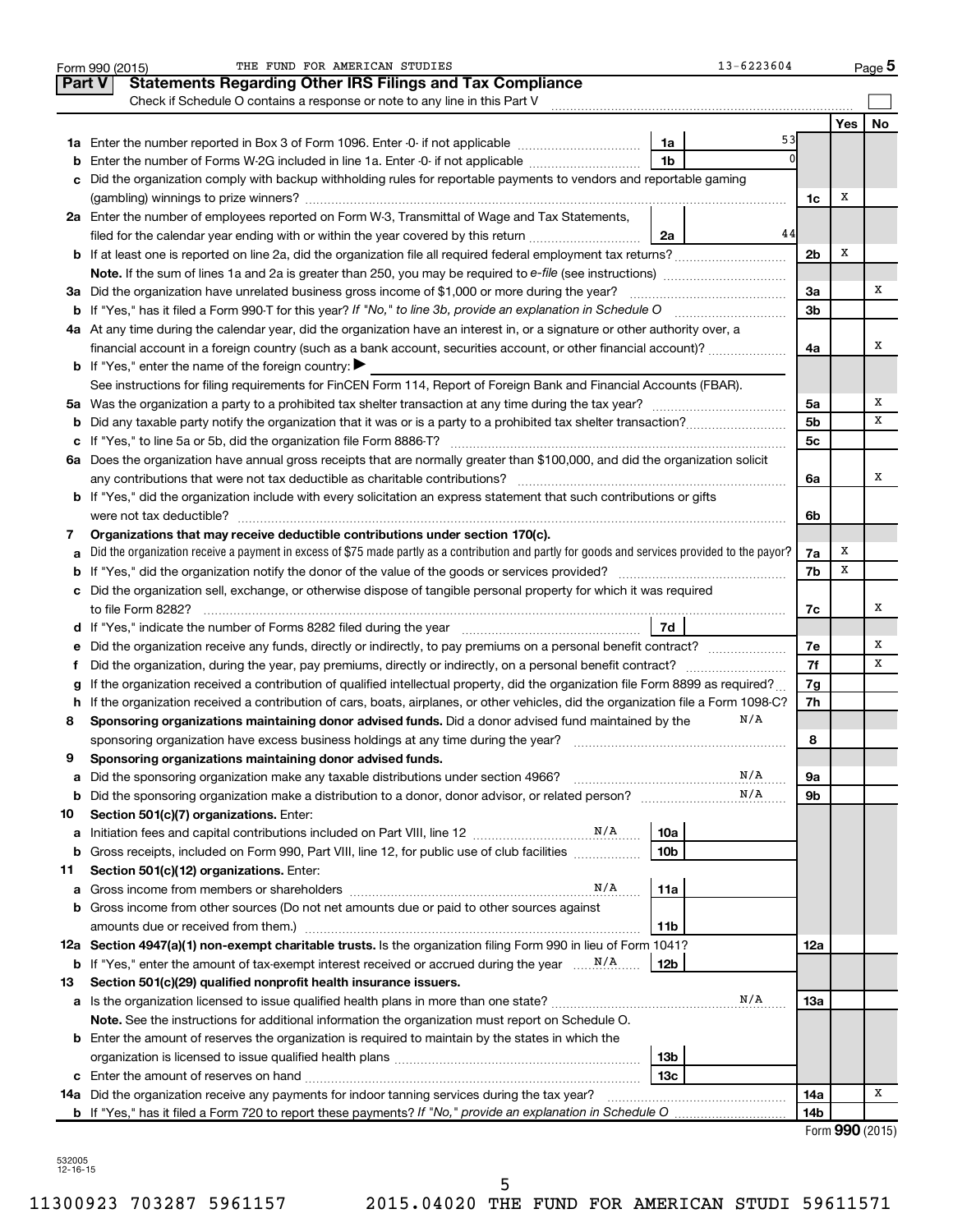|    | 13-6223604<br>THE FUND FOR AMERICAN STUDIES<br>Form 990 (2015)<br>Part VI Governance, Management, and Disclosure For each "Yes" response to lines 2 through 7b below, and for a "No" response                                                                                     |                 |     | Page 6 |
|----|-----------------------------------------------------------------------------------------------------------------------------------------------------------------------------------------------------------------------------------------------------------------------------------|-----------------|-----|--------|
|    | to line 8a, 8b, or 10b below, describe the circumstances, processes, or changes in Schedule O. See instructions.                                                                                                                                                                  |                 |     |        |
|    |                                                                                                                                                                                                                                                                                   |                 |     |        |
|    | Check if Schedule O contains a response or note to any line in this Part VI [100] [100] [100] [100] [100] [100] [100] [100] [100] [100] [100] [100] [100] [100] [100] [100] [100] [100] [100] [100] [100] [100] [100] [100] [1<br><b>Section A. Governing Body and Management</b> |                 |     |        |
|    |                                                                                                                                                                                                                                                                                   |                 | Yes |        |
|    | 20<br>1a<br>1a Enter the number of voting members of the governing body at the end of the tax year                                                                                                                                                                                |                 |     |        |
|    | If there are material differences in voting rights among members of the governing body, or if the governing                                                                                                                                                                       |                 |     |        |
|    | body delegated broad authority to an executive committee or similar committee, explain in Schedule O.                                                                                                                                                                             |                 |     |        |
|    | 17<br><b>b</b> Enter the number of voting members included in line 1a, above, who are independent <i>manument</i><br>1b                                                                                                                                                           |                 |     |        |
| 2  | Did any officer, director, trustee, or key employee have a family relationship or a business relationship with any other                                                                                                                                                          |                 |     |        |
|    |                                                                                                                                                                                                                                                                                   | 2               |     |        |
| 3  | Did the organization delegate control over management duties customarily performed by or under the direct supervision                                                                                                                                                             |                 |     |        |
|    |                                                                                                                                                                                                                                                                                   | 3               |     |        |
| 4  | Did the organization make any significant changes to its governing documents since the prior Form 990 was filed?                                                                                                                                                                  | 4               |     |        |
| 5  |                                                                                                                                                                                                                                                                                   | 5               |     |        |
| 6  |                                                                                                                                                                                                                                                                                   | 6               |     |        |
|    | 7a Did the organization have members, stockholders, or other persons who had the power to elect or appoint one or                                                                                                                                                                 |                 |     |        |
|    |                                                                                                                                                                                                                                                                                   | 7a              |     |        |
|    | <b>b</b> Are any governance decisions of the organization reserved to (or subject to approval by) members, stockholders, or                                                                                                                                                       |                 |     |        |
|    | persons other than the governing body?                                                                                                                                                                                                                                            | 7b              |     |        |
| 8  | Did the organization contemporaneously document the meetings held or written actions undertaken during the year by the following:                                                                                                                                                 |                 |     |        |
|    |                                                                                                                                                                                                                                                                                   | 8а              | х   |        |
|    |                                                                                                                                                                                                                                                                                   | 8b              | x   |        |
| 9  | Is there any officer, director, trustee, or key employee listed in Part VII, Section A, who cannot be reached at the                                                                                                                                                              |                 |     |        |
|    |                                                                                                                                                                                                                                                                                   | 9               |     |        |
|    | Section B. Policies (This Section B requests information about policies not required by the Internal Revenue Code.)                                                                                                                                                               |                 |     |        |
|    |                                                                                                                                                                                                                                                                                   |                 | Yes |        |
|    |                                                                                                                                                                                                                                                                                   | 10a             |     |        |
|    | b If "Yes," did the organization have written policies and procedures governing the activities of such chapters, affiliates,                                                                                                                                                      |                 |     |        |
|    |                                                                                                                                                                                                                                                                                   | 10b             |     |        |
|    | 11a Has the organization provided a complete copy of this Form 990 to all members of its governing body before filing the form?                                                                                                                                                   | 11a             | х   |        |
|    | <b>b</b> Describe in Schedule O the process, if any, used by the organization to review this Form 990.                                                                                                                                                                            |                 |     |        |
|    | 12a Did the organization have a written conflict of interest policy? If "No," go to line 13                                                                                                                                                                                       | 12a             | x   |        |
|    |                                                                                                                                                                                                                                                                                   | 12 <sub>b</sub> | х   |        |
|    | c Did the organization regularly and consistently monitor and enforce compliance with the policy? If "Yes," describe                                                                                                                                                              |                 |     |        |
|    | in Schedule O how this was done <i>manufacture contract to the schedule of the schedule O how this was done</i>                                                                                                                                                                   | 12c             | х   |        |
| 13 | Did the organization have a written whistleblower policy?                                                                                                                                                                                                                         | 13              | x   |        |
| 14 |                                                                                                                                                                                                                                                                                   | 14              | х   |        |
| 15 | Did the process for determining compensation of the following persons include a review and approval by independent                                                                                                                                                                |                 |     |        |
|    | persons, comparability data, and contemporaneous substantiation of the deliberation and decision?                                                                                                                                                                                 |                 |     |        |
|    | a The organization's CEO, Executive Director, or top management official manufactured content content of the organization's content of the Director, or top management official manufactured content of the content of the con                                                    | <b>15a</b>      | х   |        |
|    |                                                                                                                                                                                                                                                                                   | 15 <sub>b</sub> |     |        |
|    | If "Yes" to line 15a or 15b, describe the process in Schedule O (see instructions).                                                                                                                                                                                               |                 |     |        |
|    | 16a Did the organization invest in, contribute assets to, or participate in a joint venture or similar arrangement with a                                                                                                                                                         |                 |     |        |
|    | taxable entity during the year?                                                                                                                                                                                                                                                   | 16a             |     |        |
|    | <b>b</b> If "Yes," did the organization follow a written policy or procedure requiring the organization to evaluate its participation                                                                                                                                             |                 |     |        |
|    | in joint venture arrangements under applicable federal tax law, and take steps to safeguard the organization's                                                                                                                                                                    |                 |     |        |
|    |                                                                                                                                                                                                                                                                                   | 16b             |     |        |
|    | <b>Section C. Disclosure</b>                                                                                                                                                                                                                                                      |                 |     |        |
| 17 | List the states with which a copy of this Form 990 is required to be filed SEE SCHEDULE O                                                                                                                                                                                         |                 |     |        |
| 18 | Section 6104 requires an organization to make its Forms 1023 (or 1024 if applicable), 990, and 990-T (Section 501(c)(3)s only) available                                                                                                                                          |                 |     |        |
|    | for public inspection. Indicate how you made these available. Check all that apply.                                                                                                                                                                                               |                 |     |        |
|    | $\lfloor x \rfloor$ Upon request<br>Own website<br>Another's website<br>Other (explain in Schedule O)                                                                                                                                                                             |                 |     |        |
| 19 | Describe in Schedule O whether (and if so, how) the organization made its governing documents, conflict of interest policy, and financial                                                                                                                                         |                 |     |        |
|    | statements available to the public during the tax year.                                                                                                                                                                                                                           |                 |     |        |
| 20 | State the name, address, and telephone number of the person who possesses the organization's books and records:                                                                                                                                                                   |                 |     |        |
|    | ROBERT J. CALLAHAN, VP, FINANCE & ADMIN - (202) 986-0384                                                                                                                                                                                                                          |                 |     |        |
|    |                                                                                                                                                                                                                                                                                   |                 |     |        |
|    | 1706 NEW HAMPSHIRE AVENUE, NW, WASHINGTON, DC<br>20009                                                                                                                                                                                                                            |                 |     |        |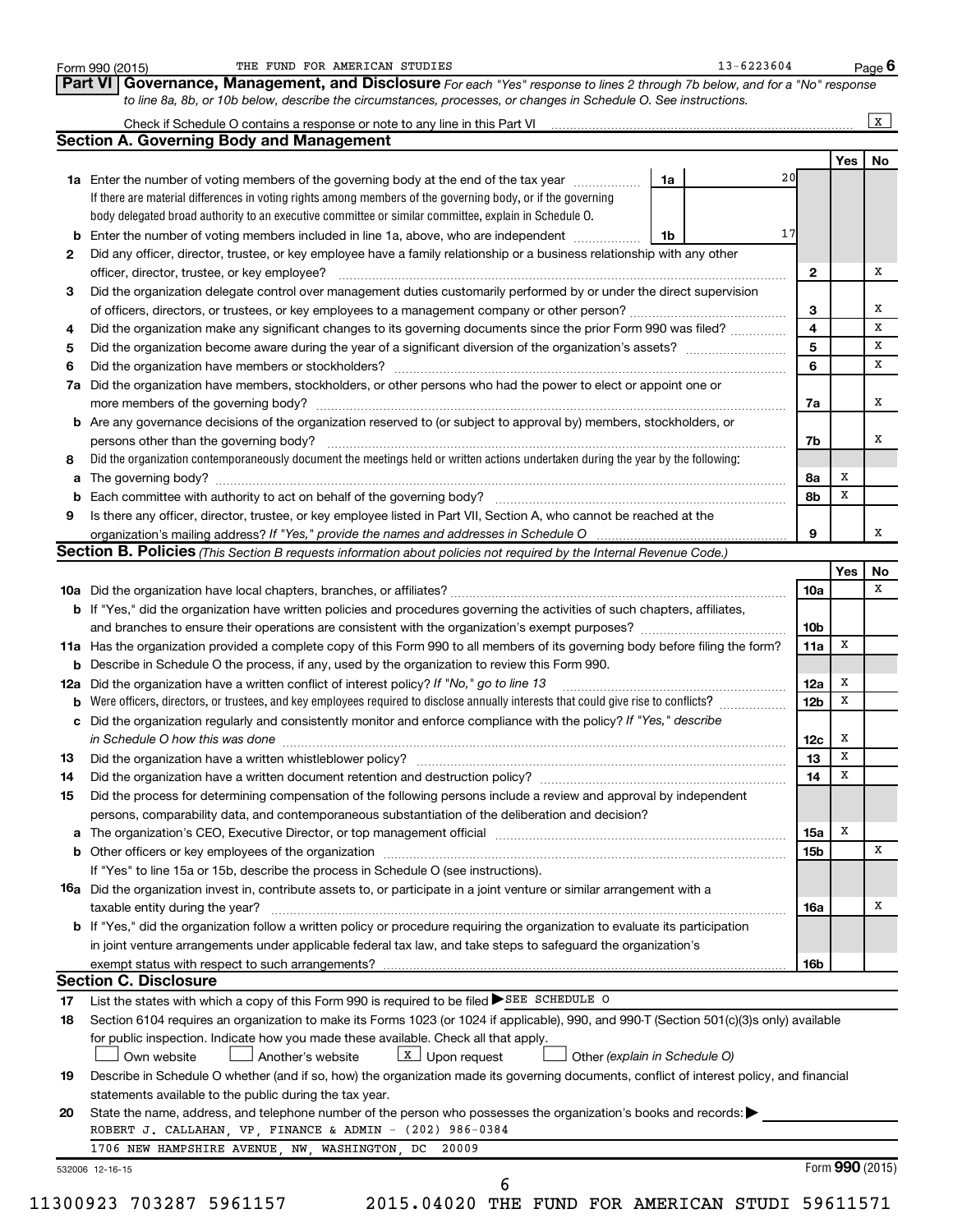| Form 990 (2015) | THE FUND FOR AMERICAN STUDIES                                                              | $13 - 6223604$ | Page |
|-----------------|--------------------------------------------------------------------------------------------|----------------|------|
|                 | Part VII Compensation of Officers, Directors, Trustees, Key Employees, Highest Compensated |                |      |
|                 | <b>Employees, and Independent Contractors</b>                                              |                |      |
|                 | Check if Schedule O contains a response or note to any line in this Part VII               |                |      |
|                 | Section A. Officers, Directors, Trustees, Key Employees, and Highest Compensated Employees |                |      |

**1a**  Complete this table for all persons required to be listed. Report compensation for the calendar year ending with or within the organization's tax year.

**•** List all of the organization's current officers, directors, trustees (whether individuals or organizations), regardless of amount of compensation. Enter -0- in columns (D), (E), and (F) if no compensation was paid.

**•** List all of the organization's **current** key employees, if any. See instructions for definition of "key employee."

**•** List the organization's five current highest compensated employees (other than an officer, director, trustee, or key employee) who received reportable compensation (Box 5 of Form W-2 and/or Box 7 of Form 1099-MISC) of more than \$100,000 from the organization and any related organizations.

**•** List all of the organization's former officers, key employees, and highest compensated employees who received more than \$100,000 of reportable compensation from the organization and any related organizations.

**•** List all of the organization's former directors or trustees that received, in the capacity as a former director or trustee of the organization, more than \$10,000 of reportable compensation from the organization and any related organizations.

List persons in the following order: individual trustees or directors; institutional trustees; officers; key employees; highest compensated employees; and former such persons.

Check this box if neither the organization nor any related organization compensated any current officer, director, or trustee. †

| (A)                            | (C)<br>(B)        |                                |                 |             |              |                                                                  |        | (D)                  | (E)                          | (F)                |
|--------------------------------|-------------------|--------------------------------|-----------------|-------------|--------------|------------------------------------------------------------------|--------|----------------------|------------------------------|--------------------|
| Name and Title                 | Average           |                                |                 |             | Position     | (do not check more than one                                      |        | Reportable           | Reportable                   | Estimated          |
|                                | hours per<br>week |                                |                 |             |              | box, unless person is both an<br>officer and a director/trustee) |        | compensation<br>from | compensation<br>from related | amount of<br>other |
|                                | (list any         |                                |                 |             |              |                                                                  |        | the                  | organizations                | compensation       |
|                                | hours for         |                                |                 |             |              |                                                                  |        | organization         | (W-2/1099-MISC)              | from the           |
|                                | related           |                                | trustee         |             |              |                                                                  |        | (W-2/1099-MISC)      |                              | organization       |
|                                | organizations     |                                |                 |             |              |                                                                  |        |                      |                              | and related        |
|                                | below             | Individual trustee or director | Institutional t | Officer     | Key employee | Highest compensated<br>  employee                                | Former |                      |                              | organizations      |
| <b>RANDAL TEAGUE</b><br>(1)    | line)<br>24.00    |                                |                 |             |              |                                                                  |        |                      |                              |                    |
| CHAIRMAN                       |                   | X                              |                 | $\mathbf x$ |              |                                                                  |        | 95,000               | 0                            | $\mathbf 0$ .      |
| MICHAEL THOMSON<br>(2)         | 2,00              |                                |                 |             |              |                                                                  |        |                      |                              |                    |
| VICE CHAIRMAN                  |                   | $\mathbf x$                    |                 | $\mathbf x$ |              |                                                                  |        | 0                    | 0                            | 0.                 |
| WILLIAM HYBL<br>(3)            | 2,00              |                                |                 |             |              |                                                                  |        |                      |                              |                    |
| VICE CHAIRMAN, INTERNATIONAL   |                   | X                              |                 | X           |              |                                                                  |        | $\mathbf{0}$         | 0                            | $\mathbf 0$ .      |
| FRANK LAUINGER<br>(4)          | 2.00              |                                |                 |             |              |                                                                  |        |                      |                              |                    |
| TREASURER                      |                   | X                              |                 | X           |              |                                                                  |        | $\mathbf{0}$         | 0                            | $\mathbf{0}$ .     |
| DANIEL BRANCH<br>(5)           | 2,00              |                                |                 |             |              |                                                                  |        |                      |                              |                    |
| <b>SECRETARY</b>               |                   | X                              |                 | X           |              |                                                                  |        | $\mathbf 0$          | 0                            | $\mathbf 0$ .      |
| (6)<br>CHARLES BLACK           | 2,00              |                                |                 |             |              |                                                                  |        |                      |                              |                    |
| <b>TRUSTEE</b>                 |                   | $\mathbf x$                    |                 |             |              |                                                                  |        | 0                    | 0                            | $\mathbf{0}$ .     |
| FRANK DONATELLI<br>(7)         | 2,00              |                                |                 |             |              |                                                                  |        |                      |                              |                    |
| TRUSTEE                        |                   | X                              |                 |             |              |                                                                  |        | 0                    | 0                            | $\mathbf{0}$ .     |
| FRED BARNES<br>(8)             | 2,00              |                                |                 |             |              |                                                                  |        |                      |                              |                    |
| TRUSTEE                        |                   | X                              |                 |             |              |                                                                  |        | 24,000               | 0                            | $\mathbf{0}$ .     |
| (9)<br><b>JAMES CULBERTSON</b> | 2.00              |                                |                 |             |              |                                                                  |        |                      |                              |                    |
| TRUSTEE                        |                   | X                              |                 |             |              |                                                                  |        | 0                    | 0                            | $\mathsf{0}\,.$    |
| (10) LOUIS DEJOY               | 2.00              |                                |                 |             |              |                                                                  |        |                      |                              |                    |
| TRUSTEE                        |                   | X                              |                 |             |              |                                                                  |        | 0                    | 0                            | $\mathbf{0}$ .     |
| (11) PAULA DOBRIANSKY          | 2,00              |                                |                 |             |              |                                                                  |        |                      |                              |                    |
| TRUSTEE                        |                   | X                              |                 |             |              |                                                                  |        | 0                    | 0                            | $\mathbf{0}$ .     |
| (12) JUANITA DUGGAN            | 2,00              |                                |                 |             |              |                                                                  |        |                      |                              |                    |
| TRUSTEE                        |                   | X                              |                 |             |              |                                                                  |        | 0                    | 0                            | $\mathbf{0}$ .     |
| (13) RONALD HART               | 2,00              |                                |                 |             |              |                                                                  |        |                      |                              |                    |
| TRUSTEE                        |                   | X                              |                 |             |              |                                                                  |        | 0                    | 0                            | $\mathbf{0}$ .     |
| (14) COLENE JOHNSON            | 2.00              |                                |                 |             |              |                                                                  |        |                      |                              |                    |
| TRUSTEE                        |                   | X                              |                 |             |              |                                                                  |        | 0                    | 0                            | $\mathbf{0}$ .     |
| (15) STEPHEN HAYES             | 2,00              |                                |                 |             |              |                                                                  |        |                      |                              |                    |
| <b>TRUSTEE</b>                 |                   | x                              |                 |             |              |                                                                  |        | 0                    | 0                            | $\mathbf{0}$ .     |
| (16) THERESA KOSTRZEWA         | 2,00              |                                |                 |             |              |                                                                  |        |                      |                              |                    |
| TRUSTEE                        |                   | X                              |                 |             |              |                                                                  |        | $\mathbf{0}$         | 0                            | $\mathbf{0}$ .     |
| (17) DEREK MCCLAIN             | 2.00              |                                |                 |             |              |                                                                  |        |                      |                              |                    |
| TRUSTEE                        |                   | X                              |                 |             |              |                                                                  |        | 0.                   | 0                            | $\mathbf{0}$ .     |

532007 12-16-15

Form (2015) **990**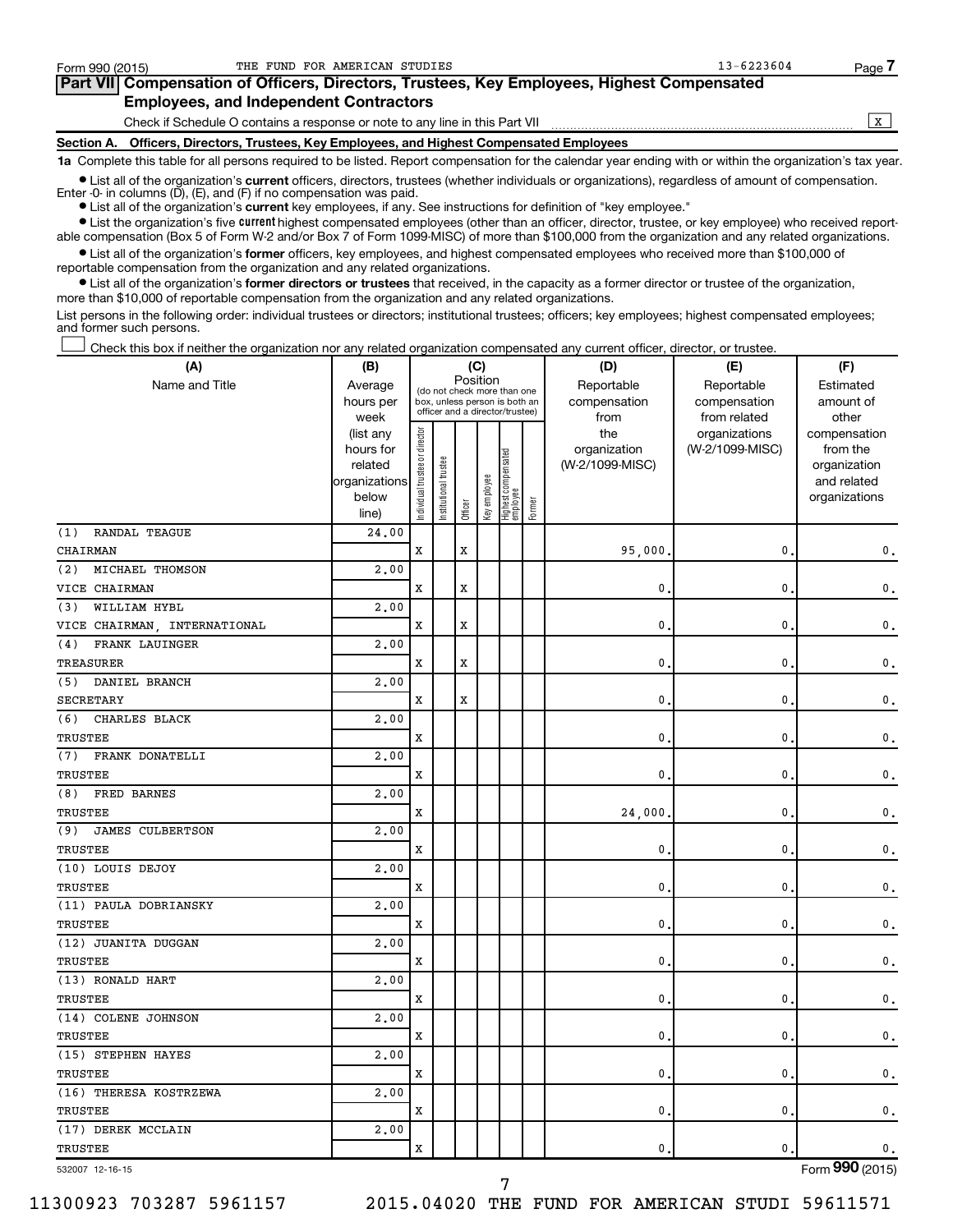| THE FUND FOR AMERICAN STUDIES<br>Form 990 (2015)                                                                                                                                                                                |                                   |                               |                      |         |                 |                                                                                                 |        |                                        | 13-6223604                       |                |     |                                          | Page 8    |
|---------------------------------------------------------------------------------------------------------------------------------------------------------------------------------------------------------------------------------|-----------------------------------|-------------------------------|----------------------|---------|-----------------|-------------------------------------------------------------------------------------------------|--------|----------------------------------------|----------------------------------|----------------|-----|------------------------------------------|-----------|
| Part VII Section A. Officers, Directors, Trustees, Key Employees, and Highest Compensated Employees (continued)                                                                                                                 |                                   |                               |                      |         |                 |                                                                                                 |        |                                        |                                  |                |     |                                          |           |
| (A)<br>Name and title                                                                                                                                                                                                           | (B)<br>Average                    |                               |                      |         | (C)<br>Position |                                                                                                 |        | (D)<br>Reportable                      | (E)<br>Reportable                |                |     | (F)<br>Estimated                         |           |
|                                                                                                                                                                                                                                 | hours per<br>week                 |                               |                      |         |                 | (do not check more than one<br>box, unless person is both an<br>officer and a director/trustee) |        | compensation<br>from                   | compensation<br>from related     |                |     | amount of<br>other                       |           |
|                                                                                                                                                                                                                                 | (list any<br>hours for<br>related | ndividual trustee or director |                      |         |                 |                                                                                                 |        | the<br>organization<br>(W-2/1099-MISC) | organizations<br>(W-2/1099-MISC) |                |     | compensation<br>from the<br>organization |           |
|                                                                                                                                                                                                                                 | organizations<br>below<br>line)   |                               | nstitutional trustee | Officer | Key employee    | Highest compensated<br>  employee                                                               | Former |                                        |                                  |                |     | and related<br>organizations             |           |
| (18) PETER MCPHERSON<br>TRUSTEE                                                                                                                                                                                                 | 2,00                              | X                             |                      |         |                 |                                                                                                 |        | 0.                                     |                                  | 0              |     |                                          | 0.        |
| (19) ERIC TANENBLATT                                                                                                                                                                                                            | 2,00                              |                               |                      |         |                 |                                                                                                 |        |                                        |                                  |                |     |                                          |           |
| <b>TRUSTEE</b>                                                                                                                                                                                                                  |                                   | х                             |                      |         |                 |                                                                                                 |        | 0.                                     |                                  | 0              |     |                                          | 0.        |
| (20) LYN RALES                                                                                                                                                                                                                  | 2,00                              |                               |                      |         |                 |                                                                                                 |        |                                        |                                  |                |     |                                          |           |
| TRUSTEE UNTIL 10/2015                                                                                                                                                                                                           |                                   | x                             |                      |         |                 |                                                                                                 |        | 0.                                     |                                  | 0              |     |                                          | 0.        |
| (21) ROGER REAM                                                                                                                                                                                                                 | 50.00                             |                               |                      |         |                 |                                                                                                 |        |                                        |                                  |                |     |                                          |           |
| PRESIDENT                                                                                                                                                                                                                       |                                   | x                             |                      | x       |                 |                                                                                                 |        | 296,188.                               |                                  | 0              |     |                                          | 20,758.   |
| (22) ROBERT J. CALLAHAN                                                                                                                                                                                                         | 50.00                             |                               |                      |         |                 |                                                                                                 |        |                                        |                                  |                |     |                                          |           |
| CHIEF FINANCIAL OFFICER                                                                                                                                                                                                         |                                   |                               |                      | X       |                 |                                                                                                 |        | 142,543.                               |                                  | 0              |     |                                          | 21,091.   |
| (23) STEPHEN SLATTERY                                                                                                                                                                                                           | 50.00                             |                               |                      |         |                 |                                                                                                 |        |                                        |                                  |                |     |                                          |           |
| EXECUTIVE VICE PRESIDENT                                                                                                                                                                                                        |                                   |                               |                      |         |                 | X                                                                                               |        | 151,942.                               |                                  | 0              |     |                                          | 17,606.   |
| (24) EDWARD J. TURNER                                                                                                                                                                                                           | 50.00                             |                               |                      |         |                 |                                                                                                 |        |                                        |                                  |                |     |                                          |           |
| VP DEVELOPMENT                                                                                                                                                                                                                  |                                   |                               |                      |         |                 | x                                                                                               |        | 153,734.                               |                                  | 0              |     |                                          | 18, 153.  |
| (25) JOHN FARLEY                                                                                                                                                                                                                | 50.00                             |                               |                      |         |                 |                                                                                                 |        |                                        |                                  |                |     |                                          |           |
| VP, NOVAK PROG                                                                                                                                                                                                                  |                                   |                               |                      |         |                 | x                                                                                               |        | 199,542.                               |                                  | 0              |     |                                          | 8,000.    |
| (26) JOSEPH STARRS                                                                                                                                                                                                              | 50.00                             |                               |                      |         |                 |                                                                                                 |        |                                        |                                  |                |     |                                          |           |
| DIRECTOR, U.S. PROG                                                                                                                                                                                                             |                                   |                               |                      |         |                 | X                                                                                               |        | 103,274.                               |                                  | 0              |     |                                          | 16,353.   |
|                                                                                                                                                                                                                                 |                                   |                               |                      |         |                 |                                                                                                 |        | 1,166,223.                             |                                  | 0              |     |                                          | 101,961.  |
|                                                                                                                                                                                                                                 |                                   |                               |                      |         |                 |                                                                                                 |        | 0.                                     |                                  | $\mathbf{0}$   |     |                                          | 0.        |
|                                                                                                                                                                                                                                 |                                   |                               |                      |         |                 |                                                                                                 |        | 1,166,223.                             |                                  | $\mathbf{0}$ . |     |                                          | 101, 961. |
| Total number of individuals (including but not limited to those listed above) who received more than \$100,000 of reportable<br>$\mathbf{2}$                                                                                    |                                   |                               |                      |         |                 |                                                                                                 |        |                                        |                                  |                |     |                                          | 6         |
| compensation from the organization $\blacktriangleright$                                                                                                                                                                        |                                   |                               |                      |         |                 |                                                                                                 |        |                                        |                                  |                |     | Yes                                      | <b>No</b> |
| 3<br>Did the organization list any former officer, director, or trustee, key employee, or highest compensated employee on                                                                                                       |                                   |                               |                      |         |                 |                                                                                                 |        |                                        |                                  |                |     |                                          |           |
| line 1a? If "Yes," complete Schedule J for such individual manufacture content to the state of the schedule J                                                                                                                   |                                   |                               |                      |         |                 |                                                                                                 |        |                                        |                                  |                | 3   |                                          | х         |
| For any individual listed on line 1a, is the sum of reportable compensation and other compensation from the organization<br>and related organizations greater than \$150,000? If "Yes," complete Schedule J for such individual |                                   |                               |                      |         |                 |                                                                                                 |        |                                        |                                  |                | 4   | X                                        |           |
| Did any person listed on line 1a receive or accrue compensation from any unrelated organization or individual for services<br>5                                                                                                 |                                   |                               |                      |         |                 |                                                                                                 |        |                                        |                                  |                |     |                                          |           |
| rendered to the organization? If "Yes," complete Schedule J for such person                                                                                                                                                     |                                   |                               |                      |         |                 |                                                                                                 |        |                                        |                                  |                | 5   |                                          | Χ         |
| <b>Section B. Independent Contractors</b>                                                                                                                                                                                       |                                   |                               |                      |         |                 |                                                                                                 |        |                                        |                                  |                |     |                                          |           |
| Complete this table for your five highest compensated independent contractors that received more than \$100,000 of compensation from<br>1                                                                                       |                                   |                               |                      |         |                 |                                                                                                 |        |                                        |                                  |                |     |                                          |           |
| the organization. Report compensation for the calendar year ending with or within the organization's tax year.                                                                                                                  |                                   |                               |                      |         |                 |                                                                                                 |        |                                        |                                  |                |     |                                          |           |
| (A)<br>Name and business address                                                                                                                                                                                                |                                   |                               |                      |         |                 |                                                                                                 |        | (B)<br>Description of services         |                                  |                | (C) | Compensation                             |           |
| WARFIELD & WALSH, INC., 601 S. WASHINGTON                                                                                                                                                                                       |                                   |                               |                      |         |                 |                                                                                                 |        |                                        |                                  |                |     |                                          |           |
| STREET, ALEXANDRIA, VA 22314<br>FUNDRAISING CONSULTANT<br>120,187.                                                                                                                                                              |                                   |                               |                      |         |                 |                                                                                                 |        |                                        |                                  |                |     |                                          |           |
| LINEMARK PRINTING, INC., 501 PRINCE                                                                                                                                                                                             |                                   |                               |                      |         |                 |                                                                                                 |        |                                        |                                  |                |     |                                          |           |
| GEORGE'S BLVD, UPPER MARLBORO, MD 20774                                                                                                                                                                                         |                                   |                               |                      |         |                 |                                                                                                 |        | PRINTING/MAILING SERVICES              |                                  |                |     |                                          | 119,471.  |
|                                                                                                                                                                                                                                 |                                   |                               |                      |         |                 |                                                                                                 |        |                                        |                                  |                |     |                                          |           |
|                                                                                                                                                                                                                                 |                                   |                               |                      |         |                 |                                                                                                 |        |                                        |                                  |                |     |                                          |           |
|                                                                                                                                                                                                                                 |                                   |                               |                      |         |                 |                                                                                                 |        |                                        |                                  |                |     |                                          |           |
| Total number of independent contractors (including but not limited to those listed above) who received more than<br>2                                                                                                           |                                   |                               |                      |         |                 | 2                                                                                               |        |                                        |                                  |                |     |                                          |           |
| \$100,000 of compensation from the organization                                                                                                                                                                                 |                                   |                               |                      |         |                 |                                                                                                 |        |                                        |                                  |                |     | Form 990 (2015)                          |           |

532008 12-16-15

11300923 703287 5961157 2015.04020 THE FUND FOR AMERICAN STUDI 59611571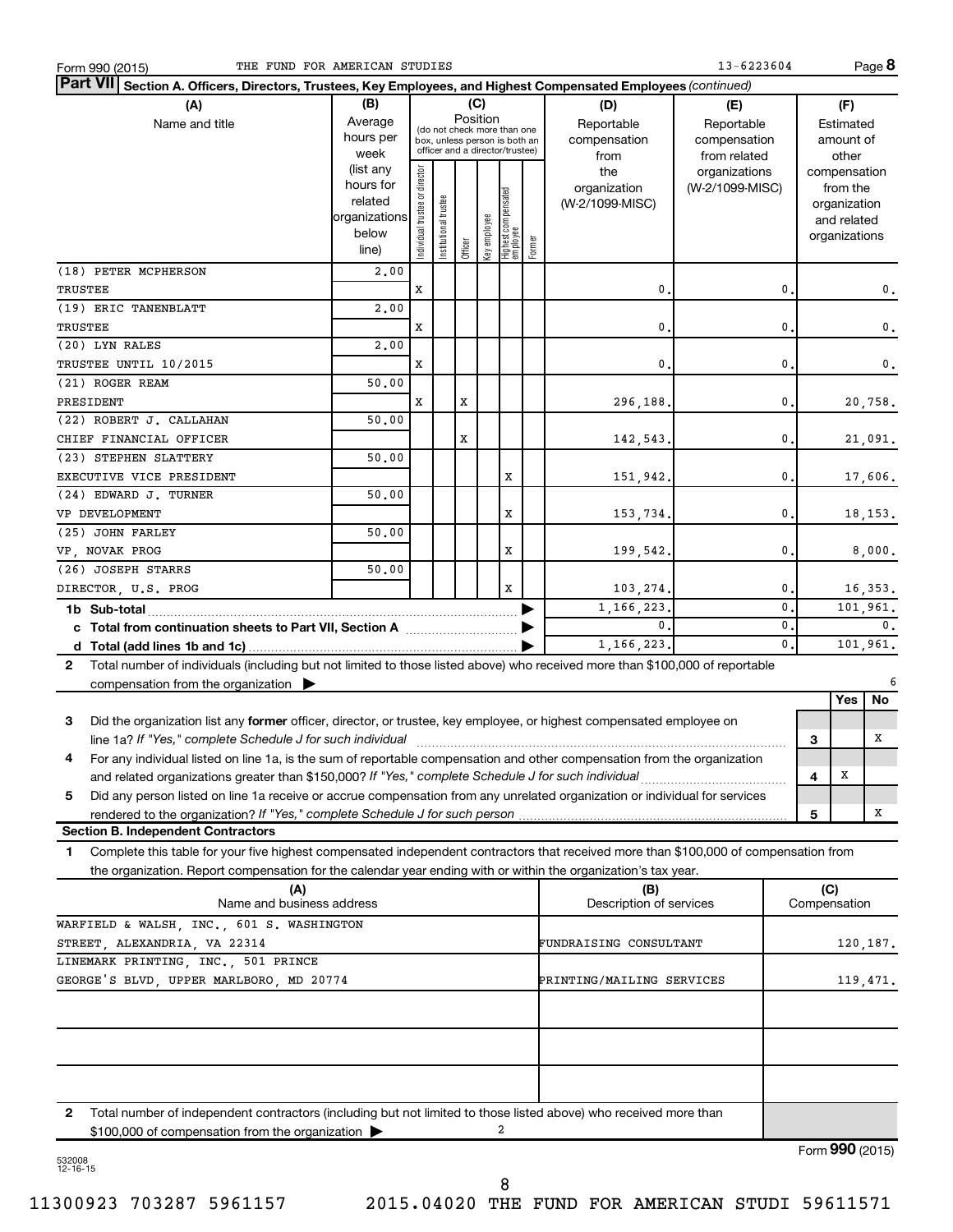|                                                           |                  | Form 990 (2015)                                                                 | THE FUND FOR AMERICAN STUDIES |                      |               |                               | 13-6223604            | Page 9                                    |
|-----------------------------------------------------------|------------------|---------------------------------------------------------------------------------|-------------------------------|----------------------|---------------|-------------------------------|-----------------------|-------------------------------------------|
|                                                           | <b>Part VIII</b> | <b>Statement of Revenue</b>                                                     |                               |                      |               |                               |                       |                                           |
|                                                           |                  |                                                                                 |                               |                      | Total revenue | Related or<br>exempt function | Unrelated<br>business | (D)<br>Revenue excluded<br>trom tax under |
|                                                           |                  |                                                                                 |                               |                      |               | revenue                       | revenue               | sections<br>512 - 514                     |
|                                                           |                  | 1 a Federated campaigns                                                         | 1a                            |                      |               |                               |                       |                                           |
| Contributions, Gifts, Grants<br>and Other Similar Amounts |                  |                                                                                 | 1b                            |                      |               |                               |                       |                                           |
|                                                           |                  | c Fundraising events                                                            | 1c                            |                      |               |                               |                       |                                           |
|                                                           |                  | d Related organizations                                                         | 1 <sub>d</sub>                |                      |               |                               |                       |                                           |
|                                                           |                  | e Government grants (contributions)                                             | 1e                            |                      |               |                               |                       |                                           |
|                                                           |                  | f All other contributions, gifts, grants, and                                   |                               |                      |               |                               |                       |                                           |
|                                                           |                  | similar amounts not included above                                              | 1f                            | 4,794,539.           |               |                               |                       |                                           |
|                                                           |                  | g Noncash contributions included in lines 1a-1f: \$                             |                               | 64,891.              |               |                               |                       |                                           |
|                                                           |                  |                                                                                 |                               |                      | 4,794,539.    |                               |                       |                                           |
|                                                           |                  |                                                                                 |                               | <b>Business Code</b> |               |                               |                       |                                           |
|                                                           | 2 a              | TUITION                                                                         |                               | 900099               | 3,995,774.    | 3,995,774.                    |                       |                                           |
| Program Service<br>Revenue                                |                  | CONFERENCES<br>b                                                                |                               | 900099               | 31,166.       | 31,166.                       |                       |                                           |
|                                                           |                  | c                                                                               |                               |                      |               |                               |                       |                                           |
|                                                           |                  | d<br>the control of the control of the control of the control of the control of |                               |                      |               |                               |                       |                                           |
|                                                           |                  | е                                                                               |                               |                      |               |                               |                       |                                           |
|                                                           |                  | f.                                                                              |                               |                      |               |                               |                       |                                           |
|                                                           |                  |                                                                                 |                               |                      | 4,026,940.    |                               |                       |                                           |
|                                                           | З                | Investment income (including dividends, interest, and                           |                               |                      |               |                               |                       |                                           |
|                                                           |                  |                                                                                 |                               |                      | 179,574.      |                               |                       | 179,574.                                  |
|                                                           | 4                | Income from investment of tax-exempt bond proceeds                              |                               |                      |               |                               |                       |                                           |
|                                                           | 5                |                                                                                 |                               |                      |               |                               |                       |                                           |
|                                                           |                  |                                                                                 | (i) Real                      | (ii) Personal        |               |                               |                       |                                           |
|                                                           |                  | <b>6 a</b> Gross rents                                                          |                               |                      |               |                               |                       |                                           |
|                                                           |                  | Less: rental expenses<br>b                                                      |                               |                      |               |                               |                       |                                           |
|                                                           |                  | Rental income or (loss)<br>c                                                    |                               |                      |               |                               |                       |                                           |
|                                                           |                  |                                                                                 |                               |                      |               |                               |                       |                                           |
|                                                           |                  | 7 a Gross amount from sales of<br>assets other than inventory                   | (i) Securities<br>1,422,391.  | (ii) Other           |               |                               |                       |                                           |
|                                                           |                  | <b>b</b> Less: cost or other basis                                              |                               |                      |               |                               |                       |                                           |
|                                                           |                  | and sales expenses                                                              | 557,331.                      |                      |               |                               |                       |                                           |
|                                                           |                  |                                                                                 | 865,060.                      |                      |               |                               |                       |                                           |
|                                                           |                  |                                                                                 |                               |                      | 865,060.      |                               |                       | 865,060.                                  |
|                                                           |                  | 8 a Gross income from fundraising events (not                                   |                               |                      |               |                               |                       |                                           |
| <b>Other Revenue</b>                                      |                  | including \$                                                                    | of                            |                      |               |                               |                       |                                           |
|                                                           |                  | contributions reported on line 1c). See                                         |                               |                      |               |                               |                       |                                           |
|                                                           |                  |                                                                                 |                               |                      |               |                               |                       |                                           |
|                                                           |                  |                                                                                 | $\mathbf{b}$                  |                      |               |                               |                       |                                           |
|                                                           |                  | c Net income or (loss) from fundraising events                                  |                               | .                    |               |                               |                       |                                           |
|                                                           |                  | 9 a Gross income from gaming activities. See                                    |                               |                      |               |                               |                       |                                           |
|                                                           |                  |                                                                                 |                               |                      |               |                               |                       |                                           |
|                                                           |                  |                                                                                 | $\mathbf{b}$                  |                      |               |                               |                       |                                           |
|                                                           |                  |                                                                                 |                               |                      |               |                               |                       |                                           |
|                                                           |                  | 10 a Gross sales of inventory, less returns                                     |                               |                      |               |                               |                       |                                           |
|                                                           |                  |                                                                                 |                               |                      |               |                               |                       |                                           |
|                                                           |                  |                                                                                 | $\mathbf b$                   |                      |               |                               |                       |                                           |
|                                                           |                  | c Net income or (loss) from sales of inventory                                  |                               |                      |               |                               |                       |                                           |
|                                                           |                  | Miscellaneous Revenue                                                           |                               | <b>Business Code</b> |               |                               |                       |                                           |
|                                                           |                  | 11 a OTHER INCOME                                                               |                               | 900099               | 190,356.      |                               |                       | 190,356.                                  |
|                                                           |                  | <b>b</b> ADMINISTRATIVE FEES                                                    |                               | 900099               | 120,639.      |                               |                       | 120,639.                                  |
|                                                           |                  | c                                                                               |                               |                      |               |                               |                       |                                           |
|                                                           |                  | d                                                                               |                               |                      |               |                               |                       |                                           |
|                                                           |                  | е                                                                               |                               |                      | 310,995.      |                               |                       |                                           |
|                                                           | 12               |                                                                                 |                               |                      | 10, 177, 108. | 4,026,940.                    | $\mathbf{0}$ .        | 1,355,629.                                |
| 532009 12-16-15                                           |                  |                                                                                 |                               |                      |               |                               |                       | Form 990 (2015)                           |

**9**

9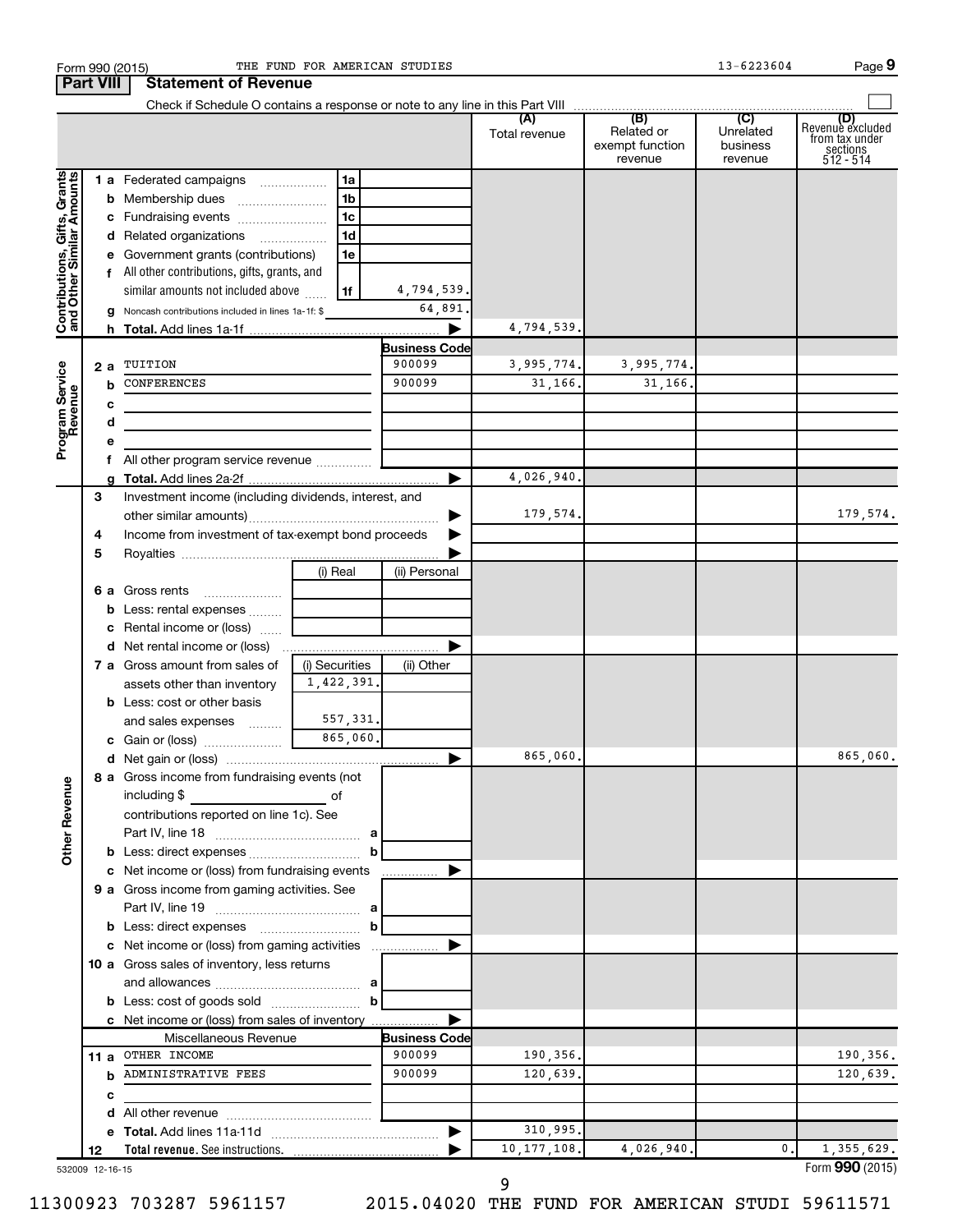Form 990 (2015) THE FUND FOR AMERICAN STUDIES 13-6223604 Page

**Part IX Statement of Functional Expenses** 

**10**

| Section 501(c)(3) and 501(c)(4) organizations must complete all columns. All other organizations must complete column (A). |                                                                                                                                                                                                               |                       |                                    |                                           |                                |  |  |  |  |  |
|----------------------------------------------------------------------------------------------------------------------------|---------------------------------------------------------------------------------------------------------------------------------------------------------------------------------------------------------------|-----------------------|------------------------------------|-------------------------------------------|--------------------------------|--|--|--|--|--|
|                                                                                                                            |                                                                                                                                                                                                               |                       |                                    |                                           |                                |  |  |  |  |  |
|                                                                                                                            | Do not include amounts reported on lines 6b,<br>7b, 8b, 9b, and 10b of Part VIII.                                                                                                                             | (A)<br>Total expenses | (B)<br>Program service<br>expenses | (C)<br>Management and<br>general expenses | (D)<br>Fundraising<br>expenses |  |  |  |  |  |
| 1                                                                                                                          | Grants and other assistance to domestic organizations                                                                                                                                                         |                       |                                    |                                           |                                |  |  |  |  |  |
|                                                                                                                            | and domestic governments. See Part IV, line 21                                                                                                                                                                | 970                   | 970.                               |                                           |                                |  |  |  |  |  |
| $\mathbf{2}$                                                                                                               | Grants and other assistance to domestic                                                                                                                                                                       |                       |                                    |                                           |                                |  |  |  |  |  |
|                                                                                                                            | individuals. See Part IV, line 22                                                                                                                                                                             | 1,178,495.            | 1,178,495.                         |                                           |                                |  |  |  |  |  |
| 3                                                                                                                          | Grants and other assistance to foreign                                                                                                                                                                        |                       |                                    |                                           |                                |  |  |  |  |  |
|                                                                                                                            | organizations, foreign governments, and foreign                                                                                                                                                               |                       |                                    |                                           |                                |  |  |  |  |  |
|                                                                                                                            | individuals. See Part IV, lines 15 and 16                                                                                                                                                                     | 590,950.              | 590,950.                           |                                           |                                |  |  |  |  |  |
| 4                                                                                                                          | Benefits paid to or for members                                                                                                                                                                               |                       |                                    |                                           |                                |  |  |  |  |  |
| 5                                                                                                                          | Compensation of current officers, directors,                                                                                                                                                                  |                       |                                    |                                           |                                |  |  |  |  |  |
|                                                                                                                            | trustees, and key employees                                                                                                                                                                                   | 601,730.              | 471,053.                           | 9,091.                                    | 121,586.                       |  |  |  |  |  |
| 6                                                                                                                          | Compensation not included above, to disqualified                                                                                                                                                              |                       |                                    |                                           |                                |  |  |  |  |  |
|                                                                                                                            | persons (as defined under section 4958(f)(1)) and                                                                                                                                                             |                       |                                    |                                           |                                |  |  |  |  |  |
|                                                                                                                            | persons described in section 4958(c)(3)(B)                                                                                                                                                                    |                       |                                    |                                           |                                |  |  |  |  |  |
| 7                                                                                                                          |                                                                                                                                                                                                               | 2,075,947.            | 1,626,107.                         | 27,597.                                   | 422, 243.                      |  |  |  |  |  |
| 8                                                                                                                          | Pension plan accruals and contributions (include                                                                                                                                                              |                       |                                    |                                           |                                |  |  |  |  |  |
|                                                                                                                            | section 401(k) and 403(b) employer contributions)                                                                                                                                                             | 58,022.               | 45,022.                            | 2,394.                                    | 10,606.                        |  |  |  |  |  |
| 9                                                                                                                          |                                                                                                                                                                                                               | 136,128.              | 105,628.                           | 5,616.                                    | 24,884.                        |  |  |  |  |  |
| 10                                                                                                                         |                                                                                                                                                                                                               | 163,264.              | 126,685.                           | 6,736.                                    | 29,843.                        |  |  |  |  |  |
| 11                                                                                                                         | Fees for services (non-employees):                                                                                                                                                                            |                       |                                    |                                           |                                |  |  |  |  |  |
|                                                                                                                            |                                                                                                                                                                                                               |                       |                                    |                                           |                                |  |  |  |  |  |
|                                                                                                                            |                                                                                                                                                                                                               | 68,851.               | 59,892.                            | 3,174.                                    | 5,785.                         |  |  |  |  |  |
|                                                                                                                            |                                                                                                                                                                                                               | 48,580.               | 42,258.                            | 2, 240.                                   | 4,082.                         |  |  |  |  |  |
|                                                                                                                            |                                                                                                                                                                                                               |                       |                                    |                                           |                                |  |  |  |  |  |
|                                                                                                                            | e Professional fundraising services. See Part IV, line 17                                                                                                                                                     | 180,187.              |                                    |                                           | 180, 187.                      |  |  |  |  |  |
| f                                                                                                                          | Investment management fees                                                                                                                                                                                    |                       |                                    |                                           |                                |  |  |  |  |  |
|                                                                                                                            | g Other. (If line 11g amount exceeds 10% of line 25,<br>column (A) amount, list line 11g expenses on Sch O.)                                                                                                  | 106,873.              | 92,967.                            | 4,927.                                    | 8,979.                         |  |  |  |  |  |
|                                                                                                                            |                                                                                                                                                                                                               | 22,179.               | 20,461.                            | 859.                                      | 859.                           |  |  |  |  |  |
| 12<br>13                                                                                                                   |                                                                                                                                                                                                               | 239,166.              | 169,690.                           | 6,715.                                    | 62,761.                        |  |  |  |  |  |
| 14                                                                                                                         |                                                                                                                                                                                                               | 24,366.               | 22,608.                            | 879.                                      | 879.                           |  |  |  |  |  |
| 15                                                                                                                         |                                                                                                                                                                                                               |                       |                                    |                                           |                                |  |  |  |  |  |
| 16                                                                                                                         |                                                                                                                                                                                                               | 622,508.              | 558,530.                           | 32,948.                                   | 31,030.                        |  |  |  |  |  |
| 17                                                                                                                         |                                                                                                                                                                                                               | 144,702.              | 125,875.                           | 3,197.                                    | 15,630.                        |  |  |  |  |  |
| 18                                                                                                                         | Payments of travel or entertainment expenses                                                                                                                                                                  |                       |                                    |                                           |                                |  |  |  |  |  |
|                                                                                                                            | for any federal, state, or local public officials                                                                                                                                                             |                       |                                    |                                           |                                |  |  |  |  |  |
| 19                                                                                                                         | Conferences, conventions, and meetings                                                                                                                                                                        | 526,798.              | 507,493.                           | 9,752.                                    | 9,553.                         |  |  |  |  |  |
| 20                                                                                                                         | Interest                                                                                                                                                                                                      |                       |                                    |                                           |                                |  |  |  |  |  |
| 21                                                                                                                         |                                                                                                                                                                                                               |                       |                                    |                                           |                                |  |  |  |  |  |
| 22                                                                                                                         | Depreciation, depletion, and amortization                                                                                                                                                                     | 256,352.              |                                    | 256,352.                                  |                                |  |  |  |  |  |
| 23                                                                                                                         | Insurance                                                                                                                                                                                                     | 41,666.               | 36, 244.                           | 1,921.                                    | 3,501.                         |  |  |  |  |  |
| 24                                                                                                                         | Other expenses. Itemize expenses not covered<br>above. (List miscellaneous expenses in line 24e. If line<br>24e amount exceeds 10% of line 25, column (A)<br>amount, list line 24e expenses on Schedule O.) [ |                       |                                    |                                           |                                |  |  |  |  |  |
| a                                                                                                                          | STUDENT HOUSING                                                                                                                                                                                               | 1,569,897.            | 1,442,875.                         | 127,022.                                  |                                |  |  |  |  |  |
| b                                                                                                                          | UNIVERSITY OVERHEAD                                                                                                                                                                                           | 610,386.              | 610,386.                           |                                           |                                |  |  |  |  |  |
| c                                                                                                                          | <b>EVENTS</b>                                                                                                                                                                                                 | 242,175.              | 238,976.                           | 1,622                                     | 1,577.                         |  |  |  |  |  |
| d                                                                                                                          | DIRECT MAIL CAMPAIGN                                                                                                                                                                                          | 215,043.              |                                    |                                           | 215,043.                       |  |  |  |  |  |
|                                                                                                                            | e All other expenses                                                                                                                                                                                          | 274,957.              | 264,703.                           | 5,746.                                    | 4,508.                         |  |  |  |  |  |
| 25                                                                                                                         | Total functional expenses. Add lines 1 through 24e                                                                                                                                                            | 10,000,192.           | 8,337,868.                         | 508,788.                                  | 1, 153, 536.                   |  |  |  |  |  |
| 26                                                                                                                         | Joint costs. Complete this line only if the organization                                                                                                                                                      |                       |                                    |                                           |                                |  |  |  |  |  |
|                                                                                                                            | reported in column (B) joint costs from a combined                                                                                                                                                            |                       |                                    |                                           |                                |  |  |  |  |  |
|                                                                                                                            | educational campaign and fundraising solicitation.                                                                                                                                                            |                       |                                    |                                           |                                |  |  |  |  |  |
|                                                                                                                            | Check here $\blacktriangleright$<br>if following SOP 98-2 (ASC 958-720)                                                                                                                                       |                       |                                    |                                           |                                |  |  |  |  |  |

532010 12-16-15

Form (2015) **990**

10

11300923 703287 5961157 2015.04020 THE FUND FOR AMERICAN STUDI 59611571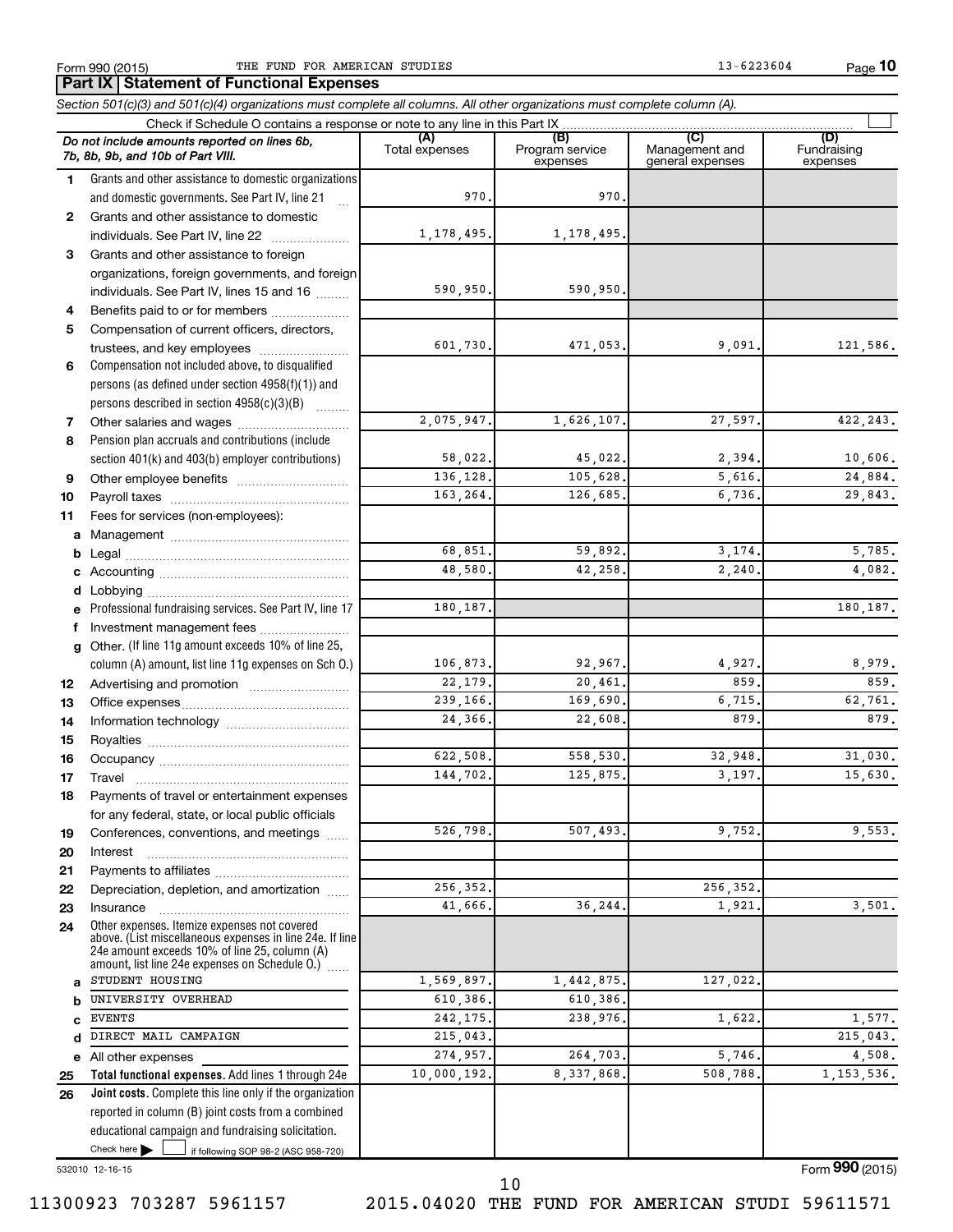Form 990 (2015) THE FUND FOR AMERICAN STUDIES 13-6223604 Page

**11**

|                      |    | <b>Part X   Balance Sheet</b>                                                                                                                                                                                                  |                   |              |                          |                |                                 |
|----------------------|----|--------------------------------------------------------------------------------------------------------------------------------------------------------------------------------------------------------------------------------|-------------------|--------------|--------------------------|----------------|---------------------------------|
|                      |    |                                                                                                                                                                                                                                |                   |              |                          |                |                                 |
|                      |    |                                                                                                                                                                                                                                |                   |              | (A)<br>Beginning of year |                | (B)<br>End of year              |
|                      | 1  |                                                                                                                                                                                                                                |                   |              | 1,000.                   | 1              | 1,000.                          |
|                      | 2  |                                                                                                                                                                                                                                |                   |              | 1,454,400.               | $\mathbf{2}$   | 1,537,690.                      |
|                      | з  |                                                                                                                                                                                                                                |                   |              | 621, 372.                | 3              | 640,226.                        |
|                      | 4  |                                                                                                                                                                                                                                |                   |              | 192,537.                 | 4              | 28,161.                         |
|                      | 5  | Loans and other receivables from current and former officers, directors,                                                                                                                                                       |                   |              |                          |                |                                 |
|                      |    | trustees, key employees, and highest compensated employees. Complete                                                                                                                                                           |                   |              |                          |                |                                 |
|                      |    | Part II of Schedule L                                                                                                                                                                                                          |                   |              |                          | 5              |                                 |
|                      | 6  | Loans and other receivables from other disqualified persons (as defined under                                                                                                                                                  |                   |              |                          |                |                                 |
|                      |    | section 4958(f)(1)), persons described in section 4958(c)(3)(B), and contributing                                                                                                                                              |                   |              |                          |                |                                 |
|                      |    | employers and sponsoring organizations of section 501(c)(9) voluntary                                                                                                                                                          |                   |              |                          |                |                                 |
|                      |    | employees' beneficiary organizations (see instr). Complete Part II of Sch L                                                                                                                                                    |                   | 6            |                          |                |                                 |
| Assets               | 7  |                                                                                                                                                                                                                                |                   |              |                          | $\overline{7}$ |                                 |
|                      | 8  |                                                                                                                                                                                                                                |                   |              |                          | 8              |                                 |
|                      | 9  | Prepaid expenses and deferred charges [11] [11] prepaid expenses and deferred charges [11] [11] minimum and the Prepaid expenses and deferred charges [11] minimum and the Prepaid experiment of Prepaid experiment and the Pr |                   |              | 91,738.                  | 9              | 243,953.                        |
|                      |    | <b>10a</b> Land, buildings, and equipment: cost or other                                                                                                                                                                       |                   |              |                          |                |                                 |
|                      |    | basis. Complete Part VI of Schedule D    10a                                                                                                                                                                                   |                   | 8,855,573.   |                          |                |                                 |
|                      |    |                                                                                                                                                                                                                                | $6,080,564$ . 10c |              | 5,952,414.               |                |                                 |
|                      | 11 |                                                                                                                                                                                                                                |                   | 6, 546, 957. | 11                       | 5,931,657.     |                                 |
|                      | 12 |                                                                                                                                                                                                                                | 7,106,017.        | 12           | 6,526,062.               |                |                                 |
|                      | 13 |                                                                                                                                                                                                                                |                   | 13           |                          |                |                                 |
|                      | 14 |                                                                                                                                                                                                                                |                   |              |                          | 14             |                                 |
|                      | 15 |                                                                                                                                                                                                                                |                   |              | 436,126.                 | 15             | 274,075.                        |
|                      | 16 |                                                                                                                                                                                                                                | 22,530,711.       | 16           | 21, 135, 238.            |                |                                 |
|                      | 17 |                                                                                                                                                                                                                                |                   |              | 267,972.                 | 17             | 155,276.                        |
|                      | 18 |                                                                                                                                                                                                                                |                   | 18           |                          |                |                                 |
|                      | 19 |                                                                                                                                                                                                                                | 99,055.           | 19           | 96,126.                  |                |                                 |
|                      | 20 |                                                                                                                                                                                                                                |                   | 20           |                          |                |                                 |
|                      | 21 | Escrow or custodial account liability. Complete Part IV of Schedule D                                                                                                                                                          |                   | 21           |                          |                |                                 |
|                      | 22 | Loans and other payables to current and former officers, directors, trustees,                                                                                                                                                  |                   |              |                          |                |                                 |
| Liabilities          |    | key employees, highest compensated employees, and disqualified persons.                                                                                                                                                        |                   |              |                          |                |                                 |
|                      |    |                                                                                                                                                                                                                                |                   |              |                          | 22             |                                 |
|                      | 23 | Secured mortgages and notes payable to unrelated third parties                                                                                                                                                                 |                   |              | 5,066,291.               | 23             | 5,042,585.                      |
|                      | 24 | Unsecured notes and loans payable to unrelated third parties                                                                                                                                                                   |                   |              |                          | 24             |                                 |
|                      | 25 | Other liabilities (including federal income tax, payables to related third                                                                                                                                                     |                   |              |                          |                |                                 |
|                      |    | parties, and other liabilities not included on lines 17-24). Complete Part X of                                                                                                                                                |                   |              |                          |                |                                 |
|                      |    | Schedule D                                                                                                                                                                                                                     |                   |              | 127,038.                 | 25             | 115,186.                        |
|                      | 26 | Total liabilities. Add lines 17 through 25                                                                                                                                                                                     |                   |              | 5,560,356.               | 26             | 5,409,173.                      |
|                      |    | Organizations that follow SFAS 117 (ASC 958), check here $\blacktriangleright$ $\boxed{\mathbf{x}}$ and                                                                                                                        |                   |              |                          |                |                                 |
|                      |    | complete lines 27 through 29, and lines 33 and 34.                                                                                                                                                                             |                   |              |                          |                |                                 |
|                      | 27 |                                                                                                                                                                                                                                | 14,085,685.       | 27           | 12,444,310.              |                |                                 |
| <b>Fund Balances</b> | 28 |                                                                                                                                                                                                                                | 2,846,328.        | 28           | 3, 244, 943.             |                |                                 |
|                      | 29 | Permanently restricted net assets                                                                                                                                                                                              | 38, 342.          | 29           | 36,812.                  |                |                                 |
|                      |    | Organizations that do not follow SFAS 117 (ASC 958), check here ▶                                                                                                                                                              |                   |              |                          |                |                                 |
| ৯                    |    | and complete lines 30 through 34.                                                                                                                                                                                              |                   |              |                          |                |                                 |
|                      | 30 |                                                                                                                                                                                                                                |                   |              |                          | 30             |                                 |
|                      | 31 | Paid-in or capital surplus, or land, building, or equipment fund                                                                                                                                                               |                   |              |                          | 31             |                                 |
| <b>Net Assets</b>    | 32 | Retained earnings, endowment, accumulated income, or other funds                                                                                                                                                               |                   |              |                          | 32             |                                 |
|                      | 33 |                                                                                                                                                                                                                                |                   |              | 16,970,355.              | 33             | 15,726,065.                     |
|                      | 34 |                                                                                                                                                                                                                                |                   |              | 22,530,711.              | 34             | 21, 135, 238.<br>$000 \text{m}$ |

Form (2015) **990**

532011 12-16-15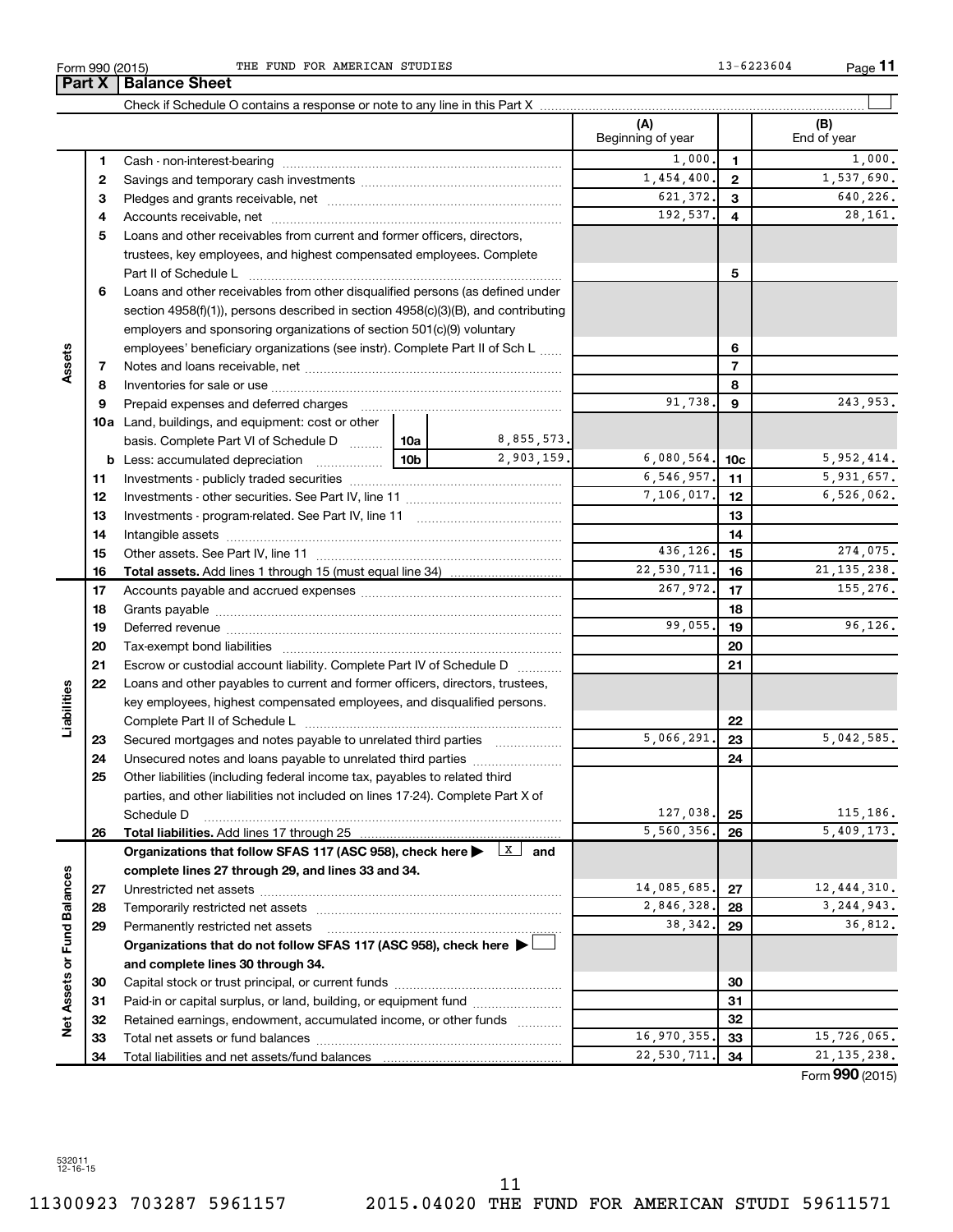|    | THE FUND FOR AMERICAN STUDIES<br>Form 990 (2015)                                                                                                                                                                               | 13-6223604     |                |                     | Page 12       |  |  |
|----|--------------------------------------------------------------------------------------------------------------------------------------------------------------------------------------------------------------------------------|----------------|----------------|---------------------|---------------|--|--|
|    | Part XI<br><b>Reconciliation of Net Assets</b>                                                                                                                                                                                 |                |                |                     |               |  |  |
|    | Check if Schedule O contains a response or note to any line in this Part XI                                                                                                                                                    |                |                |                     | $\mathbf{x}$  |  |  |
|    |                                                                                                                                                                                                                                |                |                |                     |               |  |  |
| 1  |                                                                                                                                                                                                                                | $\mathbf{1}$   |                |                     | 10, 177, 108. |  |  |
| 2  |                                                                                                                                                                                                                                | $\mathbf{2}$   |                |                     | 10,000,192.   |  |  |
| з  | Revenue less expenses. Subtract line 2 from line 1                                                                                                                                                                             | 3              | 176,916.       |                     |               |  |  |
| 4  | $\overline{\mathbf{4}}$                                                                                                                                                                                                        |                |                |                     |               |  |  |
| 5  | Net unrealized gains (losses) on investments [11] matter in the contract of the contract of the contract of the contract of the contract of the contract of the contract of the contract of the contract of the contract of th | 5              |                |                     | $-1,419,676.$ |  |  |
| 6  | Donated services and use of facilities                                                                                                                                                                                         | 6              |                |                     |               |  |  |
| 7  | Investment expenses                                                                                                                                                                                                            | $\overline{7}$ |                |                     |               |  |  |
| 8  | Prior period adjustments www.communication.communication.communication.com/                                                                                                                                                    | 8              |                |                     |               |  |  |
| 9  |                                                                                                                                                                                                                                | 9              |                |                     | $-1,530.$     |  |  |
| 10 | Net assets or fund balances at end of year. Combine lines 3 through 9 (must equal Part X, line 33,                                                                                                                             |                |                |                     |               |  |  |
|    | column (B))                                                                                                                                                                                                                    | 10             |                |                     | 15,726,065.   |  |  |
|    | Part XII Financial Statements and Reporting                                                                                                                                                                                    |                |                |                     |               |  |  |
|    |                                                                                                                                                                                                                                |                |                |                     |               |  |  |
|    |                                                                                                                                                                                                                                |                |                | <b>Yes</b>          | <b>No</b>     |  |  |
| 1. | $\vert$ X $\vert$ Accrual<br>Accounting method used to prepare the Form 990: [130] Cash<br>Other                                                                                                                               |                |                |                     |               |  |  |
|    | If the organization changed its method of accounting from a prior year or checked "Other," explain in Schedule O.                                                                                                              |                |                |                     |               |  |  |
|    | 2a Were the organization's financial statements compiled or reviewed by an independent accountant?                                                                                                                             |                | 2a             |                     | X             |  |  |
|    | If "Yes," check a box below to indicate whether the financial statements for the year were compiled or reviewed on a                                                                                                           |                |                |                     |               |  |  |
|    | separate basis, consolidated basis, or both:                                                                                                                                                                                   |                |                |                     |               |  |  |
|    | Separate basis<br>Consolidated basis<br>Both consolidated and separate basis                                                                                                                                                   |                |                |                     |               |  |  |
|    |                                                                                                                                                                                                                                |                | 2 <sub>b</sub> | x                   |               |  |  |
|    | If "Yes," check a box below to indicate whether the financial statements for the year were audited on a separate basis,                                                                                                        |                |                |                     |               |  |  |
|    | consolidated basis, or both:                                                                                                                                                                                                   |                |                |                     |               |  |  |
|    | $X$ Both consolidated and separate basis<br>Consolidated basis<br>Separate basis                                                                                                                                               |                |                |                     |               |  |  |
|    | c If "Yes" to line 2a or 2b, does the organization have a committee that assumes responsibility for oversight of the audit,                                                                                                    |                |                |                     |               |  |  |
|    | review, or compilation of its financial statements and selection of an independent accountant?                                                                                                                                 |                | 2c             | x                   |               |  |  |
|    | If the organization changed either its oversight process or selection process during the tax year, explain in Schedule O.                                                                                                      |                |                |                     |               |  |  |
|    | 3a As a result of a federal award, was the organization required to undergo an audit or audits as set forth in the Single Audit                                                                                                |                |                |                     |               |  |  |
|    |                                                                                                                                                                                                                                |                | 3a             |                     | х             |  |  |
|    | <b>b</b> If "Yes," did the organization undergo the required audit or audits? If the organization did not undergo the required audit                                                                                           |                |                |                     |               |  |  |
|    |                                                                                                                                                                                                                                |                | Зb             |                     |               |  |  |
|    |                                                                                                                                                                                                                                |                |                | $000 \, \text{GeV}$ |               |  |  |

Form (2015) **990**

532012 12-16-15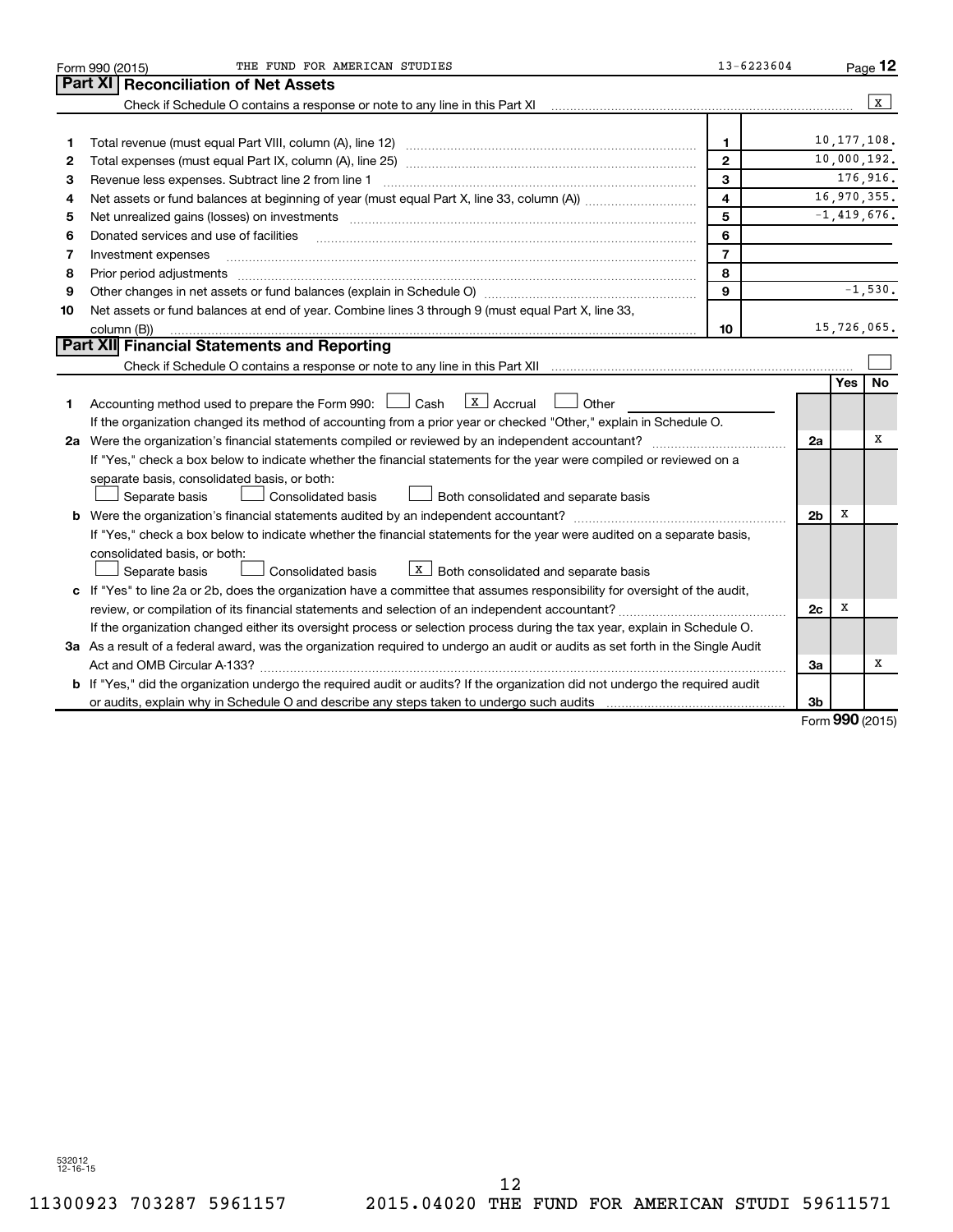#### **SCHEDULE A**

# Form 990 or 990-EZ) **Public Charity Status and Public Support**<br>
Complete if the organization is a section 501(c)(3) organization or a section<br> **2015**

**4947(a)(1) nonexempt charitable trust. | Attach to Form 990 or Form 990-EZ.** 

| ⊷                     | . |
|-----------------------|---|
| <b>Open to Public</b> |   |
| <b>Inspection</b>     |   |

OMB No. 1545-0047

Department of the Treasury Internal Revenue Service

|  |  | Information about Schedule A (Form 990 or 990-EZ) and its instructions is at WWW.irs.gov/form990. |  |
|--|--|---------------------------------------------------------------------------------------------------|--|
|--|--|---------------------------------------------------------------------------------------------------|--|

|        | Name of the organization<br><b>Employer identification number</b> |                                                                                                                                               |                               |                            |                          |    |                                        |  |                    |  |
|--------|-------------------------------------------------------------------|-----------------------------------------------------------------------------------------------------------------------------------------------|-------------------------------|----------------------------|--------------------------|----|----------------------------------------|--|--------------------|--|
|        |                                                                   |                                                                                                                                               | THE FUND FOR AMERICAN STUDIES |                            |                          |    |                                        |  | 13-6223604         |  |
| Part I |                                                                   | Reason for Public Charity Status (All organizations must complete this part.) See instructions.                                               |                               |                            |                          |    |                                        |  |                    |  |
|        |                                                                   | The organization is not a private foundation because it is: (For lines 1 through 11, check only one box.)                                     |                               |                            |                          |    |                                        |  |                    |  |
| 1.     |                                                                   | A church, convention of churches, or association of churches described in section 170(b)(1)(A)(i).                                            |                               |                            |                          |    |                                        |  |                    |  |
| 2      |                                                                   | A school described in section 170(b)(1)(A)(ii). (Attach Schedule E (Form 990 or 990-EZ).)                                                     |                               |                            |                          |    |                                        |  |                    |  |
| 3      |                                                                   | A hospital or a cooperative hospital service organization described in section 170(b)(1)(A)(iii).                                             |                               |                            |                          |    |                                        |  |                    |  |
| 4      |                                                                   | A medical research organization operated in conjunction with a hospital described in section 170(b)(1)(A)(iii). Enter the hospital's name,    |                               |                            |                          |    |                                        |  |                    |  |
|        |                                                                   | city, and state:                                                                                                                              |                               |                            |                          |    |                                        |  |                    |  |
| 5      |                                                                   | An organization operated for the benefit of a college or university owned or operated by a governmental unit described in                     |                               |                            |                          |    |                                        |  |                    |  |
|        |                                                                   | section 170(b)(1)(A)(iv). (Complete Part II.)                                                                                                 |                               |                            |                          |    |                                        |  |                    |  |
|        |                                                                   | A federal, state, or local government or governmental unit described in section 170(b)(1)(A)(v).                                              |                               |                            |                          |    |                                        |  |                    |  |
| 6<br>7 | X                                                                 | An organization that normally receives a substantial part of its support from a governmental unit or from the general public described in     |                               |                            |                          |    |                                        |  |                    |  |
|        |                                                                   |                                                                                                                                               |                               |                            |                          |    |                                        |  |                    |  |
| 8      |                                                                   | section 170(b)(1)(A)(vi). (Complete Part II.)                                                                                                 |                               |                            |                          |    |                                        |  |                    |  |
| 9      |                                                                   | A community trust described in section 170(b)(1)(A)(vi). (Complete Part II.)                                                                  |                               |                            |                          |    |                                        |  |                    |  |
|        |                                                                   | An organization that normally receives: (1) more than 33 1/3% of its support from contributions, membership fees, and gross receipts from     |                               |                            |                          |    |                                        |  |                    |  |
|        |                                                                   | activities related to its exempt functions - subject to certain exceptions, and (2) no more than 33 1/3% of its support from gross investment |                               |                            |                          |    |                                        |  |                    |  |
|        |                                                                   | income and unrelated business taxable income (less section 511 tax) from businesses acquired by the organization after June 30, 1975.         |                               |                            |                          |    |                                        |  |                    |  |
|        |                                                                   | See section 509(a)(2). (Complete Part III.)                                                                                                   |                               |                            |                          |    |                                        |  |                    |  |
| 10     |                                                                   | An organization organized and operated exclusively to test for public safety. See section 509(a)(4).                                          |                               |                            |                          |    |                                        |  |                    |  |
| 11     |                                                                   | An organization organized and operated exclusively for the benefit of, to perform the functions of, or to carry out the purposes of one or    |                               |                            |                          |    |                                        |  |                    |  |
|        |                                                                   | more publicly supported organizations described in section 509(a)(1) or section 509(a)(2). See section 509(a)(3). Check the box in            |                               |                            |                          |    |                                        |  |                    |  |
|        |                                                                   | lines 11a through 11d that describes the type of supporting organization and complete lines 11e, 11f, and 11g.                                |                               |                            |                          |    |                                        |  |                    |  |
| а      |                                                                   | Type I. A supporting organization operated, supervised, or controlled by its supported organization(s), typically by giving                   |                               |                            |                          |    |                                        |  |                    |  |
|        |                                                                   | the supported organization(s) the power to regularly appoint or elect a majority of the directors or trustees of the supporting               |                               |                            |                          |    |                                        |  |                    |  |
|        |                                                                   | organization. You must complete Part IV, Sections A and B.                                                                                    |                               |                            |                          |    |                                        |  |                    |  |
| b      |                                                                   | Type II. A supporting organization supervised or controlled in connection with its supported organization(s), by having                       |                               |                            |                          |    |                                        |  |                    |  |
|        |                                                                   | control or management of the supporting organization vested in the same persons that control or manage the supported                          |                               |                            |                          |    |                                        |  |                    |  |
|        |                                                                   | organization(s). You must complete Part IV, Sections A and C.                                                                                 |                               |                            |                          |    |                                        |  |                    |  |
| с      |                                                                   | Type III functionally integrated. A supporting organization operated in connection with, and functionally integrated with,                    |                               |                            |                          |    |                                        |  |                    |  |
|        |                                                                   | its supported organization(s) (see instructions). You must complete Part IV, Sections A, D, and E.                                            |                               |                            |                          |    |                                        |  |                    |  |
| d      |                                                                   | Type III non-functionally integrated. A supporting organization operated in connection with its supported organization(s)                     |                               |                            |                          |    |                                        |  |                    |  |
|        |                                                                   | that is not functionally integrated. The organization generally must satisfy a distribution requirement and an attentiveness                  |                               |                            |                          |    |                                        |  |                    |  |
|        |                                                                   | requirement (see instructions). You must complete Part IV, Sections A and D, and Part V.                                                      |                               |                            |                          |    |                                        |  |                    |  |
| е      |                                                                   | Check this box if the organization received a written determination from the IRS that it is a Type I, Type II, Type III                       |                               |                            |                          |    |                                        |  |                    |  |
|        |                                                                   | functionally integrated, or Type III non-functionally integrated supporting organization.                                                     |                               |                            |                          |    |                                        |  |                    |  |
|        |                                                                   |                                                                                                                                               |                               |                            |                          |    |                                        |  |                    |  |
|        |                                                                   | g Provide the following information about the supported organization(s).                                                                      |                               | (iii) Type of organization | (iv) Is the organization |    |                                        |  | (vi) Amount of     |  |
|        |                                                                   | (i) Name of supported<br>organization                                                                                                         | (ii) EIN                      | (described on lines 1-9    | listed in your           |    | (v) Amount of monetary<br>support (see |  | other support (see |  |
|        |                                                                   | governing document?<br>above (see instructions))<br>instructions)<br>instructions)                                                            |                               |                            |                          |    |                                        |  |                    |  |
|        |                                                                   |                                                                                                                                               |                               |                            | Yes                      | No |                                        |  |                    |  |
|        |                                                                   |                                                                                                                                               |                               |                            |                          |    |                                        |  |                    |  |
|        |                                                                   |                                                                                                                                               |                               |                            |                          |    |                                        |  |                    |  |
|        |                                                                   |                                                                                                                                               |                               |                            |                          |    |                                        |  |                    |  |
|        |                                                                   |                                                                                                                                               |                               |                            |                          |    |                                        |  |                    |  |

LHA **For Paperwork Reduction Act Notice, see the Instructions for** 

Form 990 or 990-EZ. 532021 09-23-15

**Total**

**Schedule A (Form 990 or 990-EZ) 2015**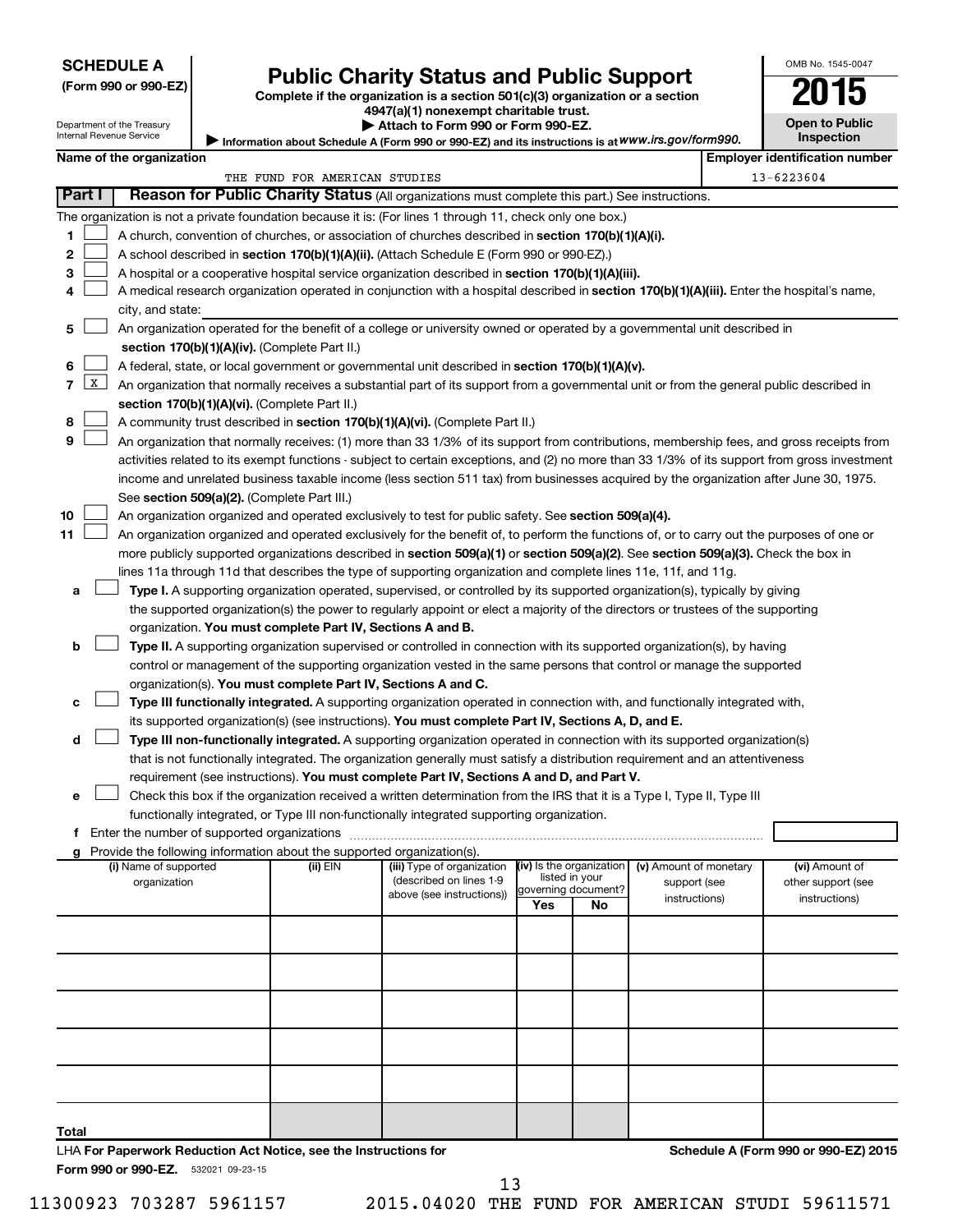#### Schedule A (Form 990 or 990-EZ) 2015 THE FUND FOR AMERICAN STUDIES 13 = 13-6223604 Page

(Complete only if you checked the box on line 5, 7, or 8 of Part I or if the organization failed to qualify under Part III. If the organization **Part II Support Schedule for Organizations Described in Sections 170(b)(1)(A)(iv) and 170(b)(1)(A)(vi)**

fails to qualify under the tests listed below, please complete Part III.)

|    | <b>Section A. Public Support</b>                                                                                                                                                                                               |              |              |            |            |                                      |                                |
|----|--------------------------------------------------------------------------------------------------------------------------------------------------------------------------------------------------------------------------------|--------------|--------------|------------|------------|--------------------------------------|--------------------------------|
|    | Calendar year (or fiscal year beginning in)                                                                                                                                                                                    | (a) 2011     | (b) 2012     | $(c)$ 2013 | $(d)$ 2014 | (e) 2015                             | (f) Total                      |
|    | 1 Gifts, grants, contributions, and                                                                                                                                                                                            |              |              |            |            |                                      |                                |
|    | membership fees received. (Do not                                                                                                                                                                                              |              |              |            |            |                                      |                                |
|    | include any "unusual grants.")                                                                                                                                                                                                 | 3, 333, 640. | 3,362,095.   | 3,886,144. | 3,851,289. | 4,794,539.                           | 19, 227, 707.                  |
|    | 2 Tax revenues levied for the organ-                                                                                                                                                                                           |              |              |            |            |                                      |                                |
|    | ization's benefit and either paid to                                                                                                                                                                                           |              |              |            |            |                                      |                                |
|    | or expended on its behalf                                                                                                                                                                                                      |              |              |            |            |                                      |                                |
|    | 3 The value of services or facilities                                                                                                                                                                                          |              |              |            |            |                                      |                                |
|    | furnished by a governmental unit to                                                                                                                                                                                            |              |              |            |            |                                      |                                |
|    | the organization without charge                                                                                                                                                                                                |              |              |            |            |                                      |                                |
|    | 4 Total. Add lines 1 through 3                                                                                                                                                                                                 | 3, 333, 640. | 3, 362, 095. | 3,886,144  | 3,851,289  | 4,794,539.                           | 19, 227, 707.                  |
|    | 5 The portion of total contributions                                                                                                                                                                                           |              |              |            |            |                                      |                                |
|    | by each person (other than a                                                                                                                                                                                                   |              |              |            |            |                                      |                                |
|    | governmental unit or publicly                                                                                                                                                                                                  |              |              |            |            |                                      |                                |
|    | supported organization) included                                                                                                                                                                                               |              |              |            |            |                                      |                                |
|    | on line 1 that exceeds 2% of the                                                                                                                                                                                               |              |              |            |            |                                      |                                |
|    | amount shown on line 11,                                                                                                                                                                                                       |              |              |            |            |                                      |                                |
|    | column (f)                                                                                                                                                                                                                     |              |              |            |            |                                      |                                |
|    | 6 Public support. Subtract line 5 from line 4.                                                                                                                                                                                 |              |              |            |            |                                      | 19, 227, 707.                  |
|    | <b>Section B. Total Support</b>                                                                                                                                                                                                |              |              |            |            |                                      |                                |
|    | Calendar year (or fiscal year beginning in)                                                                                                                                                                                    | (a) 2011     | (b) 2012     | $(c)$ 2013 | $(d)$ 2014 | (e) 2015                             | (f) Total                      |
|    | 7 Amounts from line 4                                                                                                                                                                                                          | 3, 333, 640  | 3,362,095    | 3,886,144  | 3,851,289  | 4,794,539                            | 19, 227, 707.                  |
|    | 8 Gross income from interest,                                                                                                                                                                                                  |              |              |            |            |                                      |                                |
|    | dividends, payments received on                                                                                                                                                                                                |              |              |            |            |                                      |                                |
|    | securities loans, rents, royalties                                                                                                                                                                                             |              |              |            |            |                                      |                                |
|    | and income from similar sources                                                                                                                                                                                                | 383,284.     | 537,862.     | 543,720    | 188,686.   | 179,574.                             | 1,833,126.                     |
|    | 9 Net income from unrelated business                                                                                                                                                                                           |              |              |            |            |                                      |                                |
|    | activities, whether or not the                                                                                                                                                                                                 |              |              |            |            |                                      |                                |
|    | business is regularly carried on                                                                                                                                                                                               |              |              |            |            |                                      |                                |
|    | 10 Other income. Do not include gain                                                                                                                                                                                           |              |              |            |            |                                      |                                |
|    | or loss from the sale of capital                                                                                                                                                                                               |              |              |            |            |                                      |                                |
|    | assets (Explain in Part VI.)                                                                                                                                                                                                   |              |              |            |            |                                      |                                |
|    | 11 Total support. Add lines 7 through 10                                                                                                                                                                                       |              |              |            |            |                                      | 21,060,833.                    |
|    | <b>12</b> Gross receipts from related activities, etc. (see instructions)                                                                                                                                                      |              |              |            |            | 12                                   | 22,831,788.                    |
|    | 13 First five years. If the Form 990 is for the organization's first, second, third, fourth, or fifth tax year as a section 501(c)(3)                                                                                          |              |              |            |            |                                      |                                |
|    | organization, check this box and stop here<br><b>Section C. Computation of Public Support Percentage</b>                                                                                                                       |              |              |            |            |                                      |                                |
|    |                                                                                                                                                                                                                                |              |              |            |            | 14                                   | 91.30<br>%                     |
|    |                                                                                                                                                                                                                                |              |              |            |            | 15                                   | 89.55<br>%                     |
|    | 16a 33 1/3% support test - 2015. If the organization did not check the box on line 13, and line 14 is 33 1/3% or more, check this box and                                                                                      |              |              |            |            |                                      |                                |
|    | stop here. The organization qualifies as a publicly supported organization manufactured content and the support of the state of the state of the state of the state of the state of the state of the state of the state of the |              |              |            |            |                                      | $\blacktriangleright$ $\mid$ X |
|    | b 33 1/3% support test - 2014. If the organization did not check a box on line 13 or 16a, and line 15 is 33 1/3% or more, check this box                                                                                       |              |              |            |            |                                      |                                |
|    |                                                                                                                                                                                                                                |              |              |            |            |                                      |                                |
|    | 17a 10% -facts-and-circumstances test - 2015. If the organization did not check a box on line 13, 16a, or 16b, and line 14 is 10% or more,                                                                                     |              |              |            |            |                                      |                                |
|    | and if the organization meets the "facts-and-circumstances" test, check this box and stop here. Explain in Part VI how the organization                                                                                        |              |              |            |            |                                      |                                |
|    |                                                                                                                                                                                                                                |              |              |            |            |                                      |                                |
|    | <b>b 10%</b> -facts-and-circumstances test - 2014. If the organization did not check a box on line 13, 16a, 16b, or 17a, and line 15 is 10% or                                                                                 |              |              |            |            |                                      |                                |
|    | more, and if the organization meets the "facts-and-circumstances" test, check this box and stop here. Explain in Part VI how the                                                                                               |              |              |            |            |                                      |                                |
|    | organization meets the "facts-and-circumstances" test. The organization qualifies as a publicly supported organization                                                                                                         |              |              |            |            |                                      |                                |
| 18 | Private foundation. If the organization did not check a box on line 13, 16a, 16b, 17a, or 17b, check this box and see instructions.                                                                                            |              |              |            |            |                                      |                                |
|    |                                                                                                                                                                                                                                |              |              |            |            | Schedule A (Form 990 or 990-EZ) 2015 |                                |

532022 09-23-15

**2**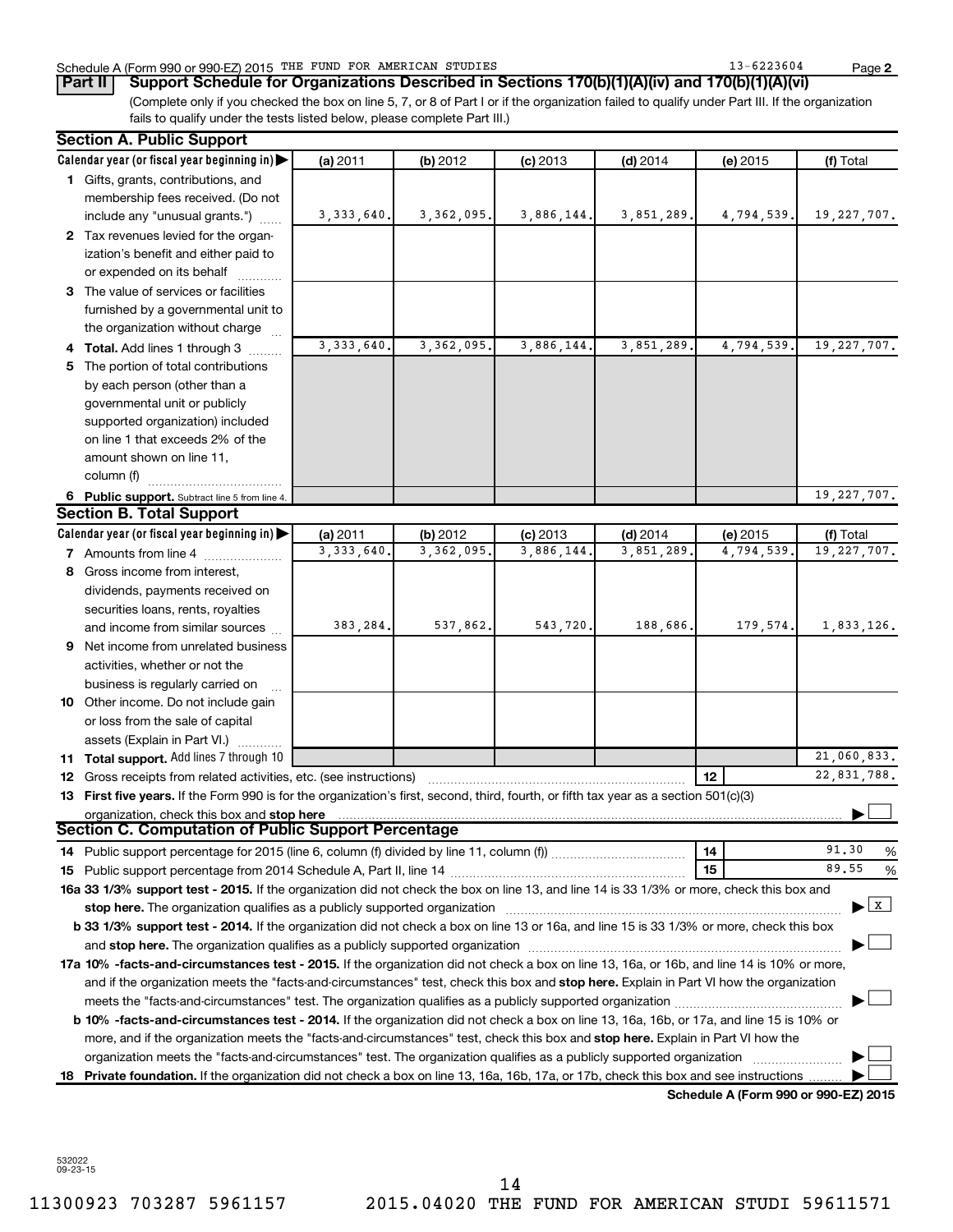#### Schedule A (Form 990 or 990-EZ) 2015 THE FUND FOR AMERICAN STUDIES 13 = 13-6223604 Page

#### **Part III Support Schedule for Organizations Described in Section 509(a)(2)**

(Complete only if you checked the box on line 9 of Part I or if the organization failed to qualify under Part II. If the organization fails to qualify under the tests listed below, please complete Part II.)

| <b>Section A. Public Support</b>                                                                                                                                                                                                    |          |          |            |            |          |                                      |
|-------------------------------------------------------------------------------------------------------------------------------------------------------------------------------------------------------------------------------------|----------|----------|------------|------------|----------|--------------------------------------|
| Calendar year (or fiscal year beginning in)                                                                                                                                                                                         | (a) 2011 | (b) 2012 | $(c)$ 2013 | $(d)$ 2014 | (e) 2015 | (f) Total                            |
| 1 Gifts, grants, contributions, and                                                                                                                                                                                                 |          |          |            |            |          |                                      |
| membership fees received. (Do not                                                                                                                                                                                                   |          |          |            |            |          |                                      |
| include any "unusual grants.")                                                                                                                                                                                                      |          |          |            |            |          |                                      |
| 2 Gross receipts from admissions,<br>merchandise sold or services per-<br>formed, or facilities furnished in<br>any activity that is related to the                                                                                 |          |          |            |            |          |                                      |
| organization's tax-exempt purpose                                                                                                                                                                                                   |          |          |            |            |          |                                      |
| <b>3</b> Gross receipts from activities that                                                                                                                                                                                        |          |          |            |            |          |                                      |
| are not an unrelated trade or bus-                                                                                                                                                                                                  |          |          |            |            |          |                                      |
| iness under section 513                                                                                                                                                                                                             |          |          |            |            |          |                                      |
| 4 Tax revenues levied for the organ-                                                                                                                                                                                                |          |          |            |            |          |                                      |
| ization's benefit and either paid to<br>or expended on its behalf                                                                                                                                                                   |          |          |            |            |          |                                      |
| 5 The value of services or facilities                                                                                                                                                                                               |          |          |            |            |          |                                      |
| furnished by a governmental unit to                                                                                                                                                                                                 |          |          |            |            |          |                                      |
| the organization without charge                                                                                                                                                                                                     |          |          |            |            |          |                                      |
| <b>6 Total.</b> Add lines 1 through 5                                                                                                                                                                                               |          |          |            |            |          |                                      |
| 7a Amounts included on lines 1, 2, and                                                                                                                                                                                              |          |          |            |            |          |                                      |
| 3 received from disqualified persons                                                                                                                                                                                                |          |          |            |            |          |                                      |
| <b>b</b> Amounts included on lines 2 and 3 received<br>from other than disqualified persons that<br>exceed the greater of \$5,000 or 1% of the<br>amount on line 13 for the year                                                    |          |          |            |            |          |                                      |
| c Add lines 7a and 7b                                                                                                                                                                                                               |          |          |            |            |          |                                      |
| 8 Public support. (Subtract line 7c from line 6.)                                                                                                                                                                                   |          |          |            |            |          |                                      |
| <b>Section B. Total Support</b>                                                                                                                                                                                                     |          |          |            |            |          |                                      |
| Calendar year (or fiscal year beginning in)                                                                                                                                                                                         | (a) 2011 | (b) 2012 | $(c)$ 2013 | $(d)$ 2014 | (e) 2015 | (f) Total                            |
| <b>9</b> Amounts from line 6                                                                                                                                                                                                        |          |          |            |            |          |                                      |
| <b>10a</b> Gross income from interest,<br>dividends, payments received on<br>securities loans, rents, royalties<br>and income from similar sources                                                                                  |          |          |            |            |          |                                      |
| <b>b</b> Unrelated business taxable income                                                                                                                                                                                          |          |          |            |            |          |                                      |
| (less section 511 taxes) from businesses                                                                                                                                                                                            |          |          |            |            |          |                                      |
| acquired after June 30, 1975                                                                                                                                                                                                        |          |          |            |            |          |                                      |
| c Add lines 10a and 10b                                                                                                                                                                                                             |          |          |            |            |          |                                      |
| <b>11</b> Net income from unrelated business<br>activities not included in line 10b.<br>whether or not the business is<br>regularly carried on                                                                                      |          |          |            |            |          |                                      |
| <b>12</b> Other income. Do not include gain<br>or loss from the sale of capital<br>assets (Explain in Part VI.)                                                                                                                     |          |          |            |            |          |                                      |
| <b>13</b> Total support. (Add lines 9, 10c, 11, and 12.)                                                                                                                                                                            |          |          |            |            |          |                                      |
| 14 First five years. If the Form 990 is for the organization's first, second, third, fourth, or fifth tax year as a section 501(c)(3) organization,                                                                                 |          |          |            |            |          |                                      |
| check this box and stop here <i>manufacture and content to the state of the state and</i> stop here and stop here and stop here and stop here and stop the state of the state of the state of the state of the state of the state o |          |          |            |            |          |                                      |
| Section C. Computation of Public Support Percentage                                                                                                                                                                                 |          |          |            |            |          |                                      |
|                                                                                                                                                                                                                                     |          |          |            |            | 15       | ℅                                    |
| 16 Public support percentage from 2014 Schedule A, Part III, line 15                                                                                                                                                                |          |          |            |            | 16       | %                                    |
| Section D. Computation of Investment Income Percentage                                                                                                                                                                              |          |          |            |            |          |                                      |
|                                                                                                                                                                                                                                     |          |          |            |            | 17       | %                                    |
| 18 Investment income percentage from 2014 Schedule A, Part III, line 17                                                                                                                                                             |          |          |            |            | 18       | %                                    |
| 19a 33 1/3% support tests - 2015. If the organization did not check the box on line 14, and line 15 is more than 33 1/3%, and line 17 is not                                                                                        |          |          |            |            |          |                                      |
| more than 33 1/3%, check this box and stop here. The organization qualifies as a publicly supported organization                                                                                                                    |          |          |            |            |          |                                      |
| b 33 1/3% support tests - 2014. If the organization did not check a box on line 14 or line 19a, and line 16 is more than 33 1/3%, and                                                                                               |          |          |            |            |          |                                      |
| line 18 is not more than 33 1/3%, check this box and stop here. The organization qualifies as a publicly supported organization                                                                                                     |          |          |            |            |          |                                      |
|                                                                                                                                                                                                                                     |          |          |            |            |          |                                      |
| 532023 09-23-15                                                                                                                                                                                                                     |          |          |            |            |          | Schedule A (Form 990 or 990-EZ) 2015 |
|                                                                                                                                                                                                                                     |          |          | 15         |            |          |                                      |

11300923 703287 5961157 2015.04020 THE FUND FOR AMERICAN STUDI 59611571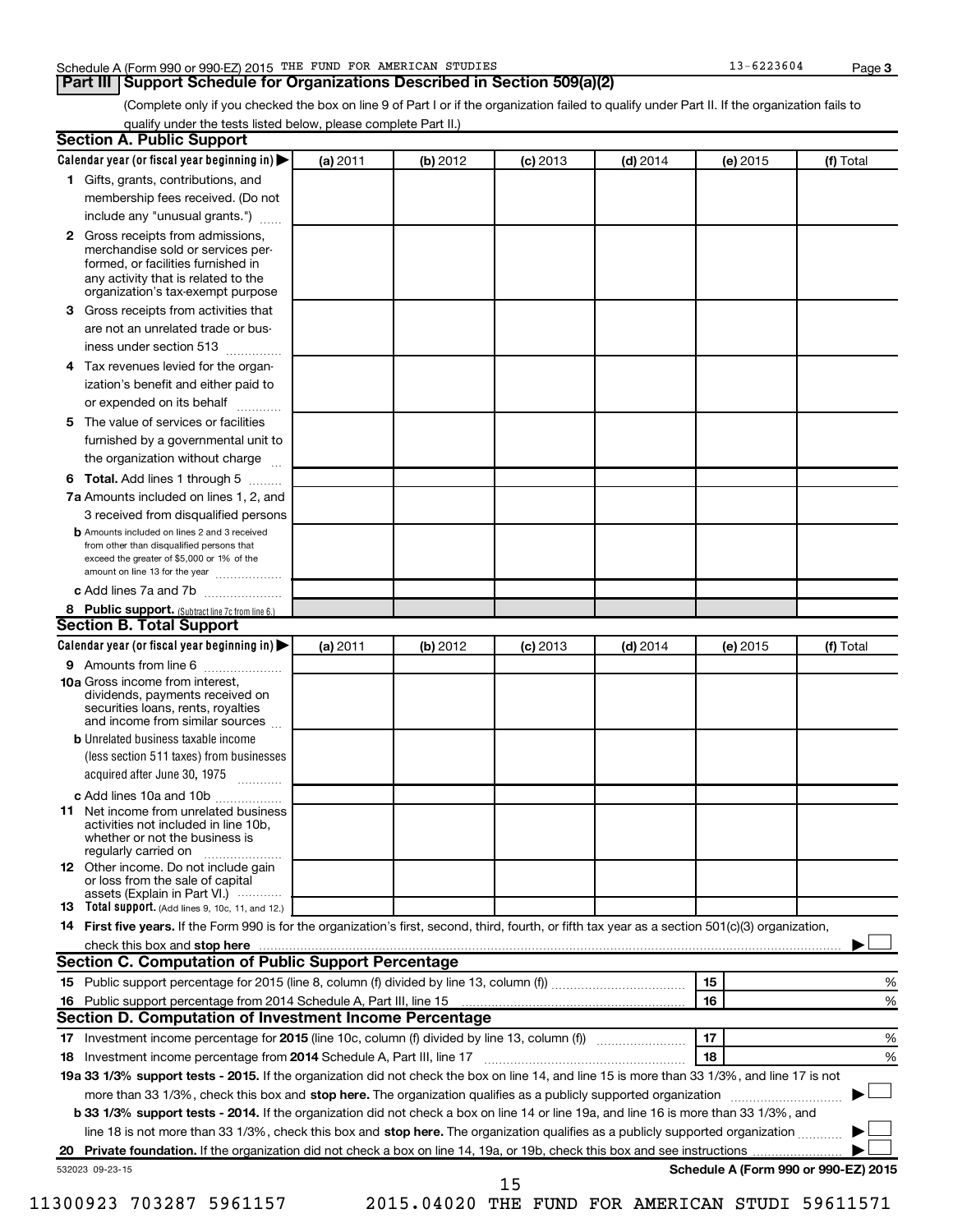#### **Part IV Supporting Organizations**

(Complete only if you checked a box in line 11 on Part I. If you checked 11a of Part I, complete Sections A and B. If you checked 11b of Part I, complete Sections A and C. If you checked 11c of Part I, complete Sections A, D, and E. If you checked 11d of Part I, complete Sections A and D, and complete Part V.)

#### **Section A. All Supporting Organizations**

- **1** Are all of the organization's supported organizations listed by name in the organization's governing documents? If "No" describe in Part VI how the supported organizations are designated. If designated by *class or purpose, describe the designation. If historic and continuing relationship, explain.*
- **2** Did the organization have any supported organization that does not have an IRS determination of status under section 509(a)(1) or (2)? If "Yes," explain in Part VI how the organization determined that the supported *organization was described in section 509(a)(1) or (2).*
- **3a** Did the organization have a supported organization described in section 501(c)(4), (5), or (6)? If "Yes," answer *(b) and (c) below.*
- **b** Did the organization confirm that each supported organization qualified under section 501(c)(4), (5), or (6) and satisfied the public support tests under section 509(a)(2)? If "Yes," describe in Part VI when and how the *organization made the determination.*
- **c** Did the organization ensure that all support to such organizations was used exclusively for section 170(c)(2)(B) purposes? If "Yes," explain in Part VI what controls the organization put in place to ensure such use.
- **4 a** *If* Was any supported organization not organized in the United States ("foreign supported organization")? *"Yes," and if you checked 11a or 11b in Part I, answer (b) and (c) below.*
- **b** Did the organization have ultimate control and discretion in deciding whether to make grants to the foreign supported organization? If "Yes," describe in Part VI how the organization had such control and discretion *despite being controlled or supervised by or in connection with its supported organizations.*
- **c** Did the organization support any foreign supported organization that does not have an IRS determination under sections 501(c)(3) and 509(a)(1) or (2)? If "Yes," explain in Part VI what controls the organization used *to ensure that all support to the foreign supported organization was used exclusively for section 170(c)(2)(B) purposes.*
- **5a** Did the organization add, substitute, or remove any supported organizations during the tax year? If "Yes," answer (b) and (c) below (if applicable). Also, provide detail in Part VI, including (i) the names and EIN *numbers of the supported organizations added, substituted, or removed; (ii) the reasons for each such action; (iii) the authority under the organization's organizing document authorizing such action; and (iv) how the action was accomplished (such as by amendment to the organizing document).*
- **b** Type I or Type II only. Was any added or substituted supported organization part of a class already designated in the organization's organizing document?
- **c Substitutions only.**  Was the substitution the result of an event beyond the organization's control?
- **6** Did the organization provide support (whether in the form of grants or the provision of services or facilities) to support or benefit one or more of the filing organization's supported organizations? If "Yes," provide detail in anyone other than (i) its supported organizations, (ii) individuals that are part of the charitable class benefited by one or more of its supported organizations, or (iii) other supporting organizations that also *Part VI.*
- **7** Did the organization provide a grant, loan, compensation, or other similar payment to a substantial contributor regard to a substantial contributor? If "Yes," complete Part I of Schedule L (Form 990 or 990-EZ). (defined in section 4958(c)(3)(C)), a family member of a substantial contributor, or a 35% controlled entity with
- **8** Did the organization make a loan to a disqualified person (as defined in section 4958) not described in line 7? *If "Yes," complete Part I of Schedule L (Form 990 or 990-EZ).*
- **9 a** Was the organization controlled directly or indirectly at any time during the tax year by one or more in section 509(a)(1) or (2))? If "Yes," provide detail in Part VI. disqualified persons as defined in section 4946 (other than foundation managers and organizations described
- **b** Did one or more disqualified persons (as defined in line 9a) hold a controlling interest in any entity in which the supporting organization had an interest? If "Yes," provide detail in Part VI.
- **c** Did a disqualified person (as defined in line 9a) have an ownership interest in, or derive any personal benefit from, assets in which the supporting organization also had an interest? If "Yes," provide detail in Part VI.
- **10 a** Was the organization subject to the excess business holdings rules of section 4943 because of section supporting organizations)? If "Yes," answer 10b below. 4943(f) (regarding certain Type II supporting organizations, and all Type III non-functionally integrated
	- **b** Did the organization have any excess business holdings in the tax year? (Use Schedule C, Form 4720, to *determine whether the organization had excess business holdings.)*

532024 09-23-15



**Schedule A (Form 990 or 990-EZ) 2015**

**10a**

**10b**

11300923 703287 5961157 2015.04020 THE FUND FOR AMERICAN STUDI 59611571 16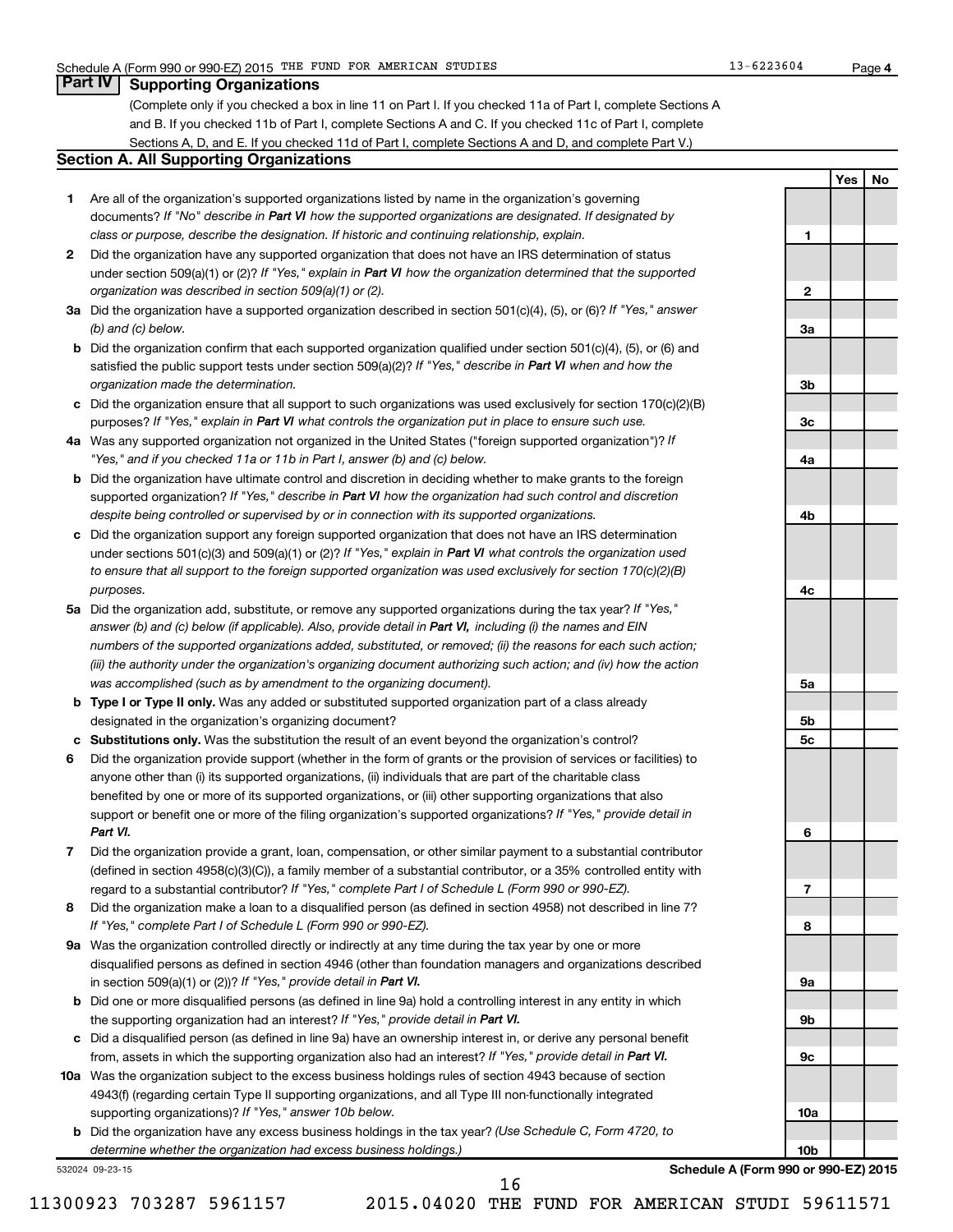**5**

|        | <b>Part IV</b>  | <b>Supporting Organizations (continued)</b>                                                                                                                                                                                      |                 |     |    |
|--------|-----------------|----------------------------------------------------------------------------------------------------------------------------------------------------------------------------------------------------------------------------------|-----------------|-----|----|
|        |                 |                                                                                                                                                                                                                                  |                 | Yes | No |
| 11     |                 | Has the organization accepted a gift or contribution from any of the following persons?                                                                                                                                          |                 |     |    |
|        |                 | a A person who directly or indirectly controls, either alone or together with persons described in (b) and (c)                                                                                                                   |                 |     |    |
|        |                 | below, the governing body of a supported organization?                                                                                                                                                                           | 11a             |     |    |
|        |                 | <b>b</b> A family member of a person described in (a) above?                                                                                                                                                                     | 11 <sub>b</sub> |     |    |
|        |                 | c A 35% controlled entity of a person described in (a) or (b) above? If "Yes" to a, b, or c, provide detail in Part VI.                                                                                                          | 11c             |     |    |
|        |                 | <b>Section B. Type I Supporting Organizations</b>                                                                                                                                                                                |                 |     |    |
|        |                 |                                                                                                                                                                                                                                  |                 | Yes | No |
| 1      |                 | Did the directors, trustees, or membership of one or more supported organizations have the power to                                                                                                                              |                 |     |    |
|        |                 | regularly appoint or elect at least a majority of the organization's directors or trustees at all times during the                                                                                                               |                 |     |    |
|        |                 |                                                                                                                                                                                                                                  |                 |     |    |
|        |                 | tax year? If "No," describe in Part VI how the supported organization(s) effectively operated, supervised, or                                                                                                                    |                 |     |    |
|        |                 | controlled the organization's activities. If the organization had more than one supported organization,                                                                                                                          |                 |     |    |
|        |                 | describe how the powers to appoint and/or remove directors or trustees were allocated among the supported                                                                                                                        |                 |     |    |
|        |                 | organizations and what conditions or restrictions, if any, applied to such powers during the tax year.                                                                                                                           | 1               |     |    |
| 2      |                 | Did the organization operate for the benefit of any supported organization other than the supported                                                                                                                              |                 |     |    |
|        |                 | organization(s) that operated, supervised, or controlled the supporting organization? If "Yes," explain in                                                                                                                       |                 |     |    |
|        |                 | Part VI how providing such benefit carried out the purposes of the supported organization(s) that operated,                                                                                                                      |                 |     |    |
|        |                 | supervised, or controlled the supporting organization.                                                                                                                                                                           | 2               |     |    |
|        |                 | <b>Section C. Type II Supporting Organizations</b>                                                                                                                                                                               |                 |     |    |
|        |                 |                                                                                                                                                                                                                                  |                 | Yes | No |
| 1.     |                 | Were a majority of the organization's directors or trustees during the tax year also a majority of the directors                                                                                                                 |                 |     |    |
|        |                 | or trustees of each of the organization's supported organization(s)? If "No," describe in Part VI how control                                                                                                                    |                 |     |    |
|        |                 | or management of the supporting organization was vested in the same persons that controlled or managed                                                                                                                           |                 |     |    |
|        |                 | the supported organization(s).                                                                                                                                                                                                   | 1               |     |    |
|        |                 | <b>Section D. All Type III Supporting Organizations</b>                                                                                                                                                                          |                 |     |    |
|        |                 |                                                                                                                                                                                                                                  |                 | Yes | No |
| 1      |                 | Did the organization provide to each of its supported organizations, by the last day of the fifth month of the                                                                                                                   |                 |     |    |
|        |                 | organization's tax year, (i) a written notice describing the type and amount of support provided during the prior tax                                                                                                            |                 |     |    |
|        |                 | year, (ii) a copy of the Form 990 that was most recently filed as of the date of notification, and (iii) copies of the                                                                                                           |                 |     |    |
|        |                 | organization's governing documents in effect on the date of notification, to the extent not previously provided?                                                                                                                 | 1               |     |    |
| 2      |                 | Were any of the organization's officers, directors, or trustees either (i) appointed or elected by the supported                                                                                                                 |                 |     |    |
|        |                 | organization(s) or (ii) serving on the governing body of a supported organization? If "No," explain in Part VI how                                                                                                               |                 |     |    |
|        |                 | the organization maintained a close and continuous working relationship with the supported organization(s).                                                                                                                      | 2               |     |    |
| 3      |                 | By reason of the relationship described in (2), did the organization's supported organizations have a                                                                                                                            |                 |     |    |
|        |                 | significant voice in the organization's investment policies and in directing the use of the organization's                                                                                                                       |                 |     |    |
|        |                 | income or assets at all times during the tax year? If "Yes," describe in Part VI the role the organization's                                                                                                                     |                 |     |    |
|        |                 | supported organizations played in this regard.                                                                                                                                                                                   | з               |     |    |
|        |                 | Section E. Type III Functionally-Integrated Supporting Organizations                                                                                                                                                             |                 |     |    |
| 1      |                 | Check the box next to the method that the organization used to satisfy the Integral Part Test during the yealsee instructions):                                                                                                  |                 |     |    |
|        |                 | The organization satisfied the Activities Test. Complete line 2 below.                                                                                                                                                           |                 |     |    |
| a<br>b |                 |                                                                                                                                                                                                                                  |                 |     |    |
|        |                 | The organization is the parent of each of its supported organizations. Complete line 3 below.<br>The organization supported a governmental entity. Describe in Part VI how you supported a government entity (see instructions). |                 |     |    |
| с      |                 |                                                                                                                                                                                                                                  |                 |     |    |
| 2      |                 | Activities Test. Answer (a) and (b) below.                                                                                                                                                                                       |                 | Yes | No |
| а      |                 | Did substantially all of the organization's activities during the tax year directly further the exempt purposes of                                                                                                               |                 |     |    |
|        |                 | the supported organization(s) to which the organization was responsive? If "Yes," then in Part VI identify                                                                                                                       |                 |     |    |
|        |                 | those supported organizations and explain<br>how these activities directly furthered their exempt purposes,                                                                                                                      |                 |     |    |
|        |                 | how the organization was responsive to those supported organizations, and how the organization determined                                                                                                                        |                 |     |    |
|        |                 | that these activities constituted substantially all of its activities.                                                                                                                                                           | 2a              |     |    |
| b      |                 | Did the activities described in (a) constitute activities that, but for the organization's involvement, one or more                                                                                                              |                 |     |    |
|        |                 | of the organization's supported organization(s) would have been engaged in? If "Yes," explain in Part VI the                                                                                                                     |                 |     |    |
|        |                 | reasons for the organization's position that its supported organization(s) would have engaged in these                                                                                                                           |                 |     |    |
|        |                 | activities but for the organization's involvement.                                                                                                                                                                               | 2b              |     |    |
| З      |                 | Parent of Supported Organizations. Answer (a) and (b) below.                                                                                                                                                                     |                 |     |    |
| а      |                 | Did the organization have the power to regularly appoint or elect a majority of the officers, directors, or                                                                                                                      |                 |     |    |
|        |                 | trustees of each of the supported organizations? Provide details in Part VI.                                                                                                                                                     | За              |     |    |
|        |                 | <b>b</b> Did the organization exercise a substantial degree of direction over the policies, programs, and activities of each                                                                                                     |                 |     |    |
|        |                 | of its supported organizations? If "Yes," describe in Part VI the role played by the organization in this regard.                                                                                                                | 3b              |     |    |
|        | 532025 09-23-15 | Schedule A (Form 990 or 990-EZ) 2015                                                                                                                                                                                             |                 |     |    |
|        |                 | 17                                                                                                                                                                                                                               |                 |     |    |

<sup>11300923 703287 5961157 2015.04020</sup> THE FUND FOR AMERICAN STUDI 59611571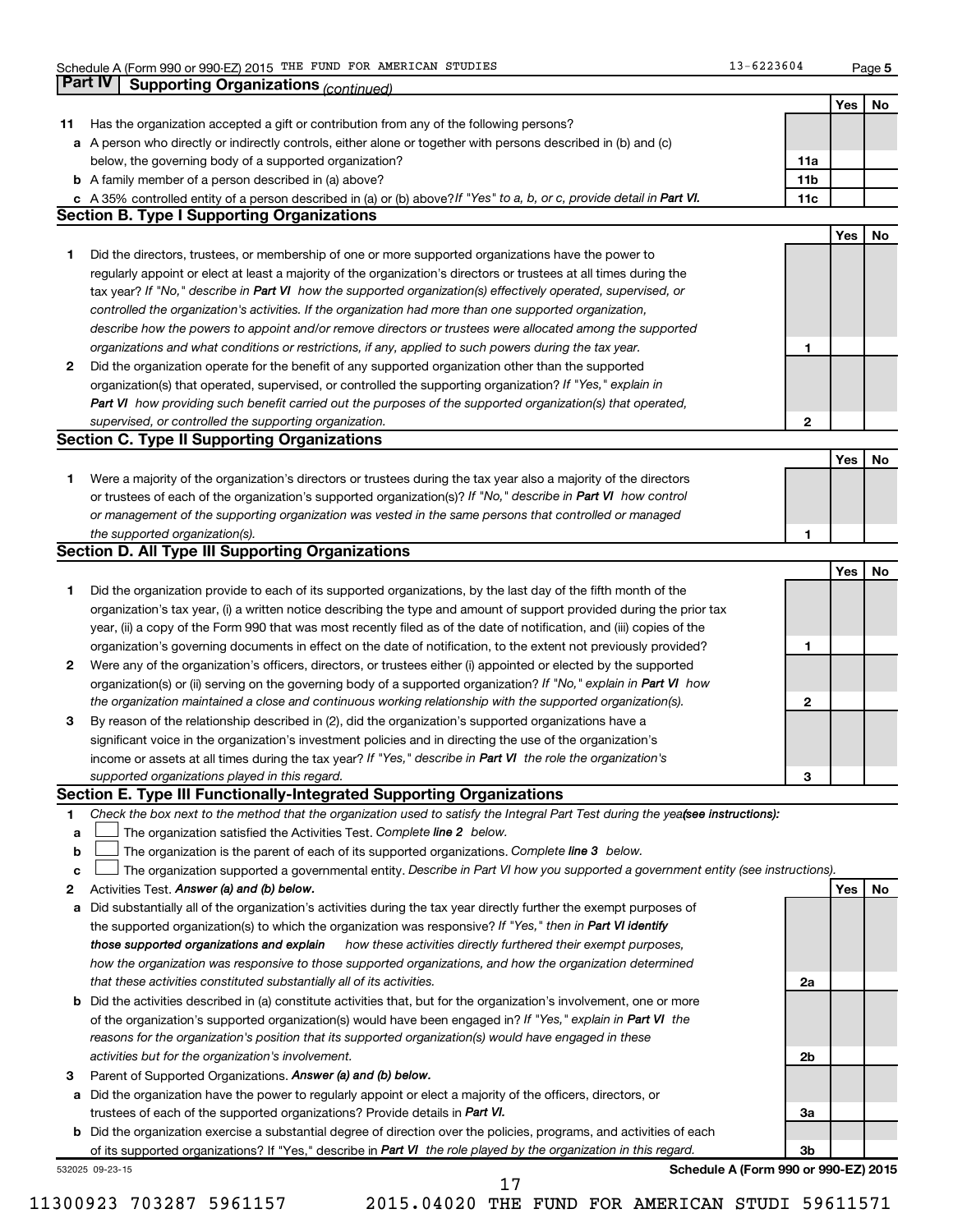$T_{\text{13-6223604}}$ 

**6**

|                          | <b>Part V</b><br>Type III Non-Functionally Integrated 509(a)(3) Supporting Organizations                                          |                |                |                                |  |
|--------------------------|-----------------------------------------------------------------------------------------------------------------------------------|----------------|----------------|--------------------------------|--|
| 1                        | Check here if the organization satisfied the Integral Part Test as a qualifying trust on Nov. 20, 1970. See instructions. All     |                |                |                                |  |
|                          | other Type III non-functionally integrated supporting organizations must complete Sections A through E.                           |                |                |                                |  |
|                          | (B) Current Year<br>Section A - Adjusted Net Income<br>(A) Prior Year<br>(optional)                                               |                |                |                                |  |
| 1                        | Net short-term capital gain                                                                                                       | 1              |                |                                |  |
| $\mathbf{2}$             | Recoveries of prior-year distributions                                                                                            | $\mathbf{2}$   |                |                                |  |
| 3                        | Other gross income (see instructions)                                                                                             | 3              |                |                                |  |
| 4                        | Add lines 1 through 3                                                                                                             | 4              |                |                                |  |
| 5                        | Depreciation and depletion                                                                                                        | 5              |                |                                |  |
| 6                        | Portion of operating expenses paid or incurred for production or                                                                  |                |                |                                |  |
|                          | collection of gross income or for management, conservation, or                                                                    |                |                |                                |  |
|                          | maintenance of property held for production of income (see instructions)                                                          | 6              |                |                                |  |
| 7                        | Other expenses (see instructions)                                                                                                 | $\overline{7}$ |                |                                |  |
| 8                        | <b>Adjusted Net Income</b> (subtract lines 5, 6 and 7 from line 4)                                                                | 8              |                |                                |  |
|                          | <b>Section B - Minimum Asset Amount</b>                                                                                           |                | (A) Prior Year | (B) Current Year<br>(optional) |  |
| 1                        | Aggregate fair market value of all non-exempt-use assets (see                                                                     |                |                |                                |  |
|                          | instructions for short tax year or assets held for part of year):                                                                 |                |                |                                |  |
|                          | <b>a</b> Average monthly value of securities                                                                                      | 1a             |                |                                |  |
|                          | <b>b</b> Average monthly cash balances                                                                                            | 1b             |                |                                |  |
|                          | c Fair market value of other non-exempt-use assets                                                                                | 1c             |                |                                |  |
|                          | <b>d</b> Total (add lines 1a, 1b, and 1c)                                                                                         | 1d             |                |                                |  |
|                          | <b>e</b> Discount claimed for blockage or other                                                                                   |                |                |                                |  |
|                          | factors (explain in detail in <b>Part VI</b> ):                                                                                   |                |                |                                |  |
| 2                        | Acquisition indebtedness applicable to non-exempt-use assets                                                                      | $\mathbf{2}$   |                |                                |  |
| 3                        | Subtract line 2 from line 1d                                                                                                      | 3              |                |                                |  |
| 4                        | Cash deemed held for exempt use. Enter 1-1/2% of line 3 (for greater amount,                                                      |                |                |                                |  |
|                          | see instructions).                                                                                                                | 4              |                |                                |  |
| 5                        | Net value of non-exempt-use assets (subtract line 4 from line 3)                                                                  | 5              |                |                                |  |
| 6                        | 035. Multiply line 5 by                                                                                                           | 6              |                |                                |  |
| 7                        | Recoveries of prior-year distributions                                                                                            | $\overline{7}$ |                |                                |  |
| 8                        | Minimum Asset Amount (add line 7 to line 6)                                                                                       | 8              |                |                                |  |
|                          | <b>Section C - Distributable Amount</b>                                                                                           |                |                | <b>Current Year</b>            |  |
| 1                        | Adjusted net income for prior year (from Section A, line 8, Column A)                                                             | 1              |                |                                |  |
| 2                        | Enter 85% of line 1                                                                                                               | $\mathbf{2}$   |                |                                |  |
| 3                        | Minimum asset amount for prior year (from Section B, line 8, Column A)                                                            | 3              |                |                                |  |
| 4                        | Enter greater of line 2 or line 3                                                                                                 | 4              |                |                                |  |
| 5                        | Income tax imposed in prior year                                                                                                  | 5              |                |                                |  |
| 6                        | <b>Distributable Amount.</b> Subtract line 5 from line 4, unless subject to                                                       |                |                |                                |  |
|                          | emergency temporary reduction (see instructions)                                                                                  | 6              |                |                                |  |
| $\overline{\phantom{a}}$ | Check here if the current year is the organization's first as a non-functionally-integrated Type III supporting organization (see |                |                |                                |  |

instructions).

**Schedule A (Form 990 or 990-EZ) 2015**

532026 09-23-15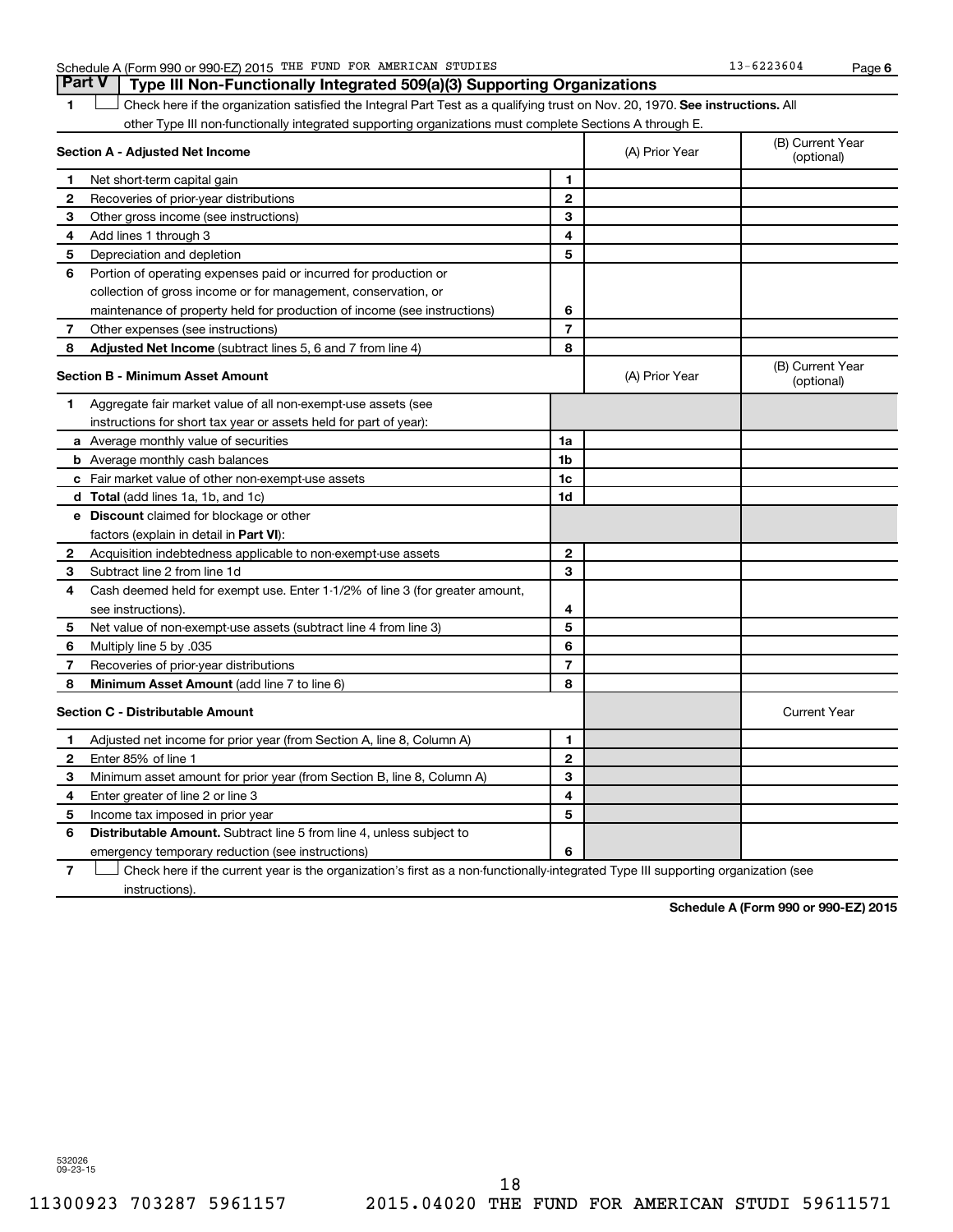| <b>Part V</b>                      | Type III Non-Functionally Integrated 509(a)(3) Supporting Organizations (continued)                                                                                                                                                                                                                                                                                                              |                             |                                       |                                         |  |
|------------------------------------|--------------------------------------------------------------------------------------------------------------------------------------------------------------------------------------------------------------------------------------------------------------------------------------------------------------------------------------------------------------------------------------------------|-----------------------------|---------------------------------------|-----------------------------------------|--|
| <b>Section D - Distributions</b>   | <b>Current Year</b>                                                                                                                                                                                                                                                                                                                                                                              |                             |                                       |                                         |  |
| 1                                  | Amounts paid to supported organizations to accomplish exempt purposes                                                                                                                                                                                                                                                                                                                            |                             |                                       |                                         |  |
| 2                                  | Amounts paid to perform activity that directly furthers exempt purposes of supported                                                                                                                                                                                                                                                                                                             |                             |                                       |                                         |  |
|                                    | organizations, in excess of income from activity                                                                                                                                                                                                                                                                                                                                                 |                             |                                       |                                         |  |
| 3                                  | Administrative expenses paid to accomplish exempt purposes of supported organizations                                                                                                                                                                                                                                                                                                            |                             |                                       |                                         |  |
| 4                                  | Amounts paid to acquire exempt-use assets                                                                                                                                                                                                                                                                                                                                                        |                             |                                       |                                         |  |
| 5                                  | Qualified set-aside amounts (prior IRS approval required)                                                                                                                                                                                                                                                                                                                                        |                             |                                       |                                         |  |
| 6                                  | Other distributions (describe in <b>Part VI</b> ). See instructions.                                                                                                                                                                                                                                                                                                                             |                             |                                       |                                         |  |
| 7                                  | <b>Total annual distributions.</b> Add lines 1 through 6.                                                                                                                                                                                                                                                                                                                                        |                             |                                       |                                         |  |
| 8                                  | Distributions to attentive supported organizations to which the organization is responsive                                                                                                                                                                                                                                                                                                       |                             |                                       |                                         |  |
|                                    | (provide details in Part VI). See instructions.                                                                                                                                                                                                                                                                                                                                                  |                             |                                       |                                         |  |
| 9                                  | Distributable amount for 2015 from Section C, line 6                                                                                                                                                                                                                                                                                                                                             |                             |                                       |                                         |  |
| 10                                 | Line 8 amount divided by Line 9 amount                                                                                                                                                                                                                                                                                                                                                           |                             |                                       |                                         |  |
|                                    |                                                                                                                                                                                                                                                                                                                                                                                                  | (i)                         | (ii)                                  | (iii)                                   |  |
|                                    | Section E - Distribution Allocations (see instructions)                                                                                                                                                                                                                                                                                                                                          | <b>Excess Distributions</b> | <b>Underdistributions</b><br>Pre-2015 | <b>Distributable</b><br>Amount for 2015 |  |
|                                    |                                                                                                                                                                                                                                                                                                                                                                                                  |                             |                                       |                                         |  |
| 1                                  | Distributable amount for 2015 from Section C, line 6                                                                                                                                                                                                                                                                                                                                             |                             |                                       |                                         |  |
| 2                                  | Underdistributions, if any, for years prior to 2015                                                                                                                                                                                                                                                                                                                                              |                             |                                       |                                         |  |
|                                    | (reasonable cause required-see instructions)                                                                                                                                                                                                                                                                                                                                                     |                             |                                       |                                         |  |
| 3                                  | Excess distributions carryover, if any, to 2015:                                                                                                                                                                                                                                                                                                                                                 |                             |                                       |                                         |  |
| a                                  |                                                                                                                                                                                                                                                                                                                                                                                                  |                             |                                       |                                         |  |
| b                                  |                                                                                                                                                                                                                                                                                                                                                                                                  |                             |                                       |                                         |  |
| с                                  |                                                                                                                                                                                                                                                                                                                                                                                                  |                             |                                       |                                         |  |
|                                    | <b>d</b> From 2013                                                                                                                                                                                                                                                                                                                                                                               |                             |                                       |                                         |  |
|                                    | e From 2014                                                                                                                                                                                                                                                                                                                                                                                      |                             |                                       |                                         |  |
|                                    | <b>Total</b> of lines 3a through e                                                                                                                                                                                                                                                                                                                                                               |                             |                                       |                                         |  |
|                                    | <b>g</b> Applied to underdistributions of prior years                                                                                                                                                                                                                                                                                                                                            |                             |                                       |                                         |  |
|                                    | <b>h</b> Applied to 2015 distributable amount                                                                                                                                                                                                                                                                                                                                                    |                             |                                       |                                         |  |
|                                    | Carryover from 2010 not applied (see instructions)                                                                                                                                                                                                                                                                                                                                               |                             |                                       |                                         |  |
|                                    | Remainder. Subtract lines 3g, 3h, and 3i from 3f.                                                                                                                                                                                                                                                                                                                                                |                             |                                       |                                         |  |
| 4                                  | Distributions for 2015 from Section D,                                                                                                                                                                                                                                                                                                                                                           |                             |                                       |                                         |  |
|                                    | line $7:$                                                                                                                                                                                                                                                                                                                                                                                        |                             |                                       |                                         |  |
|                                    | a Applied to underdistributions of prior years                                                                                                                                                                                                                                                                                                                                                   |                             |                                       |                                         |  |
|                                    | <b>b</b> Applied to 2015 distributable amount                                                                                                                                                                                                                                                                                                                                                    |                             |                                       |                                         |  |
| с                                  | Remainder. Subtract lines 4a and 4b from 4.                                                                                                                                                                                                                                                                                                                                                      |                             |                                       |                                         |  |
| 5                                  | Remaining underdistributions for years prior to 2015, if                                                                                                                                                                                                                                                                                                                                         |                             |                                       |                                         |  |
|                                    |                                                                                                                                                                                                                                                                                                                                                                                                  |                             |                                       |                                         |  |
|                                    |                                                                                                                                                                                                                                                                                                                                                                                                  |                             |                                       |                                         |  |
|                                    |                                                                                                                                                                                                                                                                                                                                                                                                  |                             |                                       |                                         |  |
|                                    |                                                                                                                                                                                                                                                                                                                                                                                                  |                             |                                       |                                         |  |
|                                    |                                                                                                                                                                                                                                                                                                                                                                                                  |                             |                                       |                                         |  |
|                                    |                                                                                                                                                                                                                                                                                                                                                                                                  |                             |                                       |                                         |  |
|                                    |                                                                                                                                                                                                                                                                                                                                                                                                  |                             |                                       |                                         |  |
|                                    |                                                                                                                                                                                                                                                                                                                                                                                                  |                             |                                       |                                         |  |
|                                    |                                                                                                                                                                                                                                                                                                                                                                                                  |                             |                                       |                                         |  |
|                                    |                                                                                                                                                                                                                                                                                                                                                                                                  |                             |                                       |                                         |  |
|                                    |                                                                                                                                                                                                                                                                                                                                                                                                  |                             |                                       |                                         |  |
|                                    |                                                                                                                                                                                                                                                                                                                                                                                                  |                             |                                       |                                         |  |
| 6<br>$\overline{7}$<br>8<br>а<br>b | any. Subtract lines 3g and 4a from line 2 (if amount<br>greater than zero, see instructions).<br>Remaining underdistributions for 2015. Subtract lines 3h<br>and 4b from line 1 (if amount greater than zero, see<br>instructions).<br>Excess distributions carryover to 2016. Add lines 3j<br>and 4c.<br>Breakdown of line 7:<br>c Excess from 2013<br>d Excess from 2014<br>e Excess from 2015 |                             |                                       |                                         |  |

**Schedule A (Form 990 or 990-EZ) 2015**

532027 09-23-15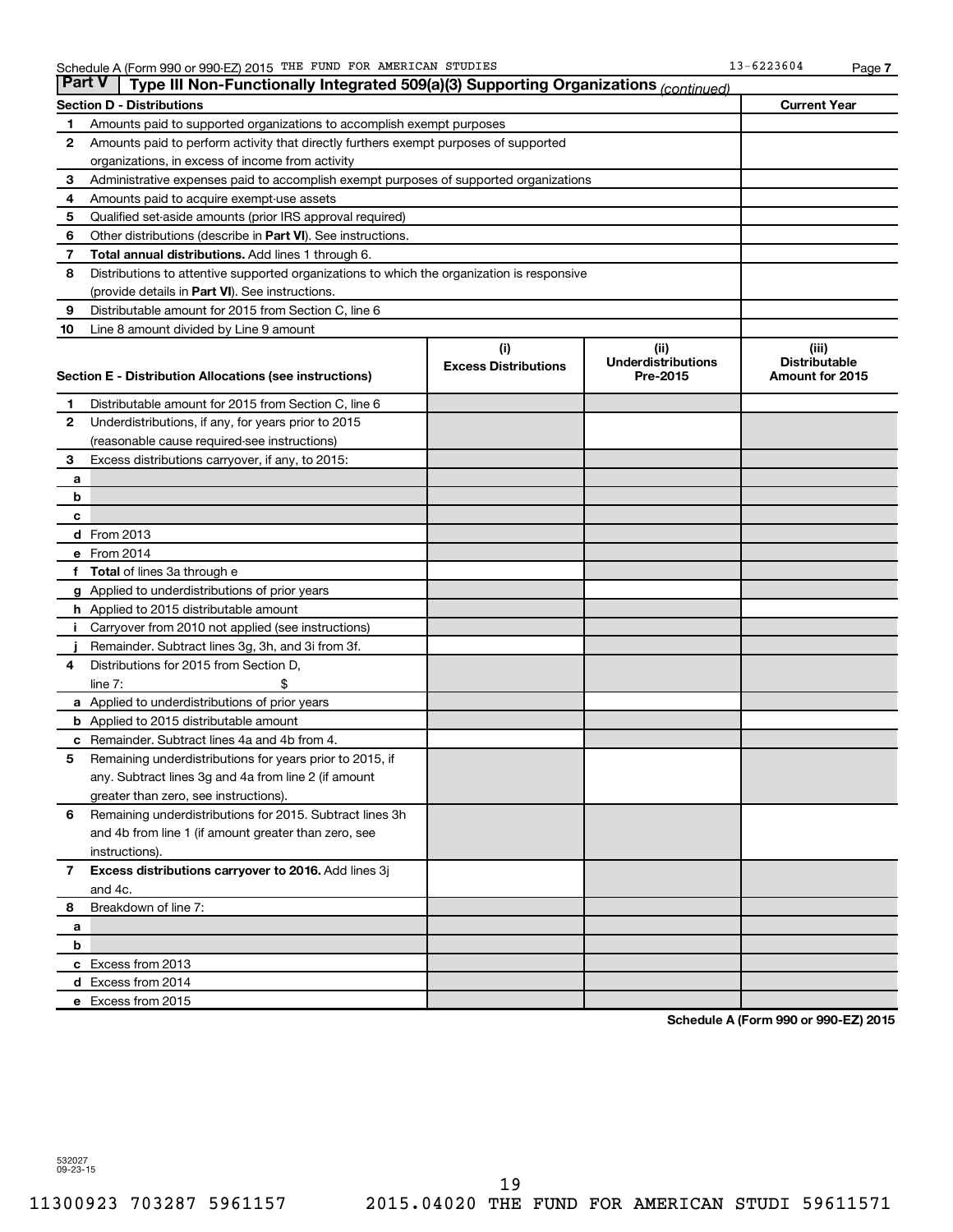|                | Schedule A (Form 990 or 990-EZ) 2015 THE FUND FOR AMERICAN STUDIES                                                                                                                                                                                                                                                                                                                                                                                                                                                                                                                         | 13-6223604 | Page |
|----------------|--------------------------------------------------------------------------------------------------------------------------------------------------------------------------------------------------------------------------------------------------------------------------------------------------------------------------------------------------------------------------------------------------------------------------------------------------------------------------------------------------------------------------------------------------------------------------------------------|------------|------|
| <b>Part VI</b> | Supplemental Information. Provide the explanations required by Part II, line 10; Part II, line 17a or 17b; Part III, line 12;<br>Part IV, Section A, lines 1, 2, 3b, 3c, 4b, 4c, 5a, 6, 9a, 9b, 9c, 11a, 11b, and 11c; Part IV, Section B, lines 1 and 2; Part IV, Section C,<br>line 1; Part IV, Section D, lines 2 and 3; Part IV, Section E, lines 1c, 2a, 2b, 3a and 3b; Part V, line 1; Part V, Section B, line 1e; Part V,<br>Section D, lines 5, 6, and 8; and Part V, Section E, lines 2, 5, and 6. Also complete this part for any additional information.<br>(See instructions.) |            |      |
|                |                                                                                                                                                                                                                                                                                                                                                                                                                                                                                                                                                                                            |            |      |
|                |                                                                                                                                                                                                                                                                                                                                                                                                                                                                                                                                                                                            |            |      |
|                |                                                                                                                                                                                                                                                                                                                                                                                                                                                                                                                                                                                            |            |      |
|                |                                                                                                                                                                                                                                                                                                                                                                                                                                                                                                                                                                                            |            |      |
|                |                                                                                                                                                                                                                                                                                                                                                                                                                                                                                                                                                                                            |            |      |
|                |                                                                                                                                                                                                                                                                                                                                                                                                                                                                                                                                                                                            |            |      |
|                |                                                                                                                                                                                                                                                                                                                                                                                                                                                                                                                                                                                            |            |      |
|                |                                                                                                                                                                                                                                                                                                                                                                                                                                                                                                                                                                                            |            |      |
|                |                                                                                                                                                                                                                                                                                                                                                                                                                                                                                                                                                                                            |            |      |
|                |                                                                                                                                                                                                                                                                                                                                                                                                                                                                                                                                                                                            |            |      |
|                |                                                                                                                                                                                                                                                                                                                                                                                                                                                                                                                                                                                            |            |      |
|                |                                                                                                                                                                                                                                                                                                                                                                                                                                                                                                                                                                                            |            |      |
|                |                                                                                                                                                                                                                                                                                                                                                                                                                                                                                                                                                                                            |            |      |
|                |                                                                                                                                                                                                                                                                                                                                                                                                                                                                                                                                                                                            |            |      |

532028 09-23-15

20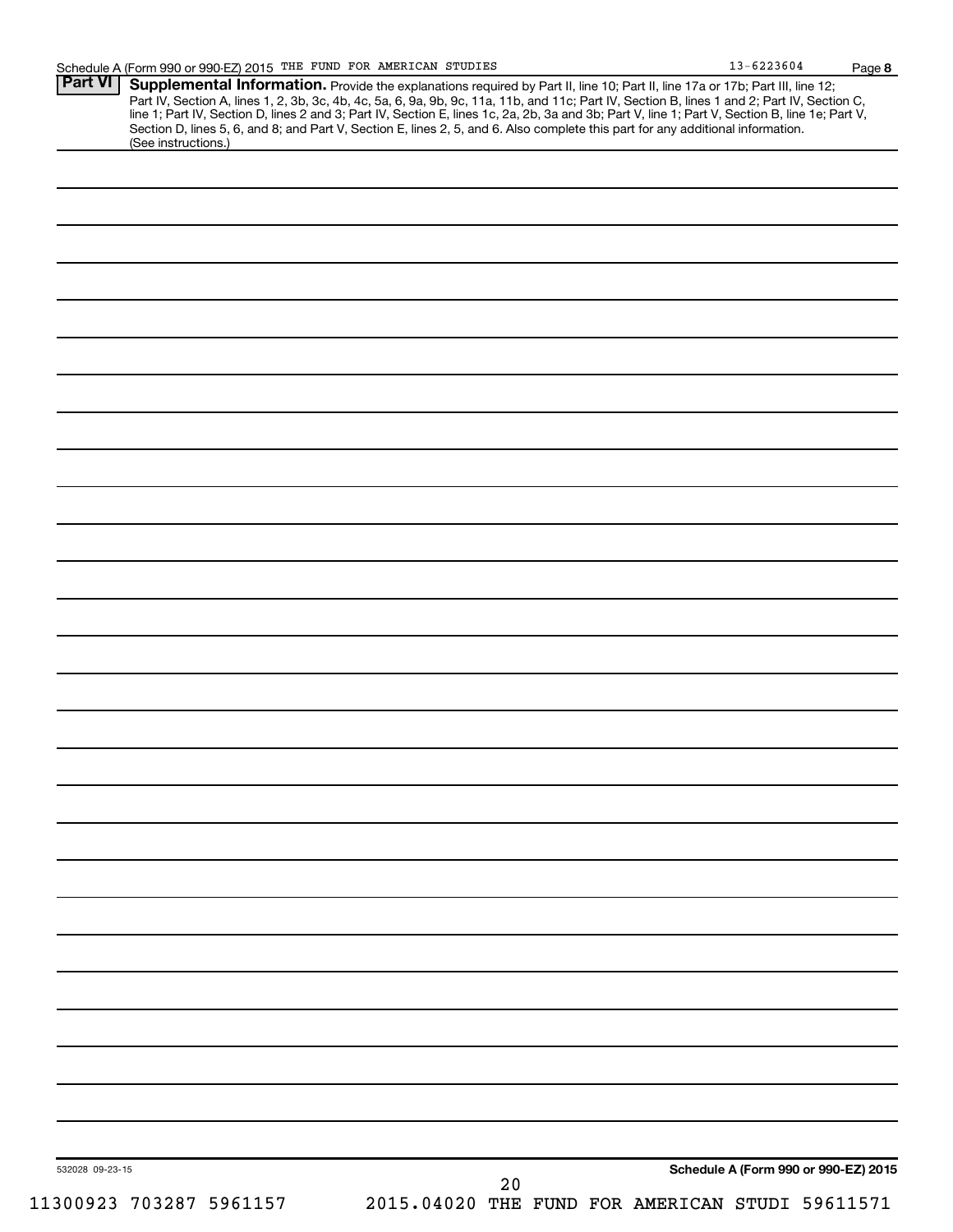\*\* PUBLIC DISCLOSURE COPY \*\*

### **Schedule of Contributors**

**or 990-PF) | Attach to Form 990, Form 990-EZ, or Form 990-PF. | Information about Schedule B (Form 990, 990-EZ, or 990-PF) and** its instructions is at www.irs.gov/form990.

OMB No. 1545-0047

**2015**

**Name of the organization Employer identification number**

| <b>Schedule B</b><br>(Form 990, 990-EZ,<br>or 990-PF)  |
|--------------------------------------------------------|
| Department of the Treasury<br>Internal Revenue Service |

**Organization type** (check one):

| AMERICAN<br>FUND<br>FOR<br>THE<br>STUDIES<br>_______ |  |
|------------------------------------------------------|--|
|------------------------------------------------------|--|

| Filers of:         | Section:                                                                           |
|--------------------|------------------------------------------------------------------------------------|
| Form 990 or 990-EZ | $\underline{\mathbf{x}}$ 501(c)( 3 ) (enter number) organization                   |
|                    | $4947(a)(1)$ nonexempt charitable trust <b>not</b> treated as a private foundation |
|                    | 527 political organization                                                         |
| Form 990-PF        | 501(c)(3) exempt private foundation                                                |
|                    | 4947(a)(1) nonexempt charitable trust treated as a private foundation              |
|                    | 501(c)(3) taxable private foundation                                               |

Check if your organization is covered by the General Rule or a Special Rule.

**Note.**  Only a section 501(c)(7), (8), or (10) organization can check boxes for both the General Rule and a Special Rule. See instructions.

#### **General Rule**

 $\Box$ 

For an organization filing Form 990, 990-EZ, or 990-PF that received, during the year, contributions totaling \$5,000 or more (in money or property) from any one contributor. Complete Parts I and II. See instructions for determining a contributor's total contributions.

#### **Special Rules**

any one contributor, during the year, total contributions of the greater of **(1)** \$5,000 or **(2)** 2% of the amount on (i) Form 990, Part VIII, line 1h, **K** For an organization described in section 501(c)(3) filing Form 990 or 990-EZ that met the 33 1/3% support test of the regulations under sections 509(a)(1) and 170(b)(1)(A)(vi), that checked Schedule A (Form 990 or 990-EZ), Part II, line 13, 16a, or 16b, and that received from or (ii) Form 990-EZ, line 1. Complete Parts I and II.

year, total contributions of more than \$1,000 *exclusively* for religious, charitable, scientific, literary, or educational purposes, or for For an organization described in section 501(c)(7), (8), or (10) filing Form 990 or 990-EZ that received from any one contributor, during the the prevention of cruelty to children or animals. Complete Parts I, II, and III.  $\Box$ 

purpose. Do not complete any of the parts unless the General Rule applies to this organization because it received nonexclusively year, contributions exclusively for religious, charitable, etc., purposes, but no such contributions totaled more than \$1,000. If this box is checked, enter here the total contributions that were received during the year for an exclusively religious, charitable, etc., For an organization described in section 501(c)(7), (8), or (10) filing Form 990 or 990-EZ that received from any one contributor, during the religious, charitable, etc., contributions totaling \$5,000 or more during the year  $\ldots$  $\ldots$  $\ldots$  $\ldots$  $\ldots$  $\ldots$  $\Box$ 

**Caution.** An organization that is not covered by the General Rule and/or the Special Rules does not file Schedule B (Form 990, 990-EZ, or 990-PF),  **must** but it answer "No" on Part IV, line 2, of its Form 990; or check the box on line H of its Form 990-EZ or on its Form 990-PF, Part I, line 2, to certify that it does not meet the filing requirements of Schedule B (Form 990, 990-EZ, or 990-PF).

LHA For Paperwork Reduction Act Notice, see the Instructions for Form 990, 990-EZ, or 990-PF. Schedule B (Form 990, 990-EZ, or 990-PF) (2015)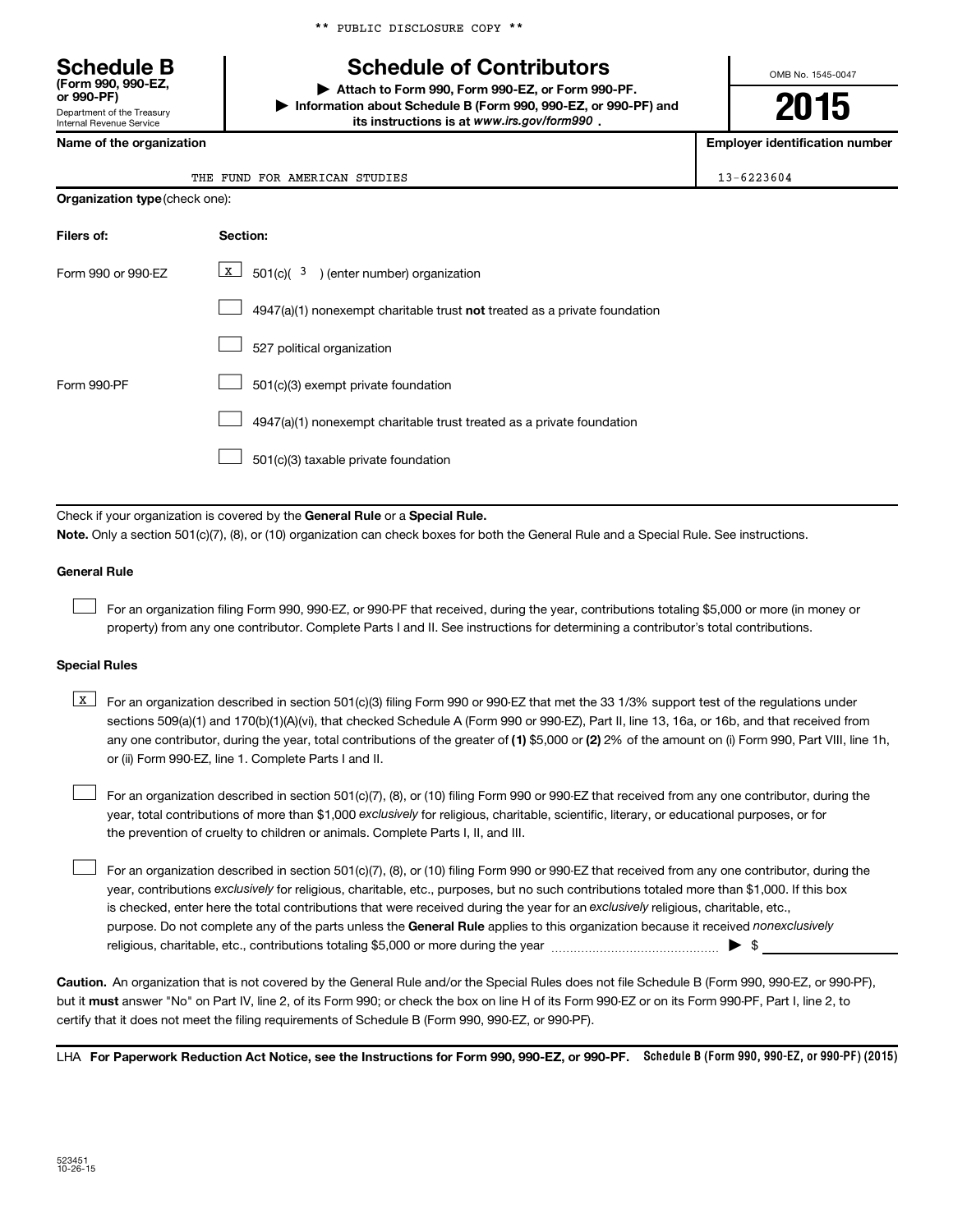#### Schedule B (Form 990, 990-EZ, or 990-PF) (2015)

**(b) Name, address, and ZIP + 4**

**Part I** Contributors (see instructions). Use duplicate copies of Part I if additional space is needed.

**(b) Name, address, and ZIP + 4**

**(b) Name, address, and ZIP + 4**

|  | Name of organization |
|--|----------------------|

**(a) No.**

**(a) No.**

**(a) No.**

**(a) No.**

**(a) No.**

**(a) No.** **Employer identification number** 

**Person Payroll Noncash**

**Person Payroll Noncash**

**Person Payroll Noncash**

**(d) Type of contribution**

> $\mathbf{x}$  $\Box$  $\Box$

> $\mathbf{X}$  $\Box$  $\Box$

**(d) Type of contribution**

(Complete Part II for noncash contributions.)

> **(d) Type of contribution**

(Complete Part II for noncash contributions.)

**(c) Total contributions**

**(c) Total contributions**

260,100.

250,000.

234,740.

\$

1 X

 $2$  Person  $\overline{\text{X}}$ 

3 X

\$

 $\mathfrak{F}$ 

**(c) Total contributions**

THE FUND FOR AMERICAN STUDIES 13-6223604

noncash contributions.)

 $\mathbf{x}$  $\Box$  $\Box$ 

(Complete Part II for

|                | (b)                        | (c)                        | (d)                                                                                                                                                   |
|----------------|----------------------------|----------------------------|-------------------------------------------------------------------------------------------------------------------------------------------------------|
|                | Name, address, and ZIP + 4 | <b>Total contributions</b> | <b>Type of contribution</b>                                                                                                                           |
| 4              |                            | 210, 370.<br>\$            | x<br>Person<br>Payroll<br>Noncash<br>(Complete Part II for<br>noncash contributions.)                                                                 |
|                | (b)                        | (c)                        | (d)                                                                                                                                                   |
|                | Name, address, and ZIP + 4 | <b>Total contributions</b> | Type of contribution                                                                                                                                  |
| $\overline{5}$ |                            | 200,000.<br>\$             | x<br>Person<br><b>Payroll</b><br>Noncash<br>(Complete Part II for<br>noncash contributions.)                                                          |
|                | (b)                        | (c)                        | (d)                                                                                                                                                   |
|                | Name, address, and ZIP + 4 | <b>Total contributions</b> | <b>Type of contribution</b>                                                                                                                           |
| $\frac{6}{1}$  |                            | 120,000.<br>\$             | X<br>Person<br>Payroll<br><b>Noncash</b><br>(Complete Part II for<br>noncash contributions.)<br><b>Ochodule B (Ferm 888, 888, 57, cr 888, BE) (86</b> |

**Schedule B (Form 990, 990-EZ, or 990-PF) (2015)**

**2**

22

11300923 703287 5961157 2015.04020 THE FUND FOR AMERICAN STUDI 59611571

523452 10-26-15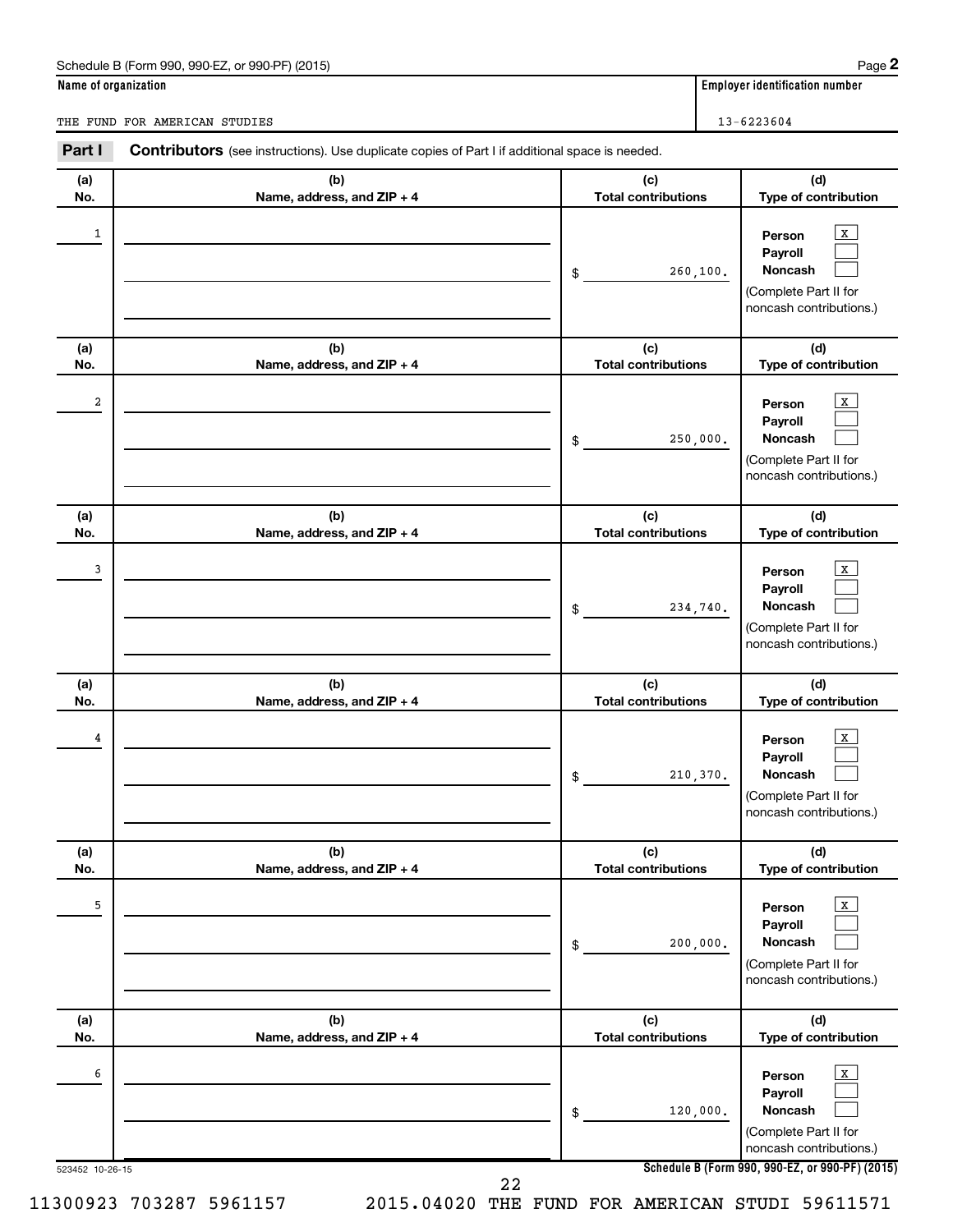#### Schedule B (Form 990, 990-EZ, or 990-PF) (2015)

**Part I** Contributors (see instructions). Use duplicate copies of Part I if additional space is needed.

|  | Name of organization |
|--|----------------------|

**Employer identification number** 

THE FUND FOR AMERICAN STUDIES 13-6223604

| (a)<br>No.      | (b)<br>Name, address, and ZIP + 4 | (c)<br><b>Total contributions</b> | (d)<br>Type of contribution                                                                                                         |
|-----------------|-----------------------------------|-----------------------------------|-------------------------------------------------------------------------------------------------------------------------------------|
| $\sqrt{7}$      |                                   | 120,000.<br>\$                    | $\mathbf{x}$<br>Person<br>Payroll<br>Noncash<br>(Complete Part II for<br>noncash contributions.)                                    |
| (a)<br>No.      | (b)<br>Name, address, and ZIP + 4 | (c)<br><b>Total contributions</b> | (d)<br>Type of contribution                                                                                                         |
| 8               |                                   | 101,692.<br>\$                    | $\mathbf{X}$<br>Person<br>Payroll<br>Noncash<br>(Complete Part II for<br>noncash contributions.)                                    |
| (a)<br>No.      | (b)<br>Name, address, and ZIP + 4 | (c)<br><b>Total contributions</b> | (d)<br>Type of contribution                                                                                                         |
| 9               |                                   | 100,000.<br>\$                    | X<br>Person<br>Payroll<br>Noncash<br>(Complete Part II for<br>noncash contributions.)                                               |
| (a)<br>No.      | (b)<br>Name, address, and ZIP + 4 | (c)<br><b>Total contributions</b> | (d)<br>Type of contribution                                                                                                         |
|                 |                                   | \$                                | Person<br>Payroll<br>Noncash<br>(Complete Part II for<br>noncash contributions.)                                                    |
| (a)<br>No.      | (b)<br>Name, address, and ZIP + 4 | (c)<br><b>Total contributions</b> | (d)<br>Type of contribution                                                                                                         |
|                 |                                   | \$                                | Person<br>Payroll<br>Noncash<br>(Complete Part II for<br>noncash contributions.)                                                    |
| (a)<br>No.      | (b)<br>Name, address, and ZIP + 4 | (c)<br><b>Total contributions</b> | (d)<br>Type of contribution                                                                                                         |
| 523452 10-26-15 |                                   | \$                                | Person<br>Payroll<br>Noncash<br>(Complete Part II for<br>noncash contributions.)<br>Schedule B (Form 990, 990-EZ, or 990-PF) (2015) |
|                 | 23                                |                                   |                                                                                                                                     |

11300923 703287 5961157 2015.04020 THE FUND FOR AMERICAN STUDI 59611571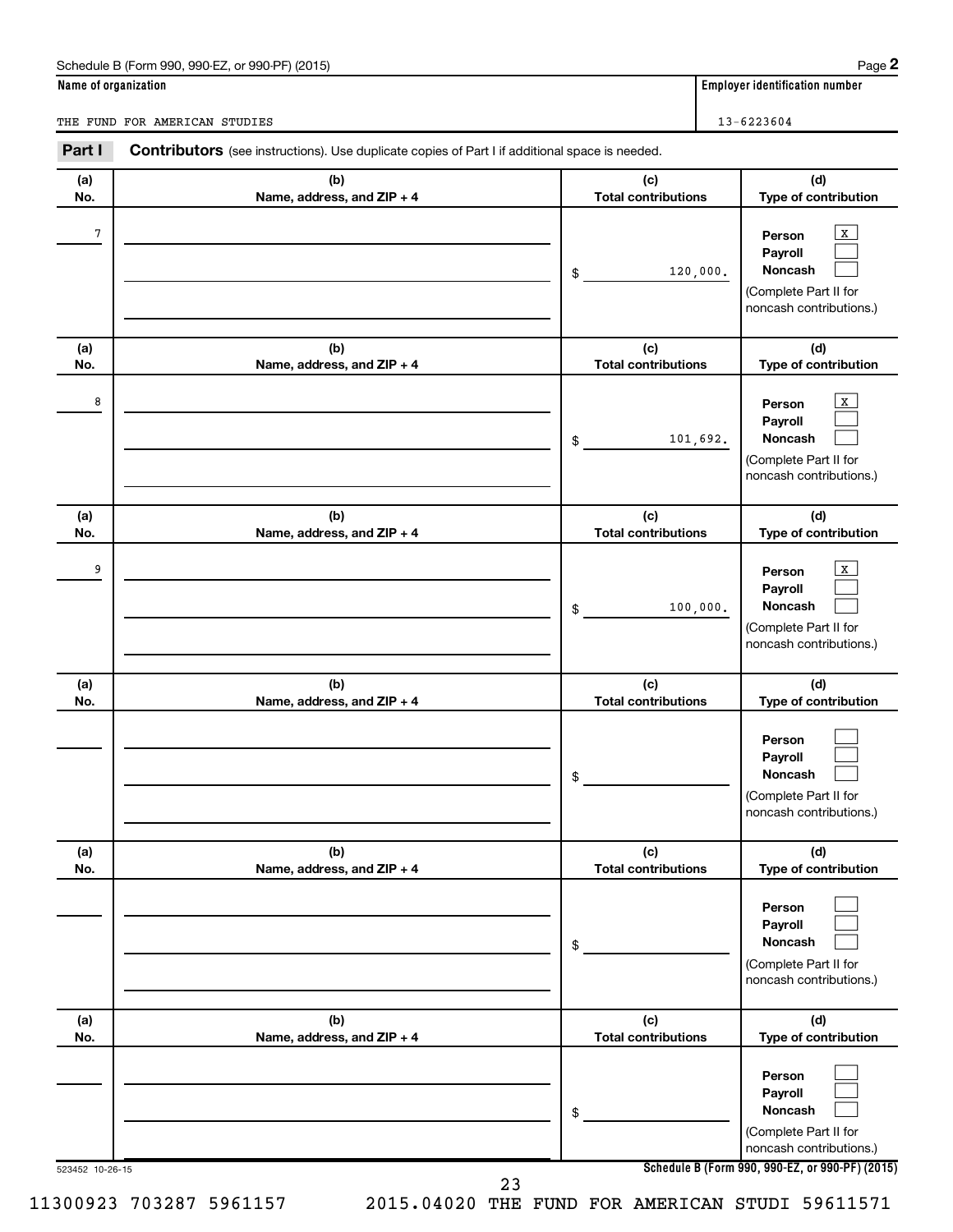| 990-EZ<br>Schedule B<br>(2015)<br>990-PF)<br>990<br>(Form<br>or | Paɑe                                      |  |  |
|-----------------------------------------------------------------|-------------------------------------------|--|--|
| Name of organization                                            | <br>, identification number ،<br>Emplover |  |  |

THE FUND FOR AMERICAN STUDIES  $13-6223604$ 

523453 10-26-15 **Schedule B (Form 990, 990-EZ, or 990-PF) (2015) (a) No. from Part I (c) FMV (or estimate) (see instructions) (b) Description of noncash property given (d) Date received (a) No. from Part I (c) FMV (or estimate) (see instructions) (b) Description of noncash property given (d) Date received (a) No. from Part I (c) FMV (or estimate) (see instructions) (b) Description of noncash property given (d) Date received (a) No. from Part I (c) FMV (or estimate) (see instructions) (b) Description of noncash property given (d) Date received (a) No. from Part I (c) FMV (or estimate) (see instructions) (b) Description of noncash property given (d) Date received (a) No. from Part I (c) FMV (or estimate) (see instructions) (b) Description of noncash property given (d) Date received** Part II Noncash Property (see instructions). Use duplicate copies of Part II if additional space is needed. \$ \$ \$ \$ \$ \$ 24

**3**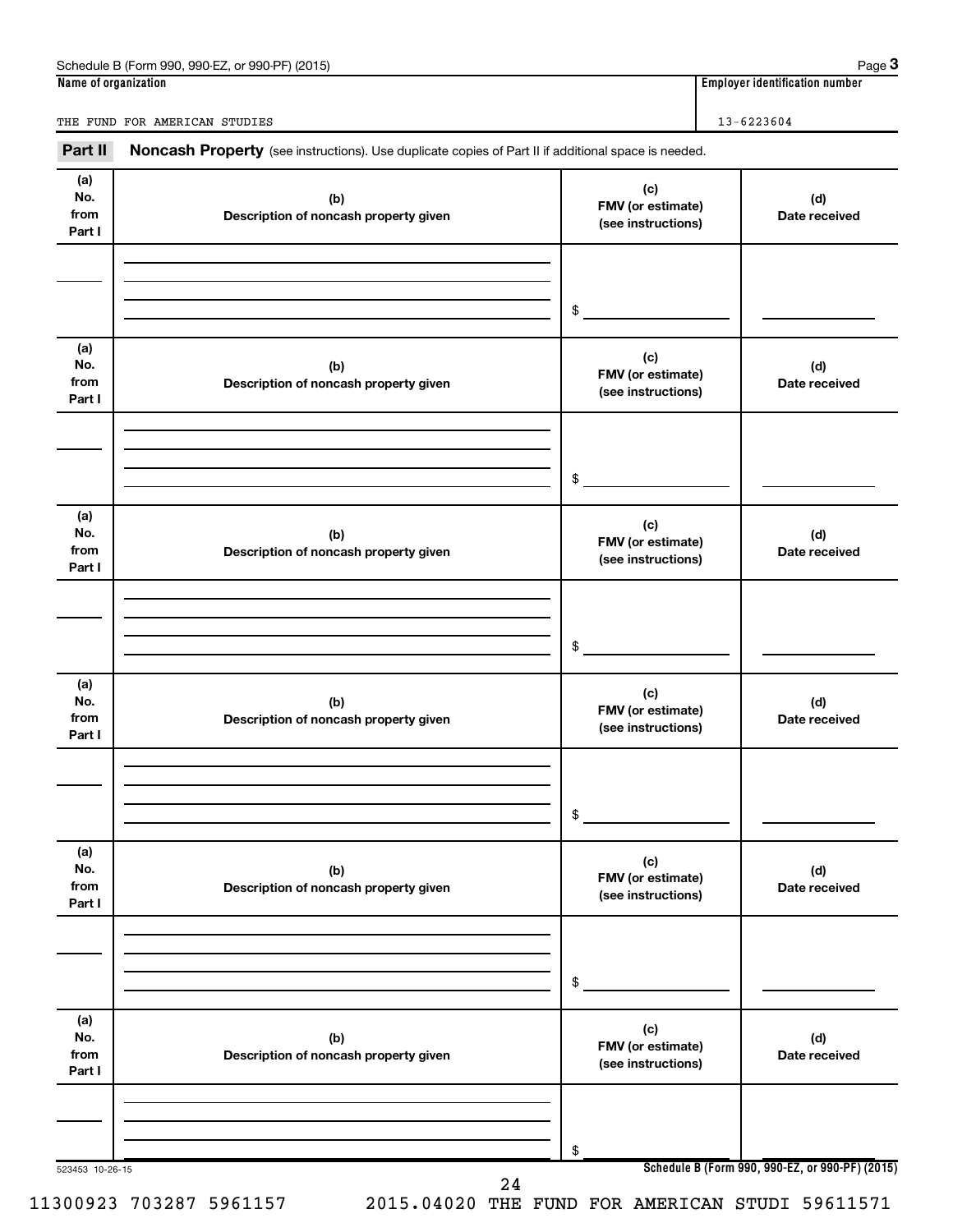| Schedule<br>(2015)<br>990-E2<br>990-PF<br>990<br>or<br>∙orn<br>-<br>ັ | Page                                    |
|-----------------------------------------------------------------------|-----------------------------------------|
| Name of organization                                                  | <br>, identification number<br>Emplover |

|--|--|

| Part III                  | the year from any one contributor. Complete columns (a) through (e) and the following line entry. For organizations<br>completing Part III, enter the total of exclusively religious, charitable, etc., contributions of \$1,000 or less for the year. (Enter this info. once.) |                      | Exclusively religious, charitable, etc., contributions to organizations described in section $501(c)(7)$ , (8), or (10) that total more than \$1,000 for<br>$\blacktriangleright$ \$ |
|---------------------------|---------------------------------------------------------------------------------------------------------------------------------------------------------------------------------------------------------------------------------------------------------------------------------|----------------------|--------------------------------------------------------------------------------------------------------------------------------------------------------------------------------------|
|                           | Use duplicate copies of Part III if additional space is needed.                                                                                                                                                                                                                 |                      |                                                                                                                                                                                      |
| (a) No.<br>from<br>Part I | (b) Purpose of gift                                                                                                                                                                                                                                                             | (c) Use of gift      | (d) Description of how gift is held                                                                                                                                                  |
|                           |                                                                                                                                                                                                                                                                                 | (e) Transfer of gift |                                                                                                                                                                                      |
|                           | Transferee's name, address, and ZIP + 4                                                                                                                                                                                                                                         |                      | Relationship of transferor to transferee                                                                                                                                             |
| (a) No.<br>from<br>Part I | (b) Purpose of gift                                                                                                                                                                                                                                                             | (c) Use of gift      | (d) Description of how gift is held                                                                                                                                                  |
|                           |                                                                                                                                                                                                                                                                                 |                      |                                                                                                                                                                                      |
|                           | Transferee's name, address, and ZIP + 4                                                                                                                                                                                                                                         | (e) Transfer of gift | Relationship of transferor to transferee                                                                                                                                             |
| (a) No.<br>from<br>Part I | (b) Purpose of gift                                                                                                                                                                                                                                                             | (c) Use of gift      | (d) Description of how gift is held                                                                                                                                                  |
|                           |                                                                                                                                                                                                                                                                                 | (e) Transfer of gift |                                                                                                                                                                                      |
|                           | Transferee's name, address, and ZIP + 4                                                                                                                                                                                                                                         |                      | Relationship of transferor to transferee                                                                                                                                             |
| (a) No.<br>from           | (b) Purpose of gift                                                                                                                                                                                                                                                             | (c) Use of gift      | (d) Description of how gift is held                                                                                                                                                  |
| Part I                    |                                                                                                                                                                                                                                                                                 |                      |                                                                                                                                                                                      |
|                           |                                                                                                                                                                                                                                                                                 | (e) Transfer of gift |                                                                                                                                                                                      |
|                           | Transferee's name, address, and ZIP + 4                                                                                                                                                                                                                                         |                      | Relationship of transferor to transferee                                                                                                                                             |
|                           |                                                                                                                                                                                                                                                                                 |                      |                                                                                                                                                                                      |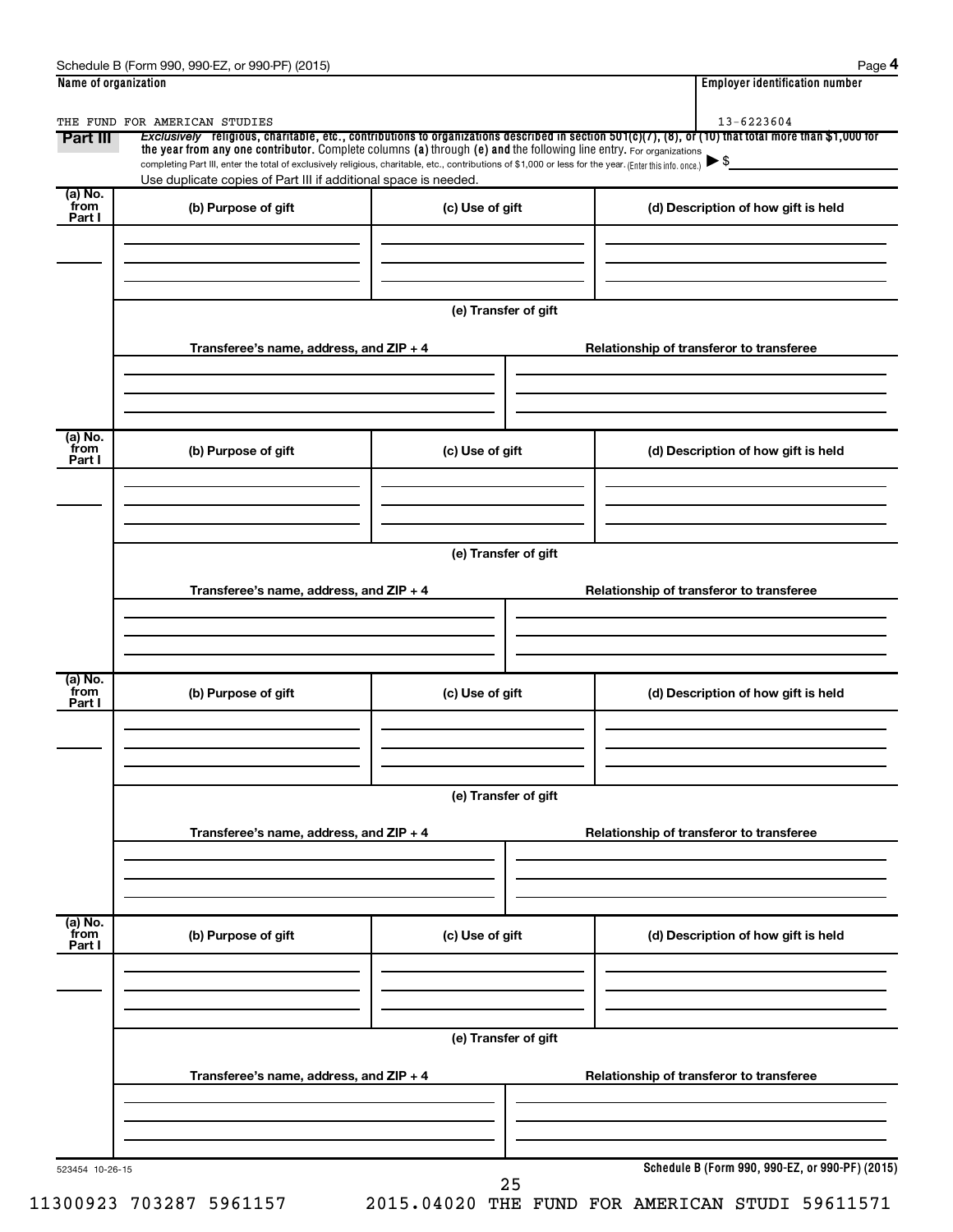|  | <b>SCHEDULE D</b> |  |
|--|-------------------|--|
|  |                   |  |

Department of the Treasury Internal Revenue Service

# **SCHEDULE D Supplemental Financial Statements**<br> **Form 990 2015**<br> **Part IV** line 6.7.8.9.10, 11a, 11b, 11d, 11d, 11d, 11d, 11d, 12a, 0r, 12b

**(Form 990) | Complete if the organization answered "Yes" on Form 990, Part IV, line 6, 7, 8, 9, 10, 11a, 11b, 11c, 11d, 11e, 11f, 12a, or 12b.**

**| Attach to Form 990. | Information about Schedule D (Form 990) and its instructions is at**  *www.irs.gov/form990.*



|                    | Name of the organization<br>THE FUND FOR AMERICAN STUDIES                                                                                                 | <b>Employer identification number</b><br>13-6223604 |
|--------------------|-----------------------------------------------------------------------------------------------------------------------------------------------------------|-----------------------------------------------------|
| <b>Part I</b>      | Organizations Maintaining Donor Advised Funds or Other Similar Funds or Accounts. Complete if the                                                         |                                                     |
|                    | organization answered "Yes" on Form 990, Part IV, line 6.                                                                                                 |                                                     |
|                    | (a) Donor advised funds                                                                                                                                   | (b) Funds and other accounts                        |
|                    |                                                                                                                                                           |                                                     |
| 1.                 |                                                                                                                                                           |                                                     |
| 2                  | Aggregate value of contributions to (during year)                                                                                                         |                                                     |
| з                  | Aggregate value of grants from (during year)                                                                                                              |                                                     |
| 4                  |                                                                                                                                                           |                                                     |
| 5                  | Did the organization inform all donors and donor advisors in writing that the assets held in donor advised funds                                          |                                                     |
|                    |                                                                                                                                                           | Yes<br>No                                           |
| 6                  | Did the organization inform all grantees, donors, and donor advisors in writing that grant funds can be used only                                         |                                                     |
|                    | for charitable purposes and not for the benefit of the donor or donor advisor, or for any other purpose conferring                                        |                                                     |
|                    | impermissible private benefit?                                                                                                                            | Yes<br>No                                           |
| Part II            | Conservation Easements. Complete if the organization answered "Yes" on Form 990, Part IV, line 7.                                                         |                                                     |
| 1.                 | Purpose(s) of conservation easements held by the organization (check all that apply).                                                                     |                                                     |
|                    | Preservation of land for public use (e.g., recreation or education)                                                                                       | Preservation of a historically important land area  |
|                    | Protection of natural habitat                                                                                                                             | Preservation of a certified historic structure      |
|                    | Preservation of open space                                                                                                                                |                                                     |
| 2                  | Complete lines 2a through 2d if the organization held a qualified conservation contribution in the form of a conservation easement on the last            |                                                     |
|                    | day of the tax year.                                                                                                                                      | Held at the End of the Tax Year                     |
| a                  |                                                                                                                                                           | 2a                                                  |
| b                  |                                                                                                                                                           | 2b                                                  |
| с                  |                                                                                                                                                           | 2c                                                  |
| d                  | Number of conservation easements included in (c) acquired after 8/17/06, and not on a historic structure                                                  |                                                     |
|                    |                                                                                                                                                           | 2d                                                  |
| 3                  | Number of conservation easements modified, transferred, released, extinguished, or terminated by the organization during the tax                          |                                                     |
|                    | $year \triangleright$                                                                                                                                     |                                                     |
| 4                  | Number of states where property subject to conservation easement is located >                                                                             |                                                     |
| 5                  | Does the organization have a written policy regarding the periodic monitoring, inspection, handling of                                                    |                                                     |
|                    | violations, and enforcement of the conservation easements it holds?                                                                                       | Yes<br><b>No</b>                                    |
| 6                  | Staff and volunteer hours devoted to monitoring, inspecting, handling of violations, and enforcing conservation easements during the year                 |                                                     |
|                    |                                                                                                                                                           |                                                     |
| 7                  | Amount of expenses incurred in monitoring, inspecting, handling of violations, and enforcing conservation easements during the year                       |                                                     |
|                    | $\blacktriangleright$ \$                                                                                                                                  |                                                     |
| 8                  | Does each conservation easement reported on line 2(d) above satisfy the requirements of section 170(h)(4)(B)(i)                                           |                                                     |
|                    |                                                                                                                                                           | Yes<br>No                                           |
|                    | In Part XIII, describe how the organization reports conservation easements in its revenue and expense statement, and balance sheet, and                   |                                                     |
|                    | include, if applicable, the text of the footnote to the organization's financial statements that describes the organization's accounting for              |                                                     |
|                    | conservation easements.                                                                                                                                   |                                                     |
|                    | Organizations Maintaining Collections of Art, Historical Treasures, or Other Similar Assets.<br>  Part III                                                |                                                     |
|                    | Complete if the organization answered "Yes" on Form 990, Part IV, line 8.                                                                                 |                                                     |
|                    | 1a If the organization elected, as permitted under SFAS 116 (ASC 958), not to report in its revenue statement and balance sheet works of art,             |                                                     |
|                    | historical treasures, or other similar assets held for public exhibition, education, or research in furtherance of public service, provide, in Part XIII, |                                                     |
|                    | the text of the footnote to its financial statements that describes these items.                                                                          |                                                     |
| b                  | If the organization elected, as permitted under SFAS 116 (ASC 958), to report in its revenue statement and balance sheet works of art, historical         |                                                     |
|                    | treasures, or other similar assets held for public exhibition, education, or research in furtherance of public service, provide the following amounts     |                                                     |
|                    | relating to these items:                                                                                                                                  |                                                     |
|                    |                                                                                                                                                           | $\bullet$                                           |
|                    | (ii) Assets included in Form 990, Part X                                                                                                                  | $\triangleright$ \$                                 |
| 2                  | If the organization received or held works of art, historical treasures, or other similar assets for financial gain, provide                              |                                                     |
|                    | the following amounts required to be reported under SFAS 116 (ASC 958) relating to these items:                                                           |                                                     |
| а                  |                                                                                                                                                           | - \$                                                |
|                    |                                                                                                                                                           | $\blacktriangleright$ \$                            |
|                    | LHA For Paperwork Reduction Act Notice, see the Instructions for Form 990.                                                                                | Schedule D (Form 990) 2015                          |
| 532051<br>11-02-15 |                                                                                                                                                           |                                                     |

11300923 703287 5961157 2015.04020 THE FUND FOR AMERICAN STUDI 59611571 26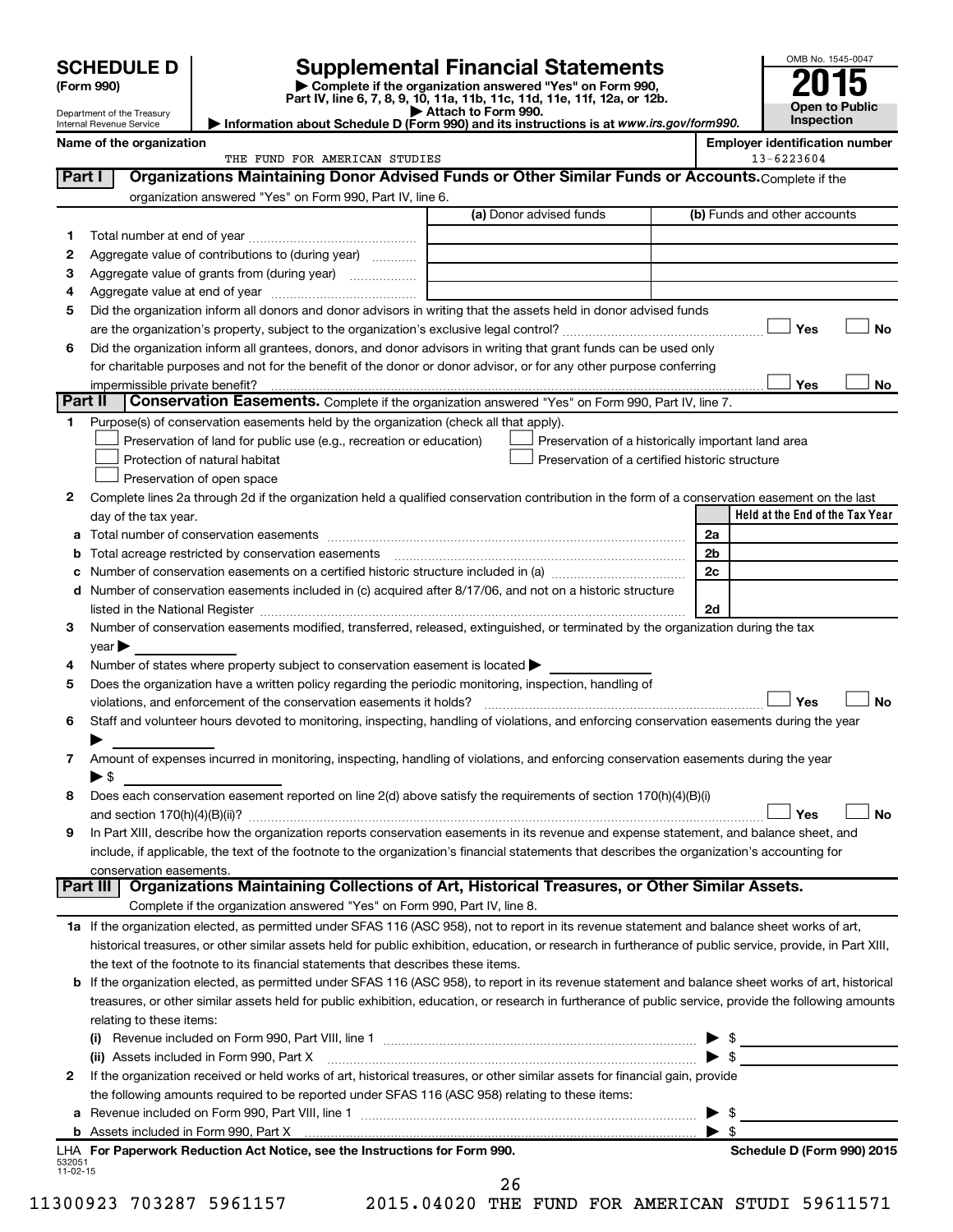|               | Schedule D (Form 990) 2015                                                                                                                                                                                                          | THE FUND FOR AMERICAN STUDIES |                |                                                                             | 13-6223604      |                            |     | Page 2        |
|---------------|-------------------------------------------------------------------------------------------------------------------------------------------------------------------------------------------------------------------------------------|-------------------------------|----------------|-----------------------------------------------------------------------------|-----------------|----------------------------|-----|---------------|
|               | Part III<br>Organizations Maintaining Collections of Art, Historical Treasures, or Other Similar Assets (continued)                                                                                                                 |                               |                |                                                                             |                 |                            |     |               |
| 3             | Using the organization's acquisition, accession, and other records, check any of the following that are a significant use of its collection items                                                                                   |                               |                |                                                                             |                 |                            |     |               |
|               | (check all that apply):                                                                                                                                                                                                             |                               |                |                                                                             |                 |                            |     |               |
| a             | Public exhibition                                                                                                                                                                                                                   |                               |                | Loan or exchange programs                                                   |                 |                            |     |               |
| b             | Scholarly research                                                                                                                                                                                                                  | e                             | Other          |                                                                             |                 |                            |     |               |
| c             | Preservation for future generations                                                                                                                                                                                                 |                               |                |                                                                             |                 |                            |     |               |
| 4             | Provide a description of the organization's collections and explain how they further the organization's exempt purpose in Part XIII.                                                                                                |                               |                |                                                                             |                 |                            |     |               |
| 5             | During the year, did the organization solicit or receive donations of art, historical treasures, or other similar assets                                                                                                            |                               |                |                                                                             |                 |                            |     |               |
|               |                                                                                                                                                                                                                                     |                               |                |                                                                             |                 | Yes                        |     | No            |
|               | Part IV I<br><b>Escrow and Custodial Arrangements.</b> Complete if the organization answered "Yes" on Form 990, Part IV, line 9, or                                                                                                 |                               |                |                                                                             |                 |                            |     |               |
|               | reported an amount on Form 990, Part X, line 21.                                                                                                                                                                                    |                               |                |                                                                             |                 |                            |     |               |
|               | 1a Is the organization an agent, trustee, custodian or other intermediary for contributions or other assets not included                                                                                                            |                               |                |                                                                             |                 |                            |     |               |
|               |                                                                                                                                                                                                                                     |                               |                |                                                                             |                 | Yes                        |     | No            |
|               | b If "Yes," explain the arrangement in Part XIII and complete the following table:                                                                                                                                                  |                               |                |                                                                             |                 |                            |     |               |
|               |                                                                                                                                                                                                                                     |                               |                |                                                                             |                 | Amount                     |     |               |
|               | c Beginning balance <b>communications</b> and a construction of the construction of the construction of the construction of the construction of the construction of the construction of the construction of the construction of the |                               |                |                                                                             | 1c              |                            |     |               |
|               |                                                                                                                                                                                                                                     |                               |                |                                                                             | 1d              |                            |     |               |
|               | e Distributions during the year manufactured and content to the year manufactured and the year manufactured and the year manufactured and the year manufactured and the year manufactured and the year manufactured and the ye      |                               |                |                                                                             | 1e              |                            |     |               |
| f.            |                                                                                                                                                                                                                                     |                               |                |                                                                             | 1f              |                            |     |               |
|               | 2a Did the organization include an amount on Form 990, Part X, line 21, for escrow or custodial account liability?                                                                                                                  |                               |                |                                                                             | .               | Yes                        |     | No            |
|               | <b>b</b> If "Yes," explain the arrangement in Part XIII. Check here if the explanation has been provided on Part XIII                                                                                                               |                               |                |                                                                             |                 |                            |     |               |
| <b>Part V</b> | Endowment Funds. Complete if the organization answered "Yes" on Form 990, Part IV, line 10.                                                                                                                                         |                               |                |                                                                             |                 |                            |     |               |
|               |                                                                                                                                                                                                                                     | (a) Current year              | (b) Prior year | (c) Two years back $\vert$ (d) Three years back $\vert$ (e) Four years back |                 |                            |     |               |
|               | 1a Beginning of year balance                                                                                                                                                                                                        | 14, 124, 027.                 | 15,653,131.    | 14,815,065.                                                                 | 14,572,345.     |                            |     | 14, 166, 665. |
| b             |                                                                                                                                                                                                                                     | 23,706.                       | 32,814.        | 29,375.                                                                     | 26,600.         |                            |     | 276,655.      |
| с             | Net investment earnings, gains, and losses                                                                                                                                                                                          | $-102, 855.$                  | 937,792.       | 2,432,301.                                                                  | 271,688.        |                            |     | 165,591.      |
|               |                                                                                                                                                                                                                                     | 2,920,037.                    | 2,499,710.     | 1,623,610.                                                                  | 55,568.         |                            |     | 36,566.       |
|               | e Other expenditures for facilities                                                                                                                                                                                                 |                               |                |                                                                             |                 |                            |     |               |
|               | and programs                                                                                                                                                                                                                        |                               |                |                                                                             |                 |                            |     |               |
|               |                                                                                                                                                                                                                                     |                               |                |                                                                             |                 |                            |     |               |
| g             |                                                                                                                                                                                                                                     | 11, 124, 841.                 | 14, 124, 027.  | 15,653,131.                                                                 | 14,815,065.     |                            |     | 14, 572, 345. |
| 2             | Provide the estimated percentage of the current year end balance (line 1g, column (a)) held as:                                                                                                                                     |                               |                |                                                                             |                 |                            |     |               |
| а             | Board designated or quasi-endowment                                                                                                                                                                                                 | 99.67                         | %              |                                                                             |                 |                            |     |               |
| b             | Permanent endowment<br>.33                                                                                                                                                                                                          | %                             |                |                                                                             |                 |                            |     |               |
| С             | Temporarily restricted endowment                                                                                                                                                                                                    | %                             |                |                                                                             |                 |                            |     |               |
|               | The percentages on lines 2a, 2b, and 2c should equal 100%.                                                                                                                                                                          |                               |                |                                                                             |                 |                            |     |               |
|               | 3a Are there endowment funds not in the possession of the organization that are held and administered for the organization                                                                                                          |                               |                |                                                                             |                 |                            |     |               |
|               | by:                                                                                                                                                                                                                                 |                               |                |                                                                             |                 |                            | Yes | No            |
|               | (i)                                                                                                                                                                                                                                 |                               |                |                                                                             |                 | 3a(i)                      | X   |               |
|               |                                                                                                                                                                                                                                     |                               |                |                                                                             |                 | 3a(ii)                     |     | x             |
|               |                                                                                                                                                                                                                                     |                               |                |                                                                             |                 | 3b                         |     |               |
| 4             | Describe in Part XIII the intended uses of the organization's endowment funds.                                                                                                                                                      |                               |                |                                                                             |                 |                            |     |               |
|               | Land, Buildings, and Equipment.<br>Part VI                                                                                                                                                                                          |                               |                |                                                                             |                 |                            |     |               |
|               | Complete if the organization answered "Yes" on Form 990, Part IV, line 11a. See Form 990, Part X, line 10.                                                                                                                          |                               |                |                                                                             |                 |                            |     |               |
|               | Description of property                                                                                                                                                                                                             | (a) Cost or other             |                | (b) Cost or other                                                           | (c) Accumulated | (d) Book value             |     |               |
|               |                                                                                                                                                                                                                                     | basis (investment)            |                | basis (other)                                                               | depreciation    |                            |     |               |
|               |                                                                                                                                                                                                                                     |                               |                | 2,327,023.                                                                  |                 |                            |     | 2,327,023.    |
| b             |                                                                                                                                                                                                                                     |                               |                | 4,938,769.                                                                  | 1,675,168       |                            |     | 3,263,601.    |
|               |                                                                                                                                                                                                                                     |                               |                |                                                                             |                 |                            |     |               |
|               |                                                                                                                                                                                                                                     |                               |                |                                                                             |                 |                            |     |               |
|               |                                                                                                                                                                                                                                     |                               |                | 1,589,781.                                                                  | 1,227,991       |                            |     | 361,790.      |
|               | Total. Add lines 1a through 1e. (Column (d) must equal Form 990, Part X, column (B), line 10c.)                                                                                                                                     |                               |                |                                                                             |                 |                            |     | 5,952,414.    |
|               |                                                                                                                                                                                                                                     |                               |                |                                                                             |                 | Schedule D (Form 990) 2015 |     |               |

532052 09-21-15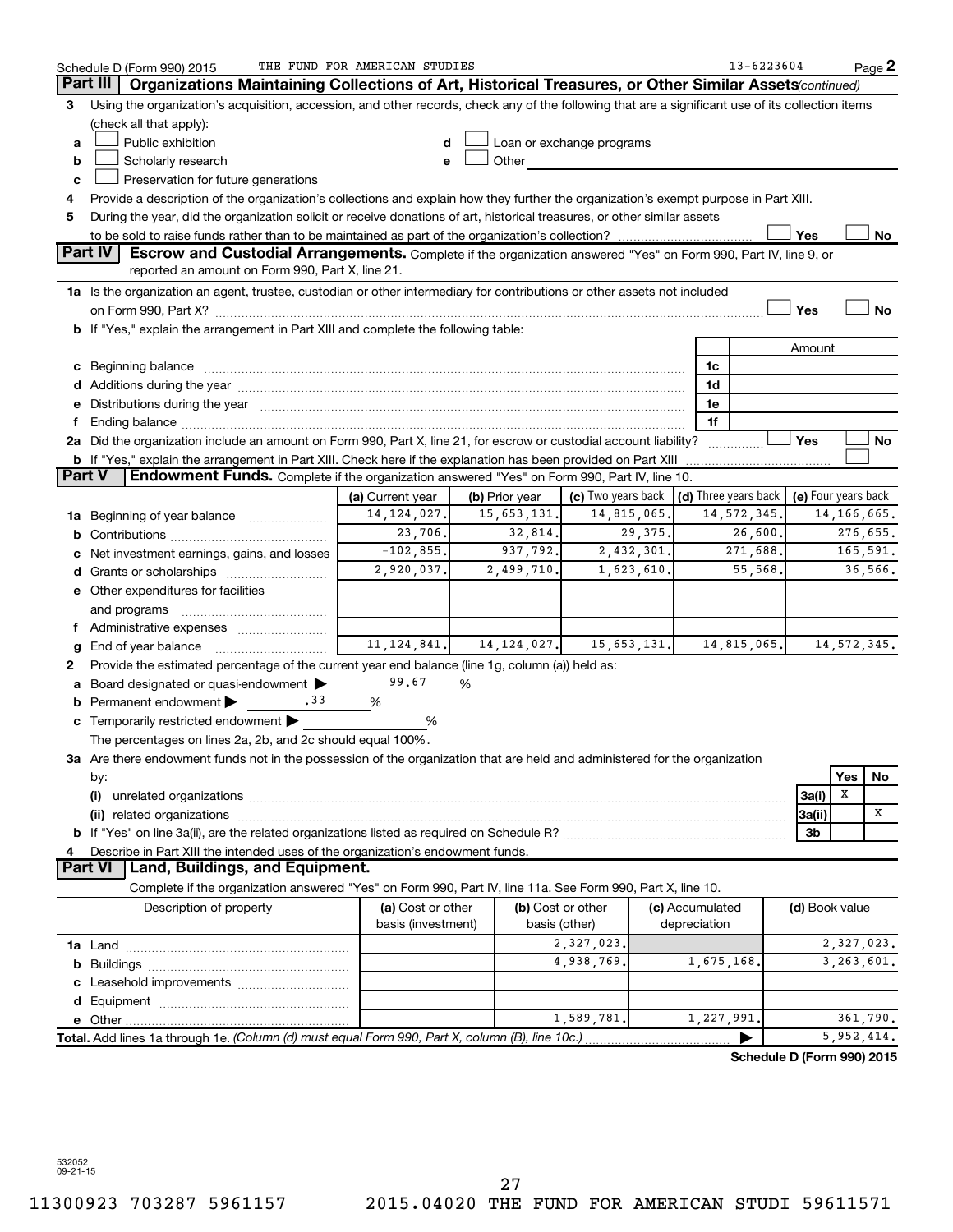**Part VII Investments - Other Securities.**

Complete if the organization answered "Yes" on Form 990, Part IV, line 11b. See Form 990, Part X, line 12.

| (a) Description of security or category (including name of security)       | (c) Method of valuation: Cost or end-of-year market value |                          |
|----------------------------------------------------------------------------|-----------------------------------------------------------|--------------------------|
| (1) Financial derivatives                                                  |                                                           |                          |
| (2) Closely-held equity interests                                          |                                                           |                          |
| $(3)$ Other                                                                |                                                           |                          |
| BENEFICIAL INTEREST IN TRUST<br>(A)                                        | 36,812.                                                   | END-OF-YEAR MARKET VALUE |
| 183.147.13-BBH CORE SELECT CL N<br>(B)                                     | 3,736,201.                                                | END-OF-YEAR MARKET VALUE |
| 272 849.241-BBH LIMITED DURATION FUND<br>(C)                               | 2,753,049.                                                | END-OF-YEAR MARKET VALUE |
| (D)                                                                        |                                                           |                          |
| (E)                                                                        |                                                           |                          |
| (F)                                                                        |                                                           |                          |
| $\mathcal{G}$                                                              |                                                           |                          |
| (H)                                                                        |                                                           |                          |
| <b>Total.</b> (Col. (b) must equal Form 990, Part X, col. (B) line $12$ .) | 6, 526, 062.                                              |                          |

#### **Part VIII Investments - Program Related.**

Complete if the organization answered "Yes" on Form 990, Part IV, line 11c. See Form 990, Part X, line 13.

| (a) Description of investment                                       | (b) Book value | (c) Method of valuation: Cost or end-of-year market value |
|---------------------------------------------------------------------|----------------|-----------------------------------------------------------|
| (1)                                                                 |                |                                                           |
| (2)                                                                 |                |                                                           |
| (3)                                                                 |                |                                                           |
| (4)                                                                 |                |                                                           |
| (5)                                                                 |                |                                                           |
| (6)                                                                 |                |                                                           |
| (7)                                                                 |                |                                                           |
| (8)                                                                 |                |                                                           |
| (9)                                                                 |                |                                                           |
| Total. (Col. (b) must equal Form 990, Part X, col. (B) line $13.$ ) |                |                                                           |

#### **Part IX Other Assets.**

Complete if the organization answered "Yes" on Form 990, Part IV, line 11d. See Form 990, Part X, line 15.

| (a) Description  | (b) Book value |
|------------------|----------------|
| (1)              |                |
| (2)              |                |
| $\left(3\right)$ |                |
| (4)              |                |
| $\frac{1}{1}$    |                |
| (6)              |                |
| (7)              |                |
| (8)              |                |
| (9)              |                |
|                  |                |

#### **Part X Other Liabilities.**

Complete if the organization answered "Yes" on Form 990, Part IV, line 11e or 11f. See Form 990, Part X, line 25.

| 1.  | (a) Description of liability                                       | (b) Book value |
|-----|--------------------------------------------------------------------|----------------|
|     | Federal income taxes                                               |                |
| (2) | CAPITAL LEASE OBLIGATION                                           | 53,720.        |
| (3) | DEFERRED COMPENSATION                                              | 61,466.        |
| (4) |                                                                    |                |
| (5) |                                                                    |                |
| (6) |                                                                    |                |
|     |                                                                    |                |
| (8) |                                                                    |                |
| (9) |                                                                    |                |
|     | Total. (Column (b) must equal Form 990, Part X, col. (B) line 25.) | 115,186.       |

**2.** Liability for uncertain tax positions. In Part XIII, provide the text of the footnote to the organization's financial statements that reports the organization's liability for uncertain tax positions under FIN 48 (ASC 740). Check here if the text of the footnote has been provided in Part XIII  $\boxed{\mathrm{x}}$ 

#### **Schedule D (Form 990) 2015**

532053 09-21-15

**3**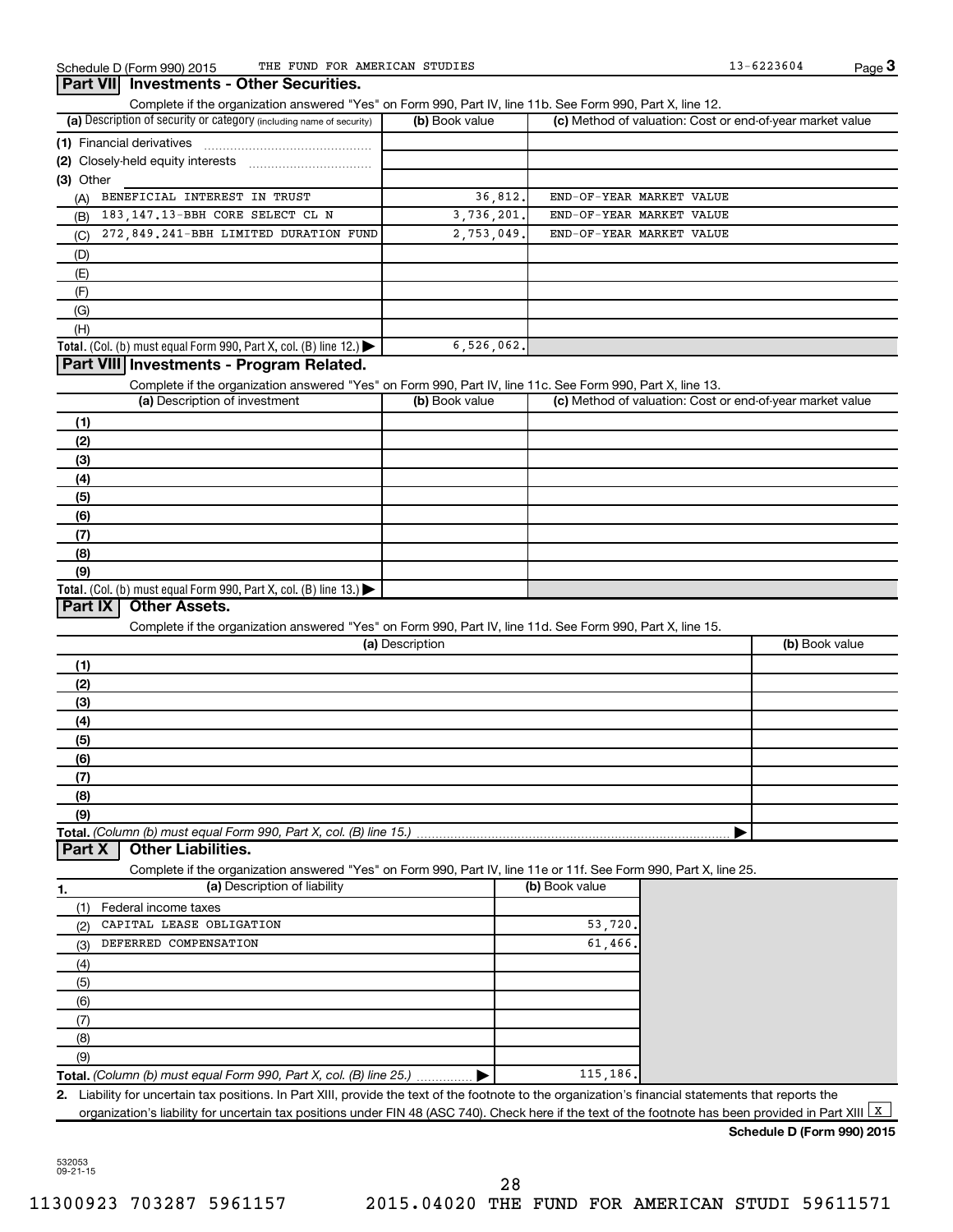|   | THE FUND FOR AMERICAN STUDIES<br>Schedule D (Form 990) 2015                                                                                                                                                                        | 13-6223604   | Page 4        |
|---|------------------------------------------------------------------------------------------------------------------------------------------------------------------------------------------------------------------------------------|--------------|---------------|
|   | <b>Part XI</b><br>Reconciliation of Revenue per Audited Financial Statements With Revenue per Return.                                                                                                                              |              |               |
|   | Complete if the organization answered "Yes" on Form 990, Part IV, line 12a.                                                                                                                                                        |              |               |
| 1 | Total revenue, gains, and other support per audited financial statements                                                                                                                                                           | $\mathbf{1}$ | 9,589,012.    |
| 2 | Amounts included on line 1 but not on Form 990, Part VIII, line 12:                                                                                                                                                                |              |               |
|   | 2a<br>$-1,419,676.$<br>a Net unrealized gains (losses) on investments [11] [12] Net unrealized gains (losses) on investments [11] [12                                                                                              |              |               |
| b | 2 <sub>b</sub>                                                                                                                                                                                                                     |              |               |
|   | 2c                                                                                                                                                                                                                                 |              |               |
| d | 831,580.<br>2d                                                                                                                                                                                                                     |              |               |
| e | Add lines 2a through 2d                                                                                                                                                                                                            | 2e           | $-588,096.$   |
| 3 |                                                                                                                                                                                                                                    | 3            | 10, 177, 108. |
| 4 | Amounts included on Form 990, Part VIII, line 12, but not on line 1:                                                                                                                                                               |              |               |
|   | a Investment expenses not included on Form 990, Part VIII, line 7b [11, 11, 11, 11, 11]<br>4а                                                                                                                                      |              |               |
|   | 4b                                                                                                                                                                                                                                 |              |               |
|   | c Add lines 4a and 4b                                                                                                                                                                                                              | 4с           | 0.            |
| 5 |                                                                                                                                                                                                                                    | 5            | 10, 177, 108. |
|   | Part XII   Reconciliation of Expenses per Audited Financial Statements With Expenses per Return.                                                                                                                                   |              |               |
|   | Complete if the organization answered "Yes" on Form 990, Part IV, line 12a.                                                                                                                                                        |              |               |
| 1 |                                                                                                                                                                                                                                    | $\mathbf{1}$ | 10,510,658.   |
| 2 | Amounts included on line 1 but not on Form 990, Part IX, line 25:                                                                                                                                                                  |              |               |
| a | 2a                                                                                                                                                                                                                                 |              |               |
| b | 2 <sub>b</sub>                                                                                                                                                                                                                     |              |               |
|   | 2 <sub>c</sub>                                                                                                                                                                                                                     |              |               |
| d | 2,168,911.<br>2d                                                                                                                                                                                                                   |              |               |
|   | e Add lines 2a through 2d <b>contained a control and a control and a</b> control and a control and a control and a control and a control and a control and a control and a control and a control and a control and a control and a | <b>2e</b>    | 2,168,911.    |
| 3 |                                                                                                                                                                                                                                    | 3            | 8, 341, 747.  |
| 4 | Amounts included on Form 990, Part IX, line 25, but not on line 1:                                                                                                                                                                 |              |               |
|   | a Investment expenses not included on Form 990, Part VIII, line 7b [11, 11, 11, 11, 11]<br>4a                                                                                                                                      |              |               |
|   | 1,658,445.<br>4 <sub>b</sub>                                                                                                                                                                                                       |              |               |
|   | c Add lines 4a and 4b                                                                                                                                                                                                              | 4c           | 1,658,445.    |
| 5 |                                                                                                                                                                                                                                    | 5            | 10,000,192.   |
|   | Part XIII Supplemental Information.                                                                                                                                                                                                |              |               |
|   | Provide the descriptions required for Part II, lines 3, 5, and 9; Part III, lines 1a and 4; Part IV, lines 1b and 2b; Part V, line 4; Part X, line 2; Part XI,                                                                     |              |               |

lines 2d and 4b; and Part XII, lines 2d and 4b. Also complete this part to provide any additional information.

PART V, LINE 4:

TO PROVIDE SCHOLARSHIPS FOR STUDENTS IN VARIOUS PROGRAMS OF THE

ORGANIZATION, OR FOR SPECIFIC SUPPORT OF PROJECTS OF THE ORGANIZATION.

PART X, LINE 2:

TFAS AND FTE ARE GENERALLY EXEMPT FROM FEDERAL INCOME TAXES UNDER THE

PROVISIONS OF SECTION 501(C)(3) OF THE INTERNAL REVENUE CODE. IN ADDITION,

THE ENTITIES QUALIFY FOR CHARITABLE CONTRIBUTION DEDUCTIONS AND HAVE BEEN

CLASSIFIED AS ORGANIZATIONS THAT ARE NOT PRIVATE FOUNDATIONS. INCOME FROM

CERTAIN ACTIVITIES NOT DIRECTLY RELATED TO THE FUND'S EXEMPT PURPOSE, LESS

APPLICABLE DEDUCTIONS, IS SUBJECT TO TAXATION AS UNRELATED BUSINESS

532054 09-21-15 INCOME. FOR THE YEAR ENDED DECEMBER 31, 2015, THE FUND HAD NO NET

**Schedule D (Form 990) 2015**

11300923 703287 5961157 2015.04020 THE FUND FOR AMERICAN STUDI 59611571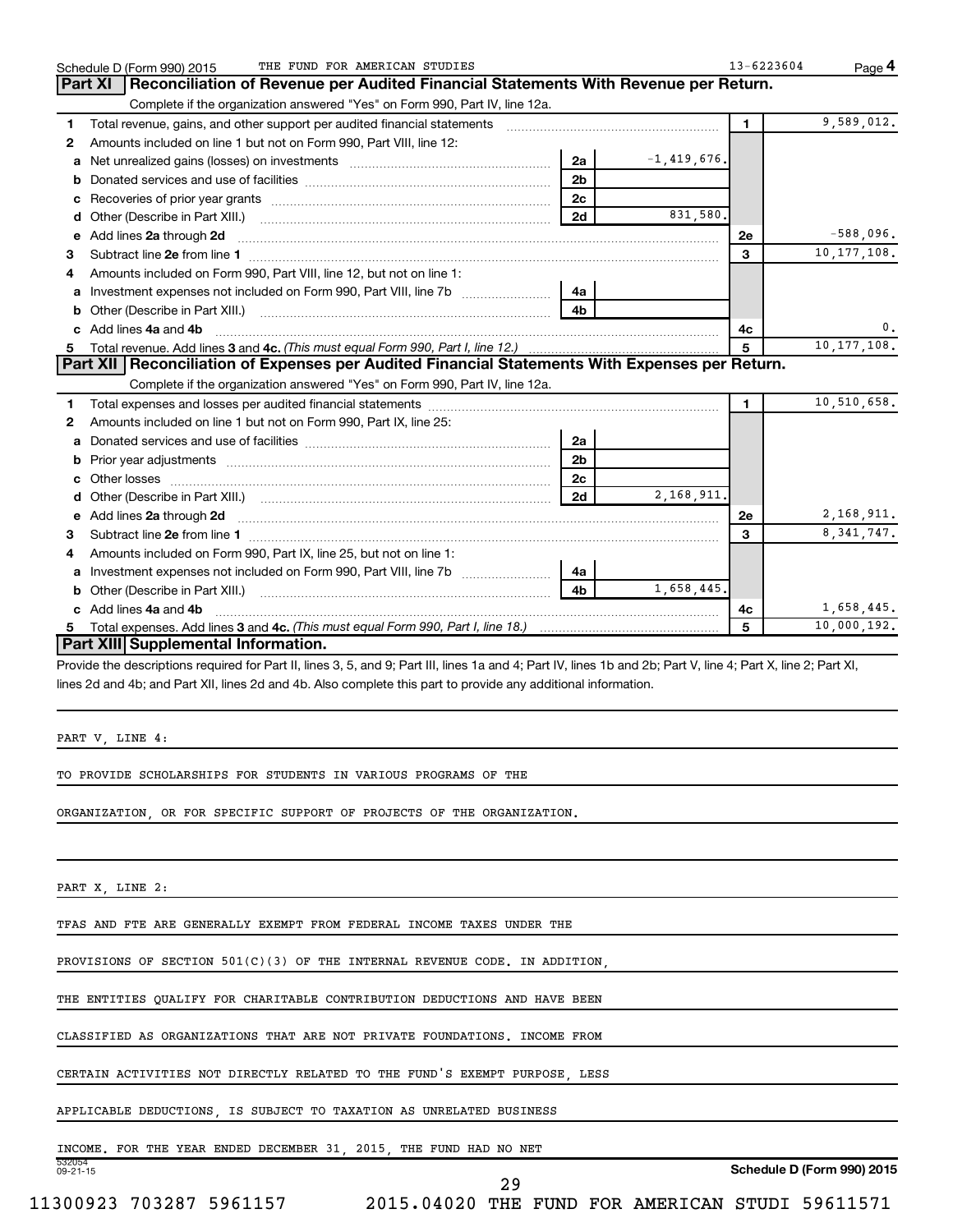#### *(continued)* **Part XIII Supplemental Information**

UNRELATED BUSINESS INCOME.

| THE FUND MAY RECOGNIZE THE TAX BENEFIT FROM AN UNCERTAIN TAX POSITION ONLY |    |                |            |            |                            |
|----------------------------------------------------------------------------|----|----------------|------------|------------|----------------------------|
| IF IT IS MORE LIKELY THAN NOT THAT THE TAX POSITION WILL BE SUSTAINED ON   |    |                |            |            |                            |
| EXAMINATION BY TAXING AUTHORITIES, BASED ON THE TECHNICAL MERITS OF THE    |    |                |            |            |                            |
| POSITION. THE TAX BENEFITS RECOGNIZED IN THE CONSOLIDATED FINANCIAL        |    |                |            |            |                            |
| STATEMENTS FROM SUCH A POSITION ARE MEASURED BASED ON THE LARGEST BENEFIT  |    |                |            |            |                            |
| THAT HAS A GREATER THAN 50% LIKELIHOOD OF BEING REALIZED UPON ULTIMATE     |    |                |            |            |                            |
| SETTLEMENT. THE FUND HAD NO SUCH TAX POSITIONS RECORDED IN THE             |    |                |            |            |                            |
| CONSOLIDATED FINANCIAL STATEMENTS AT DECEMBER 31, 2015. GENERALLY, THE     |    |                |            |            |                            |
| FUND IS NO LONGER SUBJECT TO U.S. FEDERAL INCOME TAX POSITIONS BY TAX      |    |                |            |            |                            |
| AUTHORITIES FOR YEARS BEFORE 2012.                                         |    |                |            |            |                            |
| PART XI, LINE 2D - OTHER ADJUSTMENTS:                                      |    |                |            |            |                            |
| CONSOLIDATED ENTITY REVENUE INCLUDED IN THE CONSOLIDATED                   |    |                |            |            |                            |
| FINANCIAL STATEMENT                                                        |    | 2,491,555.     |            |            |                            |
| SCHOLARSHIPS NETTED AGAINST TUITION REVENUE IN THE                         |    |                |            |            |                            |
| FINANCIAL STATEMENTS                                                       |    | $-1,658,445$ . |            |            |                            |
| CHANGE IN BENEFICIAL INTEREST                                              |    |                | $-1,530$ . |            |                            |
| TOTAL TO SCHEDULE D, PART XI, LINE 2D                                      |    |                | 831,580.   |            |                            |
| PART XII, LINE 2D - OTHER ADJUSTMENTS:                                     |    |                |            |            |                            |
| CONSOLIDATED ENTITY EXPENSE INCLUDED IN THE CONSOLIDATED                   |    |                |            |            |                            |
| FINANCIAL STATEMENT                                                        |    |                |            | 2,168,911. |                            |
| PART XII, LINE 4B - OTHER ADJUSTMENTS:                                     |    |                |            |            |                            |
| SCHOLARSHIPS NETTED AGAINST TUITION REVENUE IN THE                         |    |                |            |            |                            |
| FINANCIAL STATEMENTS                                                       |    | 1,658,445.     |            |            |                            |
| 532055<br>$09 - 21 - 15$                                                   |    |                |            |            | Schedule D (Form 990) 2015 |
| 11300923 703287 5961157 2015.04020 THE FUND FOR AMERICAN STUDI 59611571    | 30 |                |            |            |                            |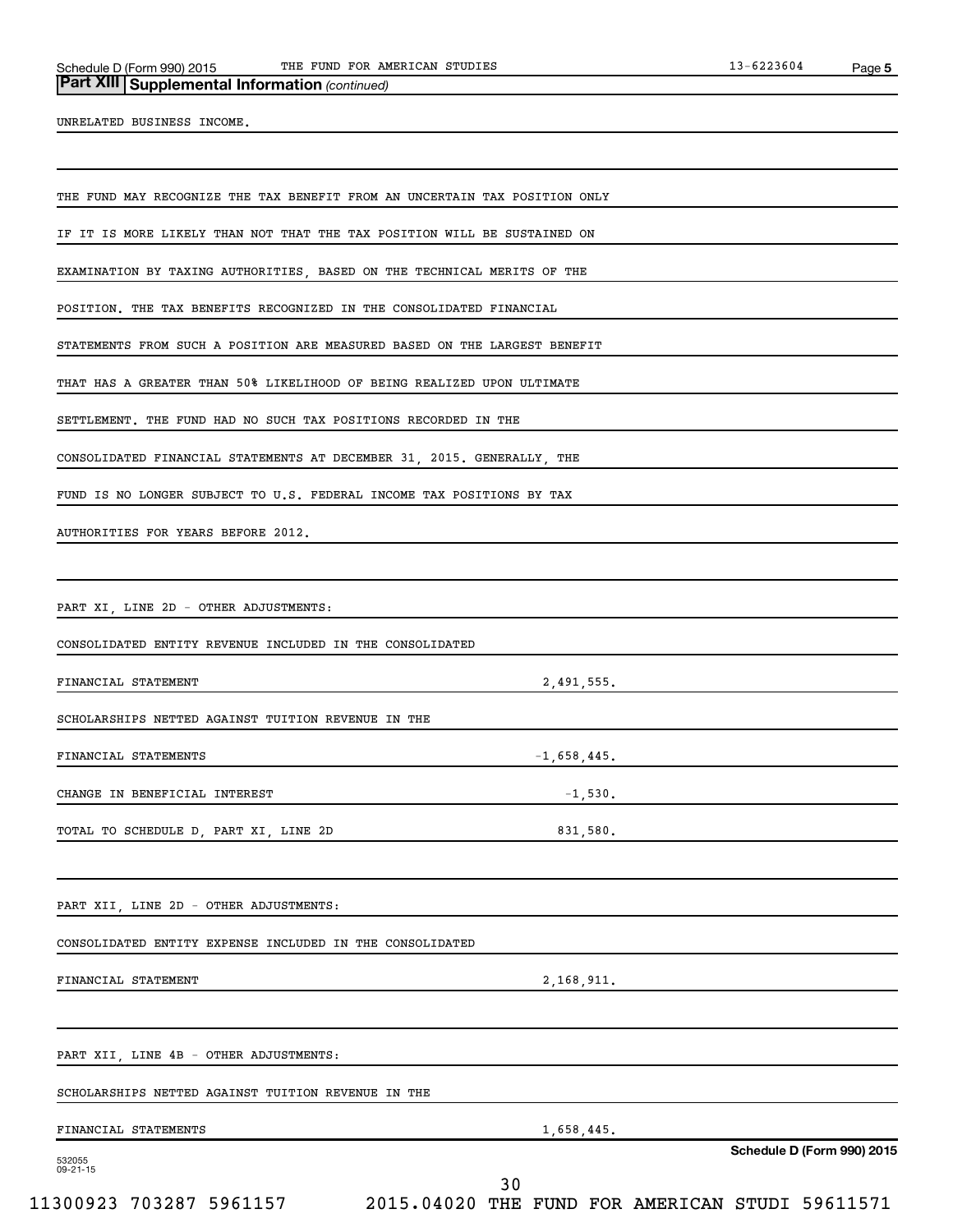| Department of the Treasury<br>Internal Revenue Service |                                           |                                                                                       | P Allach lo Form 990.<br>Information about Schedule F (Form 990) and its instructions is at www.irs.gov/form990.                                                                                                                                     |                      |                                                                                                             | <b>Open to Public</b><br>Inspection                              |
|--------------------------------------------------------|-------------------------------------------|---------------------------------------------------------------------------------------|------------------------------------------------------------------------------------------------------------------------------------------------------------------------------------------------------------------------------------------------------|----------------------|-------------------------------------------------------------------------------------------------------------|------------------------------------------------------------------|
| Name of the organization                               |                                           |                                                                                       |                                                                                                                                                                                                                                                      |                      |                                                                                                             | <b>Employer identification number</b>                            |
| THE FUND FOR AMERICAN STUDIES                          |                                           |                                                                                       |                                                                                                                                                                                                                                                      |                      | 13-6223604                                                                                                  |                                                                  |
| Part I                                                 |                                           |                                                                                       | General Information on Activities Outside the United States. Complete if the organization answered "Yes" on                                                                                                                                          |                      |                                                                                                             |                                                                  |
| Form 990, Part IV, line 14b.                           |                                           |                                                                                       |                                                                                                                                                                                                                                                      |                      |                                                                                                             |                                                                  |
| 1.                                                     |                                           |                                                                                       | For grantmakers. Does the organization maintain records to substantiate the amount of its grants and other assistance,<br>the grantees' eligibility for the grants or assistance, and the selection criteria used to award the grants or assistance? |                      |                                                                                                             | $\sqrt{X}$ Yes<br><b>No</b>                                      |
| $\mathbf{2}$<br>United States.                         |                                           |                                                                                       | For grantmakers. Describe in Part V the organization's procedures for monitoring the use of its grants and other assistance outside the                                                                                                              |                      |                                                                                                             |                                                                  |
| 3                                                      |                                           |                                                                                       | Activities per Region. (The following Part I, line 3 table can be duplicated if additional space is needed.)                                                                                                                                         |                      |                                                                                                             |                                                                  |
| (a) Region                                             | (b) Number of<br>offices<br>in the region | (c) Number of<br>employees,<br>agents, and<br>independent<br>contractors<br>in region | (d) Activities conducted in region<br>(by type) (e.g., fundraising, program<br>services, investments, grants to<br>recipients located in the region)                                                                                                 |                      | (e) If activity listed in (d)<br>is a program service,<br>describe specific type<br>of service(s) in region | (f) Total<br>expenditures<br>for and<br>investments<br>in region |
| CENTRAL AMERICA AND                                    |                                           |                                                                                       |                                                                                                                                                                                                                                                      | EDUCATION PROGRAM,   | STUDENT HOUSING, MEALS,                                                                                     |                                                                  |
| THE CARIBBEAN                                          | 0                                         | 0                                                                                     | PROGRAM SERVICES                                                                                                                                                                                                                                     | EDUCATIONAL SUPPLIES |                                                                                                             | 21,495.                                                          |
| EAST ASIA AND THE                                      |                                           |                                                                                       |                                                                                                                                                                                                                                                      | EDUCATION PROGRAM,   | STUDENT HOUSING, MEALS,                                                                                     |                                                                  |
| PACIFIC                                                | 0                                         | 0                                                                                     | PROGRAM SERVICES                                                                                                                                                                                                                                     | EDUCATIONAL SUPPLIES |                                                                                                             | 18,092.                                                          |
| EUROPE (INCLUDING                                      |                                           |                                                                                       |                                                                                                                                                                                                                                                      | EDUCATION PROGRAM,   | STUDENT HOUSING, MEALS,                                                                                     |                                                                  |
| ICELAND & GREENLAND)                                   | 0                                         | $\mathbf{1}$                                                                          | PROGRAM SERVICES                                                                                                                                                                                                                                     | EDUCATIONAL SUPPLIES |                                                                                                             | 28,948.                                                          |
| CENTRAL AMERICA AND<br>THE CARIBBEAN                   | 0                                         | 0                                                                                     | SCHOLARSHIPS                                                                                                                                                                                                                                         |                      |                                                                                                             | 13,800.                                                          |
| EAST ASIA AND THE<br>PACIFIC                           | 0                                         | 0                                                                                     | SCHOLARSHIPS                                                                                                                                                                                                                                         |                      |                                                                                                             | 159,950.                                                         |
| EUROPE (INCLUDING<br>ICELAND & GREENLAND)              | 0                                         | 0                                                                                     | SCHOLARSHIPS                                                                                                                                                                                                                                         |                      |                                                                                                             | 97,500.                                                          |
| MIDDLE EAST AND<br>NORTH AFRICA                        | 0                                         | 0                                                                                     | SCHOLARSHIPS                                                                                                                                                                                                                                         |                      |                                                                                                             | 88,200.                                                          |
|                                                        |                                           |                                                                                       |                                                                                                                                                                                                                                                      |                      |                                                                                                             |                                                                  |
| NORTH AMERICA                                          |                                           | 0                                                                                     | SCHOLARSHIPS                                                                                                                                                                                                                                         |                      |                                                                                                             | 8,050.                                                           |
| <b>3 a</b> Sub-total                                   | $\Omega$                                  | $\mathbf{1}$                                                                          |                                                                                                                                                                                                                                                      |                      |                                                                                                             | 436,035.                                                         |
| <b>b</b> Total from continuation<br>sheets to Part I   |                                           | 0                                                                                     |                                                                                                                                                                                                                                                      |                      |                                                                                                             | 223, 450.                                                        |
| c Totals (add lines 3a<br>and 3b)                      | 0                                         | 1                                                                                     |                                                                                                                                                                                                                                                      |                      |                                                                                                             | 659,485.                                                         |

**| Complete if the organization answered "Yes" on Form 990, Part IV, line 14b, 15, or 16. | Attach to Form 990.**

Statement of Activities Outside the United States<br>  $\triangleright$  Complete if the organization answered "Yes" on Form 990, Part IV, line 14b, 15, or 16.<br>  $\triangleright$  Attach to Form 990.

**For Paperwork Reduction Act Notice, see the Instructions for Form 990. Schedule F (Form 990) 2015** LHA

OMB No. 1545-0047

532071 10-01-15

**(Form 990)**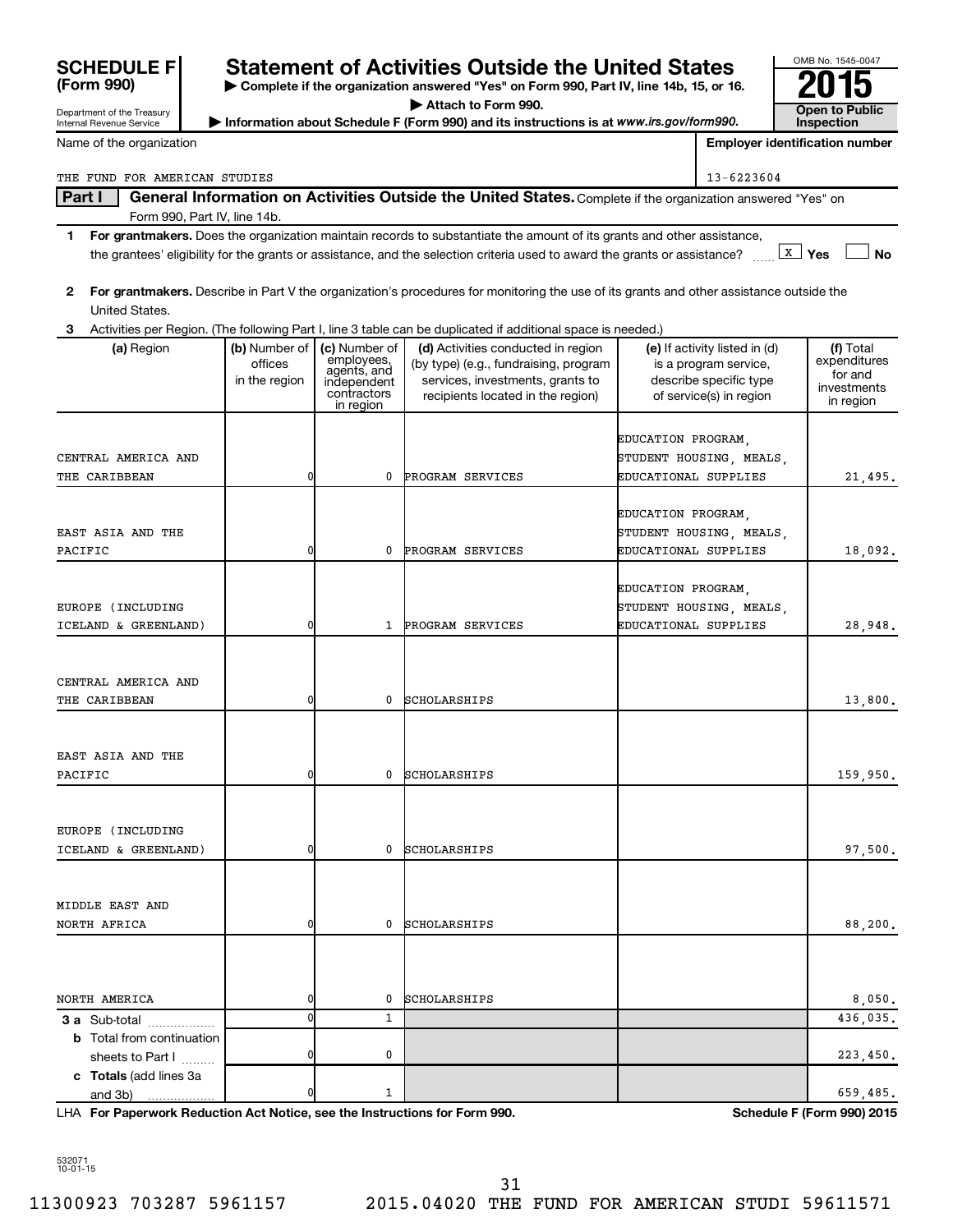| Schedule F (Form 990)<br><b>Part I</b> | THE FUND FOR AMERICAN STUDIES             |                                                      | Continuation of Activities per Region. (Schedule F (Form 990), Part I, line 3)                                                          | $13 - 6223604$                                                                                              | Page 1                                  |
|----------------------------------------|-------------------------------------------|------------------------------------------------------|-----------------------------------------------------------------------------------------------------------------------------------------|-------------------------------------------------------------------------------------------------------------|-----------------------------------------|
| (a) Region                             | (b) Number of<br>offices<br>in the region | (c) Number of<br>employees or<br>agents in<br>region | (d) Activities conducted in region<br>(by type) (i.e., fundraising,<br>program services, grants to<br>recipients located in the region) | (e) If activity listed in (d)<br>is a program service,<br>describe specific type<br>of service(s) in region | (f) Total<br>expenditures<br>for region |
|                                        |                                           |                                                      |                                                                                                                                         |                                                                                                             |                                         |
| RUSSIA AND<br>NEIGHBORING STATES       | 0                                         | 0                                                    | SCHOLARSHIPS                                                                                                                            |                                                                                                             | 89,250.                                 |
|                                        |                                           |                                                      |                                                                                                                                         |                                                                                                             |                                         |
|                                        | $\overline{0}$                            | 0                                                    |                                                                                                                                         |                                                                                                             |                                         |
| SOUTH AMERICA                          |                                           |                                                      | SCHOLARSHIPS                                                                                                                            |                                                                                                             | 79,500.                                 |
|                                        |                                           |                                                      |                                                                                                                                         |                                                                                                             |                                         |
| SOUTH ASIA                             | 0                                         | 0                                                    | SCHOLARSHIPS                                                                                                                            |                                                                                                             | 54,700.                                 |
|                                        |                                           |                                                      |                                                                                                                                         |                                                                                                             |                                         |
|                                        |                                           |                                                      |                                                                                                                                         |                                                                                                             |                                         |
|                                        |                                           |                                                      |                                                                                                                                         |                                                                                                             |                                         |
|                                        |                                           |                                                      |                                                                                                                                         |                                                                                                             |                                         |
|                                        |                                           |                                                      |                                                                                                                                         |                                                                                                             |                                         |
|                                        |                                           |                                                      |                                                                                                                                         |                                                                                                             |                                         |
|                                        |                                           |                                                      |                                                                                                                                         |                                                                                                             |                                         |
|                                        |                                           |                                                      |                                                                                                                                         |                                                                                                             |                                         |
|                                        |                                           |                                                      |                                                                                                                                         |                                                                                                             |                                         |
|                                        |                                           |                                                      |                                                                                                                                         |                                                                                                             |                                         |
|                                        |                                           |                                                      |                                                                                                                                         |                                                                                                             |                                         |
|                                        |                                           |                                                      |                                                                                                                                         |                                                                                                             |                                         |
|                                        |                                           |                                                      |                                                                                                                                         |                                                                                                             |                                         |
|                                        |                                           |                                                      |                                                                                                                                         |                                                                                                             |                                         |
|                                        |                                           |                                                      |                                                                                                                                         |                                                                                                             |                                         |
|                                        |                                           |                                                      |                                                                                                                                         |                                                                                                             |                                         |
|                                        |                                           |                                                      |                                                                                                                                         |                                                                                                             |                                         |
|                                        |                                           |                                                      |                                                                                                                                         |                                                                                                             |                                         |
| <b>Totals</b>                          |                                           |                                                      |                                                                                                                                         |                                                                                                             | 223,450.                                |

532181 04-01-15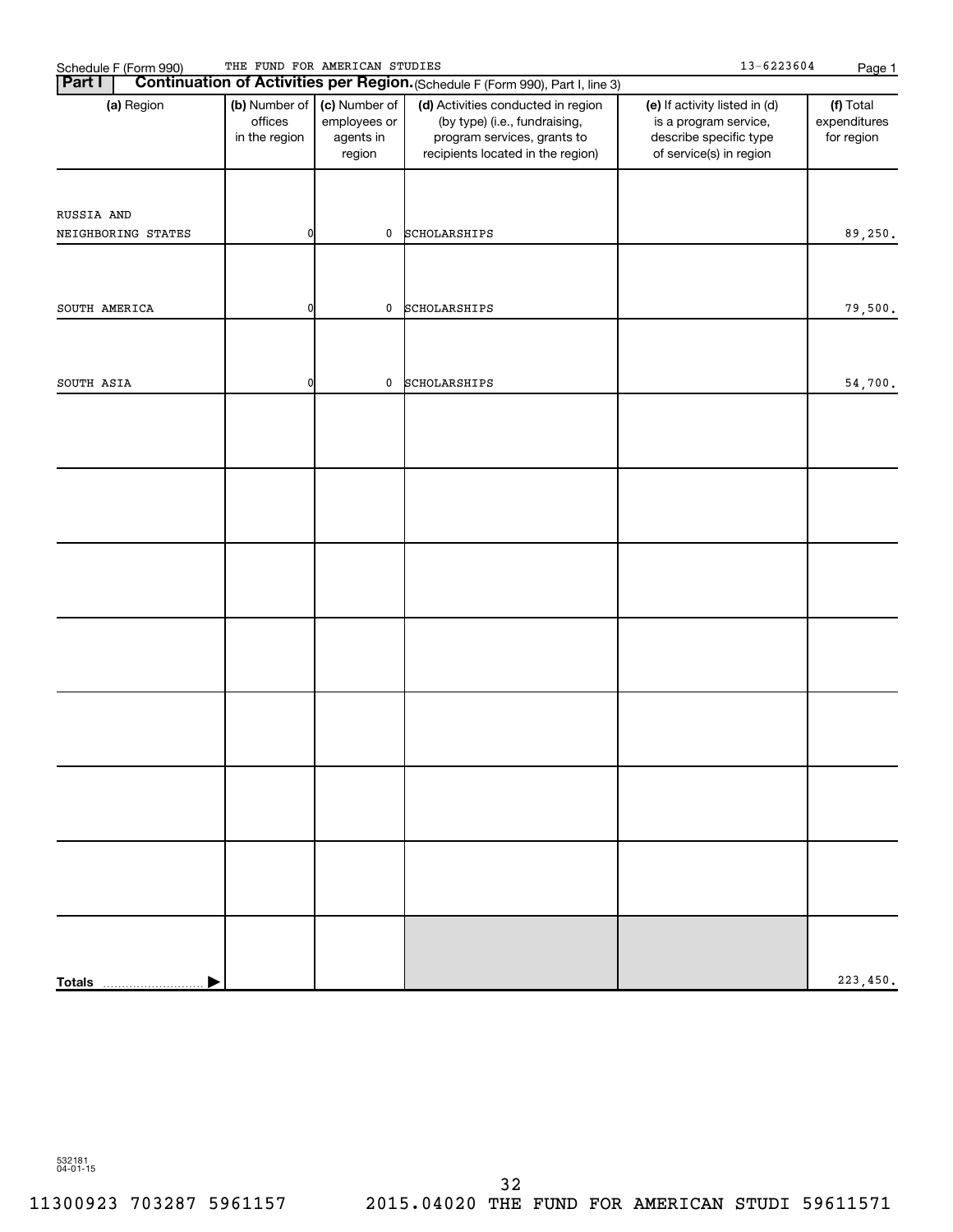Schedule F (Form 990) 2015 THE FUND FOR AMERICAN STUDIES 13-6223604 THE FUND FOR AMERICAN STUDIES

Part II | Grants and Other Assistance to Organizations or Entities Outside the United States. Complete if the organization answered "Yes" on Form 990, Part IV, line 15, for any recipient who received more than \$5,000. Part II can be duplicated if additional space is needed.

| $\mathbf{1}$<br>(a) Name of organization | (b) IRS code section<br>and EIN (if applicable)       | (c) Region | (d) Purpose of<br>grant                                                                                                                         | (e) Amount | (f) Manner of<br>of cash grant cash disbursement | (g) Amount of<br>non-cash<br>assistance | (h) Description<br>of non-cash<br>assistance | (i) Method of<br>valuation (book, FMV,<br>appraisal, other) |  |
|------------------------------------------|-------------------------------------------------------|------------|-------------------------------------------------------------------------------------------------------------------------------------------------|------------|--------------------------------------------------|-----------------------------------------|----------------------------------------------|-------------------------------------------------------------|--|
|                                          |                                                       |            |                                                                                                                                                 |            |                                                  |                                         |                                              |                                                             |  |
|                                          |                                                       |            |                                                                                                                                                 |            |                                                  |                                         |                                              |                                                             |  |
|                                          |                                                       |            |                                                                                                                                                 |            |                                                  |                                         |                                              |                                                             |  |
|                                          |                                                       |            |                                                                                                                                                 |            |                                                  |                                         |                                              |                                                             |  |
|                                          |                                                       |            |                                                                                                                                                 |            |                                                  |                                         |                                              |                                                             |  |
|                                          |                                                       |            |                                                                                                                                                 |            |                                                  |                                         |                                              |                                                             |  |
|                                          |                                                       |            |                                                                                                                                                 |            |                                                  |                                         |                                              |                                                             |  |
|                                          |                                                       |            |                                                                                                                                                 |            |                                                  |                                         |                                              |                                                             |  |
|                                          |                                                       |            |                                                                                                                                                 |            |                                                  |                                         |                                              |                                                             |  |
|                                          |                                                       |            |                                                                                                                                                 |            |                                                  |                                         |                                              |                                                             |  |
|                                          |                                                       |            |                                                                                                                                                 |            |                                                  |                                         |                                              |                                                             |  |
|                                          |                                                       |            |                                                                                                                                                 |            |                                                  |                                         |                                              |                                                             |  |
|                                          |                                                       |            |                                                                                                                                                 |            |                                                  |                                         |                                              |                                                             |  |
|                                          |                                                       |            |                                                                                                                                                 |            |                                                  |                                         |                                              |                                                             |  |
|                                          |                                                       |            |                                                                                                                                                 |            |                                                  |                                         |                                              |                                                             |  |
|                                          |                                                       |            |                                                                                                                                                 |            |                                                  |                                         |                                              |                                                             |  |
| $\mathbf{2}$                             |                                                       |            | Enter total number of recipient organizations listed above that are recognized as charities by the foreign country, recognized as tax-exempt by |            |                                                  |                                         |                                              |                                                             |  |
| $3^{\circ}$                              | Enter total number of other organizations or entities |            |                                                                                                                                                 |            |                                                  |                                         |                                              |                                                             |  |

**Schedule F (Form 990) 2015**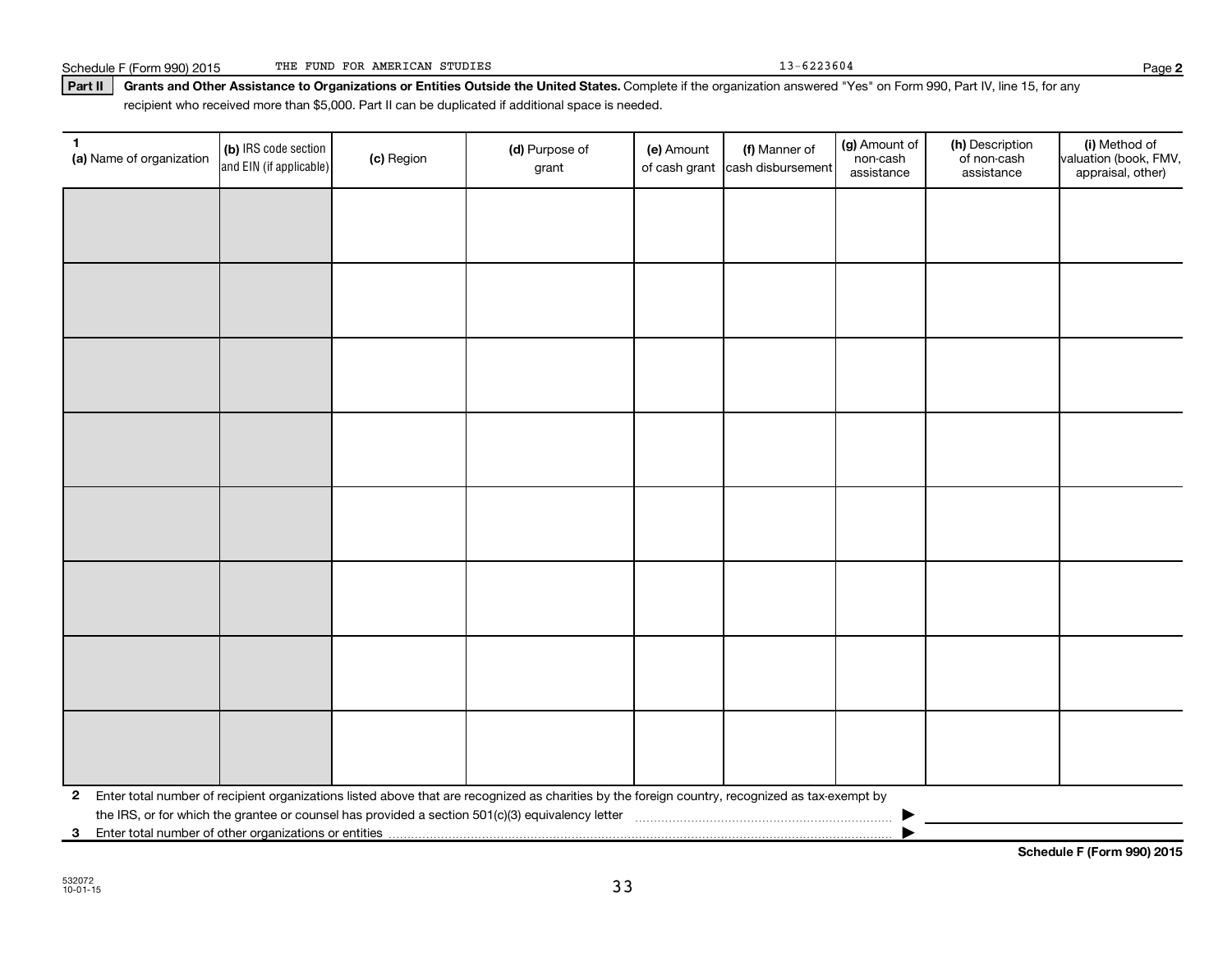**3**

(h) Method of valuation (book, FMV, appraisal, other)

Part III Grants and Other Assistance to Individuals Outside the United States. Complete if the organization answered "Yes" on Form 990, Part IV, line 16. (a) Type of grant or assistance (b) Region (b) Region (c) Number of (d) Amount of (e) Manner of (f) Amount of (f)<br>Region (cash grant cash dishursement pop-cash non-cash assistance v Schedule F (Form 990) 2015 THE FUND FOR AMERICAN STUDIES 223604 13-6223604 Page Part III can be duplicated if additional space is needed. (c) Number of recipients (d) Amount of cash grant (e) Manner of cash disbursement (f) Amount of non-cash assistance (g) Description of non-cash assistance CENTRAL AMERICA | SCHOLARSHIPS FOR SCHOLARSHIPS FOR SCHOLARSHIPS FOR SCHOLARSHIPS FOR SCHOLARSHIPS AND THE CARIBBEAN 6 0. 13,800.TUITION FMV OF TUITION EAST ASIA AND THE SCHOLARSHIPS FOR SCHOLARSHIPS FOR SCHOLARSHIPS PACIFIC 55 0. 159,950.TUITION FMV OF TUITION EUROPE (INCLUDING ICELAND & SCHOLARSHIPS FOR SCHOLARSHIPS GREENLAND) 31 0. 97,500.TUITION FMV OF TUITION

|              | MIDDLE EAST AND |    |   |                 | SCHOLARSHIPS FOR |                |
|--------------|-----------------|----|---|-----------------|------------------|----------------|
| SCHOLARSHIPS | NORTH AFRICA    | 30 | 0 |                 | 88,200. TUITION  | FMV OF TUITION |
|              |                 |    |   |                 |                  |                |
|              |                 |    |   |                 |                  |                |
|              |                 |    |   |                 | SCHOLARSHIPS FOR |                |
| SCHOLARSHIPS | NORTH AMERICA   | 4  | 0 |                 | 8,050. TUITION   | FMV OF TUITION |
|              |                 |    |   |                 |                  |                |
|              | RUSSIA AND      |    |   |                 |                  |                |
|              | NEIGHBORING     |    |   |                 | SCHOLARSHIPS FOR |                |
| SCHOLARSHIPS | <b>STATES</b>   | 28 | 0 | 89,250. TUITION |                  | FMV OF TUITION |
|              |                 |    |   |                 |                  |                |
|              |                 |    |   |                 |                  |                |
|              |                 |    |   |                 | SCHOLARSHIPS FOR |                |
| SCHOLARSHIPS | SOUTH AMERICA   | 37 | 0 | 79,500. TUITION |                  | FMV OF TUITION |
|              |                 |    |   |                 |                  |                |
|              |                 |    |   |                 |                  |                |
|              |                 |    |   |                 | SCHOLARSHIPS FOR |                |
| SCHOLARSHIPS | SOUTH ASIA      | 17 | 0 |                 | 54,700. TUITION  | FMV OF TUITION |
|              |                 |    |   |                 |                  |                |
|              |                 |    |   |                 |                  |                |
|              |                 |    |   |                 |                  |                |
|              |                 |    |   |                 |                  |                |

**Schedule F (Form 990) 2015**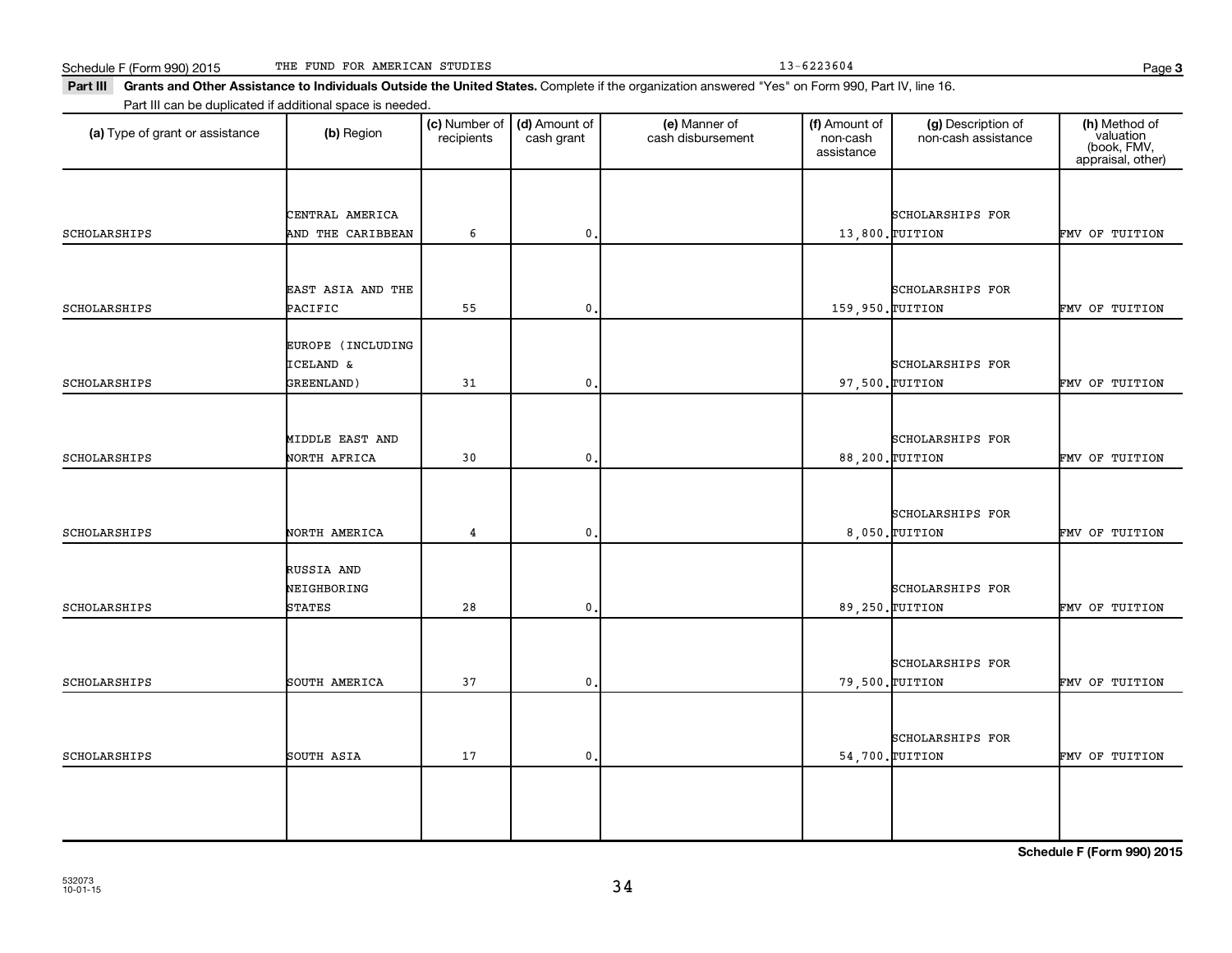|--|

|                | Was the organization a U.S. transferor of property to a foreign corporation during the tax year? If "Yes," the<br>organization may be required to file Form 926, Return by a U.S. Transferor of Property to a Foreign<br>Corporation (see Instructions for Form 926)                                                                                                                                                    | Yes      | $X \mid N_0$          |
|----------------|-------------------------------------------------------------------------------------------------------------------------------------------------------------------------------------------------------------------------------------------------------------------------------------------------------------------------------------------------------------------------------------------------------------------------|----------|-----------------------|
| $\overline{2}$ | Did the organization have an interest in a foreign trust during the tax year? If "Yes," the organization<br>may be required to separately file Form 3520, Annual Return To Report Transactions With Foreign<br>Trusts and Receipt of Certain Foreign Gifts, and/or Form 3520-A, Annual Information Return of Foreign<br>Trust With a U.S. Owner (see Instructions for Forms 3520 and 3520-A; do not file with Form 990) | Yes      | x l<br>N <sub>0</sub> |
| 3              | Did the organization have an ownership interest in a foreign corporation during the tax year? If "Yes,"<br>the organization may be required to file Form 5471, Information Return of U.S. Persons With Respect to                                                                                                                                                                                                       | Yes      | x l<br>No.            |
| 4              | Was the organization a direct or indirect shareholder of a passive foreign investment company or a<br>qualified electing fund during the tax year? If "Yes," the organization may be required to file Form 8621,<br>Information Return by a Shareholder of a Passive Foreign Investment Company or Qualified Electing Fund<br>(see Instructions for Form 8621)                                                          | Yes      | $X \mid N_{\Omega}$   |
| 5              | Did the organization have an ownership interest in a foreign partnership during the tax year? If "Yes,"<br>the organization may be required to file Form 8865, Return of U.S. Persons With Respect to Certain                                                                                                                                                                                                           | Yes      | x  <br>N <sub>o</sub> |
| 6              | Did the organization have any operations in or related to any boycotting countries during the tax year? If<br>"Yes," the organization may be required to separately file Form 5713, International Boycott Report (see<br>Instructions for Form 5713; do not file with Form 990) [11] manufacture manufacture in the state in the state o                                                                                | X<br>Yes | N٥                    |

**Schedule F (Form 990) 2015**

532074 10-01-15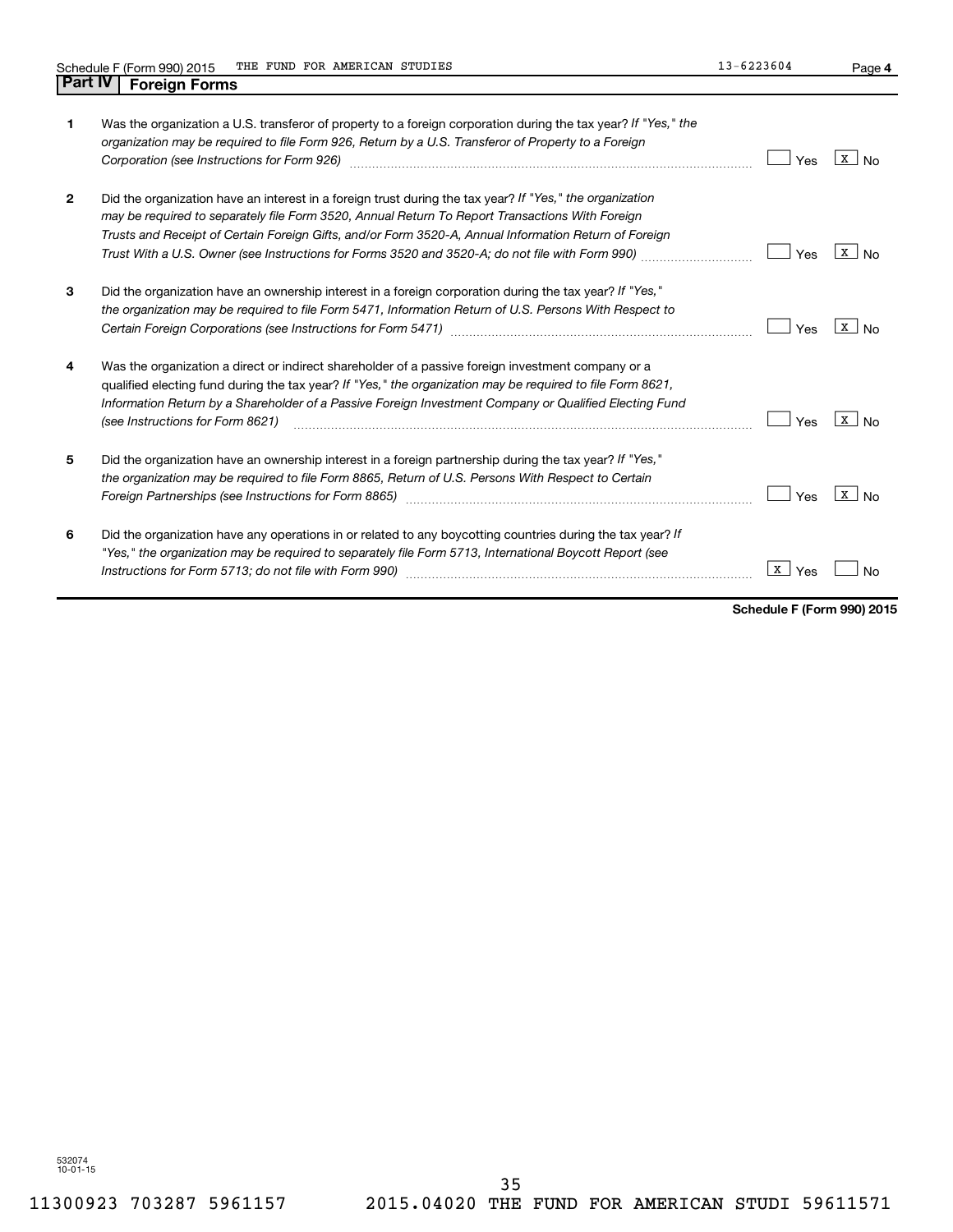| <b>Part V</b> | <b>Supplemental Information</b>                                                                                                       |
|---------------|---------------------------------------------------------------------------------------------------------------------------------------|
|               | Provide the information required by Part I, line 2 (monitoring of funds); Part I, line 3, column (f) (accounting method; amounts of   |
|               | investments vs. expenditures per region); Part II, line 1 (accounting method); Part III (accounting method); and Part III, column (c) |
|               | (estimated number of recipients), as applicable. Also complete this part to provide any additional information.                       |

PART I, LINE 2:

FUNDS PAID TO OVERSEAS ORGANIZATIONS ARE FOR PROGRAM SERVICES PROVIDED BY

THEM TO US, BILLED TO US BY INVOICE WITH DETAILED EXPLANATION OF EACH

EXPENDITURE.

532075 10-01-15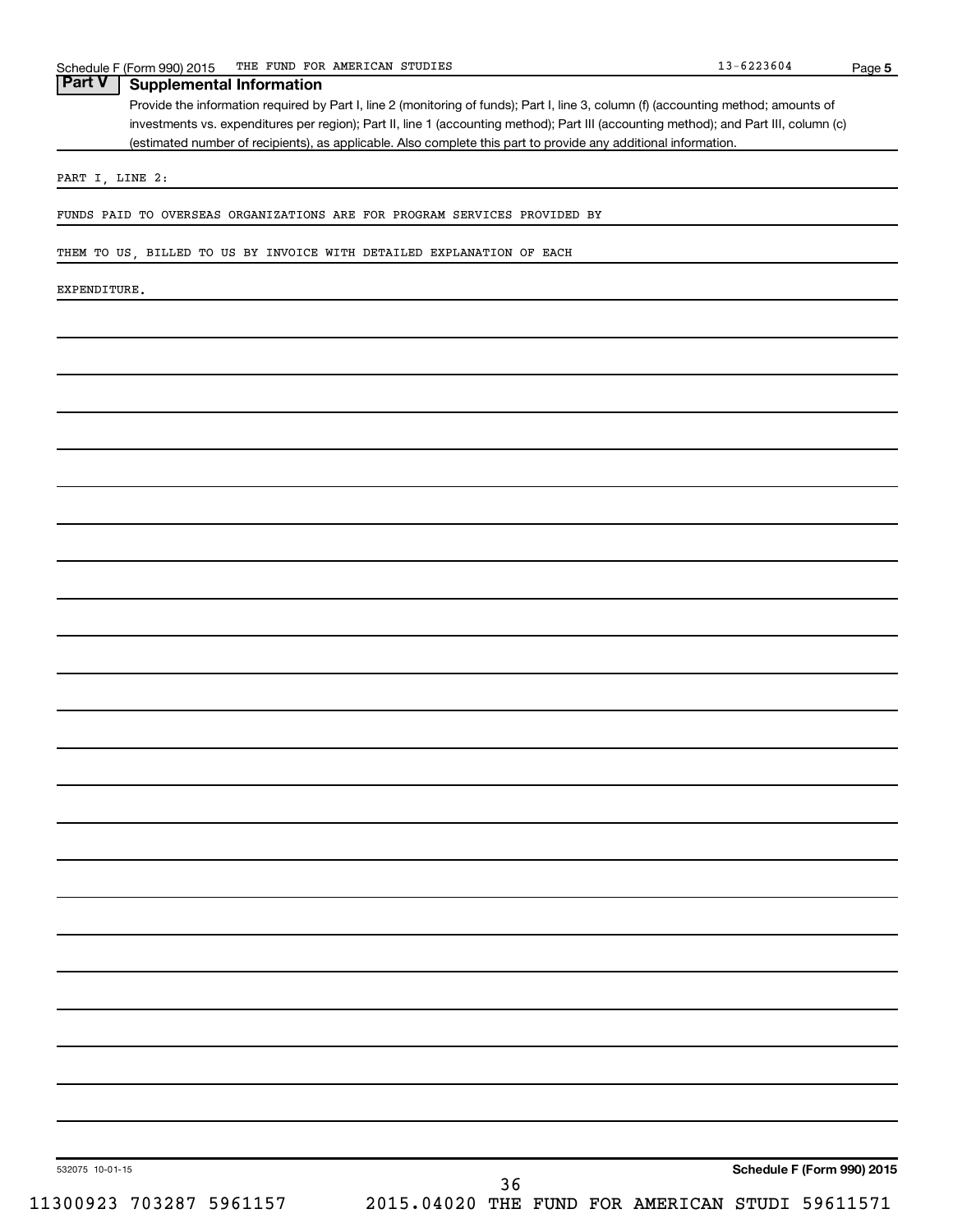| <b>SCHEDULE G</b><br>(Form 990 or 990-EZ)<br>Department of the Treasury<br>Internal Revenue Service                                                                                                                  | <b>Supplemental Information Regarding Fundraising or Gaming Activities</b><br>Complete if the organization answered "Yes" on Form 990, Part IV, lines 17, 18, or 19, or if the<br>organization entered more than \$15,000 on Form 990-EZ, line 6a.<br>Attach to Form 990 or Form 990-EZ.<br>Information about Schedule G (Form 990 or 990-EZ) and its instructions is at WWW.irs.gov/form990.                                                                                                                                                              |            |                                                                            |                                                                            |                                                                            | OMB No. 1545-0047<br><b>Open to Public</b><br>Inspection |
|----------------------------------------------------------------------------------------------------------------------------------------------------------------------------------------------------------------------|------------------------------------------------------------------------------------------------------------------------------------------------------------------------------------------------------------------------------------------------------------------------------------------------------------------------------------------------------------------------------------------------------------------------------------------------------------------------------------------------------------------------------------------------------------|------------|----------------------------------------------------------------------------|----------------------------------------------------------------------------|----------------------------------------------------------------------------|----------------------------------------------------------|
| Name of the organization                                                                                                                                                                                             |                                                                                                                                                                                                                                                                                                                                                                                                                                                                                                                                                            |            |                                                                            |                                                                            |                                                                            | <b>Employer identification number</b>                    |
|                                                                                                                                                                                                                      | THE FUND FOR AMERICAN STUDIES                                                                                                                                                                                                                                                                                                                                                                                                                                                                                                                              |            |                                                                            |                                                                            | 13-6223604                                                                 |                                                          |
| Part I<br>required to complete this part.                                                                                                                                                                            | Fundraising Activities. Complete if the organization answered "Yes" on Form 990, Part IV, line 17. Form 990-EZ filers are not                                                                                                                                                                                                                                                                                                                                                                                                                              |            |                                                                            |                                                                            |                                                                            |                                                          |
| X<br>Mail solicitations<br>a<br>$\mathbf{X}$<br>Internet and email solicitations<br>b<br>X<br>Phone solicitations<br>с<br>  X  <br>In-person solicitations<br>d<br>compensated at least \$5,000 by the organization. | 1 Indicate whether the organization raised funds through any of the following activities. Check all that apply.<br>$e$ $X$<br>Special fundraising events<br>g<br>2 a Did the organization have a written or oral agreement with any individual (including officers, directors, trustees or<br>key employees listed in Form 990, Part VII) or entity in connection with professional fundraising services?<br><b>b</b> If "Yes," list the ten highest paid individuals or entities (fundraisers) pursuant to agreements under which the fundraiser is to be |            |                                                                            | Solicitation of non-government grants<br>Solicitation of government grants | $\boxed{\mathbf{X}}$ Yes                                                   | <b>No</b>                                                |
| (i) Name and address of individual<br>or entity (fundraiser)                                                                                                                                                         | (ii) Activity                                                                                                                                                                                                                                                                                                                                                                                                                                                                                                                                              |            | (iii) Did<br>fundraiser<br>have custody<br>or control of<br>contributions? | (iv) Gross receipts<br>from activity                                       | (v) Amount paid<br>to (or retained by)<br>fundraiser<br>listed in col. (i) | (vi) Amount paid<br>to (or retained by)<br>organization  |
| BRODIE COLLINS CONSULTING,<br>LLC - 7625 WISCONSIN AVE,                                                                                                                                                              | DEVELOPMENT CONSULTANT                                                                                                                                                                                                                                                                                                                                                                                                                                                                                                                                     | <b>Yes</b> | No<br>X                                                                    | 0                                                                          | 60,000                                                                     | $-60,000.$                                               |
| WARFIELD & WALSH, INC. - 601                                                                                                                                                                                         |                                                                                                                                                                                                                                                                                                                                                                                                                                                                                                                                                            |            |                                                                            |                                                                            |                                                                            |                                                          |
| S WASHINGTON ST, ALEXANDRIA,                                                                                                                                                                                         | DIRECT MAIL CONSULTANT                                                                                                                                                                                                                                                                                                                                                                                                                                                                                                                                     |            | X                                                                          | 0.                                                                         | 120,187                                                                    | $-120, 187.$                                             |
|                                                                                                                                                                                                                      |                                                                                                                                                                                                                                                                                                                                                                                                                                                                                                                                                            |            |                                                                            |                                                                            |                                                                            |                                                          |
|                                                                                                                                                                                                                      |                                                                                                                                                                                                                                                                                                                                                                                                                                                                                                                                                            |            |                                                                            |                                                                            |                                                                            |                                                          |
|                                                                                                                                                                                                                      |                                                                                                                                                                                                                                                                                                                                                                                                                                                                                                                                                            |            |                                                                            |                                                                            |                                                                            |                                                          |
|                                                                                                                                                                                                                      |                                                                                                                                                                                                                                                                                                                                                                                                                                                                                                                                                            |            |                                                                            |                                                                            |                                                                            |                                                          |
|                                                                                                                                                                                                                      |                                                                                                                                                                                                                                                                                                                                                                                                                                                                                                                                                            |            |                                                                            |                                                                            |                                                                            |                                                          |
|                                                                                                                                                                                                                      |                                                                                                                                                                                                                                                                                                                                                                                                                                                                                                                                                            |            |                                                                            |                                                                            |                                                                            |                                                          |
|                                                                                                                                                                                                                      |                                                                                                                                                                                                                                                                                                                                                                                                                                                                                                                                                            |            |                                                                            |                                                                            |                                                                            |                                                          |
|                                                                                                                                                                                                                      |                                                                                                                                                                                                                                                                                                                                                                                                                                                                                                                                                            |            |                                                                            |                                                                            |                                                                            |                                                          |
|                                                                                                                                                                                                                      |                                                                                                                                                                                                                                                                                                                                                                                                                                                                                                                                                            |            |                                                                            |                                                                            |                                                                            |                                                          |
|                                                                                                                                                                                                                      |                                                                                                                                                                                                                                                                                                                                                                                                                                                                                                                                                            |            |                                                                            |                                                                            |                                                                            |                                                          |
|                                                                                                                                                                                                                      |                                                                                                                                                                                                                                                                                                                                                                                                                                                                                                                                                            |            |                                                                            |                                                                            |                                                                            |                                                          |
|                                                                                                                                                                                                                      |                                                                                                                                                                                                                                                                                                                                                                                                                                                                                                                                                            |            |                                                                            |                                                                            |                                                                            |                                                          |
|                                                                                                                                                                                                                      |                                                                                                                                                                                                                                                                                                                                                                                                                                                                                                                                                            |            |                                                                            |                                                                            |                                                                            |                                                          |
|                                                                                                                                                                                                                      |                                                                                                                                                                                                                                                                                                                                                                                                                                                                                                                                                            |            |                                                                            |                                                                            |                                                                            |                                                          |
|                                                                                                                                                                                                                      |                                                                                                                                                                                                                                                                                                                                                                                                                                                                                                                                                            |            |                                                                            |                                                                            |                                                                            |                                                          |
| Total                                                                                                                                                                                                                | 3 List all states in which the organization is registered or licensed to solicit contributions or has been notified it is exempt from registration                                                                                                                                                                                                                                                                                                                                                                                                         |            |                                                                            |                                                                            | 180,187                                                                    | $-180, 187.$                                             |
| or licensing.                                                                                                                                                                                                        |                                                                                                                                                                                                                                                                                                                                                                                                                                                                                                                                                            |            |                                                                            |                                                                            |                                                                            |                                                          |
| AL AK AZ AR CA CO CT DE FL GA HI ID IL IN IA KS KY LA ME MD MA MI MN MS MO<br>MT , NE , NV , NH , NJ , NM , NY , NC , ND , OH , OK , OR , PA , RI , SC , SD , TN , TX , UT , VT , VA , WA , WV , WI , WY             |                                                                                                                                                                                                                                                                                                                                                                                                                                                                                                                                                            |            |                                                                            |                                                                            |                                                                            |                                                          |
| DC                                                                                                                                                                                                                   |                                                                                                                                                                                                                                                                                                                                                                                                                                                                                                                                                            |            |                                                                            |                                                                            |                                                                            |                                                          |
|                                                                                                                                                                                                                      |                                                                                                                                                                                                                                                                                                                                                                                                                                                                                                                                                            |            |                                                                            |                                                                            |                                                                            |                                                          |
|                                                                                                                                                                                                                      |                                                                                                                                                                                                                                                                                                                                                                                                                                                                                                                                                            |            |                                                                            |                                                                            |                                                                            |                                                          |
|                                                                                                                                                                                                                      |                                                                                                                                                                                                                                                                                                                                                                                                                                                                                                                                                            |            |                                                                            |                                                                            |                                                                            |                                                          |
|                                                                                                                                                                                                                      |                                                                                                                                                                                                                                                                                                                                                                                                                                                                                                                                                            |            |                                                                            |                                                                            |                                                                            |                                                          |
|                                                                                                                                                                                                                      |                                                                                                                                                                                                                                                                                                                                                                                                                                                                                                                                                            |            |                                                                            |                                                                            |                                                                            |                                                          |
|                                                                                                                                                                                                                      |                                                                                                                                                                                                                                                                                                                                                                                                                                                                                                                                                            |            |                                                                            |                                                                            |                                                                            |                                                          |
|                                                                                                                                                                                                                      |                                                                                                                                                                                                                                                                                                                                                                                                                                                                                                                                                            |            |                                                                            |                                                                            |                                                                            |                                                          |

#### **For Paperwork Reduction Act Notice, see the Instructions for Form 990 or 990-EZ. Schedule G (Form 990 or 990-EZ) 2015** LHA SEE PART IV FOR CONTINUATIONS

532081 09-14-15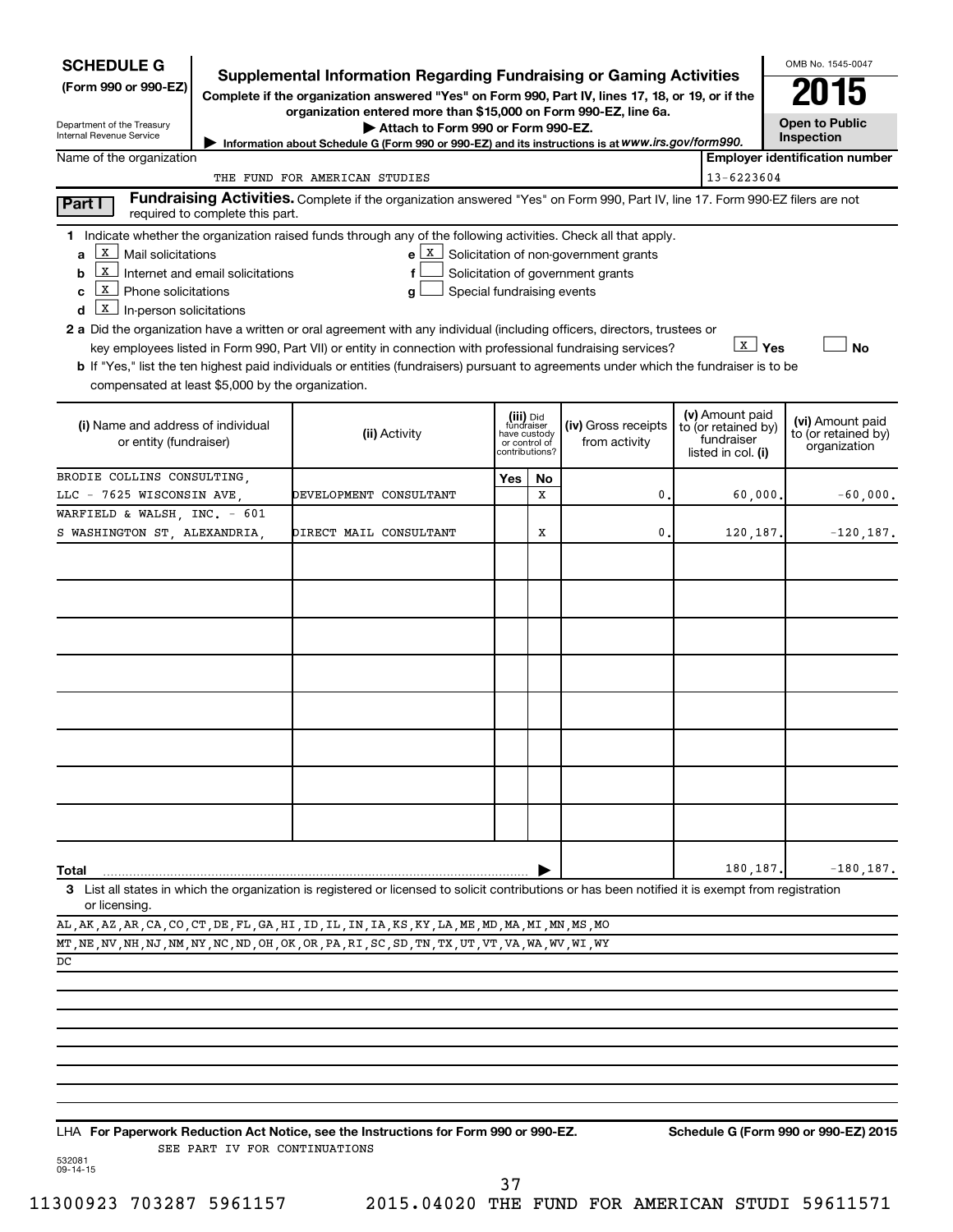|  | Schedule G (Form 990 or 990-EZ) 2015 | THE<br>FUND | FOR AMERICAN | STUDIES | $-0.22300$ | Page |  |
|--|--------------------------------------|-------------|--------------|---------|------------|------|--|
|--|--------------------------------------|-------------|--------------|---------|------------|------|--|

**2**  $\frac{13-6223604}{ }$ 

|                 |          | of fundraising event contributions and gross income on Form 990-EZ, lines 1 and 6b. List events with gross receipts greater than \$5,000. | (a) Event $#1$ | (b) Event #2            | (c) Other events |                                                     |
|-----------------|----------|-------------------------------------------------------------------------------------------------------------------------------------------|----------------|-------------------------|------------------|-----------------------------------------------------|
|                 |          |                                                                                                                                           |                |                         |                  | (d) Total events<br>(add col. (a) through           |
|                 |          |                                                                                                                                           | (event type)   | (event type)            | (total number)   | col. (c)                                            |
| Revenue         | 1        |                                                                                                                                           |                |                         |                  |                                                     |
|                 |          |                                                                                                                                           |                |                         |                  |                                                     |
|                 | з        | Gross income (line 1 minus line 2)                                                                                                        |                |                         |                  |                                                     |
|                 | 4        |                                                                                                                                           |                |                         |                  |                                                     |
|                 | 5        |                                                                                                                                           |                |                         |                  |                                                     |
|                 | 6        |                                                                                                                                           |                |                         |                  |                                                     |
| Direct Expenses | 7        |                                                                                                                                           |                |                         |                  |                                                     |
|                 | 8        |                                                                                                                                           |                |                         |                  |                                                     |
|                 | 9        |                                                                                                                                           |                |                         |                  |                                                     |
|                 | 10       | Direct expense summary. Add lines 4 through 9 in column (d)                                                                               |                |                         |                  |                                                     |
|                 |          |                                                                                                                                           |                |                         |                  |                                                     |
|                 | Part III | Gaming. Complete if the organization answered "Yes" on Form 990, Part IV, line 19, or reported more than                                  |                |                         |                  |                                                     |
|                 |          | \$15,000 on Form 990-EZ, line 6a.                                                                                                         |                | (b) Pull tabs/instant   |                  |                                                     |
| Revenue         |          |                                                                                                                                           | (a) Bingo      | bingo/progressive bingo | (c) Other gaming | (d) Total gaming (add<br>col. (a) through col. (c)) |
|                 | 1        |                                                                                                                                           |                |                         |                  |                                                     |
|                 |          |                                                                                                                                           |                |                         |                  |                                                     |
|                 | 2        |                                                                                                                                           |                |                         |                  |                                                     |
| Direct Expenses | 3        |                                                                                                                                           |                |                         |                  |                                                     |
|                 | 4        |                                                                                                                                           |                |                         |                  |                                                     |
|                 |          | 5 Other direct expenses                                                                                                                   |                |                         |                  |                                                     |
|                 |          |                                                                                                                                           | %<br>Yes       | Yes<br>%                | Yes<br>%         |                                                     |
|                 | 6.       |                                                                                                                                           | No             | No                      | No               |                                                     |
|                 | 7        | Direct expense summary. Add lines 2 through 5 in column (d)                                                                               |                |                         | ▶                |                                                     |
|                 |          |                                                                                                                                           |                |                         |                  |                                                     |
|                 | 8        |                                                                                                                                           |                |                         |                  |                                                     |
| 9               |          | Enter the state(s) in which the organization conducts gaming activities:                                                                  |                |                         |                  |                                                     |
|                 |          |                                                                                                                                           |                |                         |                  | Yes<br><b>No</b>                                    |
|                 |          |                                                                                                                                           |                |                         |                  |                                                     |
|                 |          |                                                                                                                                           |                |                         |                  |                                                     |
|                 |          |                                                                                                                                           |                |                         |                  |                                                     |
|                 |          |                                                                                                                                           |                |                         |                  | Yes<br>No                                           |
|                 |          |                                                                                                                                           |                |                         |                  |                                                     |
|                 |          |                                                                                                                                           |                |                         |                  |                                                     |
|                 |          |                                                                                                                                           |                |                         |                  |                                                     |
|                 |          | 532082 09-14-15                                                                                                                           |                |                         |                  | Schedule G (Form 990 or 990-EZ) 2015                |
|                 |          |                                                                                                                                           |                |                         |                  |                                                     |
|                 |          |                                                                                                                                           |                |                         |                  |                                                     |

Part II | Fundraising Events. Complete if the organization answered "Yes" on Form 990, Part IV, line 18, or reported more than \$15,000

38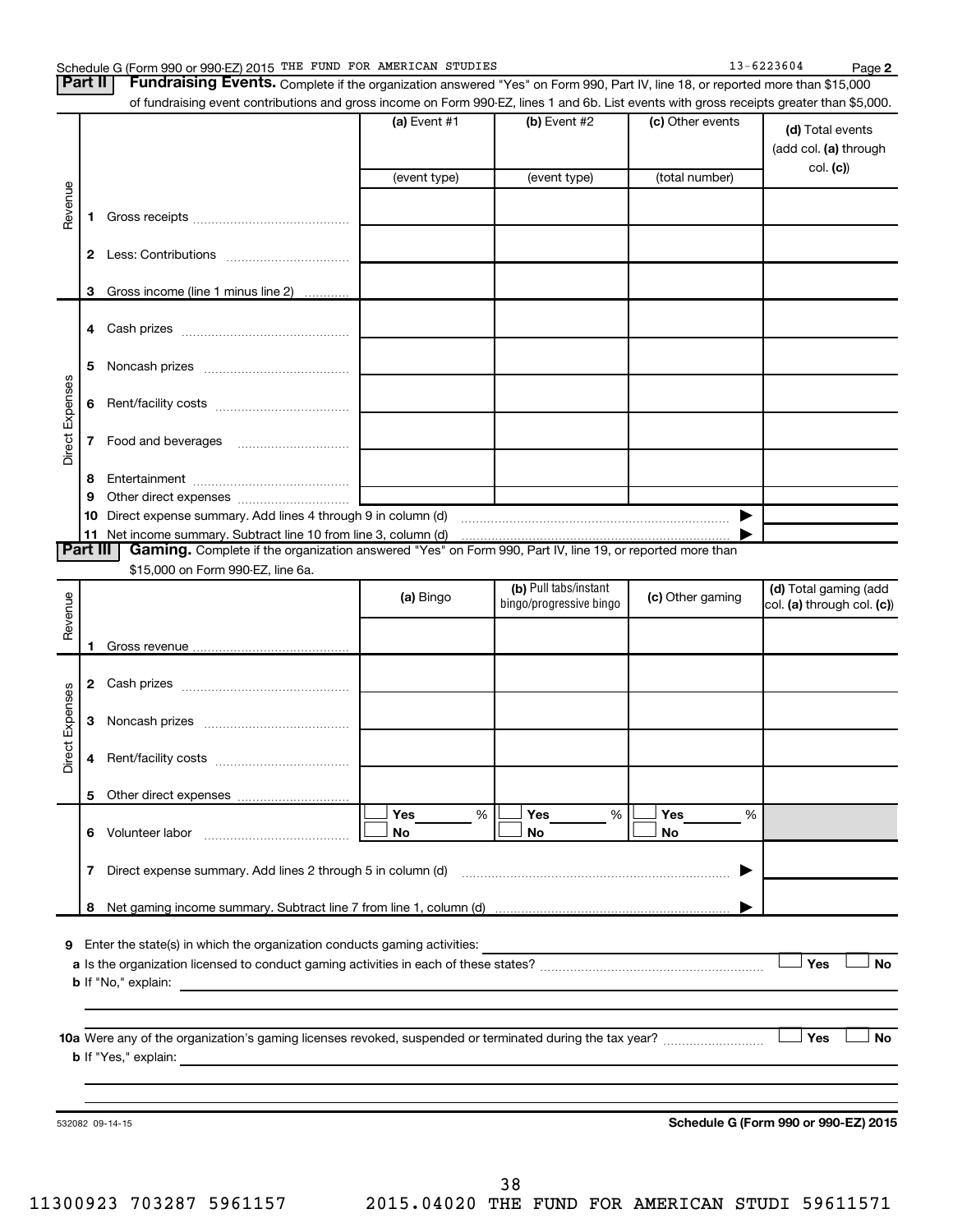|     | Schedule G (Form 990 or 990-EZ) 2015 THE FUND FOR AMERICAN STUDIES                                                                                                                                                             | 13-6223604      |     | Page 3    |
|-----|--------------------------------------------------------------------------------------------------------------------------------------------------------------------------------------------------------------------------------|-----------------|-----|-----------|
| 11. |                                                                                                                                                                                                                                |                 | Yes | <b>No</b> |
|     | 12 Is the organization a grantor, beneficiary or trustee of a trust or a member of a partnership or other entity formed                                                                                                        |                 | Yes | No        |
|     | <b>13</b> Indicate the percentage of gaming activity conducted in:                                                                                                                                                             |                 |     |           |
|     |                                                                                                                                                                                                                                | 13a             |     | %         |
|     |                                                                                                                                                                                                                                | 13 <sub>b</sub> |     | %         |
|     | 14 Enter the name and address of the person who prepares the organization's gaming/special events books and records:                                                                                                           |                 |     |           |
|     |                                                                                                                                                                                                                                |                 |     |           |
|     |                                                                                                                                                                                                                                |                 |     |           |
|     | 15a Does the organization have a contract with a third party from whom the organization receives gaming revenue?                                                                                                               |                 | Yes | No        |
|     | of gaming revenue retained by the third party $\triangleright$ \$ _________________.                                                                                                                                           |                 |     |           |
|     | c If "Yes," enter name and address of the third party:                                                                                                                                                                         |                 |     |           |
|     | Name > 2008 - 2008 - 2009 - 2009 - 2009 - 2009 - 2010 - 2010 - 2010 - 2010 - 2010 - 2010 - 2010 - 2010 - 2010 - 2010 - 2010 - 2010 - 2010 - 2010 - 2010 - 2010 - 2010 - 2010 - 2010 - 2010 - 2010 - 2010 - 2010 - 2010 - 2010  |                 |     |           |
|     |                                                                                                                                                                                                                                |                 |     |           |
|     | 16 Gaming manager information:                                                                                                                                                                                                 |                 |     |           |
|     | Name $\blacktriangleright$<br><u> 1989 - Johann Barbara, martin amerikan basal dan berasal dan berasal dalam basal dan berasal dan berasal dan</u>                                                                             |                 |     |           |
|     | Gaming manager compensation > \$                                                                                                                                                                                               |                 |     |           |
|     | Description of services provided states and the contract of the contract of the contract of the contract of the contract of the contract of the contract of the contract of the contract of the contract of the contract of th |                 |     |           |
|     |                                                                                                                                                                                                                                |                 |     |           |
|     |                                                                                                                                                                                                                                |                 |     |           |
|     | Director/officer<br>Employee<br>Independent contractor                                                                                                                                                                         |                 |     |           |
|     | 17 Mandatory distributions:                                                                                                                                                                                                    |                 |     |           |
|     | a Is the organization required under state law to make charitable distributions from the gaming proceeds to                                                                                                                    |                 |     |           |
|     | retain the state gaming license? $\Box$ No                                                                                                                                                                                     |                 |     |           |
|     | <b>b</b> Enter the amount of distributions required under state law to be distributed to other exempt organizations or spent in the<br>organization's own exempt activities during the tax year > \$                           |                 |     |           |
|     | <b>Part IV</b><br>Supplemental Information. Provide the explanations required by Part I, line 2b, columns (iii) and (v); and Part III, lines 9, 9b, 10b, 15b,                                                                  |                 |     |           |
|     | 15c, 16, and 17b, as applicable. Also provide any additional information (see instructions).                                                                                                                                   |                 |     |           |
|     | SCHEDULE G, PART I, LINE 2B, LIST OF TEN HIGHEST PAID FUNDRAISERS:                                                                                                                                                             |                 |     |           |
|     |                                                                                                                                                                                                                                |                 |     |           |
|     | (I) NAME OF FUNDRAISER: BRODIE COLLINS CONSULTING, LLC                                                                                                                                                                         |                 |     |           |
|     | (I) ADDRESS OF FUNDRAISER:                                                                                                                                                                                                     |                 |     |           |
|     | 7625 WISCONSIN AVE, N.W., SUITE 300, BETHESDA, MD 20814                                                                                                                                                                        |                 |     |           |
|     |                                                                                                                                                                                                                                |                 |     |           |
|     | (I) NAME OF FUNDRAISER: WARFIELD & WALSH, INC.                                                                                                                                                                                 |                 |     |           |
|     | (I) ADDRESS OF FUNDRAISER: 601 S WASHINGTON ST, ALEXANDRIA, VA 22314                                                                                                                                                           |                 |     |           |
|     | Schedule G (Form 990 or 990-EZ) 2015<br>532083 09-14-15                                                                                                                                                                        |                 |     |           |
|     | 39                                                                                                                                                                                                                             |                 |     |           |

11300923 703287 5961157 2015.04020 THE FUND FOR AMERICAN STUDI 59611571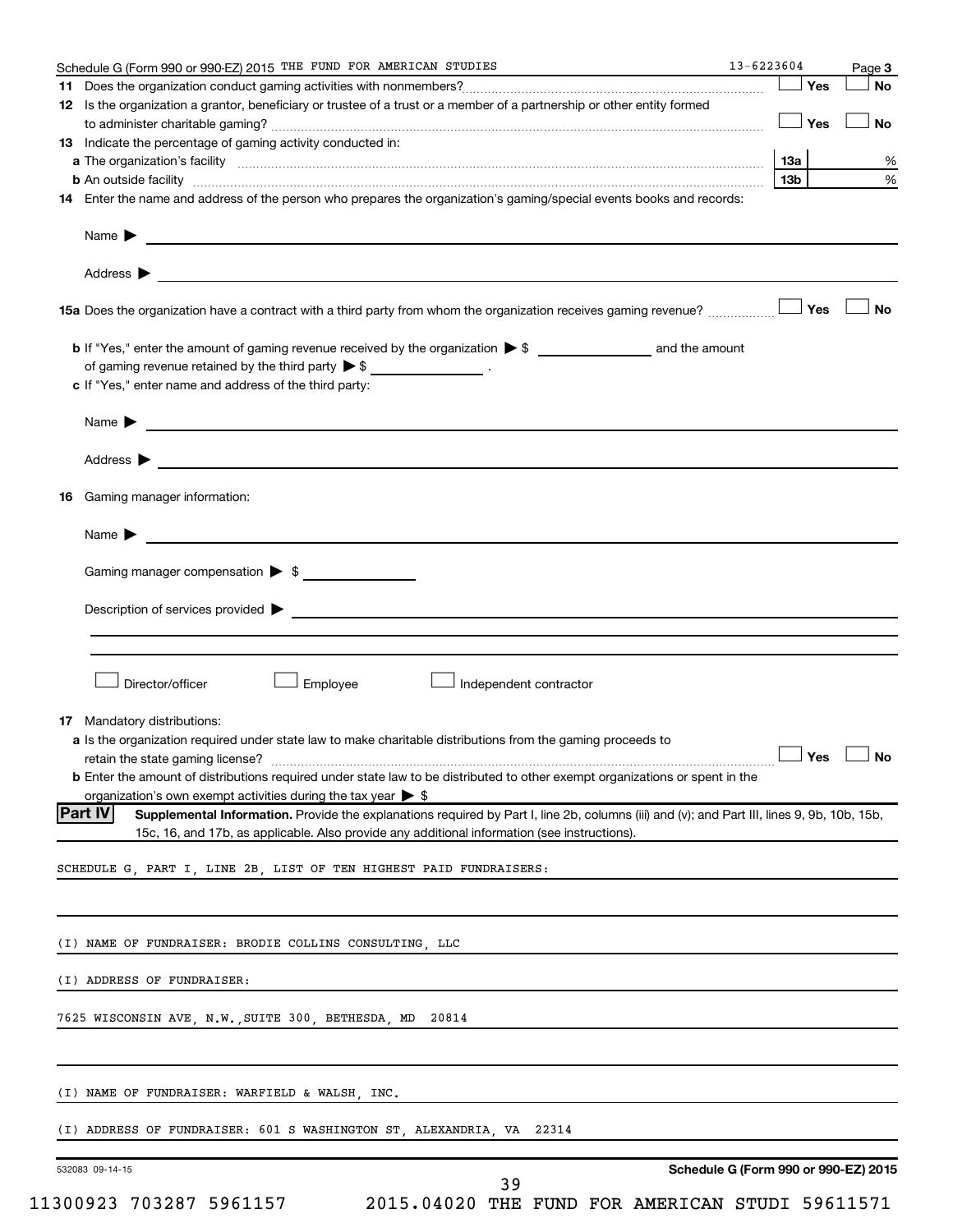| <b>Part IV   Supplemental Information (continued)</b> |  |
|-------------------------------------------------------|--|
|-------------------------------------------------------|--|

**Schedule G (Form 990 or 990-EZ)**

532084 04-01-15

11300923 703287 5961157 2015.04020 THE FUND FOR AMERICAN STUDI 59611571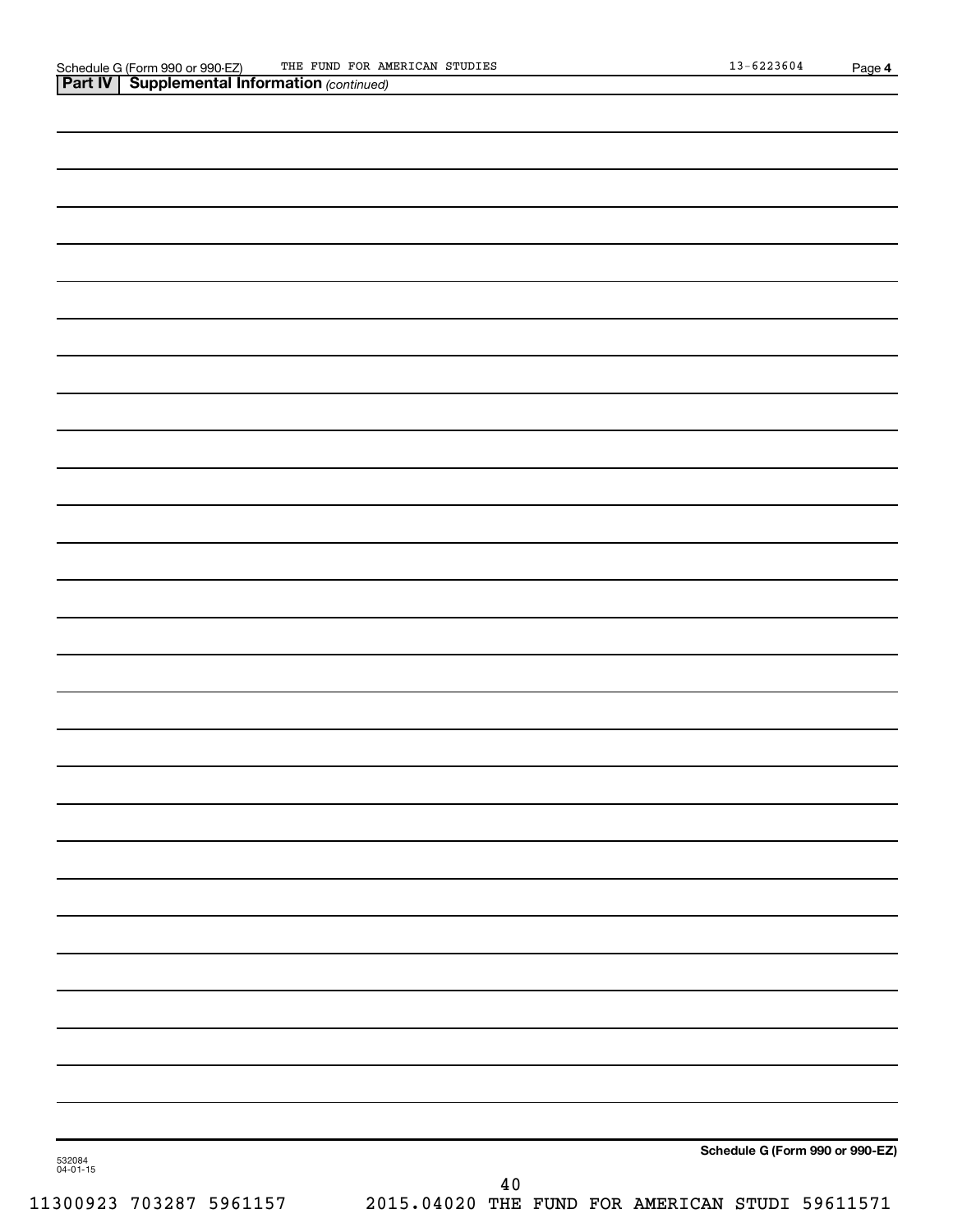| <b>SCHEDULE I</b><br>(Form 990)<br>Department of the Treasury<br>Internal Revenue Service |                                                                                                                                                                          |           | <b>Grants and Other Assistance to Organizations,</b><br>Governments, and Individuals in the United States<br>Complete if the organization answered "Yes" on Form 990, Part IV, line 21 or 22.<br>Information about Schedule I (Form 990) and its instructions is at www.irs.gov/form990. | Attach to Form 990.         |                                         |                                                                |                                           | OMB No. 1545-0047<br><b>Open to Public</b><br>Inspection |
|-------------------------------------------------------------------------------------------|--------------------------------------------------------------------------------------------------------------------------------------------------------------------------|-----------|------------------------------------------------------------------------------------------------------------------------------------------------------------------------------------------------------------------------------------------------------------------------------------------|-----------------------------|-----------------------------------------|----------------------------------------------------------------|-------------------------------------------|----------------------------------------------------------|
| Name of the organization                                                                  |                                                                                                                                                                          |           |                                                                                                                                                                                                                                                                                          |                             |                                         |                                                                |                                           | <b>Employer identification number</b>                    |
|                                                                                           | THE FUND FOR AMERICAN STUDIES                                                                                                                                            |           |                                                                                                                                                                                                                                                                                          |                             |                                         |                                                                |                                           | 13-6223604                                               |
| Part I                                                                                    | <b>General Information on Grants and Assistance</b>                                                                                                                      |           |                                                                                                                                                                                                                                                                                          |                             |                                         |                                                                |                                           |                                                          |
| $\mathbf 1$                                                                               | Does the organization maintain records to substantiate the amount of the grants or assistance, the grantees' eligibility for the grants or assistance, and the selection |           |                                                                                                                                                                                                                                                                                          |                             |                                         |                                                                |                                           | $\boxed{\text{X}}$ Yes<br><b>No</b>                      |
| $\mathbf{2}$                                                                              | Describe in Part IV the organization's procedures for monitoring the use of grant funds in the United States.                                                            |           |                                                                                                                                                                                                                                                                                          |                             |                                         |                                                                |                                           |                                                          |
| Part II                                                                                   | Grants and Other Assistance to Domestic Organizations and Domestic Governments. Complete if the organization answered "Yes" on Form 990, Part IV, line 21, for any       |           |                                                                                                                                                                                                                                                                                          |                             |                                         |                                                                |                                           |                                                          |
|                                                                                           | recipient that received more than \$5,000. Part II can be duplicated if additional space is needed.                                                                      |           |                                                                                                                                                                                                                                                                                          |                             |                                         |                                                                |                                           |                                                          |
|                                                                                           | 1 (a) Name and address of organization<br>or government                                                                                                                  | $(b)$ EIN | (c) IRC section<br>if applicable                                                                                                                                                                                                                                                         | (d) Amount of<br>cash grant | (e) Amount of<br>non-cash<br>assistance | (f) Method of<br>valuation (book,<br>FMV, appraisal,<br>other) | (g) Description of<br>non-cash assistance | (h) Purpose of grant<br>or assistance                    |
|                                                                                           |                                                                                                                                                                          |           |                                                                                                                                                                                                                                                                                          |                             |                                         |                                                                |                                           |                                                          |
|                                                                                           |                                                                                                                                                                          |           |                                                                                                                                                                                                                                                                                          |                             |                                         |                                                                |                                           |                                                          |
|                                                                                           |                                                                                                                                                                          |           |                                                                                                                                                                                                                                                                                          |                             |                                         |                                                                |                                           |                                                          |
| $\mathbf{2}$<br>3                                                                         |                                                                                                                                                                          |           |                                                                                                                                                                                                                                                                                          |                             |                                         |                                                                |                                           | A A A                                                    |

**For Paperwork Reduction Act Notice, see the Instructions for Form 990. Schedule I (Form 990) (2015)** LHA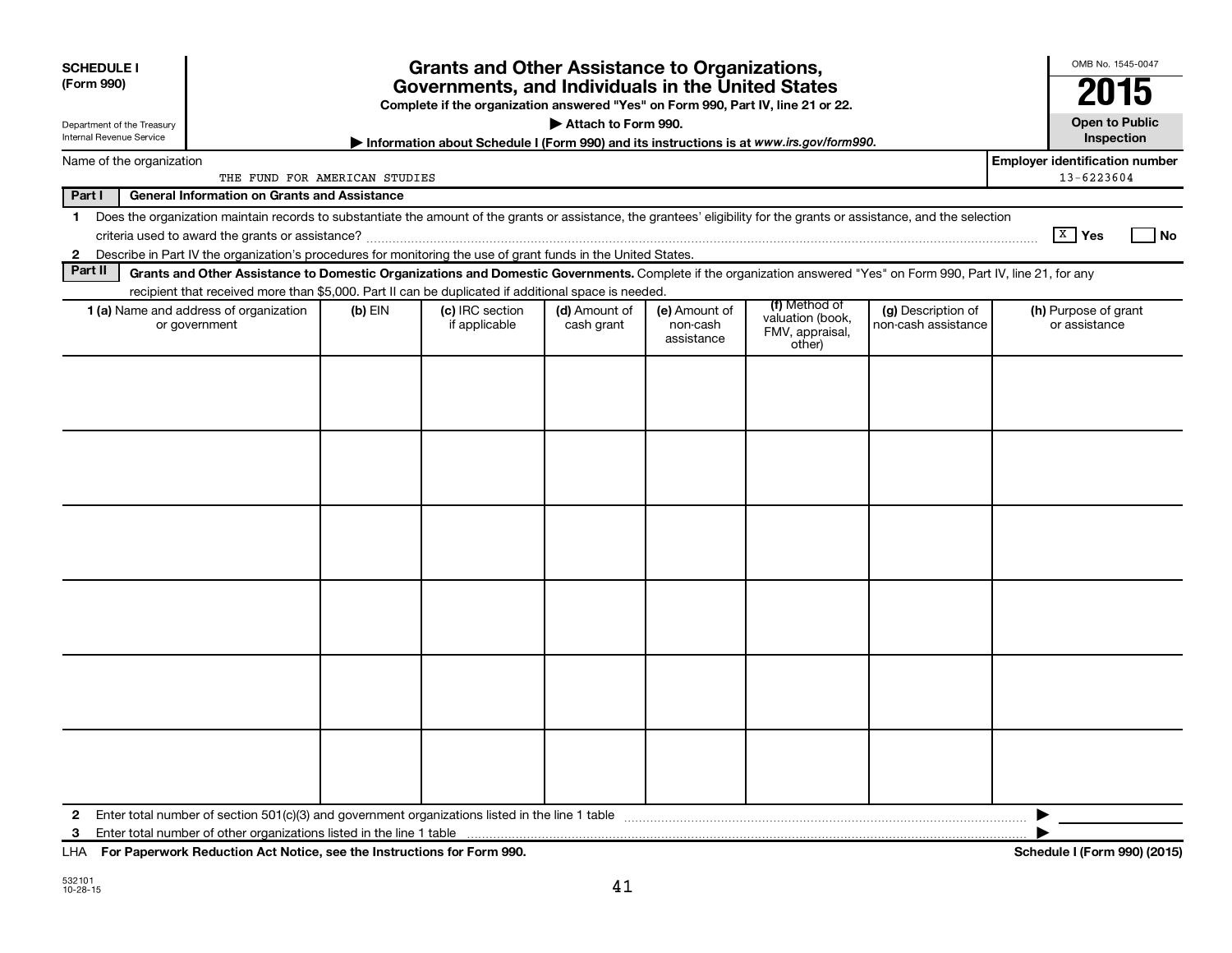**2**

Part III | Grants and Other Assistance to Domestic Individuals. Complete if the organization answered "Yes" on Form 990, Part IV, line 22. Part III can be duplicated if additional space is needed.

| (a) Type of grant or assistance     | (b) Number of<br>recipients | (c) Amount of<br>cash grant | (d) Amount of non-<br>cash assistance | (e) Method of valuation<br>(book, FMV, appraisal, other) | (f) Description of non-cash assistance |
|-------------------------------------|-----------------------------|-----------------------------|---------------------------------------|----------------------------------------------------------|----------------------------------------|
|                                     |                             |                             |                                       |                                                          |                                        |
| SCHOLARSHIPS                        | 354                         | 0.                          |                                       | 1,067,495. FMV OF TUITION                                | SCHOLARSHIPS FOR TUITION               |
|                                     |                             |                             |                                       |                                                          |                                        |
| ROBERT NOVAK JOURNALISM FELLOWSHIPS | 25                          | 111,000.                    | $\mathbf{0}$ .                        |                                                          |                                        |
|                                     |                             |                             |                                       |                                                          |                                        |
|                                     |                             |                             |                                       |                                                          |                                        |
|                                     |                             |                             |                                       |                                                          |                                        |
|                                     |                             |                             |                                       |                                                          |                                        |
|                                     |                             |                             |                                       |                                                          |                                        |
|                                     |                             |                             |                                       |                                                          |                                        |

Part IV | Supplemental Information. Provide the information required in Part I, line 2, Part III, column (b), and any other additional information.

PART I, LINE 2:

A GRANTS COMMITTEE OF THE BOARD OF TRUSTEES WORKS WITH THE PRESIDENT AND

CHAIRMAN OF THE BOARD TO SELECT AND APPROVE GRANTS TO ORGANIZATIONS, BASED

ON KNOWLEDGE AND RESEARCH BY TRUSTEES OR MANAGEMENT. SINCE THE ORGANIZATION

IS NOT PRIMARILY A GRANT-MAKING ORGANIZATION, THESE GRANTS ARE NORMALLY

VERY SMALL AND LESS THAN \$10,000 IS BUDGETED FOR SUCH GRANTS EACH YEAR.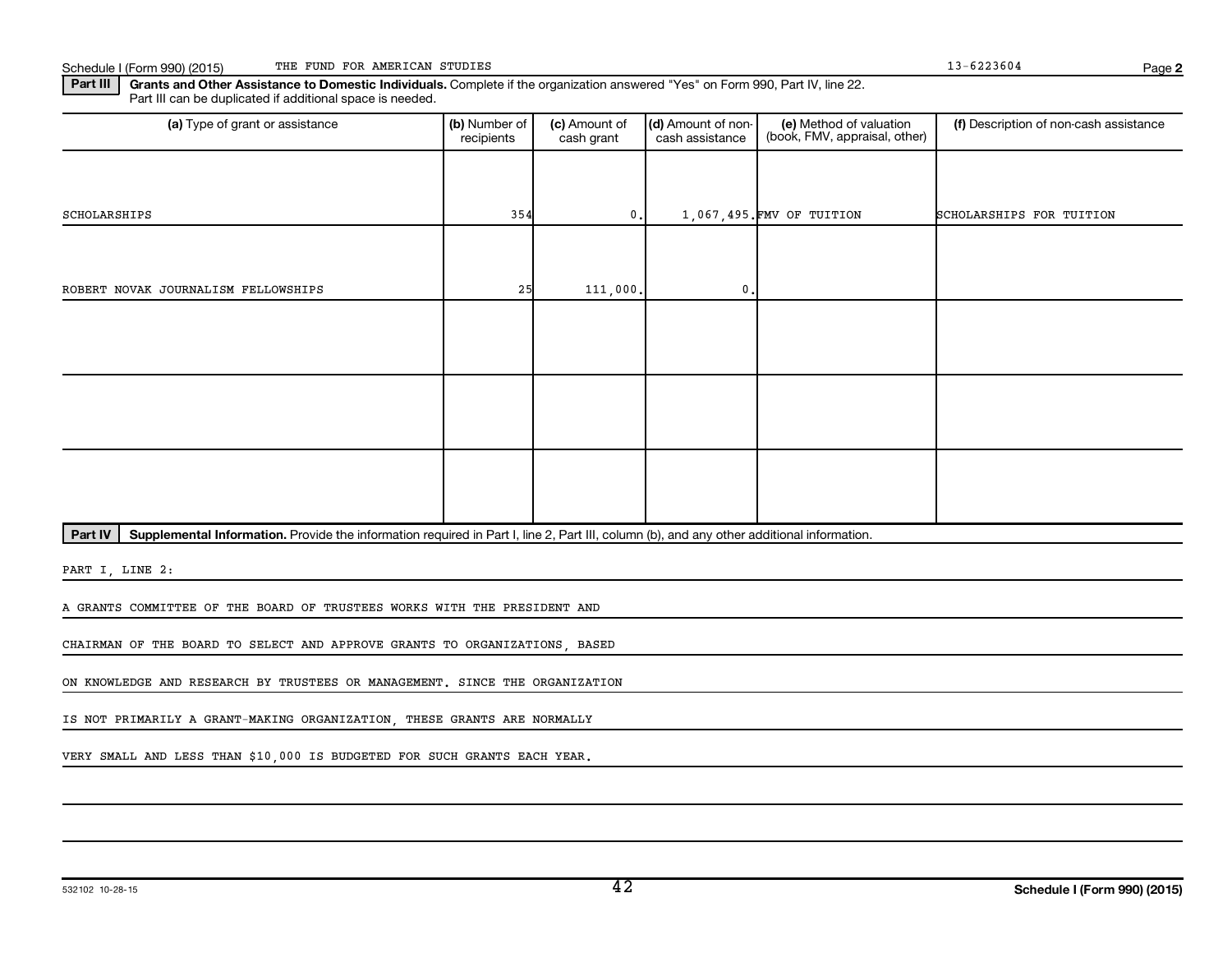|    | <b>SCHEDULE J</b>                                  | <b>Compensation Information</b>                                                                                           |                                       | OMB No. 1545-0047            |     |    |  |  |
|----|----------------------------------------------------|---------------------------------------------------------------------------------------------------------------------------|---------------------------------------|------------------------------|-----|----|--|--|
|    | (Form 990)                                         | For certain Officers, Directors, Trustees, Key Employees, and Highest                                                     |                                       |                              |     |    |  |  |
|    |                                                    | <b>Compensated Employees</b><br>Complete if the organization answered "Yes" on Form 990, Part IV, line 23.                |                                       | U15<br><b>Open to Public</b> |     |    |  |  |
|    | Department of the Treasury                         | Attach to Form 990.                                                                                                       |                                       |                              |     |    |  |  |
|    | Internal Revenue Service                           | Information about Schedule J (Form 990) and its instructions is at www.irs.gov/form990.                                   |                                       | Inspection                   |     |    |  |  |
|    | Name of the organization                           |                                                                                                                           | <b>Employer identification number</b> |                              |     |    |  |  |
|    |                                                    | THE FUND FOR AMERICAN STUDIES                                                                                             | 13-6223604                            |                              |     |    |  |  |
|    | Part I                                             | <b>Questions Regarding Compensation</b>                                                                                   |                                       |                              |     |    |  |  |
|    |                                                    |                                                                                                                           |                                       |                              | Yes | No |  |  |
| 1a |                                                    | Check the appropriate box(es) if the organization provided any of the following to or for a person listed on Form 990,    |                                       |                              |     |    |  |  |
|    |                                                    | Part VII, Section A, line 1a. Complete Part III to provide any relevant information regarding these items.                |                                       |                              |     |    |  |  |
|    | First-class or charter travel                      | Housing allowance or residence for personal use                                                                           |                                       |                              |     |    |  |  |
|    | Travel for companions                              | Payments for business use of personal residence                                                                           |                                       |                              |     |    |  |  |
|    |                                                    | Tax indemnification and gross-up payments<br>Health or social club dues or initiation fees                                |                                       |                              |     |    |  |  |
|    |                                                    | Discretionary spending account<br>Personal services (e.g., maid, chauffeur, chef)                                         |                                       |                              |     |    |  |  |
|    |                                                    |                                                                                                                           |                                       |                              |     |    |  |  |
|    |                                                    | b If any of the boxes on line 1a are checked, did the organization follow a written policy regarding payment or           |                                       |                              |     |    |  |  |
|    |                                                    |                                                                                                                           |                                       | 1b                           |     |    |  |  |
| 2  |                                                    | Did the organization require substantiation prior to reimbursing or allowing expenses incurred by all directors,          |                                       | $\mathbf{2}$                 |     |    |  |  |
|    |                                                    |                                                                                                                           |                                       |                              |     |    |  |  |
| З  |                                                    | Indicate which, if any, of the following the filing organization used to establish the compensation of the organization's |                                       |                              |     |    |  |  |
|    |                                                    | CEO/Executive Director. Check all that apply. Do not check any boxes for methods used by a related organization to        |                                       |                              |     |    |  |  |
|    |                                                    | establish compensation of the CEO/Executive Director, but explain in Part III.                                            |                                       |                              |     |    |  |  |
|    | X Compensation committee                           | Written employment contract                                                                                               |                                       |                              |     |    |  |  |
|    |                                                    | X<br>Compensation survey or study<br>Independent compensation consultant                                                  |                                       |                              |     |    |  |  |
|    | $\boxed{\text{x}}$ Form 990 of other organizations | X<br>Approval by the board or compensation committee                                                                      |                                       |                              |     |    |  |  |
|    |                                                    |                                                                                                                           |                                       |                              |     |    |  |  |
| 4  |                                                    | During the year, did any person listed on Form 990, Part VII, Section A, line 1a, with respect to the filing              |                                       |                              |     |    |  |  |
|    | organization or a related organization:            |                                                                                                                           |                                       |                              |     |    |  |  |
| а  |                                                    | Receive a severance payment or change-of-control payment?                                                                 |                                       | 4a                           |     | X  |  |  |
| b  |                                                    |                                                                                                                           |                                       | 4b                           |     | x  |  |  |
| с  |                                                    |                                                                                                                           |                                       | 4c                           |     | x  |  |  |
|    |                                                    | If "Yes" to any of lines 4a-c, list the persons and provide the applicable amounts for each item in Part III.             |                                       |                              |     |    |  |  |
|    |                                                    |                                                                                                                           |                                       |                              |     |    |  |  |
|    |                                                    | Only section 501(c)(3), 501(c)(4), and 501(c)(29) organizations must complete lines 5-9.                                  |                                       |                              |     |    |  |  |
|    |                                                    | For persons listed on Form 990, Part VII, Section A, line 1a, did the organization pay or accrue any compensation         |                                       |                              |     |    |  |  |
|    | contingent on the revenues of:                     |                                                                                                                           |                                       |                              |     |    |  |  |
|    |                                                    |                                                                                                                           |                                       | 5а                           |     | х  |  |  |
|    |                                                    |                                                                                                                           |                                       | 5b                           |     | x  |  |  |
|    |                                                    | If "Yes" to line 5a or 5b, describe in Part III.                                                                          |                                       |                              |     |    |  |  |
| 6  |                                                    | For persons listed on Form 990, Part VII, Section A, line 1a, did the organization pay or accrue any compensation         |                                       |                              |     |    |  |  |
|    | contingent on the net earnings of:                 |                                                                                                                           |                                       |                              |     |    |  |  |
|    |                                                    |                                                                                                                           |                                       | 6a                           |     | х  |  |  |
|    |                                                    |                                                                                                                           |                                       | 6b                           |     | x  |  |  |
|    |                                                    | If "Yes" on line 6a or 6b, describe in Part III.                                                                          |                                       |                              |     |    |  |  |
|    |                                                    | 7 For persons listed on Form 990, Part VII, Section A, line 1a, did the organization provide any non-fixed payments       |                                       |                              |     |    |  |  |
|    |                                                    |                                                                                                                           |                                       | 7                            |     | х  |  |  |
| 8  |                                                    | Were any amounts reported on Form 990, Part VII, paid or accrued pursuant to a contract that was subject to the           |                                       |                              |     |    |  |  |
|    |                                                    |                                                                                                                           |                                       | 8                            |     | x  |  |  |
| 9  |                                                    | If "Yes" to line 8, did the organization also follow the rebuttable presumption procedure described in                    |                                       |                              |     |    |  |  |
|    |                                                    |                                                                                                                           |                                       | 9                            |     |    |  |  |
|    |                                                    | LHA For Paperwork Reduction Act Notice, see the Instructions for Form 990.                                                | Schedule J (Form 990) 2015            |                              |     |    |  |  |

532111 10-14-15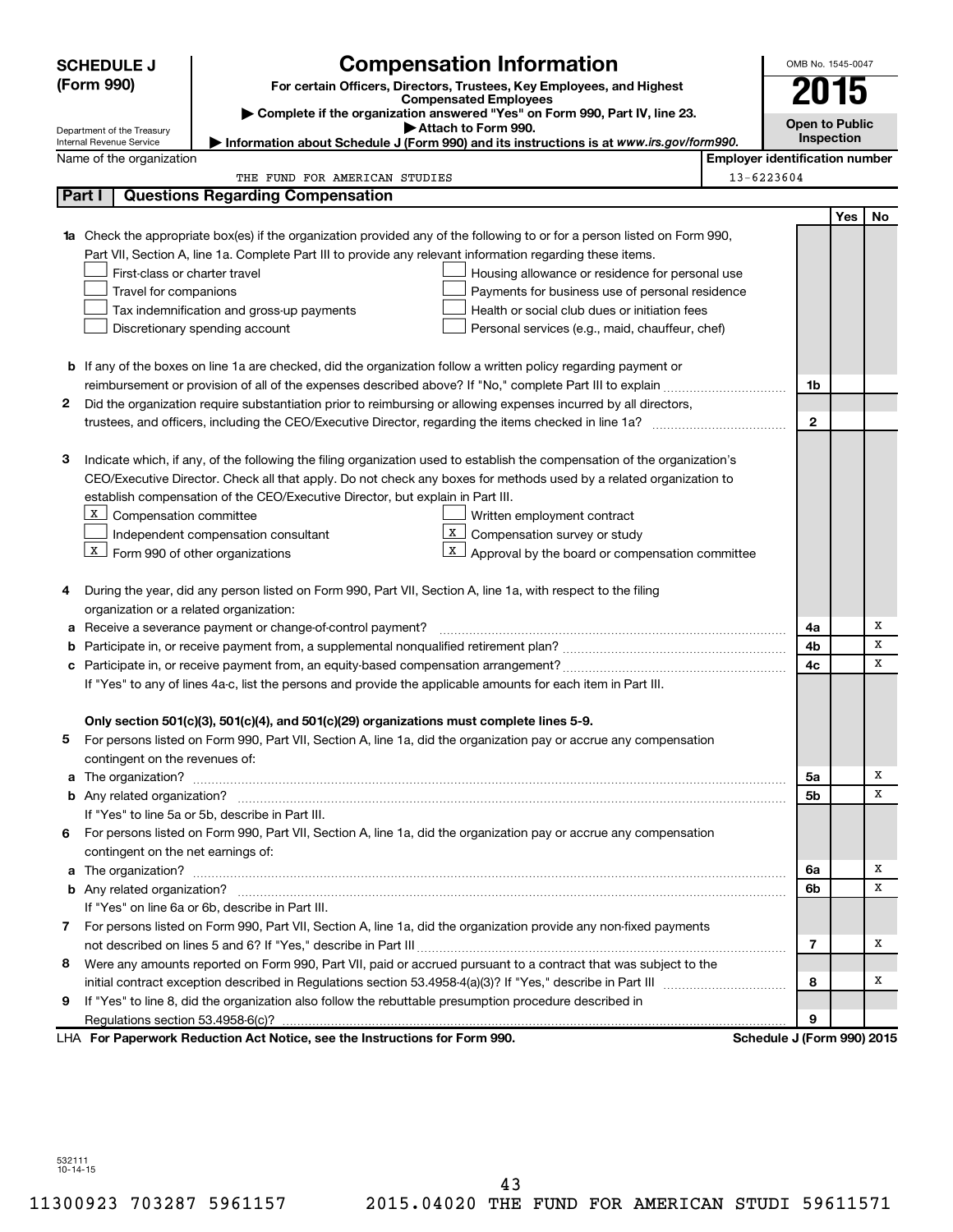#### Part II | Officers, Directors, Trustees, Key Employees, and Highest Compensated Employees. Use duplicate copies if additional space is needed.

For each individual whose compensation must be reported on Schedule J, report compensation from the organization on row (i) and from related organizations, described in the instructions, on row (ii). Do not list any individuals that are not listed on Form 990, Part VII.

Note: The sum of columns (B)(i)-(iii) for each listed individual must equal the total amount of Form 990, Part VII, Section A, line 1a, applicable column (D) and (E) amounts for that individual.

|                           |       |                          | (B) Breakdown of W-2 and/or 1099-MISC compensation |                                           | (C) Retirement and<br>other deferred | (D) Nontaxable<br>benefits | (E) Total of columns | (F) Compensation<br>in column (B)         |
|---------------------------|-------|--------------------------|----------------------------------------------------|-------------------------------------------|--------------------------------------|----------------------------|----------------------|-------------------------------------------|
| (A) Name and Title        |       | (i) Base<br>compensation | (ii) Bonus &<br>incentive<br>compensation          | (iii) Other<br>reportable<br>compensation | compensation                         |                            | $(B)(i)-(D)$         | reported as deferred<br>on prior Form 990 |
| ROGER REAM<br>(1)         | (i)   | 295,000                  | $\mathbf{0}$ .                                     | 1,188                                     | 9,800                                | 12,093.                    | 318,081              | $\mathfrak o$ .                           |
| PRESIDENT                 | (ii)  | $\mathbf{0}$ .           | $\mathbf{0}$ .                                     | $\mathbf{0}$                              | $\mathbf{0}$                         | $\mathbf{0}$               | $\Omega$             | $\mathfrak o$ .                           |
| ROBERT J. CALLAHAN<br>(2) | (i)   | 142,129                  | $\mathbf{0}$                                       | 414                                       | 5,883                                | 16,223                     | 164,649              | $\mathfrak o$ .                           |
| CHIEF FINANCIAL OFFICER   | (ii)  | $\mathbf{0}$ .           | $\mathbf{0}$                                       | $\mathbf{0}$                              | $\mathbf{0}$                         | $\mathbf{0}$               | $\Omega$             | $\mathfrak o$ .                           |
| STEPHEN SLATTERY<br>(3)   | (i)   | 151,528                  | $\mathbf{0}$                                       | 414                                       | 6, 213                               | 12,427                     | 170,582              | $\mathfrak o$ .                           |
| EXECUTIVE VICE PRESIDENT  | (ii)  | $\mathbf{0}$ .           | $\mathbf{0}$                                       | $\mathbf{0}$                              | $\mathbf{0}$                         | $\mathbf 0$                | $\Omega$             | $\mathfrak o$ .                           |
| EDWARD J. TURNER<br>(4)   | (i)   | 153,464                  | $\mathbf{0}$                                       | 270                                       | 6,167                                | 13,018                     | 172,919              | $\mathbf 0$ .                             |
| VP DEVELOPMENT            | (ii)  | $\mathbf{0}$ .           | $\mathbf{0}$                                       | $\mathbf 0$                               | $\mathbf{0}$                         | $\mathbf{0}$               | $\mathbf{0}$         | $\mathbf 0$ .                             |
| JOHN FARLEY<br>(5)        | (i)   | 198,780                  | $\mathbf{0}$                                       | 762                                       | 8,000                                | 593                        | 208,135              | $\mathbf 0$ .                             |
| VP, NOVAK PROG            | (ii)  | $\mathbf{0}$ .           | $\mathbf{0}$ .                                     | $\mathbf{0}$ .                            | $\mathbf{0}$                         | $\mathbf{0}$               | $\mathbf{0}$ .       | $\mathfrak o$ .                           |
|                           | (i)   |                          |                                                    |                                           |                                      |                            |                      |                                           |
|                           | (ii)  |                          |                                                    |                                           |                                      |                            |                      |                                           |
|                           | (i)   |                          |                                                    |                                           |                                      |                            |                      |                                           |
|                           | (ii)  |                          |                                                    |                                           |                                      |                            |                      |                                           |
|                           | (i)   |                          |                                                    |                                           |                                      |                            |                      |                                           |
|                           | (ii)  |                          |                                                    |                                           |                                      |                            |                      |                                           |
|                           | (i)   |                          |                                                    |                                           |                                      |                            |                      |                                           |
|                           | (ii)  |                          |                                                    |                                           |                                      |                            |                      |                                           |
|                           | (i)   |                          |                                                    |                                           |                                      |                            |                      |                                           |
|                           | (ii)  |                          |                                                    |                                           |                                      |                            |                      |                                           |
|                           | (i)   |                          |                                                    |                                           |                                      |                            |                      |                                           |
|                           | (ii)  |                          |                                                    |                                           |                                      |                            |                      |                                           |
|                           | (i)   |                          |                                                    |                                           |                                      |                            |                      |                                           |
|                           | (ii)  |                          |                                                    |                                           |                                      |                            |                      |                                           |
|                           | (i)   |                          |                                                    |                                           |                                      |                            |                      |                                           |
|                           | (ii)  |                          |                                                    |                                           |                                      |                            |                      |                                           |
|                           | (i)   |                          |                                                    |                                           |                                      |                            |                      |                                           |
|                           | (ii)  |                          |                                                    |                                           |                                      |                            |                      |                                           |
|                           | (i)   |                          |                                                    |                                           |                                      |                            |                      |                                           |
|                           | (ii)  |                          |                                                    |                                           |                                      |                            |                      |                                           |
|                           | (i)   |                          |                                                    |                                           |                                      |                            |                      |                                           |
|                           | (iii) |                          |                                                    |                                           |                                      |                            |                      |                                           |

**Schedule J (Form 990) 2015**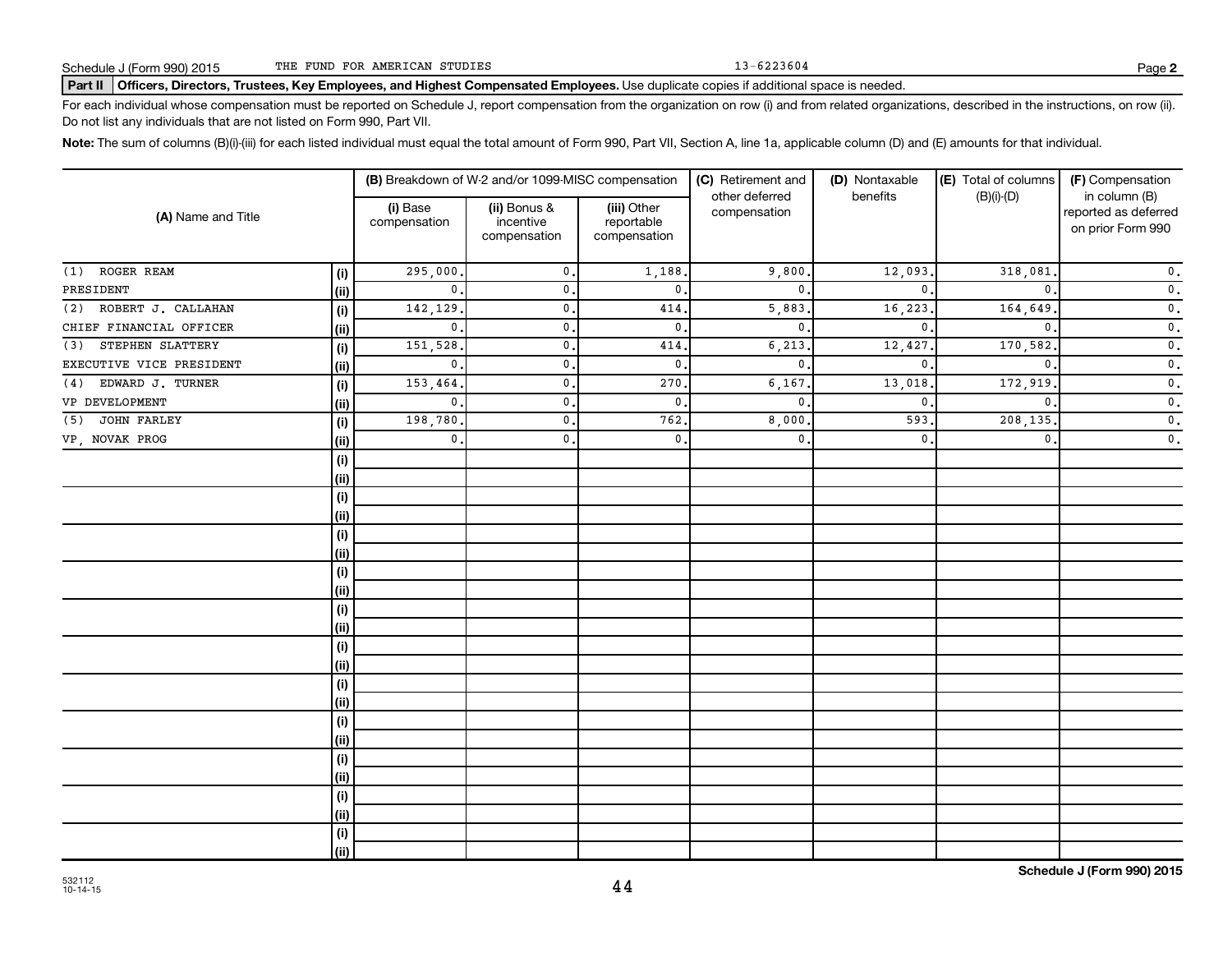#### **Part III Supplemental Information**

Provide the information, explanation, or descriptions required for Part I, lines 1a, 1b, 3, 4a, 4b, 4c, 5a, 5b, 6a, 6b, 7, and 8, and for Part II. Also complete this part for any additional information.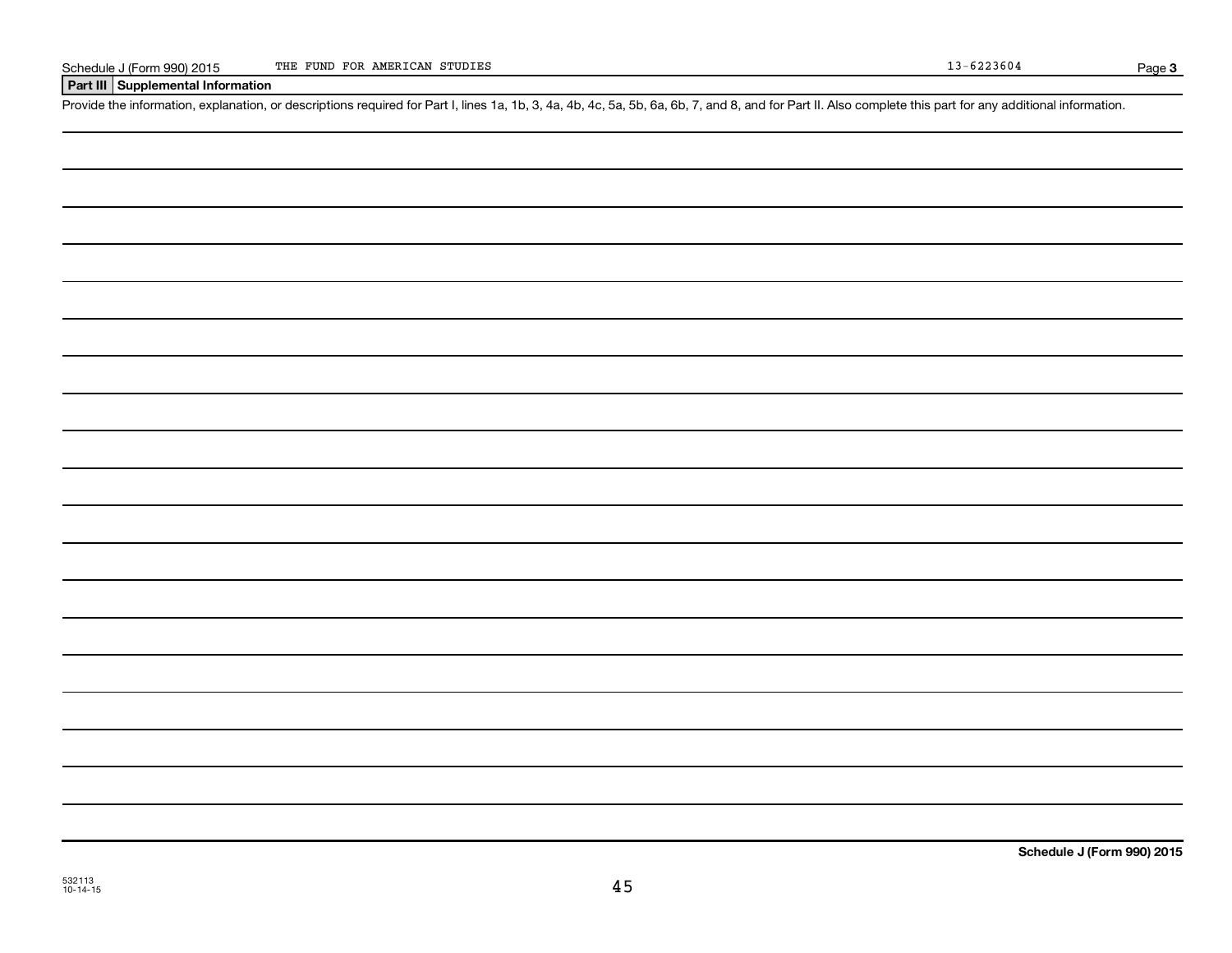#### **SCHEDULE M (Form 990)**

### **Noncash Contributions**

OMB No. 1545-0047

**Employer identification number**

| Department of the Treasury      |
|---------------------------------|
| <b>Internal Revenue Service</b> |

◆ Complete if the organizations answered "Yes" on Form 990, Part IV, lines 29 or 30.<br>▶ Complete if the organizations answered "Yes" on Form 990, Part IV, lines 29 or 30. **Attach to Form 990.** J

**Information about Schedule M (Form 990) and its instructions is at www.irs.gov/form990.** 

**Open To Public Inspection**

Name of the organization

THE FUND FOR AMERICAN STUDIES 13-6223604

| ∣ Part I | <b>Types of Property</b>                                                                                                                                                  |                               |                                      |                                                                                                      |                                                              |            |     |    |
|----------|---------------------------------------------------------------------------------------------------------------------------------------------------------------------------|-------------------------------|--------------------------------------|------------------------------------------------------------------------------------------------------|--------------------------------------------------------------|------------|-----|----|
|          |                                                                                                                                                                           | (a)<br>Check if<br>applicable | (b)<br>Number of<br>contributions or | (c)<br>Noncash contribution<br>amounts reported on<br>items contributed Form 990, Part VIII, line 1g | (d)<br>Method of determining<br>noncash contribution amounts |            |     |    |
| 1        |                                                                                                                                                                           |                               |                                      |                                                                                                      |                                                              |            |     |    |
| 2        |                                                                                                                                                                           |                               |                                      |                                                                                                      |                                                              |            |     |    |
| З        | Art - Fractional interests                                                                                                                                                |                               |                                      |                                                                                                      |                                                              |            |     |    |
| 4        |                                                                                                                                                                           |                               |                                      |                                                                                                      |                                                              |            |     |    |
| 5        | Clothing and household goods                                                                                                                                              |                               |                                      |                                                                                                      |                                                              |            |     |    |
| 6        |                                                                                                                                                                           |                               |                                      |                                                                                                      |                                                              |            |     |    |
| 7        |                                                                                                                                                                           |                               |                                      |                                                                                                      |                                                              |            |     |    |
| 8        |                                                                                                                                                                           |                               |                                      |                                                                                                      |                                                              |            |     |    |
| 9        | Securities - Publicly traded                                                                                                                                              | $\mathbf X$                   |                                      | 64,891.FMV                                                                                           |                                                              |            |     |    |
| 10       | Securities - Closely held stock                                                                                                                                           |                               |                                      |                                                                                                      |                                                              |            |     |    |
| 11       | Securities - Partnership, LLC, or                                                                                                                                         |                               |                                      |                                                                                                      |                                                              |            |     |    |
|          | trust interests                                                                                                                                                           |                               |                                      |                                                                                                      |                                                              |            |     |    |
| 12       | Securities - Miscellaneous                                                                                                                                                |                               |                                      |                                                                                                      |                                                              |            |     |    |
| 13       | Qualified conservation contribution -                                                                                                                                     |                               |                                      |                                                                                                      |                                                              |            |     |    |
|          |                                                                                                                                                                           |                               |                                      |                                                                                                      |                                                              |            |     |    |
| 14       | Qualified conservation contribution - Other                                                                                                                               |                               |                                      |                                                                                                      |                                                              |            |     |    |
| 15       | Real estate - Residential                                                                                                                                                 |                               |                                      |                                                                                                      |                                                              |            |     |    |
| 16       | Real estate - Commercial                                                                                                                                                  |                               |                                      |                                                                                                      |                                                              |            |     |    |
| 17       |                                                                                                                                                                           |                               |                                      |                                                                                                      |                                                              |            |     |    |
| 18       |                                                                                                                                                                           |                               |                                      |                                                                                                      |                                                              |            |     |    |
| 19       |                                                                                                                                                                           |                               |                                      |                                                                                                      |                                                              |            |     |    |
| 20       |                                                                                                                                                                           |                               |                                      |                                                                                                      |                                                              |            |     |    |
| 21       | Drugs and medical supplies                                                                                                                                                |                               |                                      |                                                                                                      |                                                              |            |     |    |
| 22       |                                                                                                                                                                           |                               |                                      |                                                                                                      |                                                              |            |     |    |
|          |                                                                                                                                                                           |                               |                                      |                                                                                                      |                                                              |            |     |    |
| 23       |                                                                                                                                                                           |                               |                                      |                                                                                                      |                                                              |            |     |    |
| 24       |                                                                                                                                                                           |                               |                                      |                                                                                                      |                                                              |            |     |    |
| 25       | Other $\blacktriangleright$                                                                                                                                               |                               |                                      |                                                                                                      |                                                              |            |     |    |
| 26       | Other<br>▶                                                                                                                                                                |                               |                                      |                                                                                                      |                                                              |            |     |    |
| 27       | Other<br>▶                                                                                                                                                                |                               |                                      |                                                                                                      |                                                              |            |     |    |
| 28<br>29 | Other                                                                                                                                                                     |                               |                                      |                                                                                                      |                                                              |            |     |    |
|          | Number of Forms 8283 received by the organization during the tax year for contributions<br>for which the organization completed Form 8283, Part IV, Donee Acknowledgement |                               |                                      | 29                                                                                                   |                                                              |            |     |    |
|          |                                                                                                                                                                           |                               |                                      |                                                                                                      |                                                              |            | Yes |    |
|          |                                                                                                                                                                           |                               |                                      |                                                                                                      |                                                              |            |     | No |
|          | 30a During the year, did the organization receive by contribution any property reported in Part I, lines 1 through 28, that it                                            |                               |                                      |                                                                                                      |                                                              |            |     |    |
|          | must hold for at least three years from the date of the initial contribution, and which is not required to be used for                                                    |                               |                                      |                                                                                                      |                                                              |            |     |    |
|          |                                                                                                                                                                           |                               |                                      |                                                                                                      |                                                              | <b>30a</b> |     | х  |
|          | <b>b</b> If "Yes," describe the arrangement in Part II.                                                                                                                   |                               |                                      |                                                                                                      |                                                              |            |     |    |
| 31       | Does the organization have a gift acceptance policy that requires the review of any non-standard contributions?                                                           |                               |                                      |                                                                                                      |                                                              | 31         | х   |    |
|          | 32a Does the organization hire or use third parties or related organizations to solicit, process, or sell noncash                                                         |                               |                                      |                                                                                                      |                                                              |            |     |    |
|          | contributions?                                                                                                                                                            |                               |                                      |                                                                                                      |                                                              | 32a        |     | х  |
|          | <b>b</b> If "Yes," describe in Part II.                                                                                                                                   |                               |                                      |                                                                                                      |                                                              |            |     |    |
| 33       | If the organization did not report an amount in column (c) for a type of property for which column (a) is checked,                                                        |                               |                                      |                                                                                                      |                                                              |            |     |    |
|          | describe in Part II.                                                                                                                                                      |                               |                                      |                                                                                                      |                                                              |            |     |    |
| LHA      | For Paperwork Reduction Act Notice, see the Instructions for Form 990.                                                                                                    |                               |                                      |                                                                                                      | Schedule M (Form 990) (2015)                                 |            |     |    |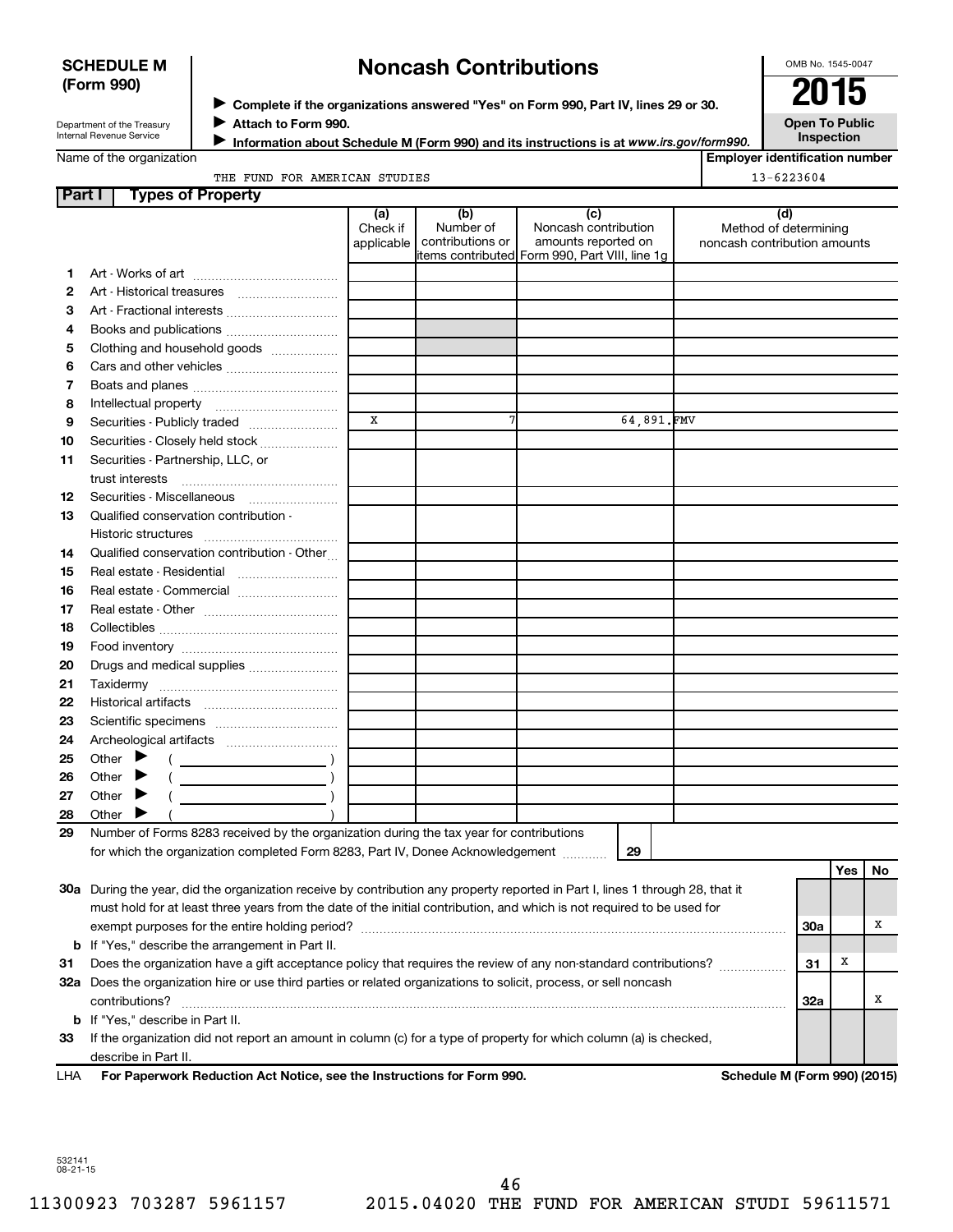Provide the information required by Part I, lines 30b, 32b, and 33, and whether the organization is reporting in Part I, column (b), the number of contributions, the number of items received, or a combination of both. Also complete this part for any additional information. **Part II Supplemental Information.** 

| 532142 08-21-15 |    | Schedule M (Form 990) (2015) |
|-----------------|----|------------------------------|
|                 | 47 |                              |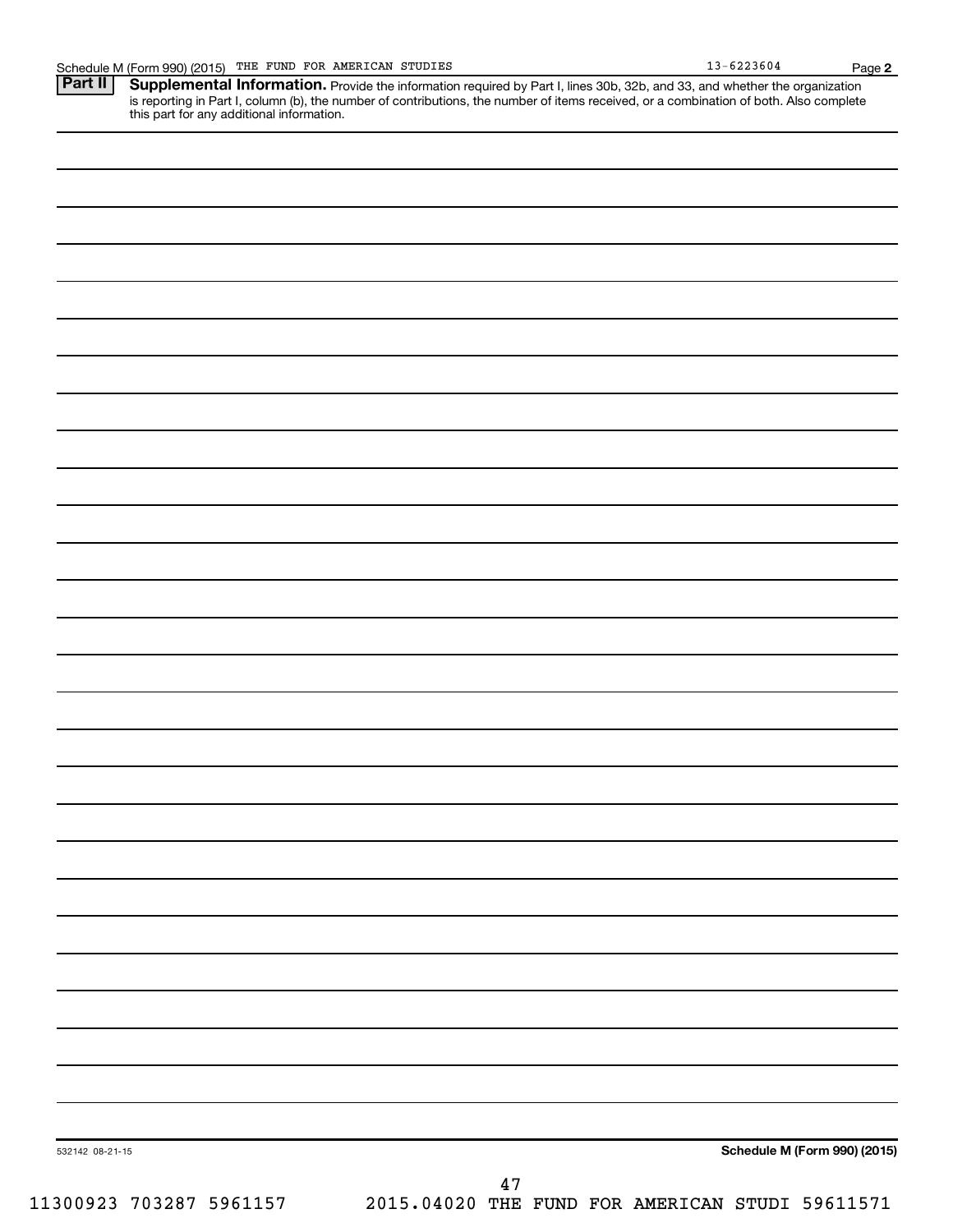**(Form 990 or 990-EZ)**

Department of the Treasury Internal Revenue Service Name of the organization

#### **SCHEDULE O Supplemental Information to Form 990 or 990-EZ 2015**

**Information about Schedule O (Form 990 or 990-EZ) and its instructions is at WWW.irs.gov/form990. Complete to provide information for responses to specific questions on Form 990 or 990-EZ or to provide any additional information. | Attach to Form 990 or 990-EZ.**



**Employer identification number** THE FUND FOR AMERICAN STUDIES 13-6223604

FORM 990, PART I, LINE 1, DESCRIPTION OF ORGANIZATION MISSION:

THE FUND FOR AMERICAN STUDIES OFFERS TRANSFORMATIONAL PROGRAMS THAT

TEACH THE PRINCIPLES OF LIMITED GOVERNMENT, FREE MARKET ECONOMICS, AND

HONORABLE LEADERSHIP TO STUDENTS AND YOUNG PROFESSIONALS. TFAS

PROGRAMS INSPIRE THESE FUTURE LEADERS TO MAKE A DIFFERENCE IN THEIR

COMMUNITIES AND THROUGHOUT THE WORLD BY UPHOLDING THE VALUES ESSENTIAL

TO THE PRESERVATION OF A FREE SOCIETY.

FORM 990, PART I PART VI, AND PART VII - BOARD COUNT

A TOTAL OF TWENTY-ONE PERSONS SERVED ON THE BOARD OF DIRECTORS DURING

THE CALENDAR YEAR. THOSE TWENTY-ONE ARE SHOWN IN PART VII OF FORM 990.

AS OF DECEMBER 31, 2015 THERE WERE A TOTAL OF TWENTY VOTING BOARD

MEMBERS SERVING THE ORGANIZATION AS DISCLOSED IN PART VI, LINES 1A, AND

PART I, LINES 3.

FORM 990, PART III, LINE 1, DESCRIPTION OF ORGANIZATION MISSION:

FOUNDED IN 1967, TFAS ORGANIZES PROGRAMS FOR COLLEGE AND UNIVERSITY

STUDENTS FROM THE UNITED STATES, EUROPE, THE MIDDLE EAST, ASIA AND

LATIN AMERICA WHO ARE ON PATHS TOWARD LEADERSHIP IN PUBLIC POLICY,

JOURNALISM, INTERNATIONAL AFFAIRS, BUSINESS, GOVERNMENT AND RELATED

FIELDS. OUR GOAL IS TO PREPARE THESE YOUNG PEOPLE TO SERVE AS HONORABLE

LEADERS BY EDUCATING THEM IN THE IDEAS MOST CONDUCIVE TO INDIVIDUAL

FREEDOM, HUMAN ACHIEVEMENT AND PERSONAL RESPONSIBILITY.

532211  $09 - 02 - 15$ LHA For Paperwork Reduction Act Notice, see the Instructions for Form 990 or 990-EZ. Schedule O (Form 990 or 990-EZ) (2015)

48

11300923 703287 5961157 2015.04020 THE FUND FOR AMERICAN STUDI 59611571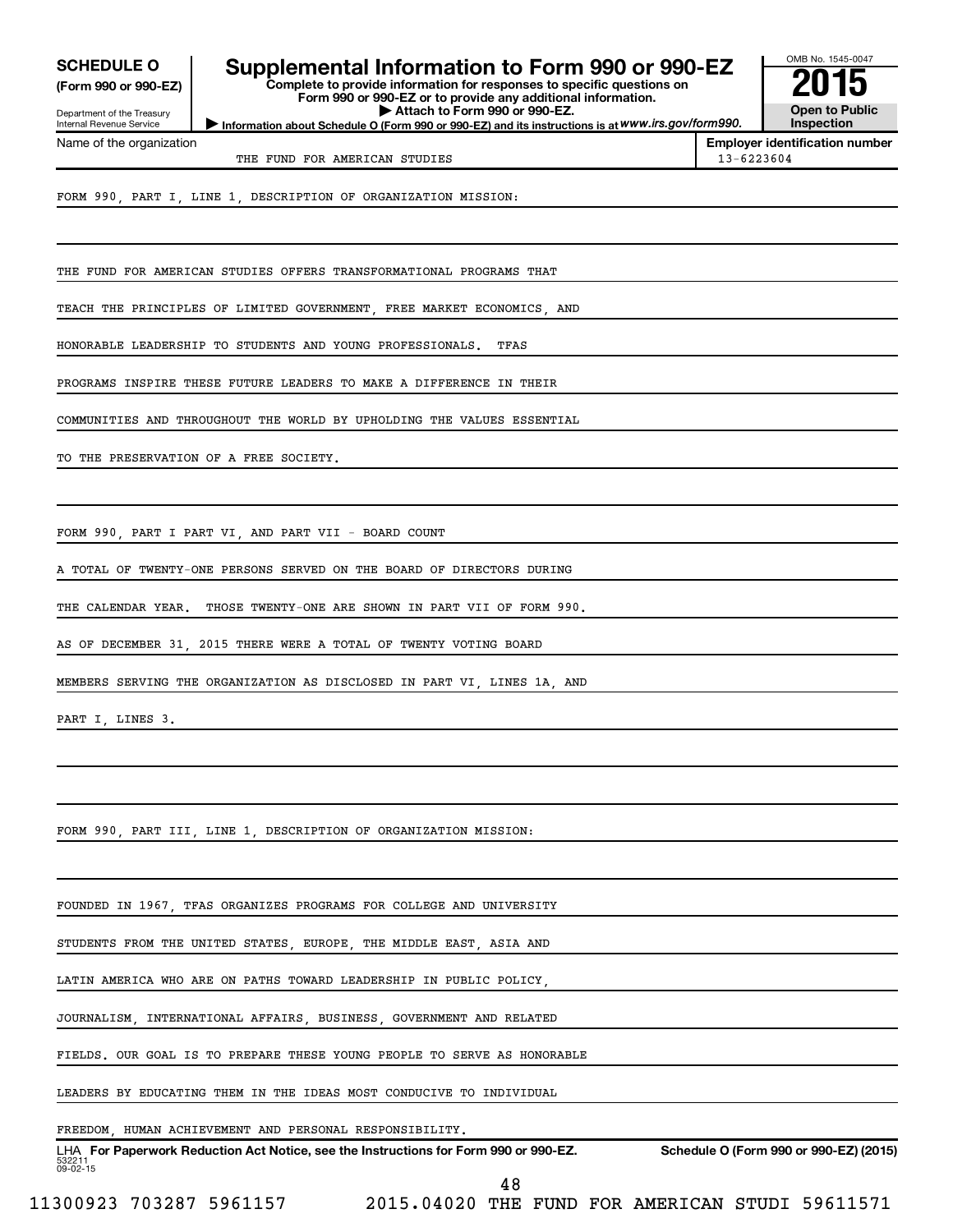| Schedule O (Form 990 or 990-EZ) (2015) | Page |
|----------------------------------------|------|
|                                        |      |

Name of the organization

THE FUND FOR AMERICAN STUDIES 13-6223604

**2 Employer identification number**

FORM 990, PART III, LINE 4D, OTHER PROGRAM SERVICES:

INSTITUTE ON BUSINESS AND GOVERNMENT AFFAIRS

EXPENSES \$ 802,324. INCLUDING GRANTS OF \$ 158,950. REVENUE \$ 509,596.

INSTITUTE ON ECONOMICS AND INTERNATIONAL AFFAIRS

EXPENSES \$ 797,760. INCLUDING GRANTS OF \$ 214,175. REVENUE \$ 649,013.

INSTITUTE ON POLITICAL JOURNALISM

EXPENSES \$ 727,119. INCLUDING GRANTS OF \$ 118,390. REVENUE \$ 406,271.

ASIAN INSTITUTE ON POLITICAL AND ECONOMIC SYSTEMS

EXPENSES \$ 553,977. INCLUDING GRANTS OF \$ 196,550. REVENUE \$ 252,774.

INSITITUTE ON PHILANTHROPY AND VOLUNTARY SERVICE

EXPENSES \$ 529,337. INCLUDING GRANTS OF \$ 89,135. REVENUE \$ 329,886.

NOVAK JOURNALISM FELLOWS PROGRAM

EXPENSES \$ 472,517. INCLUDING GRANTS OF \$ 111,000. REVENUE \$ 0.

LEGAL STUDIES INSTITUTE

EXPENSES \$ 471,110. INCLUDING GRANTS OF \$ 53,700. REVENUE \$ 205,610.

INSTITUTE FOR LEADERSHIP IN THE AMERICAS

EXPENSES \$ 414,241. INCLUDING GRANTS OF \$ 100,000. REVENUE \$ 120,590.

OTHER PROGRAMS

EXPENSES \$ 303,568. INCLUDING GRANTS OF \$ 5,970. REVENUE \$ 31,166.

532212 09-02-15

**Schedule O (Form 990 or 990-EZ) (2015)**

49

11300923 703287 5961157 2015.04020 THE FUND FOR AMERICAN STUDI 59611571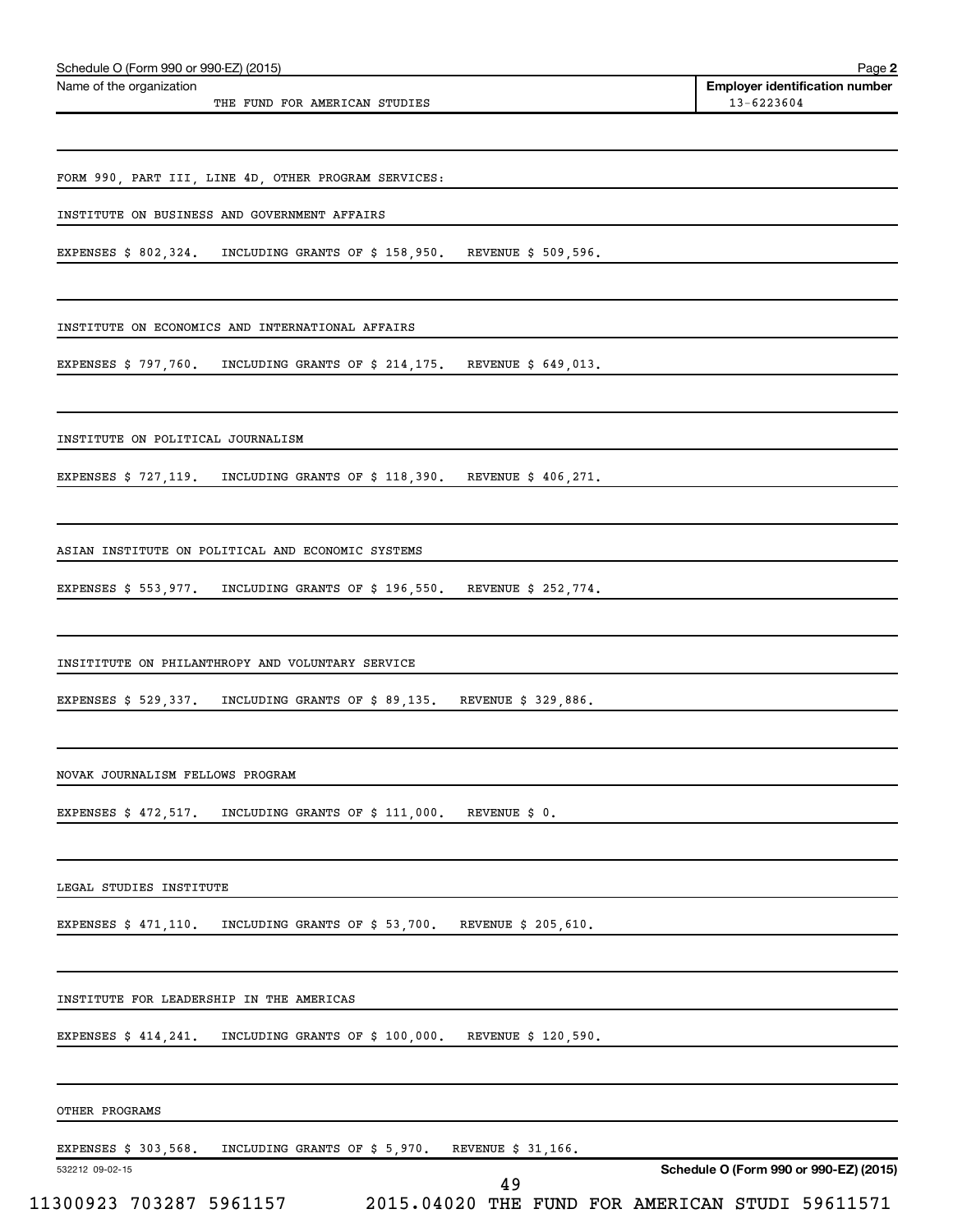| Schedule O (Form 990 or 990-EZ) (2015)                                      | Page 2                                              |
|-----------------------------------------------------------------------------|-----------------------------------------------------|
| Name of the organization<br>THE FUND FOR AMERICAN STUDIES                   | <b>Employer identification number</b><br>13-6223604 |
|                                                                             |                                                     |
|                                                                             |                                                     |
| ALUMNI                                                                      |                                                     |
| EXPENSES \$ 249,060.<br>INCLUDING GRANTS OF \$ 0. REVENUE \$ 0.             |                                                     |
|                                                                             |                                                     |
| FOUNDATION FOR TEACHING ECONOMICS                                           |                                                     |
| INCLUDING GRANTS OF \$ 0. REVENUE \$ 0.<br>EXPENSES $$75,025$ .             |                                                     |
|                                                                             |                                                     |
| TISDALE                                                                     |                                                     |
| EXPENSES \$ 16,997.<br>INCLUDING GRANTS OF \$ 0. REVENUE \$ 0.              |                                                     |
|                                                                             |                                                     |
| FORM 990, PART VI, SECTION B, LINE 11:                                      |                                                     |
|                                                                             |                                                     |
| THE BOARD OF TRUSTEES RECEIVES A COPY OF THE COMPLETED IRS FORM 990 PRIOR   |                                                     |
| TO ITS FILING. A REVIEW AND COMMENT PERIOD IS PROVIDED SO QUESTIONS AND     |                                                     |
| COMMENTS CAN BE RECEIVED AND RESPONDED TO BY MANAGEMENT. THE FORM IS ALSO   |                                                     |
| REVIEWED BY THE ORGANIZATION'S GENERAL COUNSEL.                             |                                                     |
|                                                                             |                                                     |
| FORM 990, PART VI, SECTION B, LINE 12C:                                     |                                                     |
| THE BOARD OF TRUSTEES COMPLETES AND SIGNS AN ANNUAL CONFLICT OF INTEREST    |                                                     |
| POLICY STATEMENT. THE STATEMENT ASKS THEM TO CERTIFY THAT THEY HAVE READ    |                                                     |
| AND UNDERSTAND THE POLICY AND THAT THEY DO NOT HAVE ANY INTEREST THAT WOULD |                                                     |
| CONSTITUTE A CONFLICT OF INTEREST, OR KNOWINGLY TAKE ACTION THAT WOULD      |                                                     |
| CONSTITUTE OR APPEAR TO CONSTITUTE A CONFLICT OF INTEREST.<br>IT REQUIRES   |                                                     |
| TRUSTEES TO DISCLOSE ANY POTENTIAL CONFLICTS TO THE PRESIDENT AND THE BOARD |                                                     |
| OF TRUSTEES, INCLUDING THOSE OF IMMEDIATE FAMILY MEMBERS. MANAGEMENT        |                                                     |
| REVIEWS THE STATEMENTS FOR COMPLIANCE WITH THE BOARD POLICY AND WOULD       |                                                     |
| REPORT ANY DISCLOSURES TO THE BOARD TO RESOLVE, AS WELL AS RECORD IN THE    |                                                     |
| MINUTES OF THE MEETING.                                                     |                                                     |
|                                                                             |                                                     |

532212 09-02-15

**Schedule O (Form 990 or 990-EZ) (2015)**

11300923 703287 5961157 2015.04020 THE FUND FOR AMERICAN STUDI 59611571 50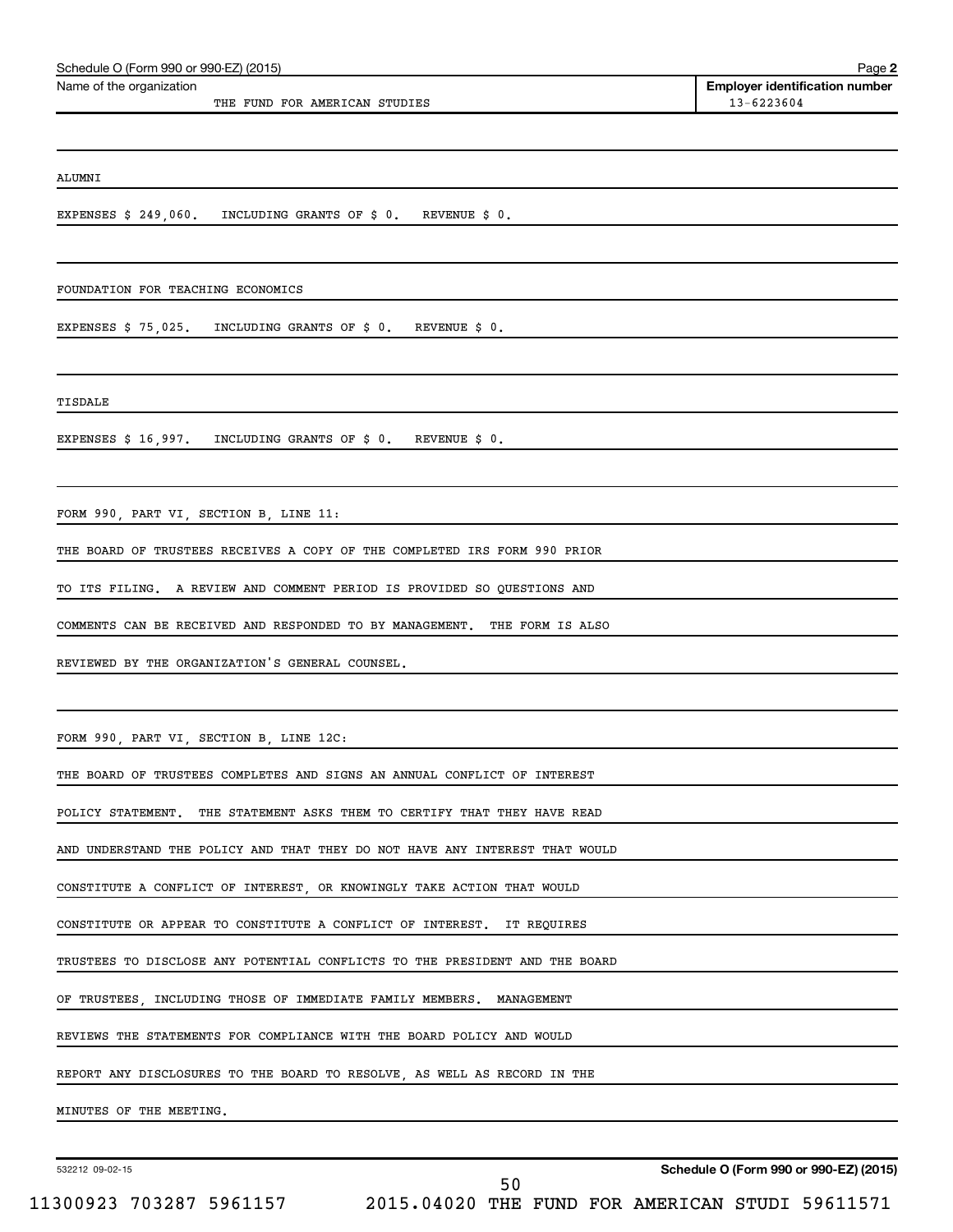| Schedule O (Form 990 or 990-EZ) (2015) | Page 2                                |
|----------------------------------------|---------------------------------------|
| Name of the organization               | <b>Employer identification number</b> |
| THE FUND FOR AMERICAN STUDIES          | 13-6223604                            |
|                                        |                                       |

FORM 990, PART VI, SECTION B, LINE 15A:

THE BOARD OF TRUSTEES' COMPENSATION COMMITTEE MEETS ANNUALLY TO DISCUSS

EXECUTIVE PAY. THE COMMITTEE USES ACTUAL SALARY DATA AND REVIEWS

COMPARABLE SALARY/BENEFITS DATA FROM OUTSIDE SOURCES SHOWING EXECUTIVES OF

OTHER SIMILAR ORGANIZATIONS.

FORM 990, PART VI, LINE 17, LIST OF STATES RECEIVING COPY OF FORM 990:

AK,AL,AR,AZ,CA,CO,CT,DC,DE,FL,GA,IL,KS,KY,LA,MA,MD,ME,MI,MS,MN,MO,NC,ND,NJ

NH,NM,NY,OH,OK,OR,PA,RI,SC,SD,TN,UT,VA,WA,WI,WV

FORM 990, PART VI, SECTION C, LINE 19:

THE ORGANIZATION MAKES ITS GOVERNING DOCUMENTS, CONFLICT OF INTEREST

POLICY, AND AUDITED FINANCIAL STATEMENTS AVAILABLE TO THE GENERAL PUBLIC

UPON REQUEST BY PROVIDING COPIES OR INSPECTION AT OUR OFFICE.

FORM 990, PART VII, SECTION A, COMPENSATION TO CHAIRMAN:

IN LIEU OF PRIOR YEARS' COMPENSATION TO VORYS LEGAL COUNSEL FOR LEGAL

SERVICES RENDERED AND OF OUR CHAIRMAN'S RETIREMENT THEREFROM, THE

ORGANIZATION DOES NOT COMPENSATE ITS CHAIRMAN FOR LEGAL SERVICES, BUT

FOR THOSE SERVICES RENDERED ABOVE THOSE ORDINARILY EXPECTED OF A

CHAIRMAN IN THAT HE SERVES ALSO AS CHIEF EXECUTIVE OFFICER.

FORM 990, PART XI, LINE 9, CHANGES IN NET ASSETS:

CHANGE IN BENEFICIAL INTEREST  $-1,530$ .

532212 09-02-15

**Schedule O (Form 990 or 990-EZ) (2015)**

11300923 703287 5961157 2015.04020 THE FUND FOR AMERICAN STUDI 59611571

51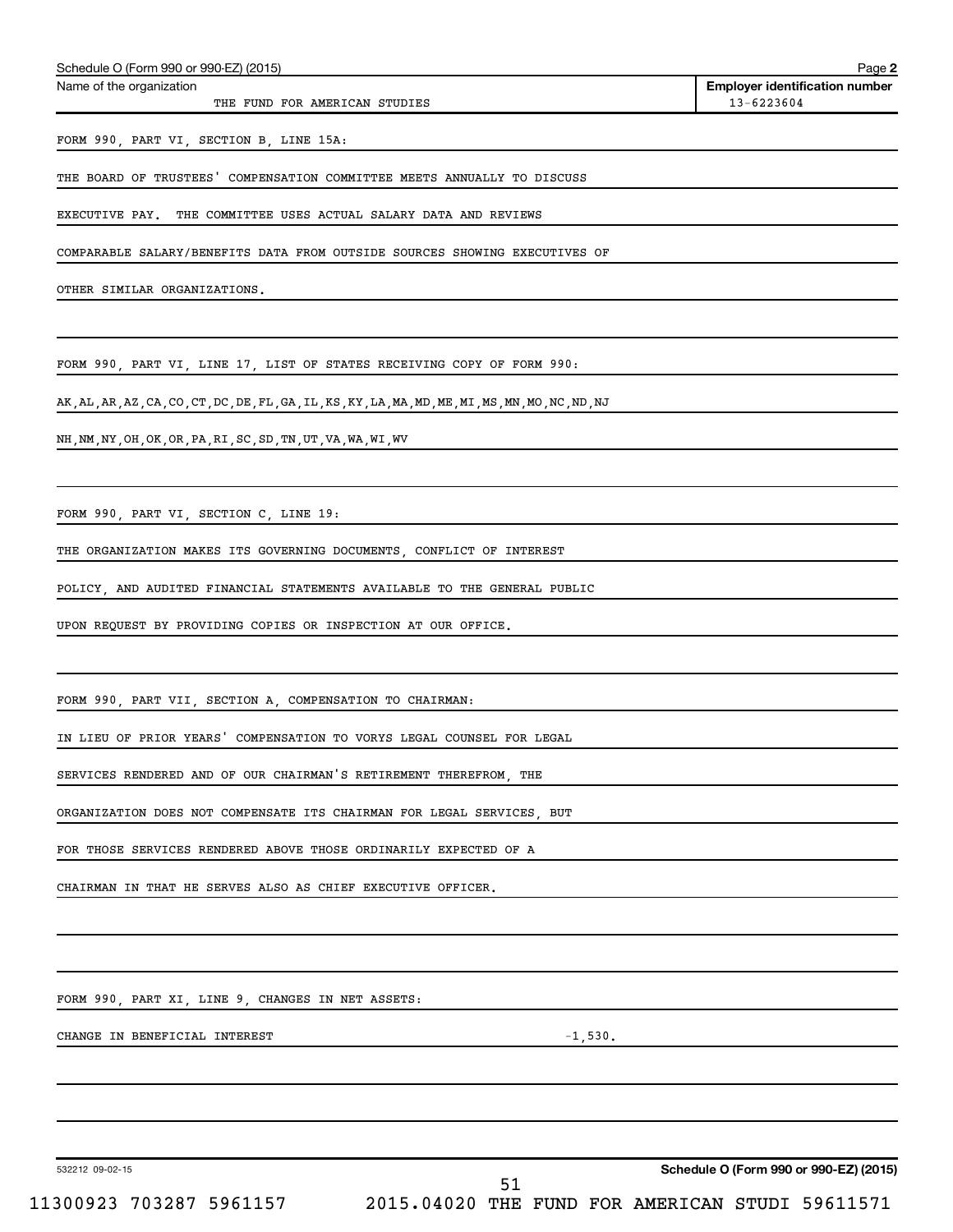| <b>SCHEDULE R</b><br>(Form 990)<br>Department of the Treasury<br>Internal Revenue Service |                                                                                     | <b>Related Organizations and Unrelated Partnerships</b><br>> Complete if the organization answered "Yes" on Form 990, Part IV, line 33, 34, 35b, 36, or 37.<br>Attach to Form 990.<br>Information about Schedule R (Form 990) and its instructions is at www.irs.gov/form990. |                                                     |                                      |                                             |                                     |                                                     |                                     | OMB No. 1545-0047<br>2015<br><b>Open to Public</b><br>Inspection |
|-------------------------------------------------------------------------------------------|-------------------------------------------------------------------------------------|-------------------------------------------------------------------------------------------------------------------------------------------------------------------------------------------------------------------------------------------------------------------------------|-----------------------------------------------------|--------------------------------------|---------------------------------------------|-------------------------------------|-----------------------------------------------------|-------------------------------------|------------------------------------------------------------------|
| Name of the organization                                                                  | THE FUND FOR AMERICAN STUDIES                                                       |                                                                                                                                                                                                                                                                               |                                                     |                                      |                                             |                                     | <b>Employer identification number</b><br>13-6223604 |                                     |                                                                  |
| Part I                                                                                    |                                                                                     | Identification of Disregarded Entities Complete if the organization answered "Yes" on Form 990, Part IV, line 33.                                                                                                                                                             |                                                     |                                      |                                             |                                     |                                                     |                                     |                                                                  |
|                                                                                           | (a)<br>Name, address, and EIN (if applicable)<br>of disregarded entity              | (b)<br>Primary activity                                                                                                                                                                                                                                                       | (c)<br>Legal domicile (state or<br>foreign country) | (d)<br>Total income                  | (e)<br>End-of-year assets                   |                                     |                                                     | (f)<br>Direct controlling<br>entity |                                                                  |
|                                                                                           |                                                                                     |                                                                                                                                                                                                                                                                               |                                                     |                                      |                                             |                                     |                                                     |                                     |                                                                  |
|                                                                                           |                                                                                     |                                                                                                                                                                                                                                                                               |                                                     |                                      |                                             |                                     |                                                     |                                     |                                                                  |
|                                                                                           |                                                                                     |                                                                                                                                                                                                                                                                               |                                                     |                                      |                                             |                                     |                                                     |                                     |                                                                  |
| Part II                                                                                   | organizations during the tax year.                                                  | Identification of Related Tax-Exempt Organizations Complete if the organization answered "Yes" on Form 990, Part IV, line 34 because it had one or more related tax-exempt                                                                                                    |                                                     |                                      |                                             |                                     |                                                     |                                     |                                                                  |
|                                                                                           | (a)<br>(b)<br>Name, address, and EIN<br>Primary activity<br>of related organization |                                                                                                                                                                                                                                                                               | (c)<br>Legal domicile (state or<br>foreign country) | (d)<br><b>Exempt Code</b><br>section | (e)<br>Public charity<br>status (if section | (f)<br>Direct controlling<br>entity |                                                     | $(g)$<br>Section 512(b)(13)         | controlled<br>entity?                                            |
|                                                                                           |                                                                                     |                                                                                                                                                                                                                                                                               |                                                     |                                      | 501(c)(3)                                   |                                     |                                                     | <b>Yes</b>                          | <b>No</b>                                                        |
| 95616                                                                                     | FOUNDATION FOR TEACHING ECONOMICS -<br>51-0183347, 260 RUSSELL BLVD, DAVIS, CA      | EDUCATION PROGRAMS FOR<br>HIGH SCHOOL STUDENTS AND<br><b>TEACHERS</b>                                                                                                                                                                                                         | CALIFORNIA                                          | 501(C)(3)                            | LINE 9                                      | THE FUND FOR                        | AMERICAN STUDIES                                    | X                                   |                                                                  |
|                                                                                           |                                                                                     |                                                                                                                                                                                                                                                                               |                                                     |                                      |                                             |                                     |                                                     |                                     |                                                                  |
|                                                                                           |                                                                                     |                                                                                                                                                                                                                                                                               |                                                     |                                      |                                             |                                     |                                                     |                                     |                                                                  |

**For Paperwork Reduction Act Notice, see the Instructions for Form 990. Schedule R (Form 990) 2015**

OMB No. 1545-0047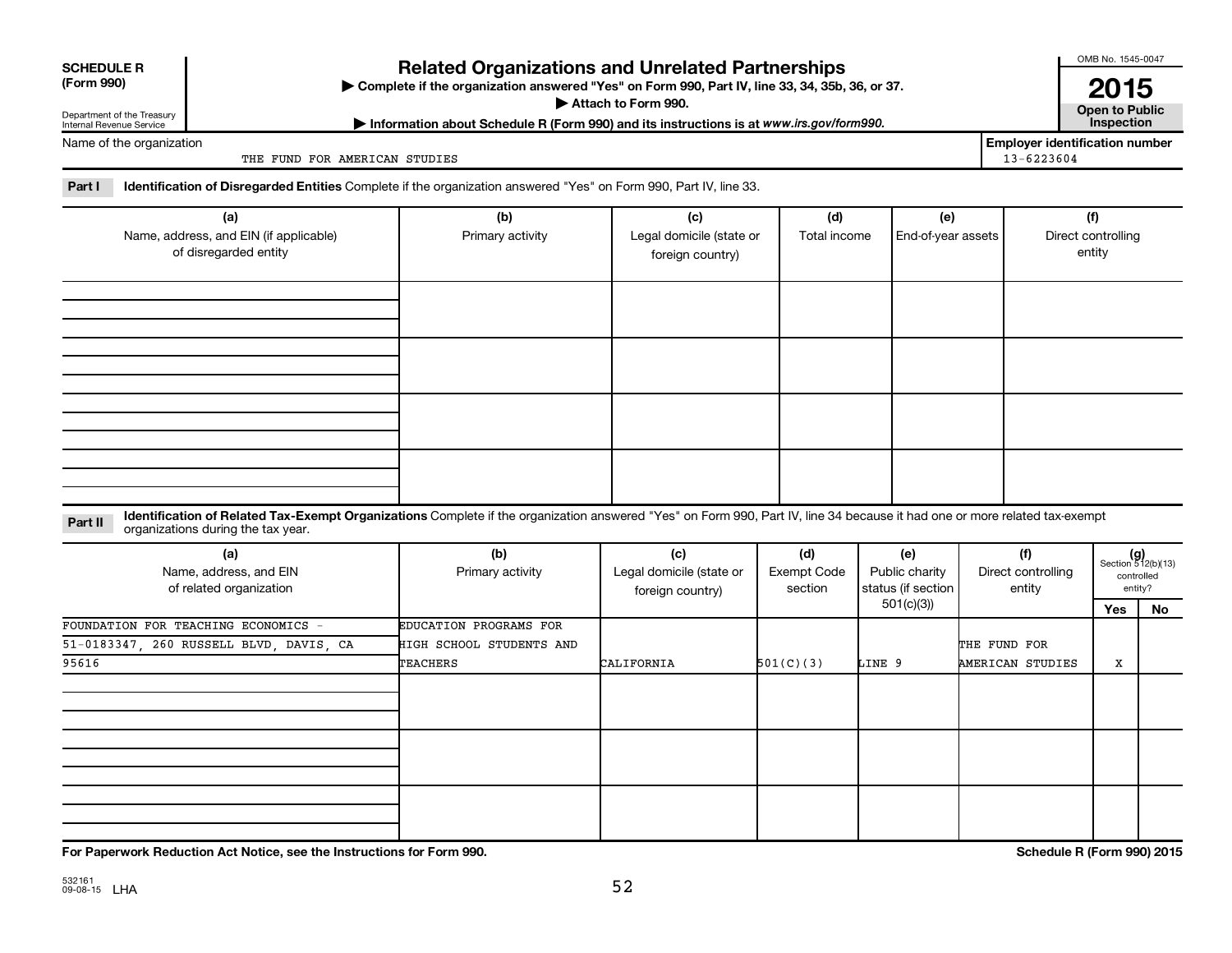Part III Identification of Related Organizations Taxable as a Partnership Complete if the organization answered "Yes" on Form 990, Part IV, line 34 because it had one or more related<br>Read to the organizations tracted as a organizations treated as a partnership during the tax year.

| (a)                                               | (b)              | (c)                  | (d)                | (e)                                                                                        | (f)            | (g)                   |          | (h)              | (i)                             | (j) | (k)                                                     |
|---------------------------------------------------|------------------|----------------------|--------------------|--------------------------------------------------------------------------------------------|----------------|-----------------------|----------|------------------|---------------------------------|-----|---------------------------------------------------------|
| Name, address, and EIN<br>of related organization | Primary activity | Legal<br>domicile    | Direct controlling | Predominant income<br>(related, unrelated,<br>excluded from tax under<br>sections 512-514) | Share of total | Share of              |          | Disproportionate | Code V-UBI                      |     | General or Percentage<br>managing ownership<br>partner? |
|                                                   |                  | (state or<br>foreign | entity             |                                                                                            | income         | end-of-year<br>assets |          | allocations?     | amount in box<br>20 of Schedule |     |                                                         |
|                                                   |                  | country)             |                    |                                                                                            |                |                       | Yes   No |                  | $K1$ (Form 1065) $\gamma$ es No |     |                                                         |
|                                                   |                  |                      |                    |                                                                                            |                |                       |          |                  |                                 |     |                                                         |
|                                                   |                  |                      |                    |                                                                                            |                |                       |          |                  |                                 |     |                                                         |
|                                                   |                  |                      |                    |                                                                                            |                |                       |          |                  |                                 |     |                                                         |
|                                                   |                  |                      |                    |                                                                                            |                |                       |          |                  |                                 |     |                                                         |
|                                                   |                  |                      |                    |                                                                                            |                |                       |          |                  |                                 |     |                                                         |
|                                                   |                  |                      |                    |                                                                                            |                |                       |          |                  |                                 |     |                                                         |
|                                                   |                  |                      |                    |                                                                                            |                |                       |          |                  |                                 |     |                                                         |
|                                                   |                  |                      |                    |                                                                                            |                |                       |          |                  |                                 |     |                                                         |
|                                                   |                  |                      |                    |                                                                                            |                |                       |          |                  |                                 |     |                                                         |
|                                                   |                  |                      |                    |                                                                                            |                |                       |          |                  |                                 |     |                                                         |
|                                                   |                  |                      |                    |                                                                                            |                |                       |          |                  |                                 |     |                                                         |
|                                                   |                  |                      |                    |                                                                                            |                |                       |          |                  |                                 |     |                                                         |
|                                                   |                  |                      |                    |                                                                                            |                |                       |          |                  |                                 |     |                                                         |
|                                                   |                  |                      |                    |                                                                                            |                |                       |          |                  |                                 |     |                                                         |
|                                                   |                  |                      |                    |                                                                                            |                |                       |          |                  |                                 |     |                                                         |
|                                                   |                  |                      |                    |                                                                                            |                |                       |          |                  |                                 |     |                                                         |
|                                                   |                  |                      |                    |                                                                                            |                |                       |          |                  |                                 |     |                                                         |

Part IV Identification of Related Organizations Taxable as a Corporation or Trust Complete if the organization answered "Yes" on Form 990, Part IV, line 34 because it had one or more related<br>Comparison tracted as a comprat organizations treated as a corporation or trust during the tax year.

| (a)<br>Name, address, and EIN<br>of related organization | (b)<br>Primary activity | (c)<br>Legal domicile<br>(state or<br>foreign | (d)<br>Direct controlling<br>entity | (e)<br>Type of entity<br>(C corp, S corp,<br>or trust) | (f)<br>Share of total<br>income | (g)<br>Share of<br>end-of-year<br>assets | (h)<br>Percentage<br>  ownership | $\begin{array}{c} \textbf{(i)}\\ \text{Section}\\ 512 \text{(b)} \text{(13)}\\ \text{controlled}\end{array}$<br>entity? |
|----------------------------------------------------------|-------------------------|-----------------------------------------------|-------------------------------------|--------------------------------------------------------|---------------------------------|------------------------------------------|----------------------------------|-------------------------------------------------------------------------------------------------------------------------|
|                                                          |                         | country)                                      |                                     |                                                        |                                 |                                          |                                  | Yes   No                                                                                                                |
|                                                          |                         |                                               |                                     |                                                        |                                 |                                          |                                  |                                                                                                                         |
|                                                          |                         |                                               |                                     |                                                        |                                 |                                          |                                  |                                                                                                                         |
|                                                          |                         |                                               |                                     |                                                        |                                 |                                          |                                  |                                                                                                                         |
|                                                          |                         |                                               |                                     |                                                        |                                 |                                          |                                  |                                                                                                                         |
|                                                          |                         |                                               |                                     |                                                        |                                 |                                          |                                  |                                                                                                                         |
|                                                          |                         |                                               |                                     |                                                        |                                 |                                          |                                  |                                                                                                                         |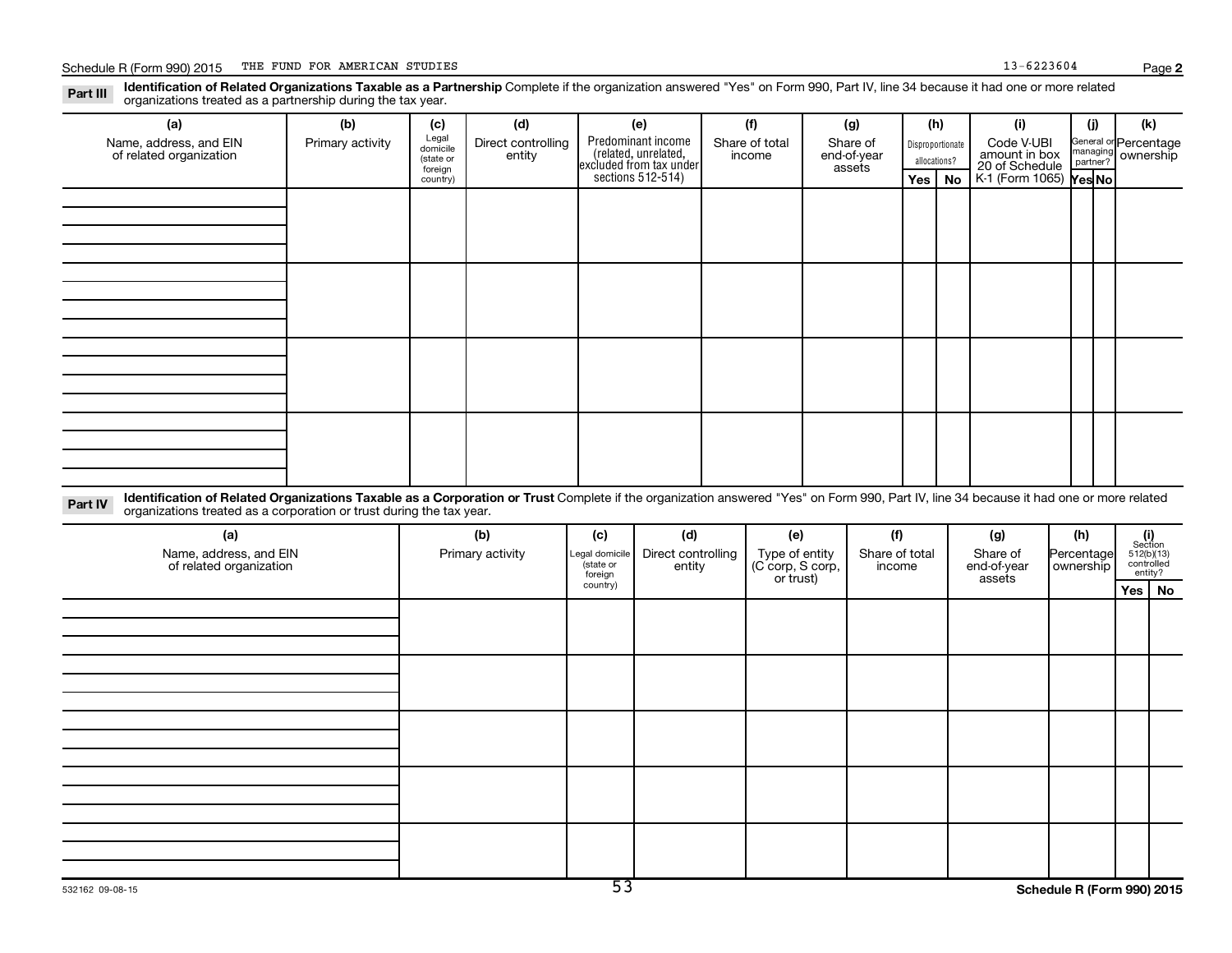**3**

Part V Transactions With Related Organizations Complete if the organization answered "Yes" on Form 990, Part IV, line 34, 35b, or 36.

| Note. Complete line 1 if any entity is listed in Parts II, III, or IV of this schedule.                                                                                                                                        |                    |                        |                                              |                | Yes | No |
|--------------------------------------------------------------------------------------------------------------------------------------------------------------------------------------------------------------------------------|--------------------|------------------------|----------------------------------------------|----------------|-----|----|
| During the tax year, did the organization engage in any of the following transactions with one or more related organizations listed in Parts II-IV?                                                                            |                    |                        |                                              |                |     |    |
|                                                                                                                                                                                                                                |                    |                        |                                              | 1a             |     | X  |
|                                                                                                                                                                                                                                |                    |                        |                                              | 1 <sub>b</sub> |     | X  |
|                                                                                                                                                                                                                                |                    |                        |                                              | 1c             |     | X  |
| d Loans or loan guarantees to or for related organization(s) www.communically.com/www.communically.com/www.communically.com/www.communically.com/www.communically.com/www.communically.com/www.communically.com/www.communical |                    |                        |                                              | 1d             |     | X  |
| e Loans or loan guarantees by related organization(s) manufaction contraction contraction contraction contraction contraction contraction contraction contraction contract or contract or contract or contract or contract or  |                    |                        |                                              | 1e             |     | X  |
|                                                                                                                                                                                                                                |                    |                        |                                              |                |     |    |
| Dividends from related organization(s) manufacture contraction and contract and contract or contract or contract or contract or contract or contract or contract or contract or contract or contract or contract or contract o |                    |                        |                                              | 1f             |     | х  |
|                                                                                                                                                                                                                                |                    |                        |                                              | 1 <sub>g</sub> |     | X  |
|                                                                                                                                                                                                                                |                    |                        |                                              | 1 <sub>h</sub> |     | x  |
| Exchange of assets with related organization(s) manufactured and content and content and content of assets with related organization(s)                                                                                        |                    |                        |                                              | 1i             |     | x  |
|                                                                                                                                                                                                                                |                    |                        |                                              | 1j             |     | x  |
|                                                                                                                                                                                                                                |                    |                        |                                              |                |     |    |
|                                                                                                                                                                                                                                |                    |                        |                                              | 1k             |     | x  |
|                                                                                                                                                                                                                                |                    |                        |                                              | 11             |     | X  |
|                                                                                                                                                                                                                                |                    |                        |                                              | 1 <sub>m</sub> |     | X  |
|                                                                                                                                                                                                                                |                    |                        |                                              | 1n             |     | x  |
| o Sharing of paid employees with related organization(s) manufactured content to the content of the content of the content of the content of the content of the content of the content of the content of the content of the co |                    |                        |                                              | 1 <sub>o</sub> |     | X  |
|                                                                                                                                                                                                                                |                    |                        |                                              |                |     |    |
|                                                                                                                                                                                                                                |                    |                        |                                              | 1p             |     | x  |
|                                                                                                                                                                                                                                |                    |                        |                                              | 1q             | х   |    |
|                                                                                                                                                                                                                                |                    |                        |                                              |                |     |    |
|                                                                                                                                                                                                                                |                    |                        |                                              | 1r             |     | X  |
|                                                                                                                                                                                                                                |                    |                        |                                              |                |     | x  |
| 2 If the answer to any of the above is "Yes," see the instructions for information on who must complete this line, including covered relationships and transaction thresholds.                                                 |                    |                        |                                              |                |     |    |
|                                                                                                                                                                                                                                |                    |                        |                                              |                |     |    |
| (a)<br>Name of related organization                                                                                                                                                                                            | (b)<br>Transaction | (c)<br>Amount involved | (d)<br>Method of determining amount involved |                |     |    |

| Name of related organization          | (W)<br>Transaction<br>type (a-s) | ्रा<br>Amount involved | la)<br>Method of determining amount involved |
|---------------------------------------|----------------------------------|------------------------|----------------------------------------------|
| (1) FOUNDATION FOR TEACHING ECONOMICS | Q                                |                        | 120,000. BOOK VALUE                          |
| (2)                                   |                                  |                        |                                              |
| (3)                                   |                                  |                        |                                              |
| (4)                                   |                                  |                        |                                              |
| (5)                                   |                                  |                        |                                              |
| (6)                                   | $F_{\rm A}$                      |                        |                                              |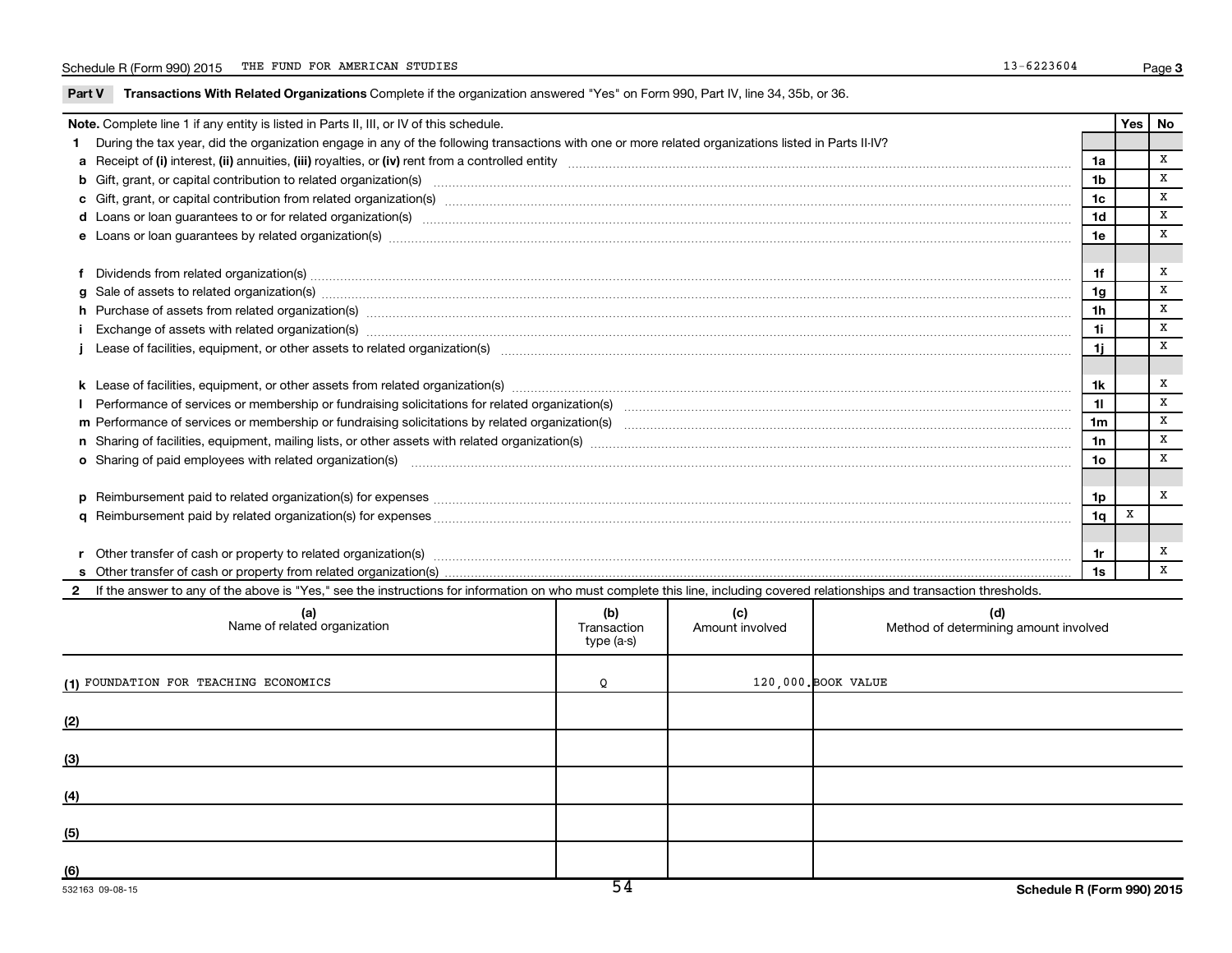#### Schedule R (Form 990) 2015 THE FUND FOR AMERICAN STUDIES (2008) Page 13-6223604

Part VI Unrelated Organizations Taxable as a Partnership Complete if the organization answered "Yes" on Form 990, Part IV, line 37.

Provide the following information for each entity taxed as a partnership through which the organization conducted more than five percent of its activities (measured by total assets or gross revenue) that was not a related organization. See instructions regarding exclusion for certain investment partnerships.

| hat mad not a rolated organization. Occ includedly regarding excludion for coltain invectment partnerompe.<br>(a) | (b)              | (c)               | (d)                                                                                        |                                                            | (f)      | (g)         | (h)                              | (i)                                                                                                | (i)    | (k) |
|-------------------------------------------------------------------------------------------------------------------|------------------|-------------------|--------------------------------------------------------------------------------------------|------------------------------------------------------------|----------|-------------|----------------------------------|----------------------------------------------------------------------------------------------------|--------|-----|
| Name, address, and EIN                                                                                            | Primary activity | Legal domicile    |                                                                                            | $(e)$<br>Are all<br>partners sec.<br>$501(c)(3)$<br>orgs.? | Share of | Share of    |                                  |                                                                                                    |        |     |
| of entity                                                                                                         |                  | (state or foreign |                                                                                            |                                                            | total    | end-of-year | Disproportionate<br>allocations? |                                                                                                    |        |     |
|                                                                                                                   |                  | country)          | Predominant income<br>(related, unrelated,<br>excluded from tax under<br>sections 512-514) | Yes No                                                     | income   | assets      | Yes No                           | Code V-UBI<br>amount in box 20 managing<br>of Schedule K-1<br>(Form 1065)<br>$\overline{V}$ ves No | Yes NO |     |
|                                                                                                                   |                  |                   |                                                                                            |                                                            |          |             |                                  |                                                                                                    |        |     |
|                                                                                                                   |                  |                   |                                                                                            |                                                            |          |             |                                  |                                                                                                    |        |     |
|                                                                                                                   |                  |                   |                                                                                            |                                                            |          |             |                                  |                                                                                                    |        |     |
|                                                                                                                   |                  |                   |                                                                                            |                                                            |          |             |                                  |                                                                                                    |        |     |
|                                                                                                                   |                  |                   |                                                                                            |                                                            |          |             |                                  |                                                                                                    |        |     |
|                                                                                                                   |                  |                   |                                                                                            |                                                            |          |             |                                  |                                                                                                    |        |     |
|                                                                                                                   |                  |                   |                                                                                            |                                                            |          |             |                                  |                                                                                                    |        |     |
|                                                                                                                   |                  |                   |                                                                                            |                                                            |          |             |                                  |                                                                                                    |        |     |
|                                                                                                                   |                  |                   |                                                                                            |                                                            |          |             |                                  |                                                                                                    |        |     |
|                                                                                                                   |                  |                   |                                                                                            |                                                            |          |             |                                  |                                                                                                    |        |     |
|                                                                                                                   |                  |                   |                                                                                            |                                                            |          |             |                                  |                                                                                                    |        |     |
|                                                                                                                   |                  |                   |                                                                                            |                                                            |          |             |                                  |                                                                                                    |        |     |
|                                                                                                                   |                  |                   |                                                                                            |                                                            |          |             |                                  |                                                                                                    |        |     |
|                                                                                                                   |                  |                   |                                                                                            |                                                            |          |             |                                  |                                                                                                    |        |     |
|                                                                                                                   |                  |                   |                                                                                            |                                                            |          |             |                                  |                                                                                                    |        |     |
|                                                                                                                   |                  |                   |                                                                                            |                                                            |          |             |                                  |                                                                                                    |        |     |
|                                                                                                                   |                  |                   |                                                                                            |                                                            |          |             |                                  |                                                                                                    |        |     |
|                                                                                                                   |                  |                   |                                                                                            |                                                            |          |             |                                  |                                                                                                    |        |     |
|                                                                                                                   |                  |                   |                                                                                            |                                                            |          |             |                                  |                                                                                                    |        |     |
|                                                                                                                   |                  |                   |                                                                                            |                                                            |          |             |                                  |                                                                                                    |        |     |
|                                                                                                                   |                  |                   |                                                                                            |                                                            |          |             |                                  |                                                                                                    |        |     |
|                                                                                                                   |                  |                   |                                                                                            |                                                            |          |             |                                  |                                                                                                    |        |     |
|                                                                                                                   |                  |                   |                                                                                            |                                                            |          |             |                                  |                                                                                                    |        |     |
|                                                                                                                   |                  |                   |                                                                                            |                                                            |          |             |                                  |                                                                                                    |        |     |
|                                                                                                                   |                  |                   |                                                                                            |                                                            |          |             |                                  |                                                                                                    |        |     |
|                                                                                                                   |                  |                   |                                                                                            |                                                            |          |             |                                  |                                                                                                    |        |     |
|                                                                                                                   |                  |                   |                                                                                            |                                                            |          |             |                                  |                                                                                                    |        |     |
|                                                                                                                   |                  |                   |                                                                                            |                                                            |          |             |                                  |                                                                                                    |        |     |
|                                                                                                                   |                  |                   |                                                                                            |                                                            |          |             |                                  |                                                                                                    |        |     |
|                                                                                                                   |                  |                   |                                                                                            |                                                            |          |             |                                  |                                                                                                    |        |     |
|                                                                                                                   |                  |                   |                                                                                            |                                                            |          |             |                                  |                                                                                                    |        |     |
|                                                                                                                   |                  |                   |                                                                                            |                                                            |          |             |                                  |                                                                                                    |        |     |

**Schedule R (Form 990) 2015**